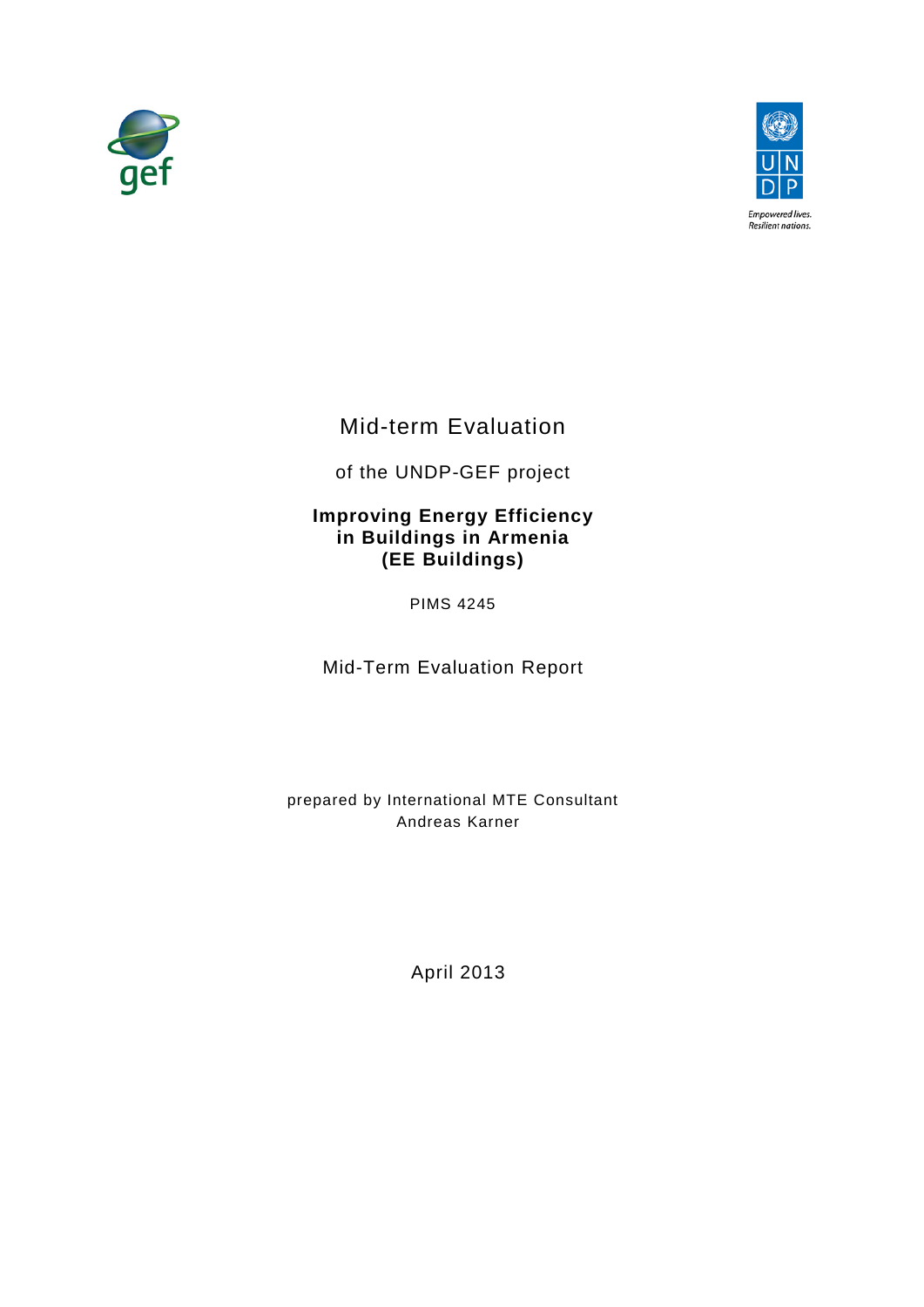# Evaluation Team

This Mid-term Evaluation of the UNDP-GEF project Improving Energy Efficiency in Buildings (PIMS 4245) was carried out between 01 April, 2013 and 30 April, 2013.

The evaluation has been conducted for the Armenian office of the United Nations Development Programme by the international consultant, Mr. Andreas Karner [\(andreas.karner@conplusultra.com\)](mailto:andreas.karner@conplusultra.com).

# Acknowledgements

The author, Mr. Andreas Karner, serving as an international MTE expert, would like to express his gratitude to all project stakeholders and external experts whom he has met and interviewed during the project mid-term evaluation mission in Yerevan in April 2013 and who generously provided their views and opinions on project results and impacts.

The author would like to express his thanks specifically to Mrs. Diana Harutyunyan, CC Program Coordinator, Mr. Vahram Jalalyan, Project Coordinator, all members of the project team at the UNDP Country Office, as well as to all other interviewed parties, who provided all requested information and valuable inputs for the project evaluation. The cooperation with the project team, all project partners and UNDP Armenia was effective, and the evaluator received all information requested.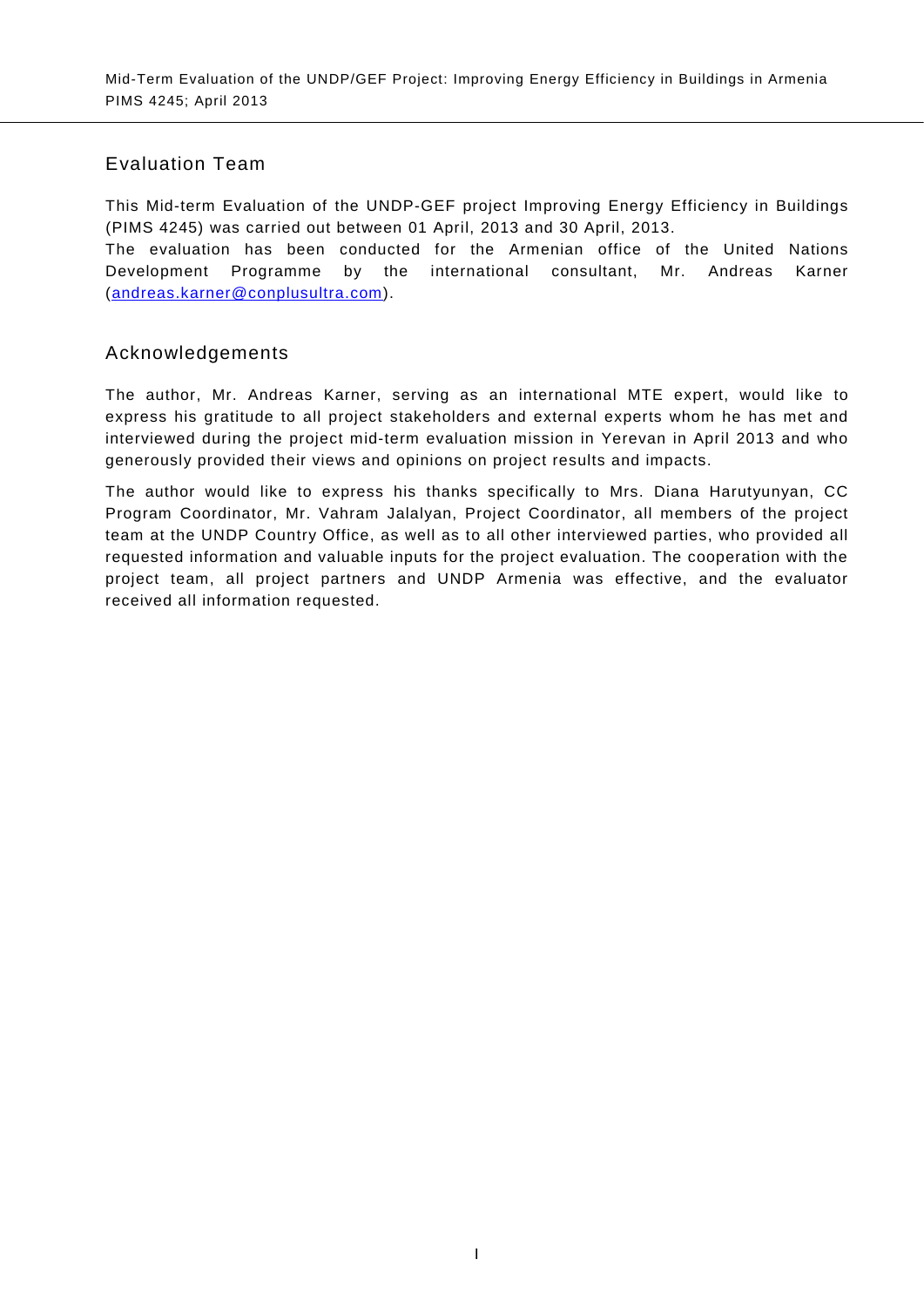# Acronyms and Abbreviations

| <b>AWP</b>         | Annual Work Plan                                            |
|--------------------|-------------------------------------------------------------|
| CEO                | <b>Chief Executive Officer</b>                              |
| <b>CEN</b>         | European Commission for Standardization                     |
| <b>CIS</b>         | Commonwealth of Independent States                          |
| EE.                | <b>Energy Efficiency</b>                                    |
| EPBD               | EU Directive on Energy Performance in Buildings             |
| EU                 | European Union                                              |
| <b>GEF</b>         | <b>Global Environment Facility</b>                          |
| GDP                | <b>Gross Domestic Product</b>                               |
| GHG                | Greenhouse gases                                            |
| GoA                | Government of Armenia                                       |
| GOST               | Russian National Building Standard                          |
| <b>HBH</b>         | <b>Habitat for Humanity</b>                                 |
| <b>IBDA</b>        | Integrated building design approach                         |
| <b>IEEB</b>        | UNDP/GEF Project "Improving Energy Efficiency in Buildings" |
| <b>MEPS</b>        | Minimum Energy Performance Standards                        |
| <b>MNP</b>         | Ministry of Nature Protection of RA                         |
| MUD                | Ministry of Urban Development of RA                         |
| <b>MSNs</b>        | Intergovernmental construction norms                        |
| M&E                | Monitoring and Evaluation                                   |
| <b>NGO</b>         | Non-governmental Organization                               |
| NPD.               | <b>National Project Director</b>                            |
| PIF.               | Project Identification Form                                 |
| <b>PM</b>          | <b>Project Management</b>                                   |
| PPG                | <b>Project Preparation Grant</b>                            |
| QA/QC              | Quality control/Quality assurance procedures                |
| RЕ                 | Renewable Energy                                            |
| RoA                | Republic of Armenia                                         |
| <b>SNiP</b>        | Building Standards and Rules (building codes)               |
| TL                 | <b>Task Leader</b>                                          |
| tCO <sub>2</sub> e | Tons of $CO2$ equivalent                                    |
| toe                | Tons of oil equivalent                                      |
| <b>UNDP</b>        | United Nations Development Programme                        |
| UNDP CO            | United Nations Development Programme Country Office         |
| <b>UNFCCC</b>      | UN Framework Convention on Climate Change                   |
| <b>USAID</b>       | United States Agency for International Development          |
| <b>USD</b>         | U.S. Dollar                                                 |
| <b>YSUAC</b>       | Yerevan State University of Architecture and Construction   |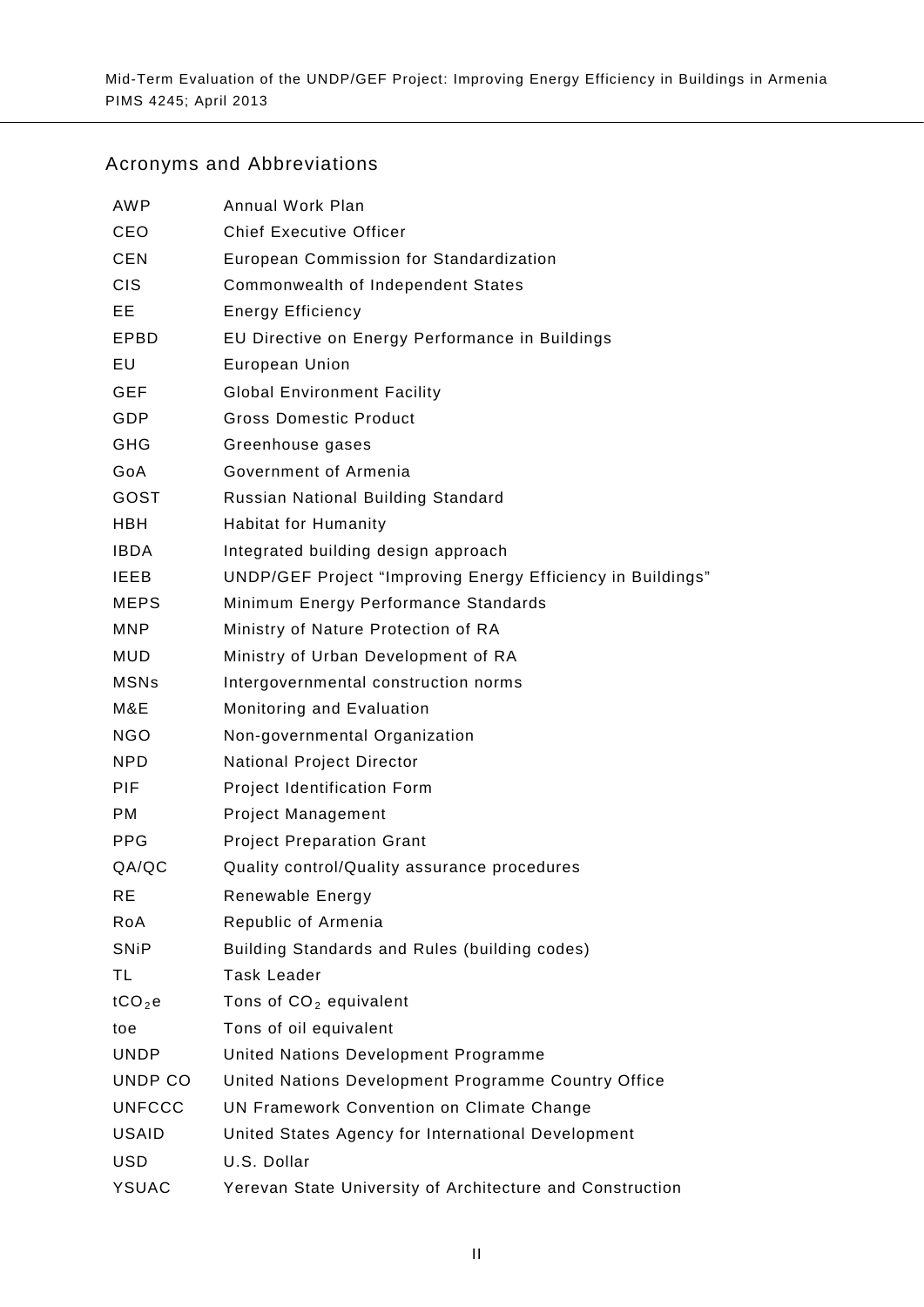| Programme or project number and title:                  |                       | PIMS 4245 "Improving Energy Efficiency in<br>Buildings", UNDP-GEF/00059937 |  |
|---------------------------------------------------------|-----------------------|----------------------------------------------------------------------------|--|
| <b>Designated institutions</b><br>(Executing Agencies): |                       | Ministry of Nature Protection of the Republic of Armenia (MNP)             |  |
| Implementing agency:                                    | <b>UNDP</b>           | Ministry of Urban Development of the Republic of Armenia (MUD)             |  |
| <b>Project starting date</b>                            |                       |                                                                            |  |
| Originally planned:<br>Actual:                          | <b>July 2010</b>      | April 2010 (as approved in FSP proposal)                                   |  |
| Project completion date<br>Originally planned:          |                       | July, 2015 (approved 5 years duration)                                     |  |
| Total budget (US\$):                                    | GEF:<br>UNDP:<br>GoA: | 1,045,000<br>150,000<br>2,200,000 (including 200,000 in kind).             |  |
| ProDoc signature date:                                  | June 30, 2010         |                                                                            |  |

**Date of the Inception workshop:** November 17, 2010

# <span id="page-3-2"></span>1.2 Project Objectives

<span id="page-3-0"></span>1 Executive summary

<span id="page-3-1"></span>1.1 Project Summary

The objective of the proposed project is to reverse the existing trends and reduce consumption of electrical and thermal energy and associated GHG emissions in new and restored, primarily residential buildings in Armenia. It is doing this by creating enabling regulatory environment, skills and capacity among industry professionals to introduce the principles of integrated building design in Armenian construction practices from the stage of building design through construction to maintenance of the buildings. The support to be provided by the project will combine development of a new regulation (EE building codes and certification scheme) with the training of professionals, demonstration of integrated building design and stimulating manufacturing of new EE materials and equipment.

The project is being implemented under the UNDP-led GEF Global Framework for Promoting Low Carbon Buildings (LGGE) with a primarily focus on two thematic approaches promoted by the Global Framework: a) promotion and increased uptake of high quality building codes and standards; and b) developing and promoting energy efficient building technologies, building materials and construction practices. The coordination offered by the global program will help Armenia to learn from experiences and best practices from countries with similar EE building projects.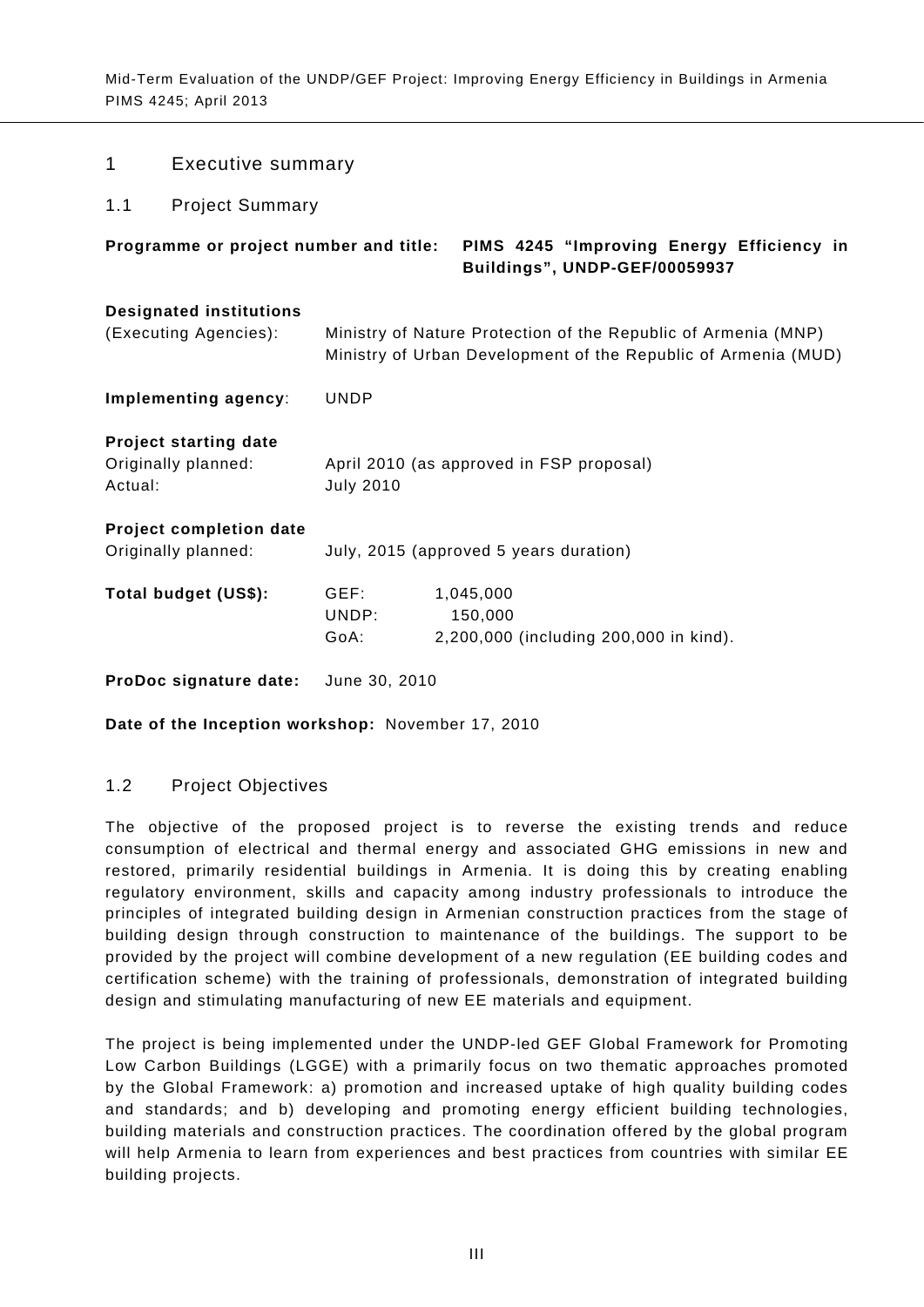The project approach of institutionalizing improved energy efficiency in buildings through building codes, construction materials certification, training, and demonstration directly contributes to the pursuit of Millennium Goal Number 7: Integrate the principles of sustainable development into country policies and programmes and reverse the loss of environmental resources. The project approach also builds on one of the key areas of the UNDP Armenia Country Programme: to "strengthen synergies of environmental, governance and socio-economic issues to ensure integrated solutions."

Keeping in mind that 88% of buildings in the total non-commercial building stock of Armenia is in the residential sector, this project is directed towards enhancing energy efficiency in residential buildings. However, it is important to note that activities supporting a new, energyefficient building code will cover not only construction and capital renovation of residential but also non-residential buildings, thus leading to wider replicability.

In pursuit of the objective, the project will deliver the following **outcomes**:

- 1. New EE Building Codes and/or Standards designed and enforced
- 2. Quality control, testing and certification of EE materials and equipment established
- 3. Outreach, training and education implemented/conducted
- 4. Integrated building design approach demonstrated on a selected multi apartment building
- 5. Project monitored and evaluated

# <span id="page-4-0"></span>1.3 Context and purpose of the Evaluation

This Mid-Term Evaluation (MTE) is being conducted at the request of UNDP in Armenia; it is a key element of the standard project monitoring and evaluation procedure.

The Monitoring and Evaluation (M&E) policy at the project level in UNDP/GEF has four objectives:

- to monitor and evaluate results and impacts;
- to provide a basis for decision making on necessary amendments and improvements;
- to promote accountability for resource use; and
- to document, provide feedback on, and disseminate lessons learned.

Specifically, the MTE is to assess and review

- the overall **project concept and design** in terms of appropriateness of objectives, planned outputs, activities and inputs compared to other cost-effective alternatives,
- the **implementation** of the Project in terms of quality and timeliness of inputs and efficiency and effectiveness of activities carried out as well as overall management and stakeholder involvement
- the **project outputs, outcomes and impact** and how the objectives of the Project contribute to the realization.

# **Summary of achieved outputs to date**

The following results can be attributed to the project so far:

The EE Buildings Project has been operational for about 34 months (out of planned 60 months) since it has been kicked-off, with about 51% of its TA budget expended. While there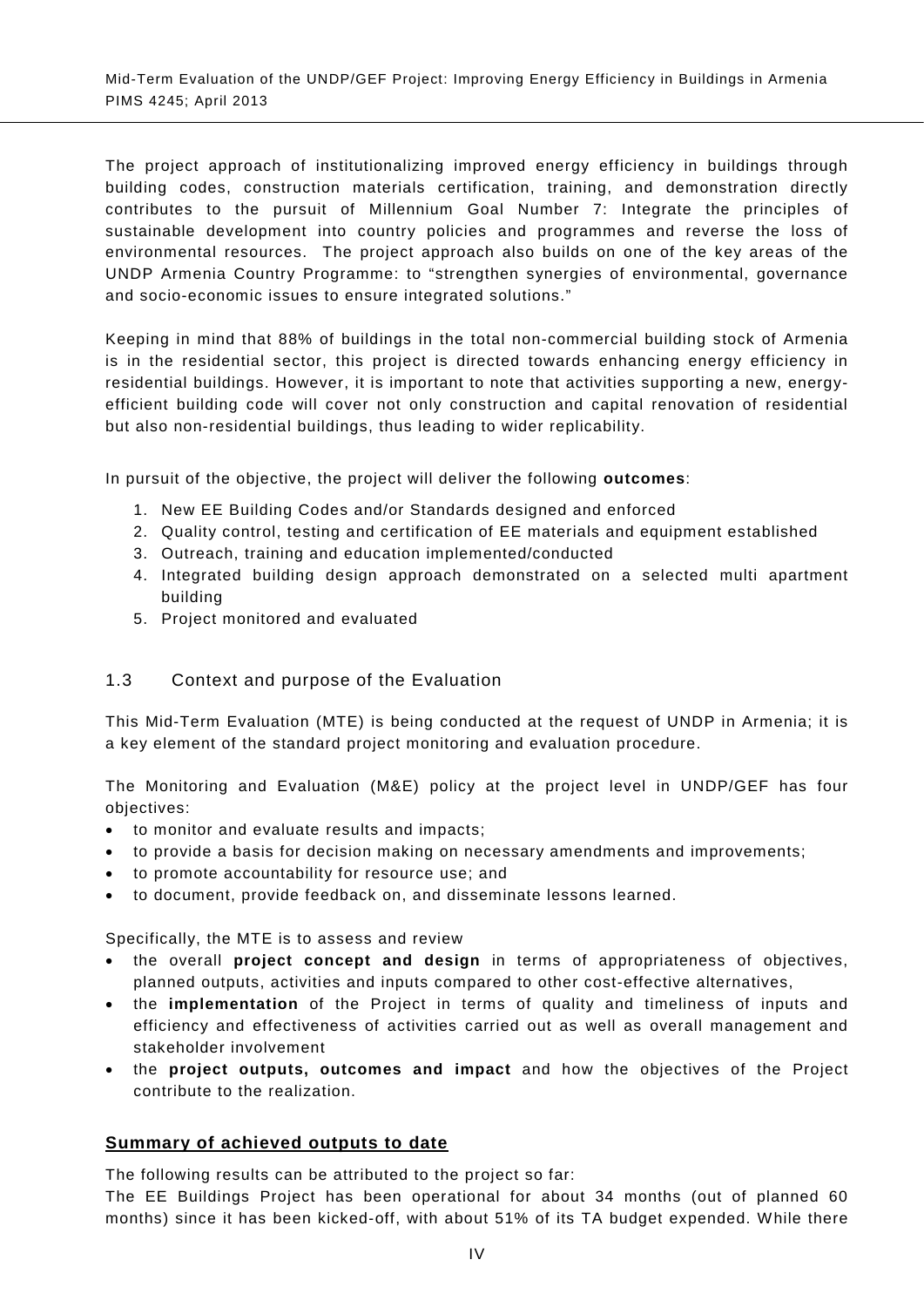appears to be broad acceptance of most of the proposed activities and interventions of the Project, the progress of the Project to date can be characterized as follows:

- The project has made satisfactory progress so far. Achievements per Outcome 1 are not fully fit into the Project's implementation timelines due to delay in finalization and provision to the parties of the revised international building codes expected from intergovernmental scientific-technical commission for construction (MNTKS); the final version is pending since August 2011. The Project mitigated the issue via support to adoption of another document (Technical Regulation) serving as a legal basis for the codes.
- Otherwise, most of the log frame indicators were achieved in full compliance with the Work Plan. Special attention was paid to the pilot projects (Outcome 4) as it is the most complicated task. Current status is that the project will implement 3 demonstration projects (initially one planned); within one project (Goris town), a social housing development, the contracted building company performed the incremental part of the construction (energy efficiency measures). As a direct result of the project implementation, about USD 0.5 million co-financing was leveraged.
- Although the project is not 100% on track regarding implementation of EE legislation and standards, the relevance of the EE topic is high for the Armenian government and project stakeholders are principally committed to proceed with the activities they committed themselves to. Stronger co-ordination between decision-makers (e.g. through the IAWG or SC) is required in the second period to demand the necessary decisions to be made in progressing on the work programme.
- The project is overall professionally managed and administered, and has delivered some substantial results by now:
	- o Basis for legislative framework improvements on building energy efficiency has been provided:
	- o Quality control, testing and certification of EE materials and equipment initiated
	- o Public outreach, awareness and training activities on integrated building design are on the way
	- o Demonstration buildings to use IBDA design and construction principles are on the way
- The ability of the project to create long term impact has been partly achieved so far. Most of activities are ongoing and so are their results and achievements to be viewed in a longer perspective.
- As for the planned remaining activities need, they need to be reconsidered in terms of available resources and likeliness of timely implementation. The completion date of the Project is foreseen for May 2015. No major project delays are to be expected from today's point of view.

Further details are provided in section [4.3](#page-41-0) Project Results.

# <span id="page-5-0"></span>1.4 Main conclusions, recommendations and lessons learned

# *Evaluation of Results*

[Table 1](#page-7-0) provides an evaluation of the current outcomes of each Project output. Each output was evaluated (as far as possible at the MTE stage) against individual criteria of:

• **Relevance** - The extent to which the aid activity is suited to the priorities and policies of the target group, recipient donor, and national development priorities.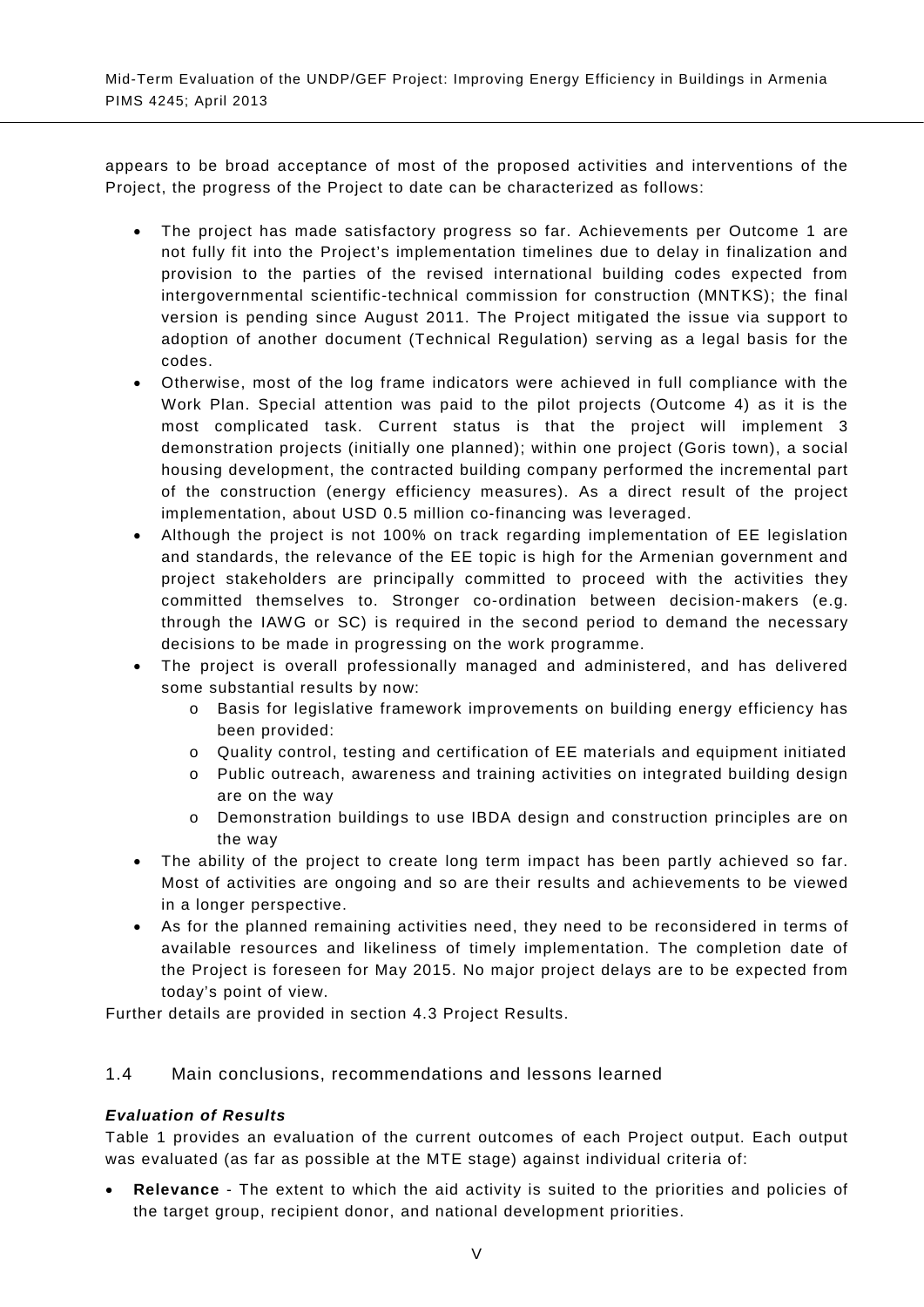- **Efficiency** Efficiency measures the outputs -- qualitative and quantitative -- in relation to the inputs. It is an economic term which signifies that the aid uses the least costly resources possible in order to achieve the desired results.
- **Effectiveness** extent to which an aid activity attains its objectives.
- **Results/Impacts** The positive and negative changes produced by a development intervention, directly or indirectly, intended or unintended. This involves the main impacts and effects resulting from the activity on the local social, economic, environmental and other development indicators.
- **Sustainability**  the extent to which the benefits of an activity are likely to continue after donor funding has been withdrawn.

Achievements of project objectives have been rated in terms of the criteria above at a six level scale as follows:

- Highly satisfactory (HS) the project has no shortcomings
- Satisfactory (S) minor shortcomings
- Moderately satisfactory (MS) moderate shortcomings
- Moderately unsatisfactory (MU) significant shortcomings
- Unsatisfactory (U) major shortcomings
- Highly unsatisfactory (HU) severe shortcomings.

# *The overall rating of the Project is Satisfactory (S), based mainly on:*

- *Relevance*: the topic of EE in buildings is definitely relevant for the Armenian government and so is the design of the project. The project reflects the need of Armenia to improve energy efficiency legislation and the inadequate level of compliance with current legislation and poor enforcement, which are considered one of the main barriers to promotion of EE buildings. The project is further to showcase good examples of new integrated building design approaches combined with building capacity of construction professionals. The project is currently facing a low level of enforcement capacity of laws and regulations to be overcome in the second phase of the project.
- *Efficiency:* Project Management is generally very well established due to strong interlinkage with MNP as an executing agency. The good communication basis and exchange with all project partners and external stakeholders is an asset of the project, as are the increased number of demonstrations achieved during the project implementation.
- *Effectiveness*: apart from activities (outcomes) that have not yet started or have not delivered any major results, the achieved outputs have attained their objectives to a satisfactory level. The Project needs however to ensure that main outputs under component 1 will be achieved by the end of the project and uptake of further activities confirmed by the main project partners (MNP, MUD, MENR). Another aspect to be considered is increasing the effectiveness of training of architects, engineers at university. Just making students "aware" of IBDA concepts is not really a strong target. The project has a strong communication strategy and means to disseminate project results effectively through website, media and in the context of regional exchange through the network of UNDP/GEF Energy Efficiency in Buildings Projects implemented in Central Asia (beeca.net).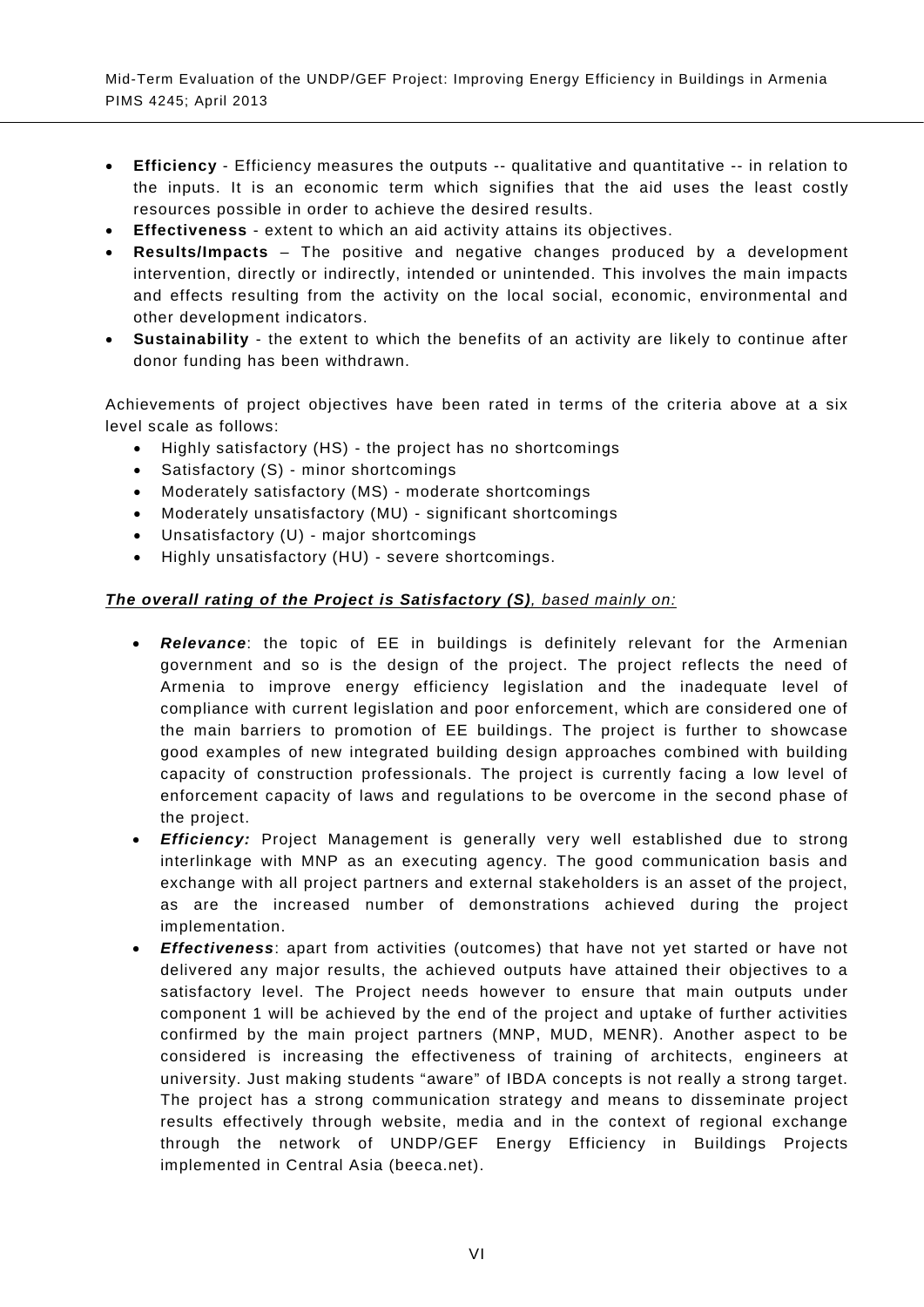#### <span id="page-7-0"></span>**Table 1: Overall Evaluation of Project**

| <b>Component</b>                                                                          | <b>Relevance</b> | <b>Efficiency</b> | <b>Effective-</b><br>ness | Overall |
|-------------------------------------------------------------------------------------------|------------------|-------------------|---------------------------|---------|
| 1. Design and enforcement of new EE<br><b>Building Codes and Standards</b>                | <b>HS</b>        | S                 | МS                        | S       |
| 2. Quality control,<br>and I<br>testing<br>certification of EE materials and<br>equipment | ∣S.              | S                 | S                         | S       |
| 3. Outreach, training and education on<br>integrated building design                      | ∣S.              | S                 | S                         | S       |
| 4. Demonstration of integrated building<br>design                                         | HS.              | S                 | S                         |         |
| <b>Overall Rating</b>                                                                     | S                | S                 | S                         | S       |

#### <span id="page-7-1"></span>**Table 2: Summary Rating of the Project Implementation**

| <b>Project Formulation</b>                     | Rating                     |
|------------------------------------------------|----------------------------|
| Project Relevance                              | <b>Highly Satisfactory</b> |
| Logical Framework                              | Satisfactory               |
| Country ownership/drivenness                   | Satisfactory               |
| <b>Stakeholder Participation</b>               | Highly Satisfactory        |
| Replication                                    | Satisfactory               |
| Cost effectiveness                             | <b>Highly Satisfactory</b> |
| Linkages between project and other initiatives | Satisfactory               |
| <b>Management Arrangements</b>                 | Satisfactory               |
| <b>Project Implementation</b>                  | Rating                     |
| <b>Implementation Approach</b>                 | Satisfactory               |
| Partnership arrangement                        | <b>Highly Satisfactory</b> |
| Monitoring & Evaluation                        | Satisfactory               |
| <b>Financial Management</b>                    | Satisfactory               |
| <b>Adaptive Management</b>                     | Satisfactory               |
| <b>Project Results (to date)</b>               | Rating                     |
| Project Objective                              | Not relevant at MTE        |
| Outcome 1                                      | Satisfactory               |
| Outcome 2                                      | Satisfactory               |
| Outcome 3                                      | Satisfactory               |
| Outcome 4                                      | Satisfactory               |
| Project Impact                                 | Satisfactory               |
| Sustainability                                 | <b>Moderately Likely</b>   |

The financial mobilization in terms of GEF grants disbursement and co-financing provided by project partners is summarized below. Based on the assessment and data provided for the MTE, the project is currently meeting its financial mobilization targets satisfactorily.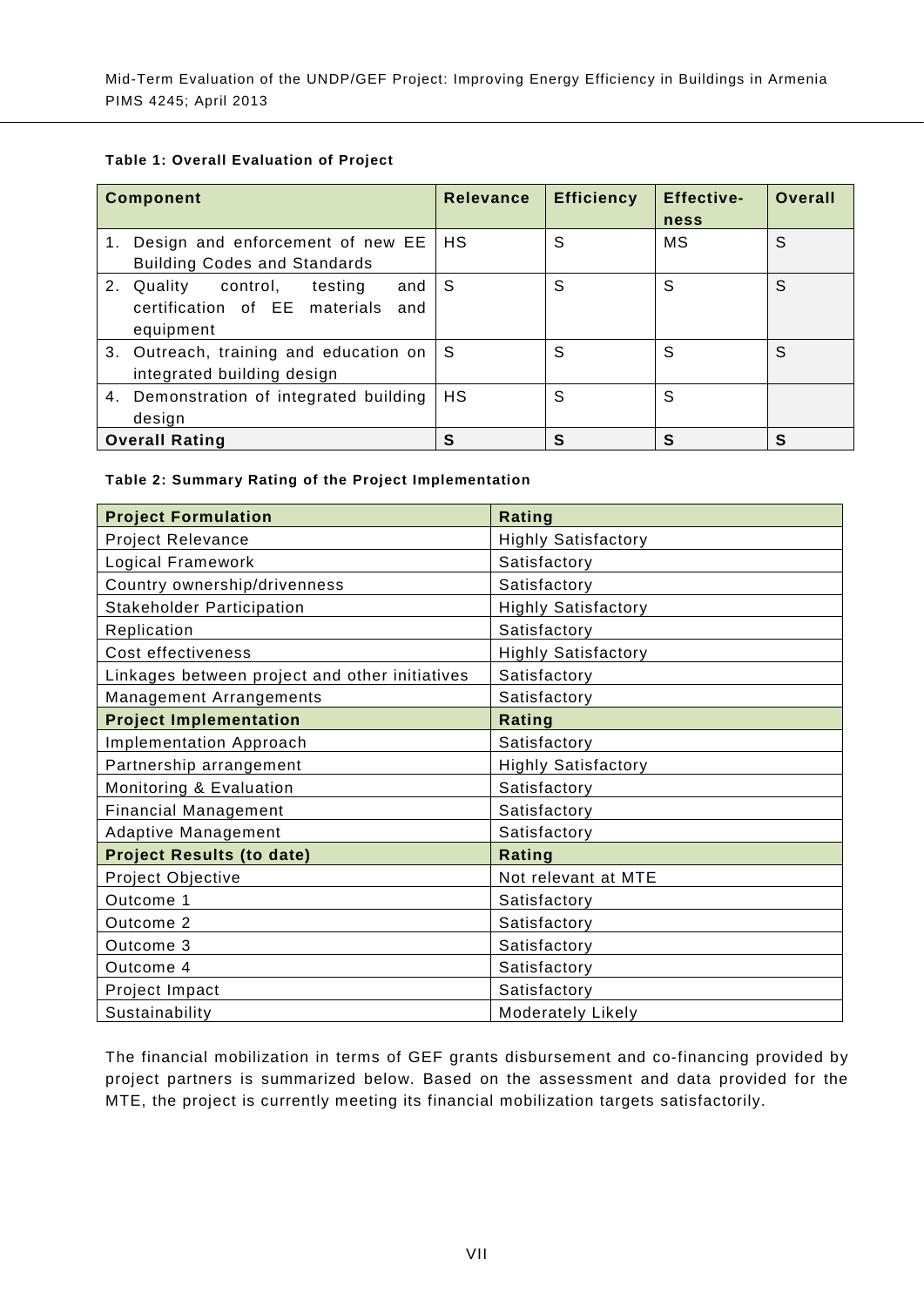| <b>GEF Outcome/Atlas Activity</b> | <b>Budget approved</b> | <b>Revised budget (planned)</b><br>Disbursement (by end 2012) |         |         |                              |                           |         | Total   | Remaining<br>unallocated |           |             |
|-----------------------------------|------------------------|---------------------------------------------------------------|---------|---------|------------------------------|---------------------------|---------|---------|--------------------------|-----------|-------------|
|                                   | from ProDoc (USD)      | 2010                                                          | 2011    | 2012    | <b>Budget spent</b><br>(USD) | $%$ of<br>budget<br>spent | 2013    | 2014    | 2015                     | (USD)     | Total (USD) |
| Outcome 1                         | 137.000                | 22.770                                                        | 36.990  | 51.599  | 111.359                      | 60%                       | 36.400  | 26.400  | 11.900                   | 186.059   | $-49.059$   |
| Outcome 2                         | 140.000                |                                                               | 14.381  | 59.459  | 73.840                       | 53%                       | 47.000  | 11.000  | 8.000                    | 139.840   | 160         |
| Outcome 3                         | 180.500                | 3.016                                                         | 27.361  | 89.804  | 120.181                      | 48%                       | 55.500  | 48.500  | 28.575                   | 252.756   | $-72.256$   |
| <b>Outcome 4</b>                  | 600.000                | 28.104                                                        | 110.950 | 78.647  | 217.701                      | 47%                       | 203.850 | 28.100  | 10.500                   | 460.151   | 139.849     |
| <b>Project Management Unit</b>    | 137.500                | 6.624                                                         | 28.880  | 33.032  | 68.536                       | 53%                       | 25.200  | 19.268  | 15.600                   | 128.604   | 8.896       |
| <b>TOTAL</b>                      | 1.195.000              | 60.514                                                        | 218.562 | 312.541 | 591.617                      | 51%                       | 367.950 | 133.268 | 74.575                   | 1.167.410 | 27.590      |

# **Summary of Recommendations**

**Recommendation 1: Legislation framework has been improving, but focus is needed to achieve adoptions of new Armenian Building Code**

- Delivering key movement on Outcome #1 is main target of this Project. Its success will very much determine the success of the whole project and its market transformation impact.
- Therefore, UNDP country office together with Project Management and eventually other donor partners (World Bank, USAID, EU, etc.) should maintain high-level involvement at governmental and prime ministers' level to force the project partners to attain the agreed outputs.
- Main ministry to be addressed in implementation is MUD; however MENR should be strengthened in maintaining its coordinating role for implementation of Energy Policy of the Government by ensuring other project partners' adherence to legal and institutional setting.
- A detailed timeframe for adoption of new building code and by-legislation shall be agreed among project partners. The project should follow closely the situation with CIS code review and work out an alternative strategy as soon as possible.

# **Recommendation 2: Ensure that institutional bodies to take energy efficiency forward into the market are created**

- A mandatory building EE legislation is required in Armenia following international best practice, and the project should aim as much as possible in achieving it.
- Enforcement of the new building code (as soon as implemented) and other laws and regulations will be required and thus public bodies to be created/assigned with specific tasks: energy auditing/passportization, building materials and equipment labeling/certification, building inspection and design approval, etc.
- An improvement of the co-ordination between institutions carrying out energy and building related projections and statistical assessments is definitely needed. The Project is expected to support this process by providing basic assessments and studies (e.g. such as indicators and benchmarks on energy efficiency in the building sector available or survey of potential building refurbishments conducted) on which relevant institutions could build upon for developing a country building statistics and information base for building energy consumption in Armenia.

# **Recommendation 3: Initial project structure is still valid, however needs slight adaptations:**

- The project design and implementation framework has generally been well considered and still remains valid in regard to its anticipated outputs and targets to be achieved.
- Some of the targets, however, given under initial Project Results Framework (ProDoc) need to be revised in regard to their expectations and timing. A review of the logframe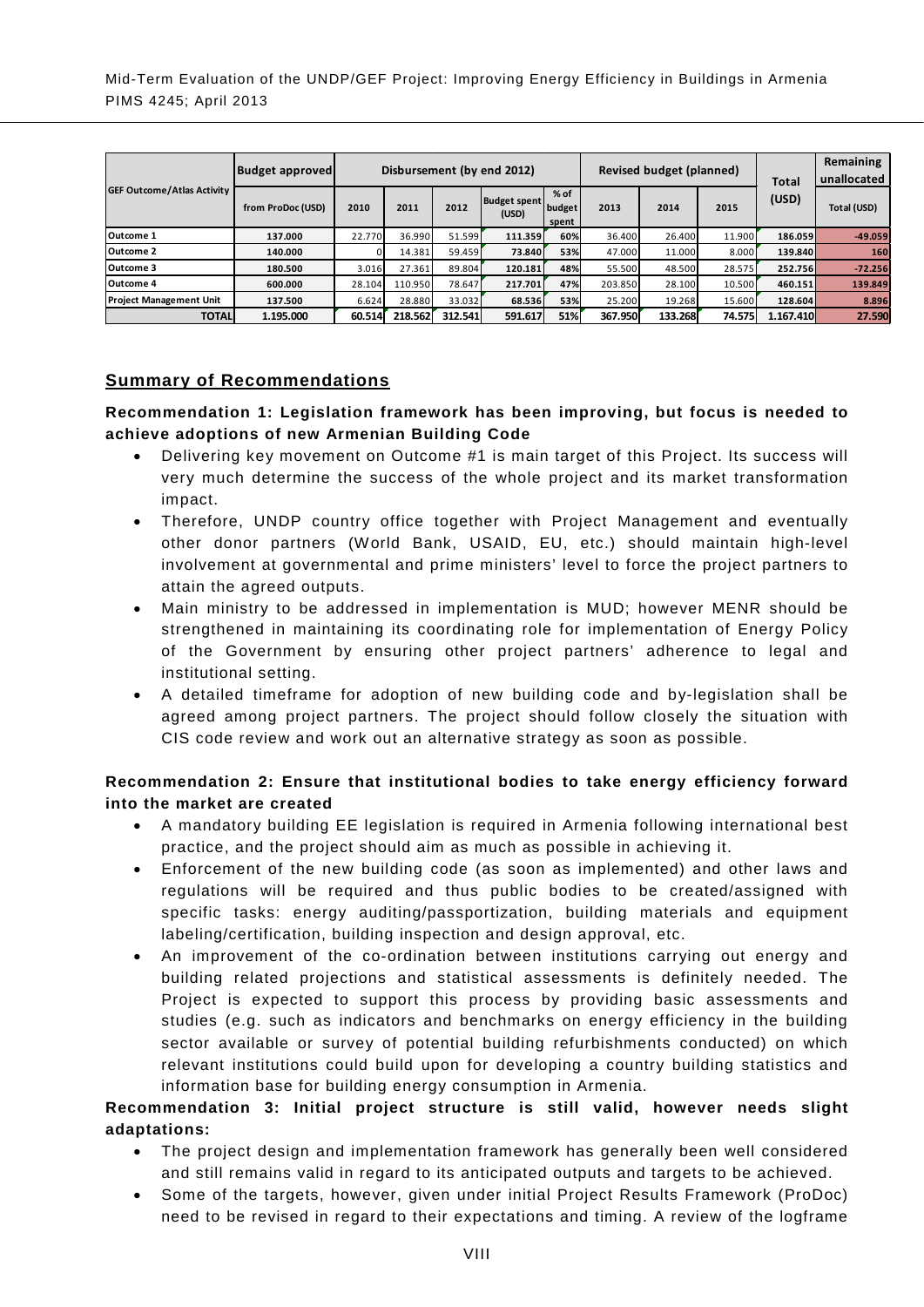has been performed and amended accordingly as a result of MTE findings and for approval of the SC.

• A budget revision to resize components with current over-spending is required.

## **Recommendation 4: Monitoring of GHG emission reductions to be followed-up and results visualized:**

- GHG emission monitoring is to be continuously reviewed for the most relevant project outputs.
	- o A detailed methodology should be developed for energy and GHG monitoring of the remaining project period, based on the results of the three pilot projects that are monitored regarding energy consumption, and for new buildings constructed according to new building code (once approved). Results from the demonstration projects' energy monitoring will be useful to improve the knowledge on actual energy consumption in buildings and what benefits are to be expected based on improved building design.
	- o The energy and GHG monitoring should be continued after project termination through a suitable public entity and staff to be trained by project GHG experts.
	- o Focus of the monitoring on most energy efficient buildings and promotion of best practices might motivate building developers, investors and owners, to actively cooperate during the monitoring evaluation.
	- o Generally, the opportunities to monitor energy consumption data as long as possible within the project period to get more realistic picture of behavioral and technological effects on EE in buildings shall be encouraged. Minimum monitoring period is recommended to be 1 year, better 2 years. Continuous monitoring after project termination is recommended but depending on available equipment and budget availability.
	- o Dissemination of evaluation results and benefits achieved is a key The project shall focus on storytelling to visualize best-practice examples in buildings. Another possibility is to organize a competition for the most energy efficient building and results widely publicized to further attract attention of other building owners and developers/investors.
- The project has a good prospect to finalize all its key activities by its planned termination in June 2015. However, due to on-going construction of pilot buildings, there is a chance that not a whole heating season will be available for monitoring and evaluation of actual energy performance and GHG savings from constructed pilot buildings. From a current perspective, the on-going demonstration projects shall be implemented by late 2014 the latest.

A no-cost project extension until May 2016 could be required to allow monitoring and evaluating real achievements of the pilot buildings over the whole heating period.

# **Recommendation 5: Maintain high level of public outreach and institutionalize public awareness measures in the long term**

- The Project shall maintain the high level of dissemination and public awareness creation activities throughout whole project period
- During the remaining project period, a focus shall be also given to IBDA dissemination and training at professional level. The number of training sessions shall be increased, together with an impact assessment of the effects of the training on improvement of capacities of building designers and engineers.
- Furthermore, in terms of networking and know-how exchange, the Project shall maintain its good communication basis with other on-going national (e.g. UNDP-GEF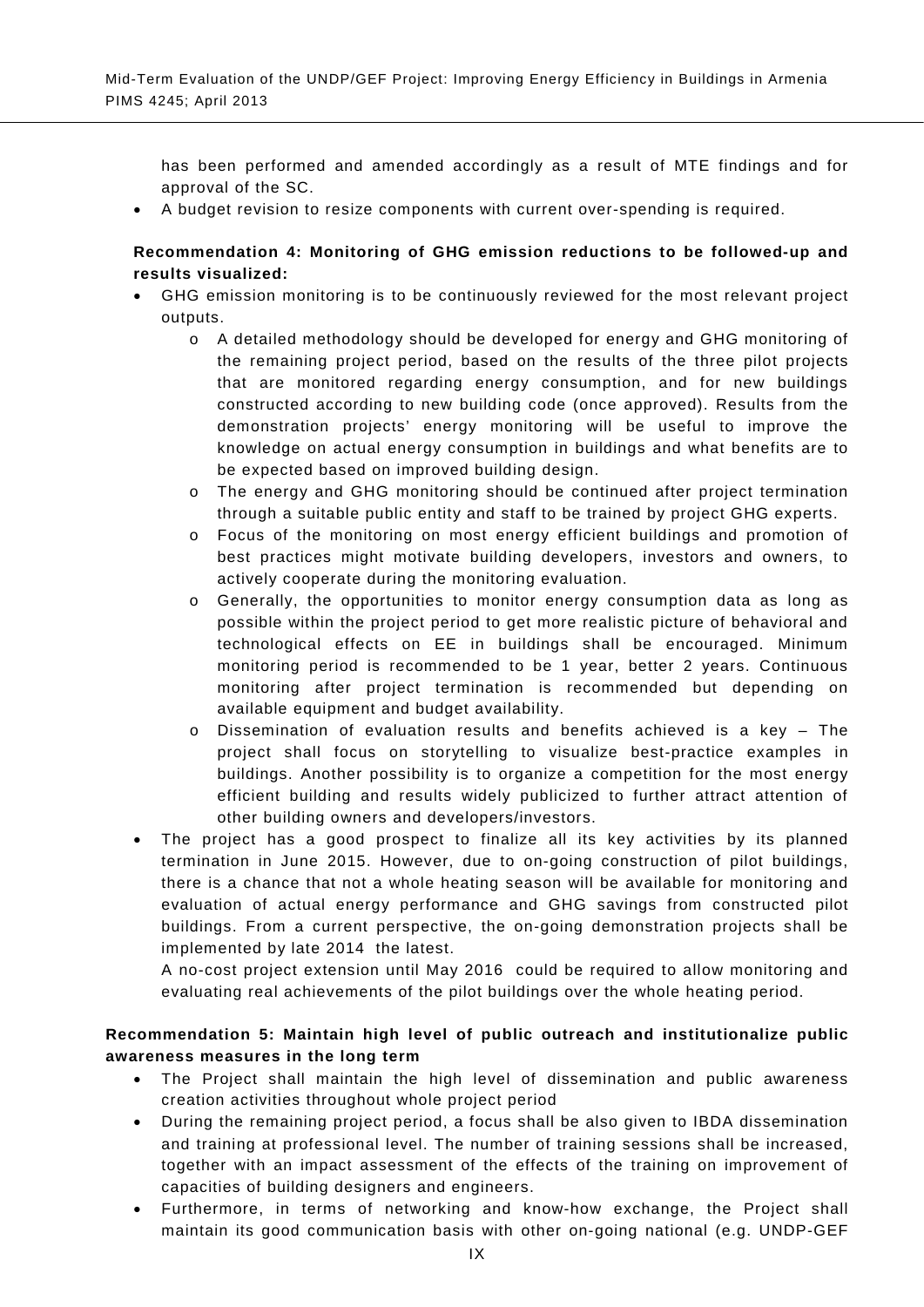Projects being implemented on Buildings Energy Efficiency in Central Asia (Kazakhstan, Kyrgyzstan, Turkmenistan, and Uzbekistan) or projects supported by EU, World Bank etc. in Armenia) as well as regional or international projects (such as ESIB INOGATE, HFH, etc.) Partnerships with other civil society groups and professional business organizations and other relevant professional chambers and associations shall be improved/maintained to identify common synergies and create further outreach of the project.

# **Summary of Lessons Learned**

The following lessons learned can be drawn from the Project so far:

- Best practice from international (mainly European) approaches are a valuable input for developing EE framework in Armenia, especially with support and experience of national & international experts provided.
- Building Energy Performance regulation and corresponding implementation and enforcement in Armenia is still, although not fully implemented yet, in a very early stage. The Project needs strong focus on implementation and dissemination of improved building codes together with training & capacity building on basically all professional levels.
- Energy efficient building codes: Continuous consultations with respective national authorities/stakeholders and international experts underpinned by timely and proper delivery of expert developments in the frames of the Project are key to area identification for further code improvement. Because elaboration of a common approach is time- and effort-consuming.
- The partnership of the Project with private sector residential building developers clearly demonstrates that energy efficiency measures in construction projects can be easily accommodated in the initial design with a proper calculation of costs and benefits. A private developer company involved in this Project agreed to implement energy efficiency measures at own expenses, after recalculation of the costs and benefits he had additional space available for selling, resulting in marketing the benefits of the operational cost reduction.
- Regarding the pilot buildings selection, a proactive communication with project developers and design companies is important to becoming informed on similar initiatives and on other eligible sites that could be used for additional pilots if necessary. Selection of a pilot site requires building-specific and up-to-date information to manage the Project's resources adequately.
- Another target group tackled by the Project are residents and building users. They are the key players in making energy efficiency in buildings work and happen and provide the biggest replication potential in terms of user behavior if becoming involved properly. Building owners and tenants need continuous information and motivation to show them how energy efficient buildings benefit their living comfort and household budgets. The Project can possibly make a difference in the long term if building users are provided with the right decision-making perspectives.
- The project provides value added in terms of publicity for energy efficiency in buildings. Nevertheless, as a result from the EE Buildings Project and other initiatives supported through development institutions such as UNDP, a lesson learned is that Armenia requires an institutional setup that ensures that energy efficiency awareness and PR activities will be carried out widely on a continuous basis (i.e. after project termination) and throughout all sectors and target groups, based on a country wide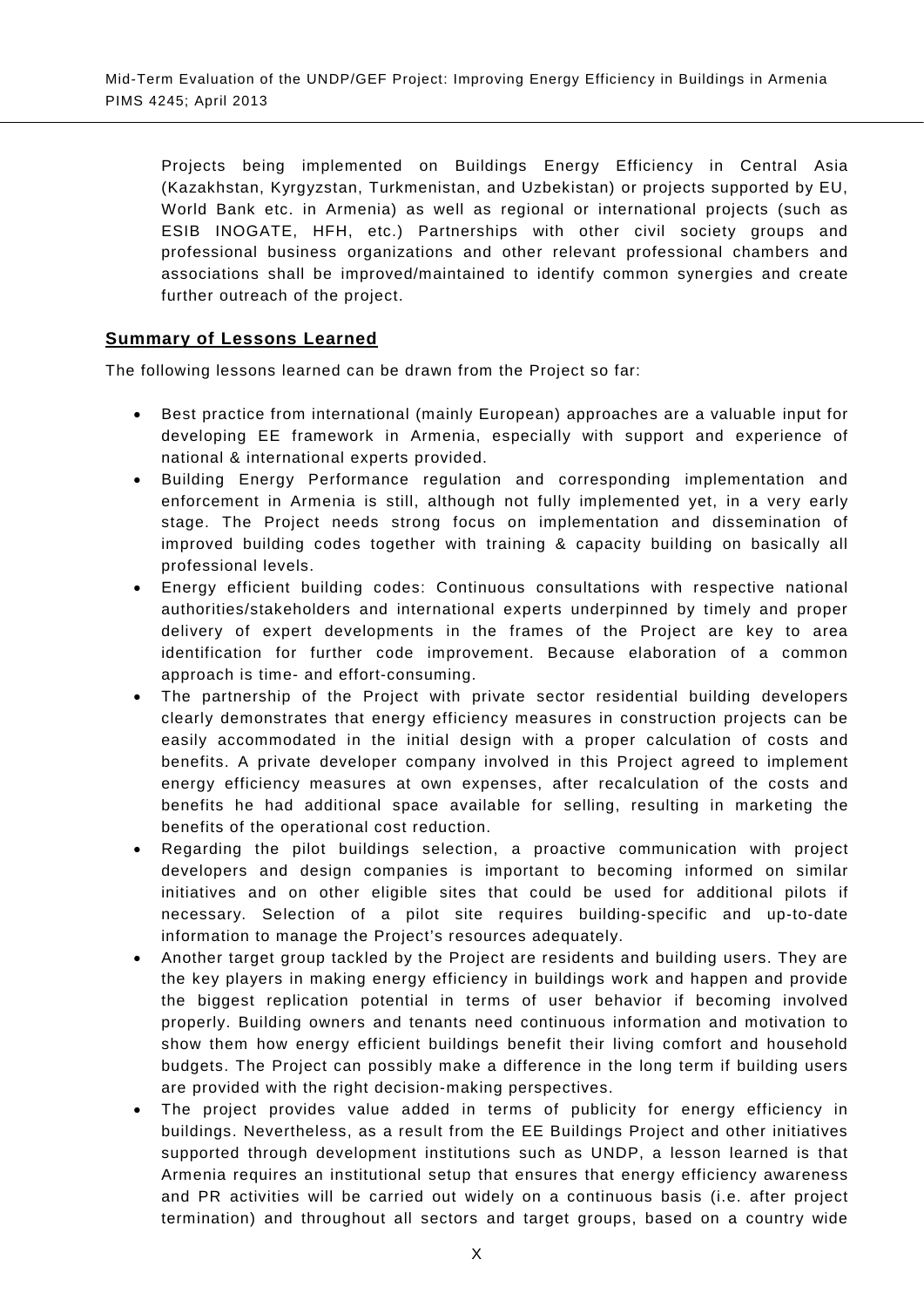communication and awareness strategy. Such institution could be in the form of a National Energy Agency, which has been by the way, also proposed in the National Energy Efficiency Action Plan already.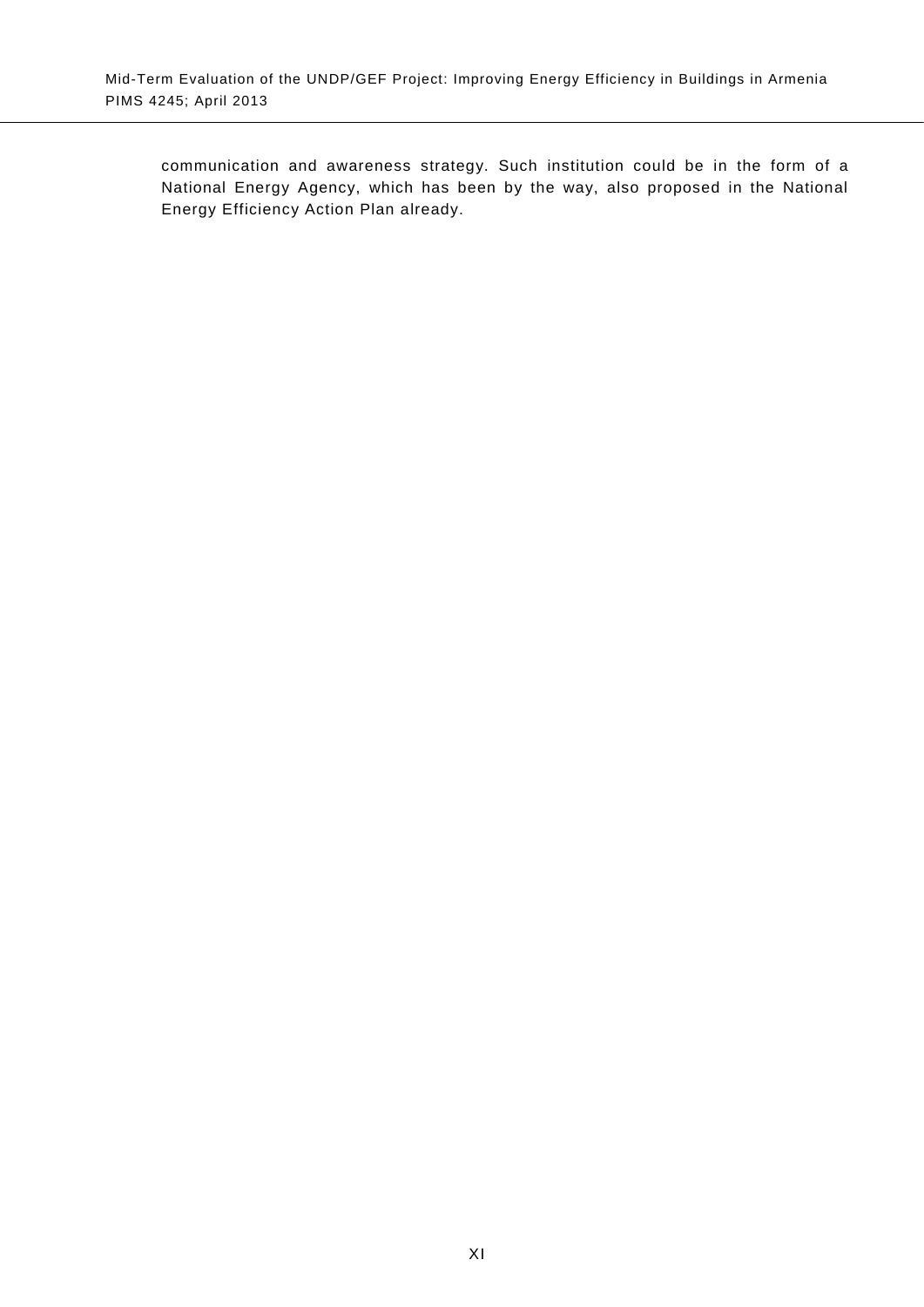# Table of Contents

| $\mathbf 1$             |                |                                                                                        |
|-------------------------|----------------|----------------------------------------------------------------------------------------|
|                         | 1.1            |                                                                                        |
|                         | 1.2            |                                                                                        |
|                         | 1.3            |                                                                                        |
|                         | 1.4            |                                                                                        |
| $\mathbf{2}$            |                |                                                                                        |
|                         | 2.1            |                                                                                        |
|                         | 2.2            |                                                                                        |
|                         | 2.3            |                                                                                        |
|                         | 2.4            |                                                                                        |
| 3                       |                |                                                                                        |
|                         | 3.1            |                                                                                        |
|                         | 3.2            |                                                                                        |
|                         | 3.3            |                                                                                        |
|                         | 3.4            |                                                                                        |
|                         | 3.5            |                                                                                        |
| $\overline{\mathbf{4}}$ |                |                                                                                        |
|                         | 4.1            |                                                                                        |
|                         | 4.1.1          |                                                                                        |
|                         | 4.1.2          |                                                                                        |
|                         | 4.1.3          | Lessons from other relevant projects incorporated into project implementation 9        |
|                         | 4.1.4          |                                                                                        |
|                         | 4.1.5          |                                                                                        |
|                         | 4.1.6          |                                                                                        |
|                         | 4.1.7<br>4.1.8 | Linkages between the project and other interventions within the sector  12             |
|                         | 4.1.9          |                                                                                        |
|                         | 4.2            |                                                                                        |
|                         | 4.2.1          |                                                                                        |
|                         | 4.2.2          | Effective partnerships arrangements established for implementation of the project with |
|                         |                |                                                                                        |
|                         | 4.2.3          |                                                                                        |
|                         | 4.2.4          |                                                                                        |
|                         | 4.2.5<br>4.2.6 | Identification and management of risks (Adaptive Management)  23                       |
|                         | 4.3            |                                                                                        |
|                         | 4.3.1          |                                                                                        |
|                         | 4.3.2          |                                                                                        |
|                         | 4.3.3          |                                                                                        |
| 5                       |                |                                                                                        |
|                         | 5.1            |                                                                                        |
|                         | 5.2            |                                                                                        |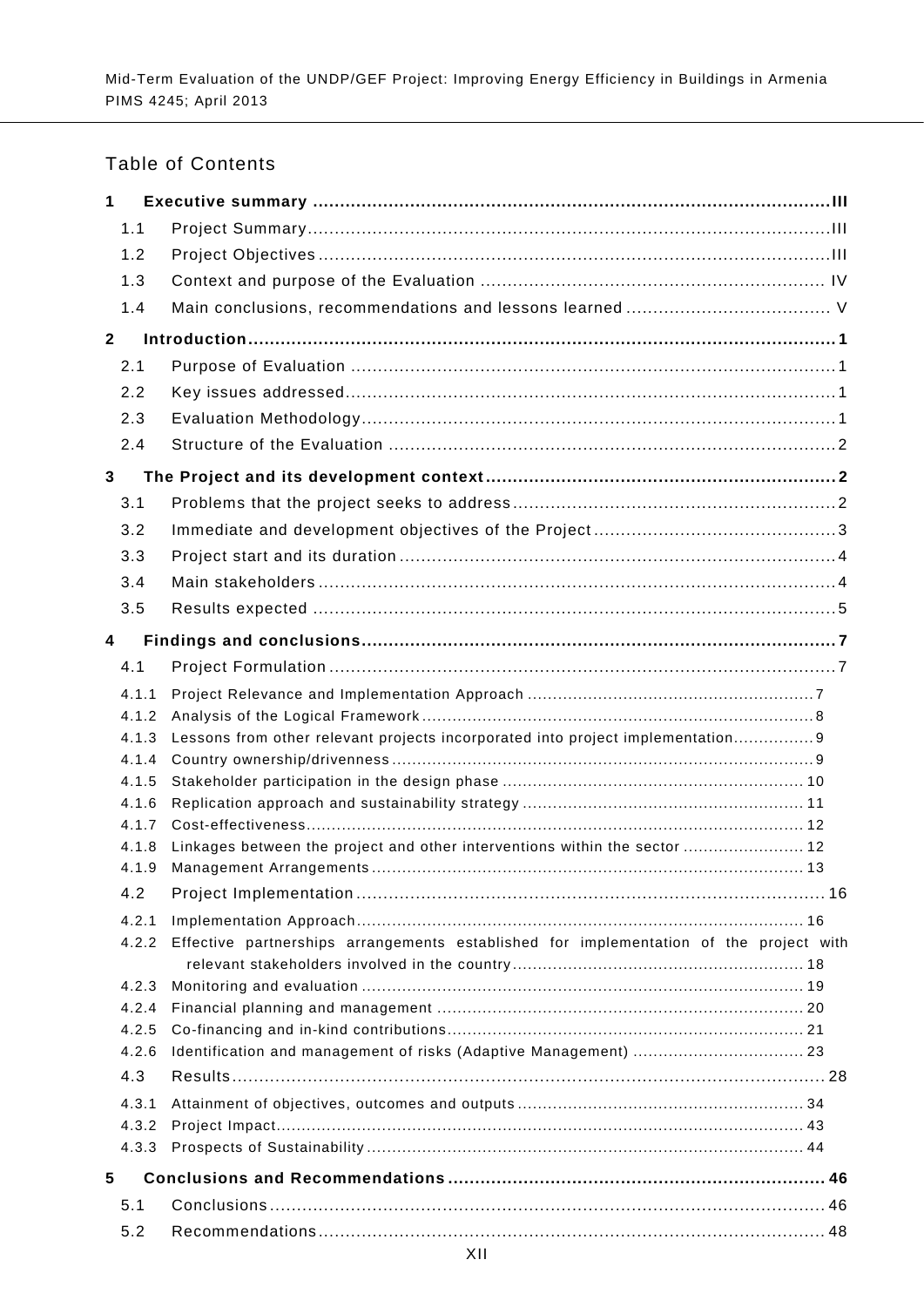|  | Annex 4: Project Results Framework (with proposed amendments) 69 |  |
|--|------------------------------------------------------------------|--|

# List of Tables

# List of Figures

|  | Figure 1: Armenian non-commercial buildings distribution by number (2008)  3 |  |  |  |
|--|------------------------------------------------------------------------------|--|--|--|
|  |                                                                              |  |  |  |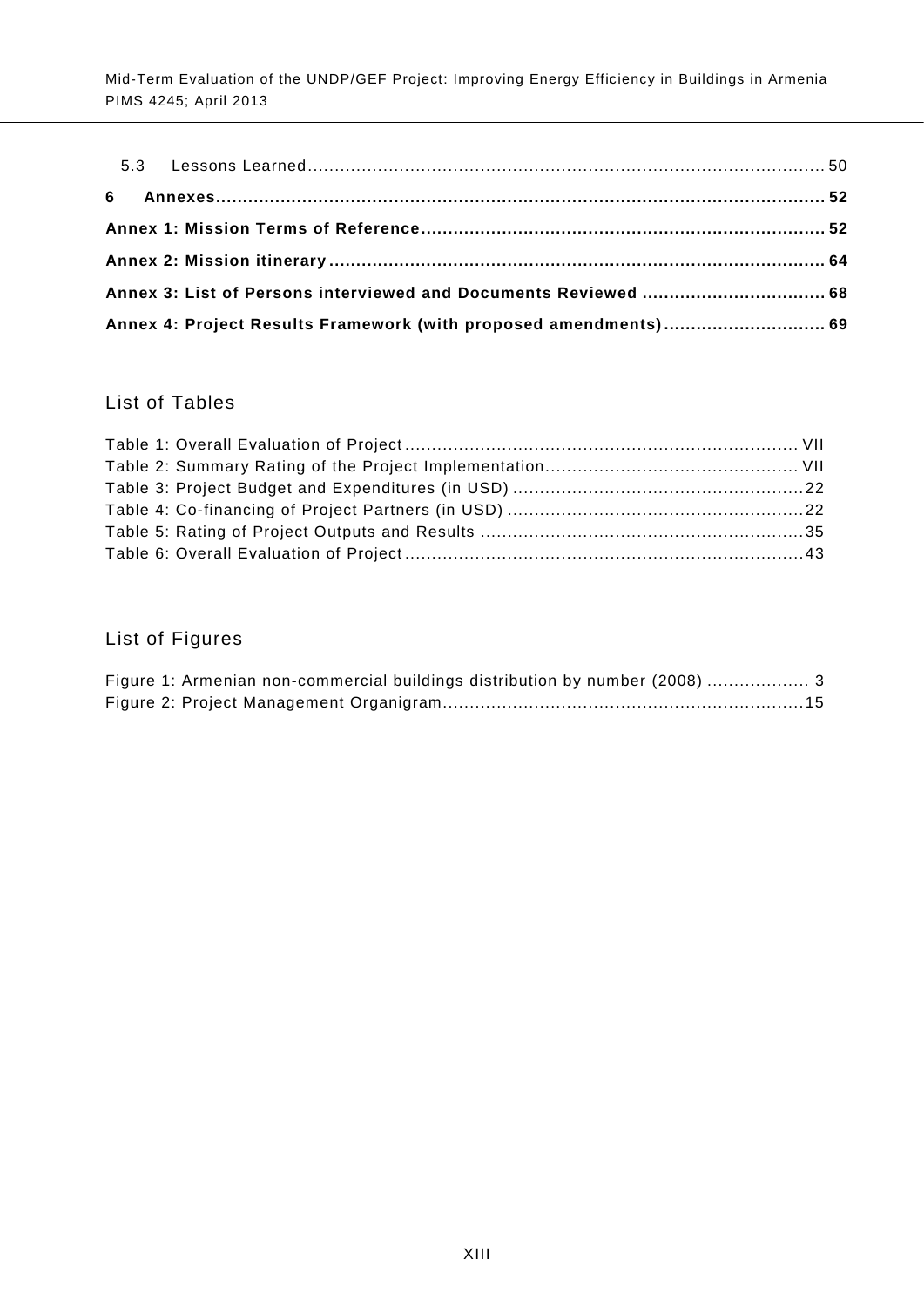# 2 Introduction

## 2.1 Purpose of Evaluation

<span id="page-14-0"></span>This Mid-Term Evaluation (MTE) is being conducted on a request of UNDP Country Office in Armenia; it is a key element of standard project monitoring and evaluation procedure.

<span id="page-14-1"></span>Mr. Andreas Karner, energy consultant from Austria, has been contracted to carry out the Evaluation. He was supported by the UNDP CO and Project Management Unit during a site visit conducted between 1-5 April 2013.

The MTE is to assess and review

- the overall **project concept and design** in terms of appropriateness of objectives, planned outputs, activities and inputs compared to other cost-effective alternatives,
- the **implementation** of the Project in terms of quality and timeliness of inputs and efficiency and effectiveness of activities carried out as well as overall management and stakeholder involvement
- the **project outputs, outcomes and impact** and how the objectives of the Project contribute to the realization.

# 2.2 Key issues addressed

<span id="page-14-2"></span>This MTE follows the general rules for program evaluation, especially the **GEF Evaluation Criteria** as follows:

- Relevance The extent to which the aid activity is suited to the priorities and policies of the target group, recipient donor, and national development priorities.
- Efficiency Efficiency measures the outputs -- qualitative and quantitative -- in relation to the inputs. It is an economic term which signifies that the aid uses the least costly resources possible in order to achieve the desired results.
- Effectiveness extent to which an aid activity attains its objectives.
- Impacts The positive and negative changes produced by a development intervention, directly or indirectly, intended or unintended. This involves the main impacts and effects resulting from the activity on the local social, economic, environmental and other development indicators.
- Sustainability the extent to which the benefits of an activity are likely to continue after donor funding has been withdrawn.

# 2.3 Evaluation Methodology

<span id="page-14-3"></span>The Monitoring and Evaluation (M&E) policy at the project level in UNDP-GEF has generally four objectives:

- to monitor and evaluate results and impacts;
- to provide a basis for decision making on necessary amendments and improvements;
- to promote accountability for resource use; and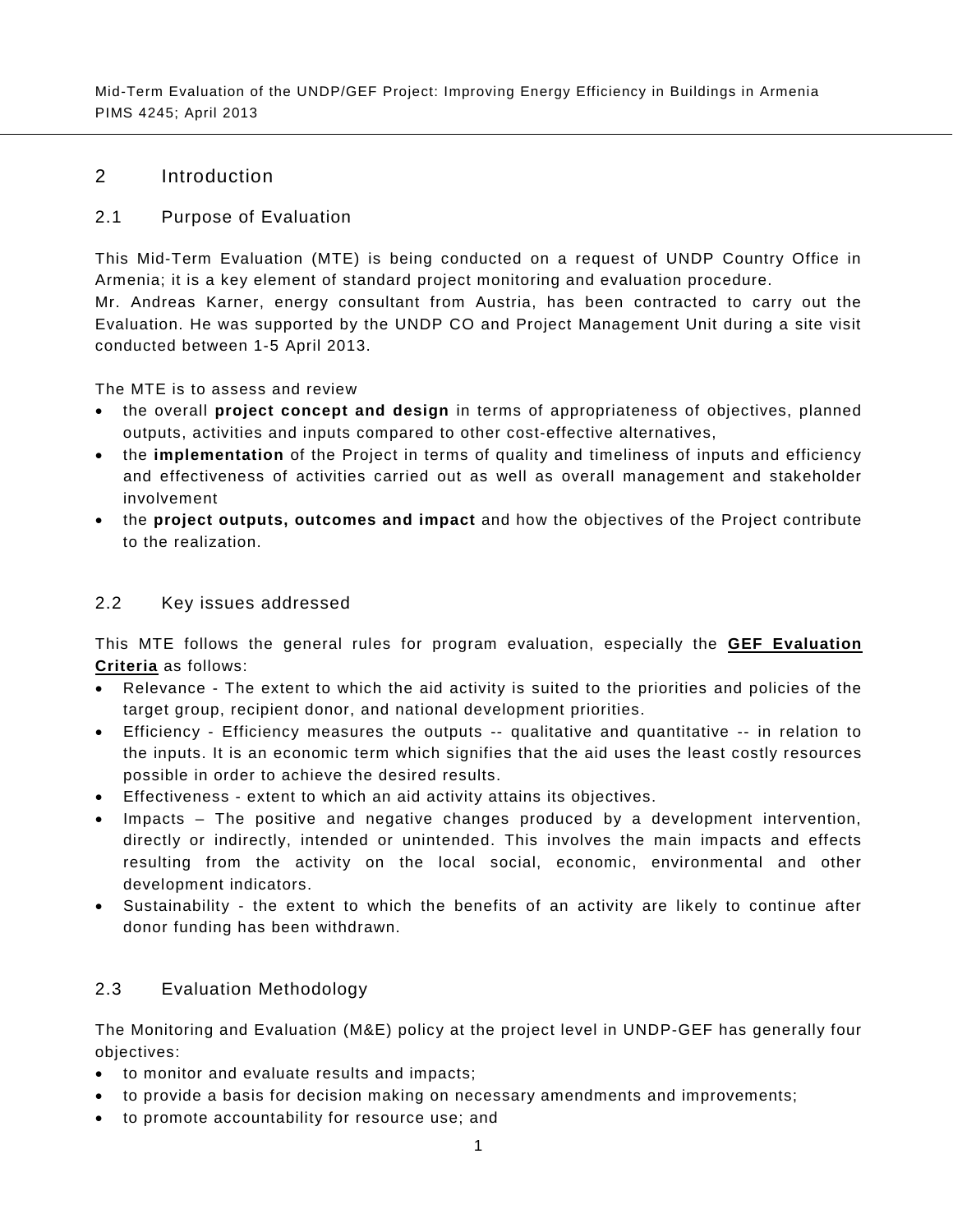• to document, provide feedback on, and disseminate lessons learned.

The methodology used for the project mid-term evaluation is based on the **UNDP-GEF Monitoring & Evaluation Policies** and includes following key parts:

- I. Project documents review prior to the evaluation mission
- II. Evaluation mission and on-site visit conducted in April 2013, interviews with project management, UNDP CO, project partners and stakeholders, as well as with independent experts. Discussion with project management on key issues to be addressed and implemented till the end of the project, and presentation of the preliminary findings and recommendations to Project Stakeholders and UNDP CO.
- III. Drafting the evaluation report and ad-hoc clarification of collected information/collection of additional information
- IV. Circulation of the draft evaluation report for comments
- V. Finalizing the report, incorporation of comments

Achievements of project objectives have been rated in terms of the criteria above at a six level scale as follows:

- Highly satisfactory (HS) the project has no shortcomings
- Satisfactory (S) minor shortcomings
- Moderately satisfactory (MS) moderate shortcomings
- Moderately unsatisfactory (MU) significant shortcomings
- Unsatisfactory (U) major shortcomings
- Highly unsatisfactory (HU) severe shortcomings.

#### 2.4 Structure of the Evaluation

<span id="page-15-0"></span>This mid-term evaluation report follows the structure and content as specified in its Terms of Reference (see Annex 1**Error! Reference source not found.**) and according to the evaluation template of the 2009 UNDP Handbook on Planning, Monitoring and Evaluating for Development Results, including its 2011 update.

## 3 The Project and its development context

#### <span id="page-15-1"></span>3.1 Problems that the project seeks to address

<span id="page-15-2"></span>The project addresses the institutionalization of energy efficiency in buildings through improved building codes, construction materials certification, training, and demonstration which contributes to the pursuit of Millennium Goal Number 7: "Integrating the principles of sustainable development into country policies and programmes and reverse the loss of environmental resources". The project approach also builds on one of the key areas of the UNDP Armenia Country Programme, which is to "strengthen synergies of environmental, governance and socioeconomic issues to ensure integrated solutions."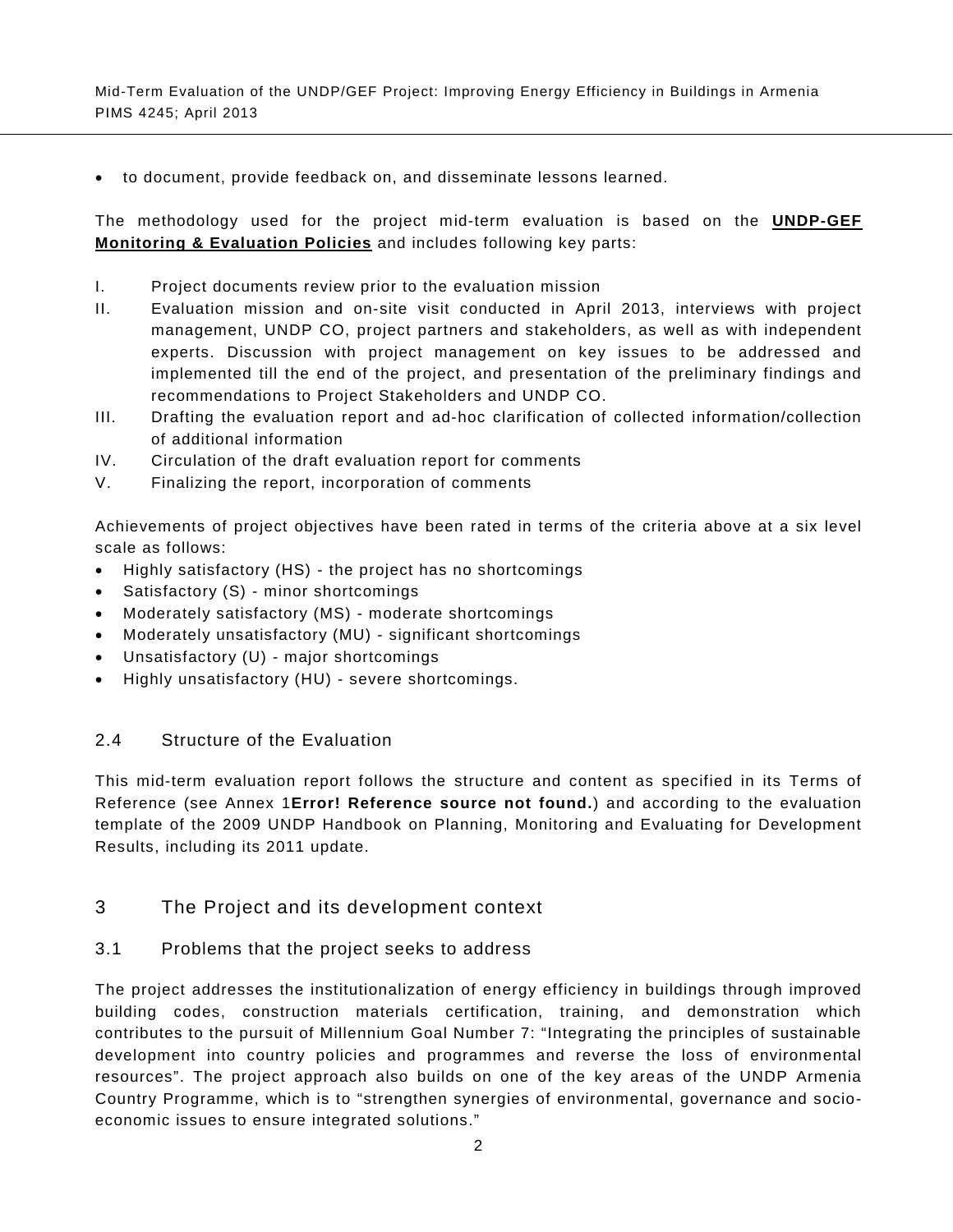Keeping in mind that 88% of buildings in the total non-commercial building stock of Armenia is in the residential sector [\(Figure 1\)](#page-16-2), this project is directed towards enhancing energy efficiency in residential buildings. However, it is important to note that activities supporting a new, energyefficient building code will cover not only construction and capital renovation of residential but also non-residential buildings, thus leading to wider replicability.



<span id="page-16-2"></span><span id="page-16-1"></span>**Figure 1: Armenian non-commercial buildings distribution by number [1](#page-0-0) (2008)**

*Source: National Statistical Service (from Project Document)*

# 3.2 Immediate and development objectives of the Project

<span id="page-16-0"></span>The objective of the proposed project is to reduce GHG emissions and energy consumption in the Armenian buildings sector. The project will create an enabling regulatory environment that addresses building codes, building and materials certification and testing. At the same time, project activities will develop skills and capacity among industry professionals, introducing the principles of integrated building design in Armenian construction practices from the stage of building design through construction, QA/QC and maintenance.

The project focuses on the residential sector for several reasons:

- Residential sector accounts for some 80% of the total building stock,
- Emissions are increasing rapidly in this sector,
- <span id="page-16-3"></span>• The housing sector in Armenia is a key link between climate change mitigation and national development priorities,

<sup>-&</sup>lt;br>1  $<sup>1</sup>$ Note: more detailed distribution by sectors is not available due to absence of data in the corresponding</sup> national statistics.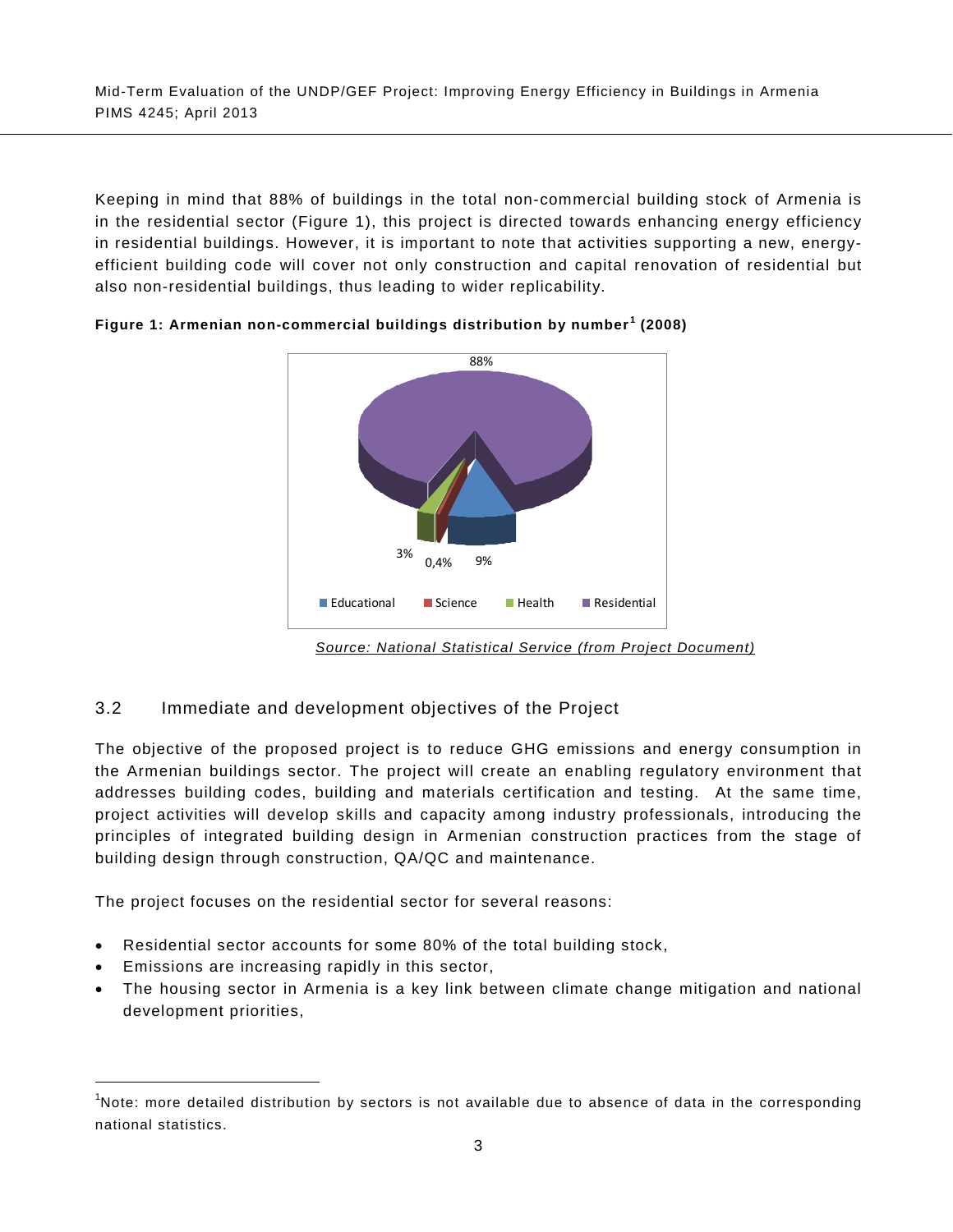- Increased rates of housing construction are expected to continue throughout the project period, and the government has committed to investing in this sector, which could allow for relatively rapid replication of more efficient designs,
- The World Bank "Armenia Energy Efficiency" project to be implemented during 2010-2014 will target the energy conservation measures in existing public buildings (health and education entities, government administration buildings and other cultural and social institutions),
- Reduction of energy demand in the residential sector will have evident social impacts considering growing prices for natural gas.

However, it is important to note that key project results, such as strengthened codes, energy performance labeling/certification for buildings and construction materials, training in integrated building design, will also benefit non-residential buildings.

In pursuit of the objective, the project will deliver the following outcomes:

- 1. New EE Building Codes and/or Standards designed and enforced
- 2. Quality control, testing and certification of EE materials and equipment established
- 3. Outreach, training and education implemented/conducted
- 4. Integrated building design approach demonstrated on a selected multi apartment building
- 5. Project monitored and evaluated

# 3.3 Project start and its duration

<span id="page-17-0"></span>The project development started in March 2009 with the development of a PIF and a request for a Project Preparation Grant (PPG). The full-sized proposal was finally approved on 7 May 2010.

Following the GEF CEO endorsement issued on 7 May 2010, UNDP Local Project Advisory Committee approved the Project as per the submitted Project Document on 18 May, 2010, and Project Document was signed on 30 June, 2010. Subsequently, multi-year 2010-2015 work plan was developed. According to the approved Project Document, the stakeholder agencies nominated the Project's Steering Committee members.

The Project's inception seminar was held on November 17, 2010.

The Project was originally planned to last for five years and is to be closed in July 2015, the project duration is therefore 5 years (60 months).

#### 3.4 Main stakeholders

<span id="page-17-1"></span>The primary means of stakeholder coordination is arranged via the Project Steering Committee (PSC), which provides an official and continuous discussion and decision-making forum for coordinating the work of various government agencies and other donors. In addition to work through the PSC, project staff maintains regular communication with the World Bank mission in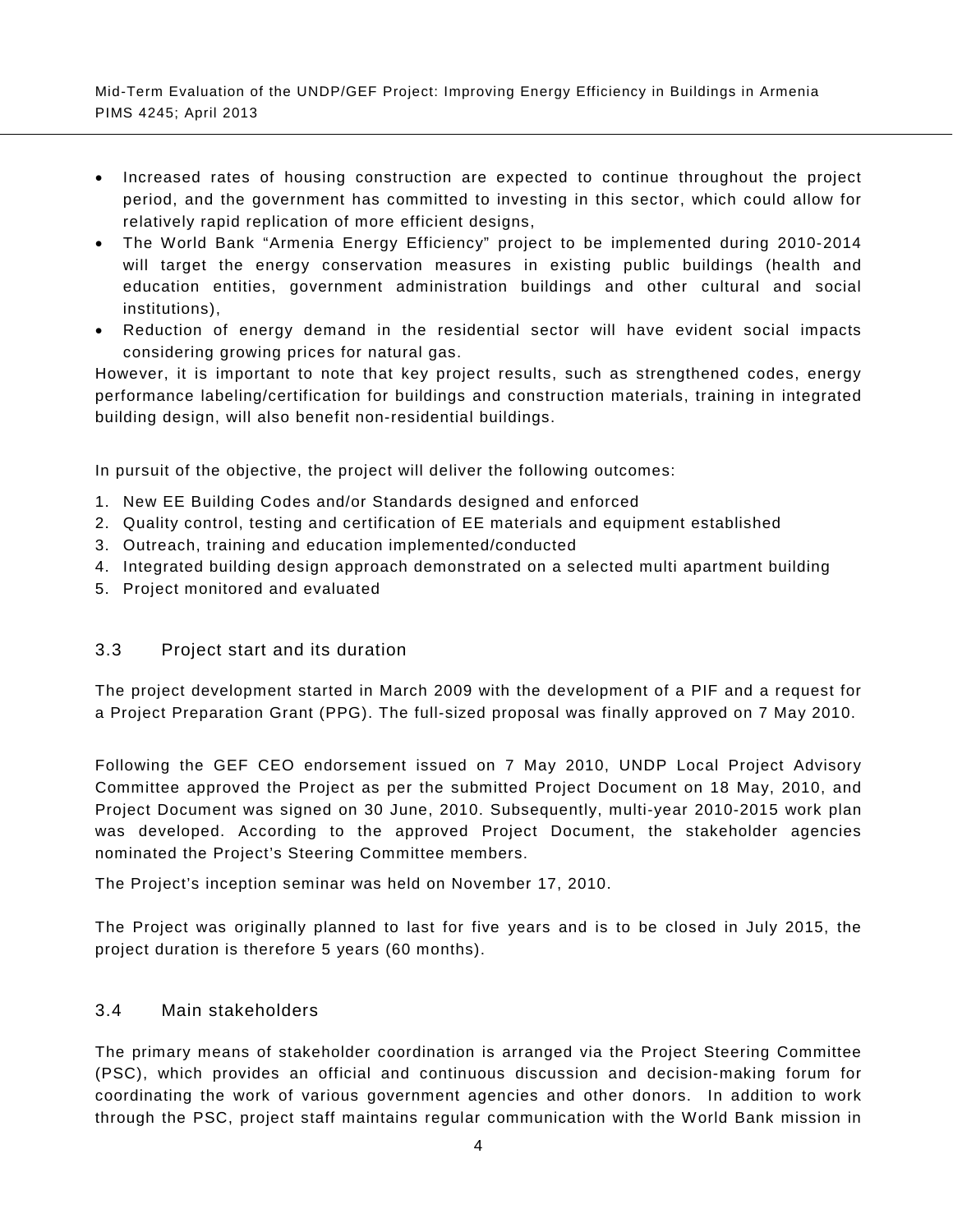Armenia regarding their complementary work on efficient public buildings and works with the World Bank PIU in order to ensure very close coordination on the revision of procurement legislation. Other donors involved are USAID and the Delegation of the European Commission in Armenia regarding support for training in EU standards and legislation relevant to the buildings sector.

The project executing agencies are the Ministry of Nature Protection and the Ministry of Urban Development of the Republic of Armenia.

The implementing agency is UNDP Armenia.

Main project stakeholders identified in the Project Document to be actively involved in project implementation include:

- Ministry of Nature Protection (MNP)
- Ministry of Urban Development (MUD) both acting as executing agency
- GEF Focal Point at MNP
- Ministry of Energy and Natural Resources (MENR)
- Ministry of Economy (ME)
- Inter-Agency Working Group on Energy Efficient Building Codes (IAWG)
- State Urban Inspectorate under the Ministry of Urban Development
- Yerevan State University of Architecture and Construction
- Builders' and Architects' Unions of Armenia
- Armenia Renewable Resources and Energy Efficiency Fund (R2E2)
- National Institute of Standards
- Accredited laboratories for construction and construction/insulation materials QA/QC
- The World Bank, USAID/EE Energy, European Union and other donors' funded projects in energy and building EE sectors

During project implementation, additional project stakeholders have been involved in the implementation and co-ordination of project activities:

- Swiss Development and Co-operation Agency (supporting one demonstration project in Goris town)
- Yerevan municipality (EE housing refurbishment)
- Architects, design and construction companies and project developers involved in the design and implementation of demonstration projects

# 3.5 Results expected

<span id="page-18-0"></span>The Project Document specified expected project results – project outputs for each of the project component that relates to each of the project immediate objective.

# **1. Immediate objective/outcome 1:**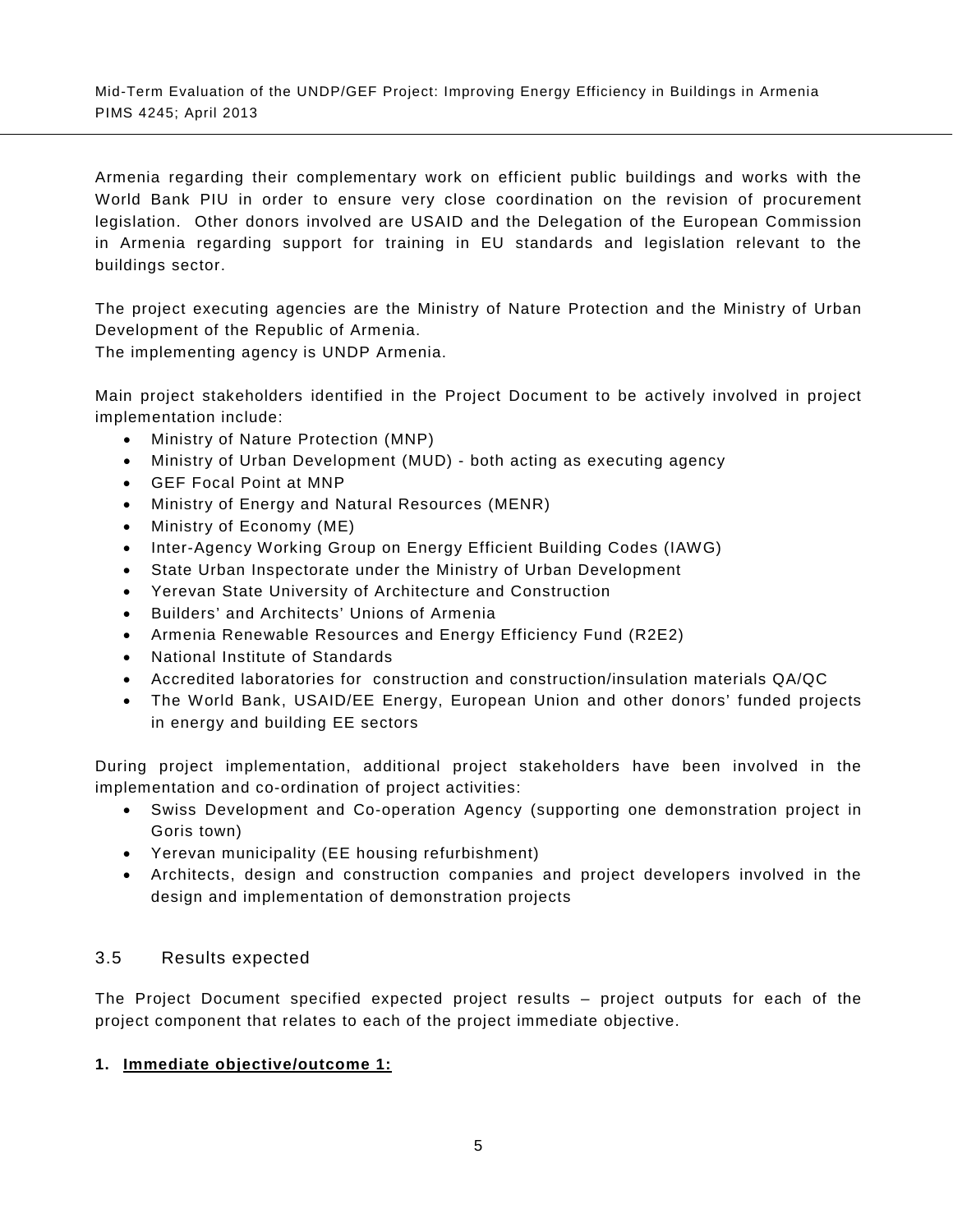*Design and enforcement of new EE Building Codes and Standards: new building codes will be designed emphasizing energy performance requirements for all types of buildings, and code enforcement mechanisms will be strengthened.* 

**Output 1.1**: New mandatory EE building code designed and introduced

**Output 1.2**: Standards and calculation methodology to assess energy performance in buildings

**Output 1.3:** Institutional structures, staffing, capacities and accountability for agencies in charge of code enforcement

#### **2. Immediate objective/outcome 2:**

*Quality control, testing and certification of EE materials and equipment: focus on establishing quality assurance/quality control (QA/QC) standards and support the certification of key building materials for energy performance.* 

**Output 2.1:** Standards for internal QA/QC developed and piloted **Output 2.2:** Testing laboratory for EE products and certification operating

#### **3. Immediate objective/outcome 3:**

*Outreach, training and education: training provided to two distinct groups: (1) architects and engineers (both mid-career professionals and students) and (2) real estate professionals.*

**Output 3.1:** Modules on EE buildings introduced to universities

**Output 3.2:** Training courses for architects and engineers on new codes and calculation methodologies

**Output 3.3**: Outreach and awareness-raising campaign targeting investors and tenants implemented.

#### **4. Immediate objective/outcome 4:**

*Demonstrating integrated building design: the energy and cost-saving potential of the integrated building design approach (IBDA[2](#page-16-3) ) will be demonstrated in a new, multi-apartment residential building to be built in the 1st Zone, the coldest of Armenia's climatic zones.*

**Output 4.1:** At least one building designed and constructed using an integrated building design approach

<span id="page-19-0"></span> <sup>2</sup> The **Integrated Building Design Approach (IBDA)** as it is discussed in the project documentation is understood as follows: building design that integrates climatic conditions, the capture and the conservation of the free solar and internal gains, the efficient and comprehensive reduction of all heat losses through walls and ventilation, the accurate control of all external energy introduced for providing thermal comfort, light, and hot water, and – last but not least – user awareness of a new behaviour regarding energy use and good operations and maintenance practices. The concept of IBDA calls for architects and engineers to work as a team in order to ingrate these conceptual parameters and the needs of the tenants. The ultimate goal of applying IBDA is to achieve high performance and multiple benefits at a lower cost than the total for all the components combined if these were considered separately.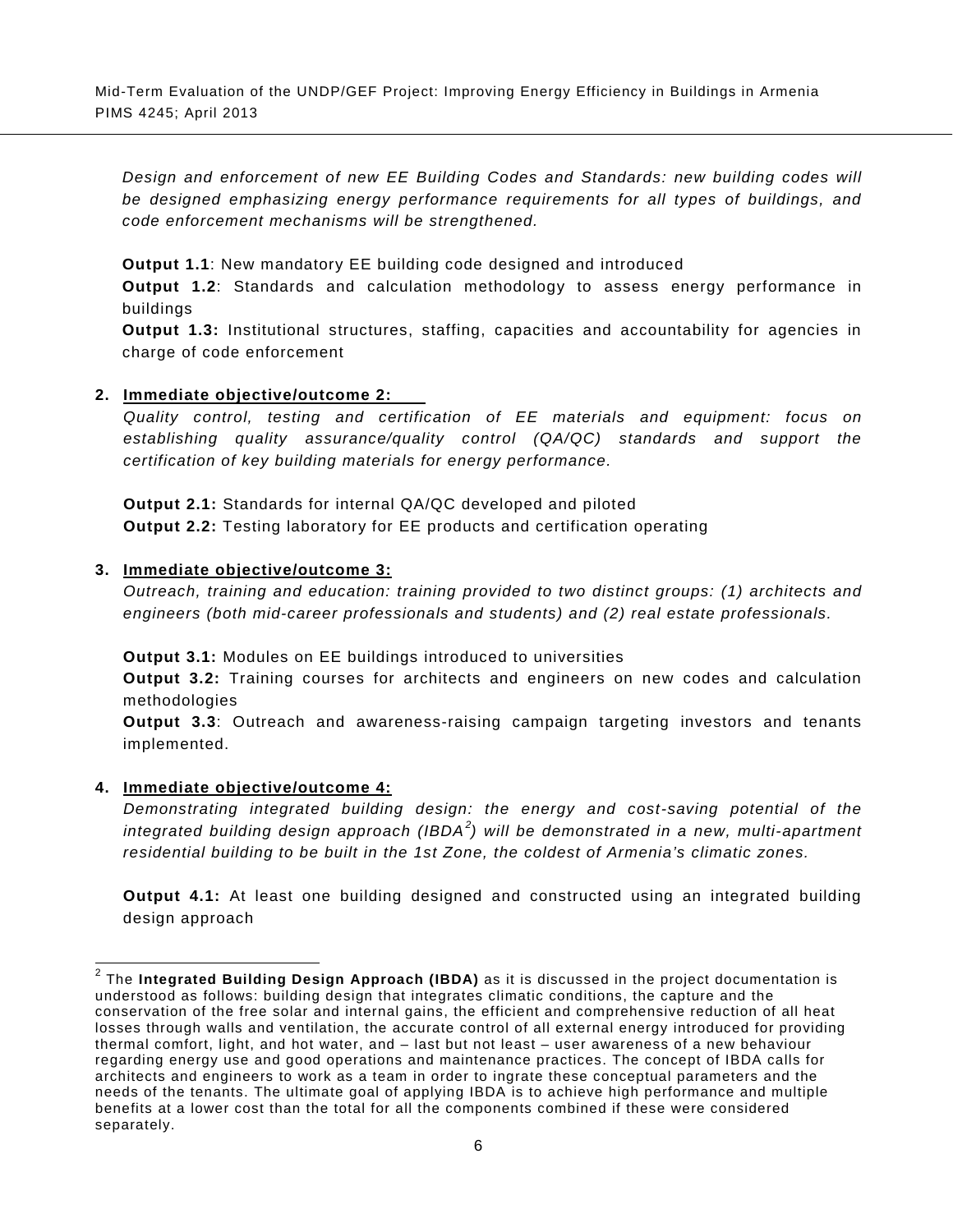**Output 4.2:** Energy saving and GHG reductions in pilot building monitored and reported

# 4 Findings and conclusions

- <span id="page-20-0"></span>4.1 Project Formulation
- 4.1.1 Project Relevance and Implementation Approach

<span id="page-20-2"></span><span id="page-20-1"></span>65% of Armenia's population of 3.23 million inhabitants lives in urban areas. There are over 400,000 apartments with a total area of 25 million  $m^2$  in multi-apartment buildings. The largest portion of the urban housing stock is between 30 and 60 years old, and it typically has poor thermal characteristics and is poorly sealed.

Without exception, all old buildings require some type of repairs, and 11% of the buildings are in urgent need of reconstruction. Buildings represent the largest energy end-use sector, accounting for 35.5% of electricity and 25.3% of gas consumption in Armenia (a major portion of both is consumed to cover the heating load, due to the absence/collapse of the centralized district heating system and switching to the individual heating options),  $3$  and this sector offers the single largest and most cost-effective opportunity to improve energy efficiency: 40% of the national energy saving potential is in the buildings, an equivalent of 402,000 toe or 944,000  $tCO<sub>2</sub>e$  of GHG emission reductions annually.<sup>[4](#page-20-3)</sup> The buildings sector is also the second fastest growing sector (after transport) in terms of energy use and GHG emissions: in 2002-2005 consumption of natural gas in residential and public buildings grew by 206% and 85% respectively.

According to the Project Document, in 2009 the growth rate decreased by almost 40 % because of the global financial crisis; the 2010-2024 growth trend was assumed to be 2% annually in the first 4 years after the crisis and later on was supposed to grow up to 6%, linked to the anticipated GDP growth rate. The construction level of the years 2009-2013 included the residential construction that was supposed to take place under the state-supported earthquake zone restoration program.

The project contributes to the improvement of the energy efficiency regulatory normative field by its support to the development of corresponding technical regulation and concept of suggested legal/regulatory changes.

In accordance with the Action Plan of the RA Government for Implementation of National Program on Energy Saving and Renewable Energy (2010), a set of measures for legal and institutional improvements required for strengthening and development of energy efficiency approaches in urban development sector are required to be implemented by the project.

<span id="page-20-3"></span>

 $^3$  Ministry of Energy, Calculation Center (2006 report).<br><sup>4</sup> National Programme on Energy Saving and Renewable Energy of Republic of Armenia (2007).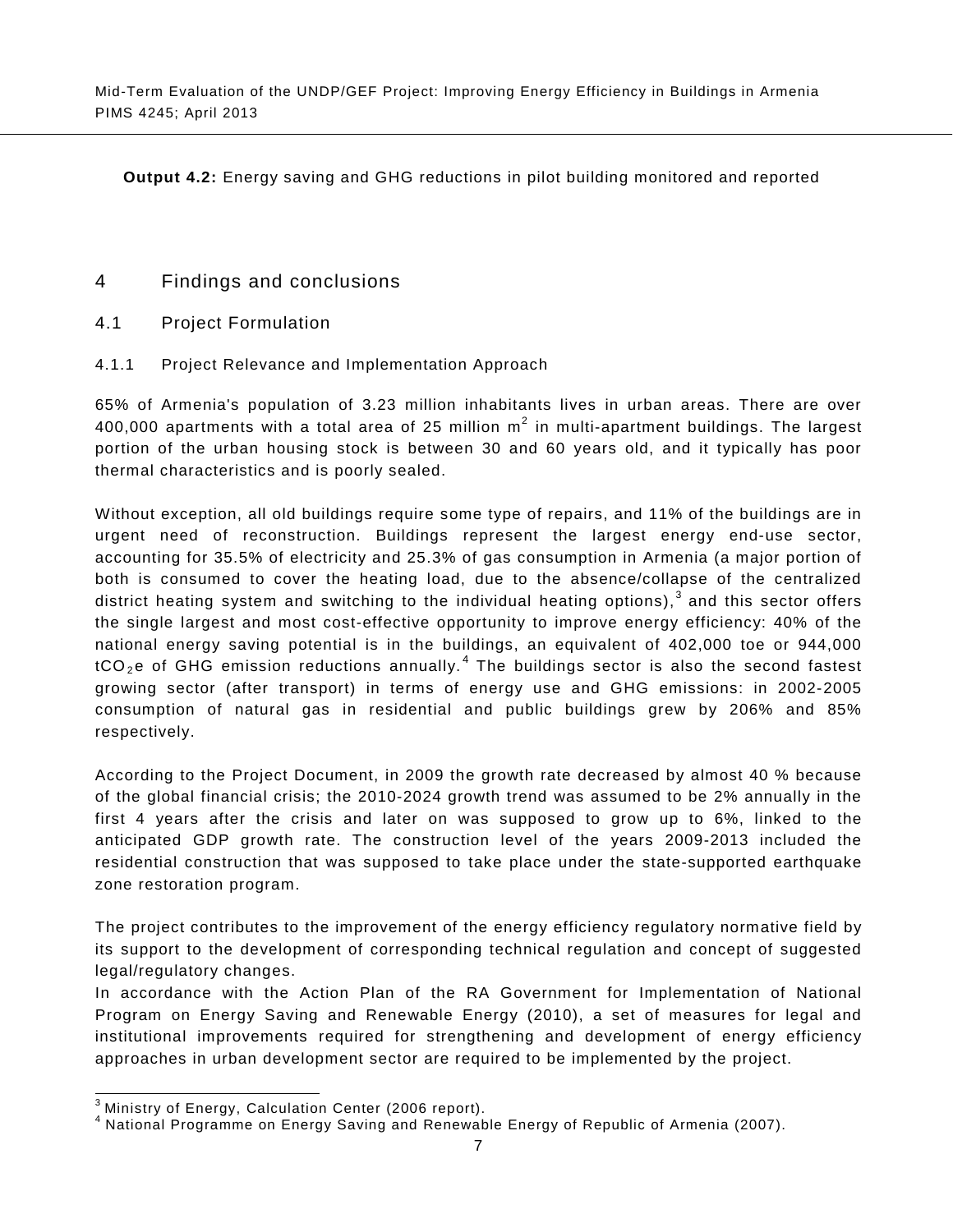The **relevance** of the project is, apart from the stated above, to be considered very high based on the importance of the EE topic for the Armenian government and since it addresses a number of critical barriers that impede the realization of energy efficiency improvements in the building sector:

- *Outdated building standards*: Current building codes do not explicitly address energy performance and integrated building design approach, and codes do not encourage the efficient use of energy in the buildings that are currently built. *Output 1.1* supports the revision/development of national building codes.
- *Low enforcement capacity:* Energy audits are not conducted to determine the actual performance of buildings and their compliance with building codes. *Output 1.3* supports the development of an energy passport program and the use of audits to determine the actual energy performance of buildings.
- *Immature market for EE products and services:* Outdated technologies and inefficient materials in use by a large number of construction and maintenance companies. The new building codes and building passports developed in *Component 1* will force companies to use more efficient materials. *Component 2* will also establish performance requirements and put into place a system for testing and certifying construction materials in a cost-effective way.
- *Low capacities of building sector players*: Lack of skills among building design and construction professionals that are necessary to integrate energy efficient technologies and design techniques into their work. *Component 3* will provide training for architects and engineers and *Component 4* will provide hands-on training for architects and engineers in integrated building design.

Project activity is therefore very relevant to the GEF objectives and countries development objectives and contributes to the country's energy efficiency increasing objectives and plans.

#### **Project relevance is rated Highly Satisfactory.**

| <b>Highly</b><br>Satisfactory | Satisfactorv | Moderately<br>Satisfactory | Moderately<br>Unsatisfactory | <b>J</b> nsatisfactory | <b>Highly</b><br><b>Jnsatisfactory</b> |
|-------------------------------|--------------|----------------------------|------------------------------|------------------------|----------------------------------------|
| нs                            |              |                            |                              |                        |                                        |

#### 4.1.2 Analysis of the Logical Framework

<span id="page-21-0"></span>The GEF Project Results Framework (logframe) is a key basis for planning of detailed activities under the implementation framework that was defined in the Project Document. It is also used as a basis for reporting to GEF in the middle of the calendar year (end of GEF fiscal year) in a combined Annual Project Review (APR) and Project Implementation Report (PIR), together with the UNDP format for internal project management and reporting done on an annual basis (Standard Progress Reports).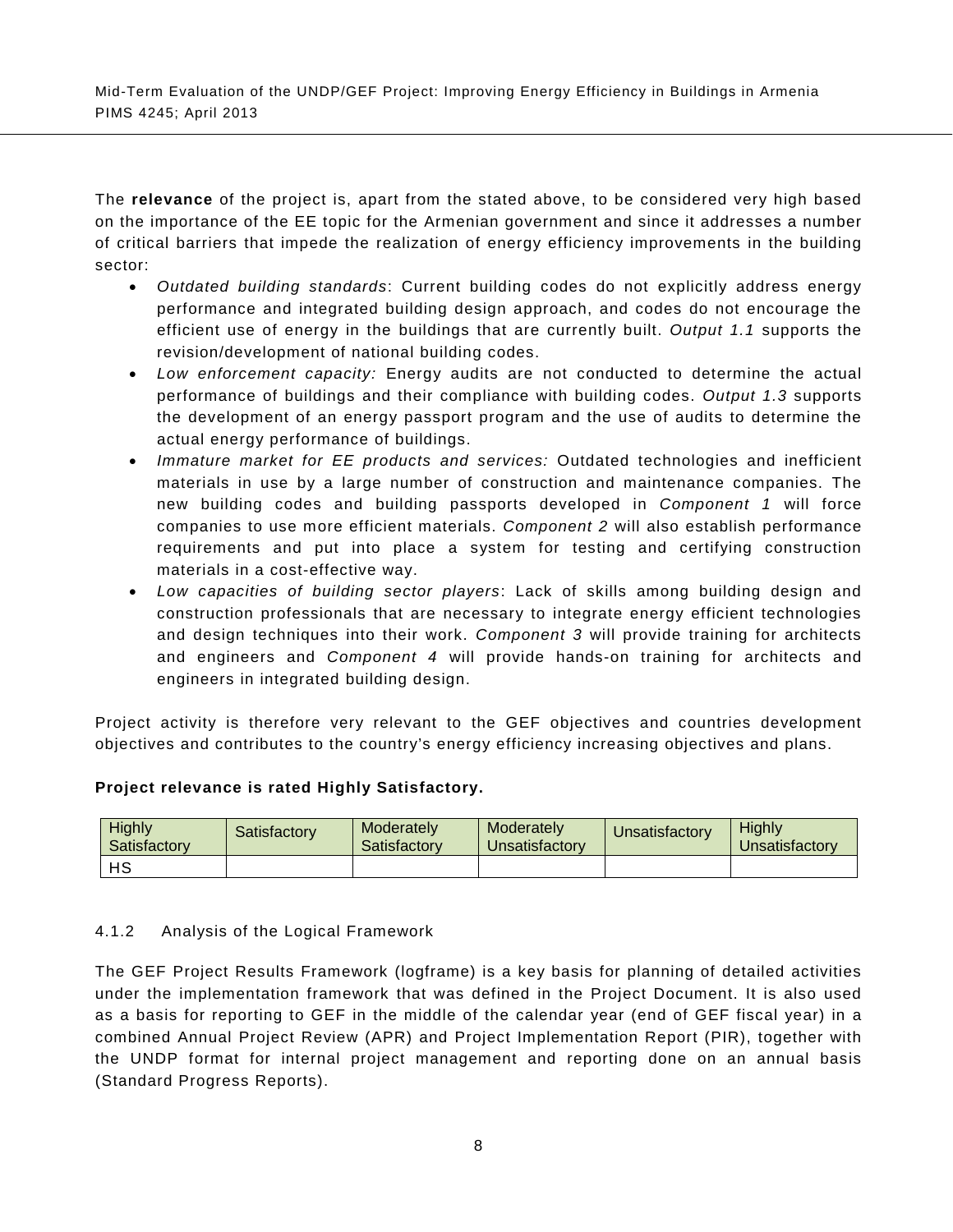The logframe shall in principle serve to monitor & evaluate the overall project achievements – based on defined targets and indicators to measure these targets. Indicative activities are related to each output and output target.

During the project inception the logical framework has been reviewed but no changes were made. So far, the targets seem quite specific in regard to its content and time of achievement (by project mid-term or end of project), although not all of the targets foreseen have been achieved by the mid-term.

## **The logical framework of the Project is rated as Satisfactory.**

| <b>Highly</b><br>Satisfactory | Satisfactory | Moderately<br>Satisfactory | Moderately<br>Unsatisfactory | <b>J</b> nsatisfactory | <b>Highly</b><br><b>J</b> nsatisfactory |
|-------------------------------|--------------|----------------------------|------------------------------|------------------------|-----------------------------------------|
|                               |              |                            |                              |                        |                                         |

# <span id="page-22-2"></span>4.1.3 Lessons from other relevant projects incorporated into project implementation

<span id="page-22-0"></span>The project has worked closely since the project development phase with several other relevant projects and activities, namely with the

- World Bank/GEF Project "Armenia Energy Efficiency" to exchange experience in the rehabilitation of public buildings, and the
- EU-INOGATE Project "Energy Saving Initiative in Buildings in Eastern European and Central Asian Countries" on energy policy cooperation that is promoted as key aspect of this project between the European Union and the INOGATE Partner Countries.

Results and lessons learned from other finalized projects, such as the UNDP/GEF "Improving Energy Efficiency of Municipal Heating and Hot Water Supply", or USAID funded project "Energy Efficiency and Renewable Energy Sources" have been incorporated partly in the project design or are have been made available to the project team.

A common initiative of UNDP-GEF Projects being implemented on Buildings Energy Efficiency in Central Asia (Kazakhstan, Kyrgyzstan, Turkmenistan, and Uzbekistan) and Armenia [\(www.beeca.net\)](http://www.beeca.net/) is providing valuable inputs to the IEEB and sharing experiences among the countries. Majority of buildings in these countries do have a common history since they were built back in the Soviet times some 30-60 years ago and without energy efficiency considerations.

#### 4.1.4 Country ownership/drivenness

<span id="page-22-1"></span>Armenia ratified the UNFCCC on May 14, 1993 and is therefore eligible for funding from the GEF. The project was endorsed by the GEF Operational Focal Point for Armenia, Aram Harutyunyan, on 21 April 2009.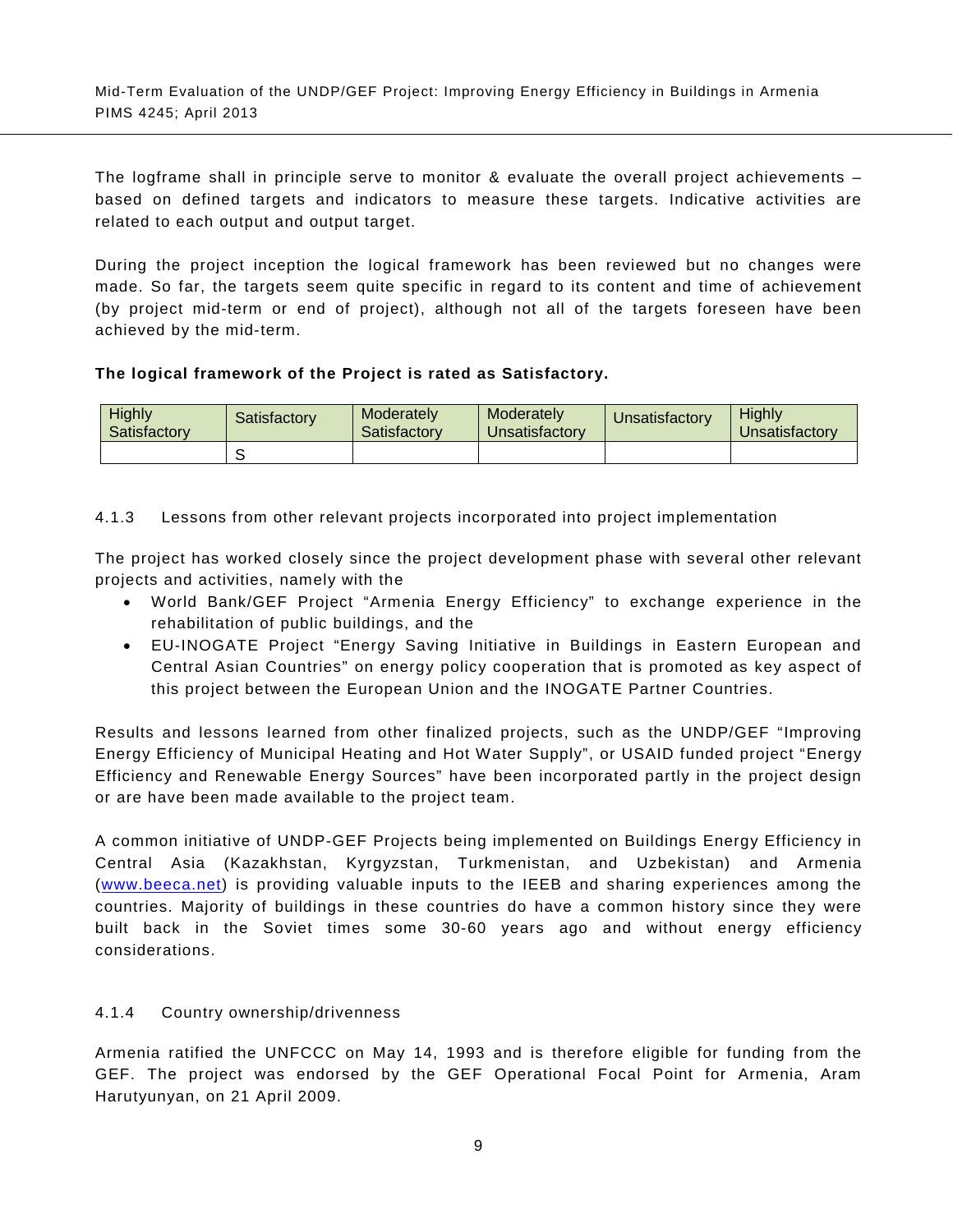The project is fully in line with the strategic priority of the Armenian Government to increase the efficiency of fossil fuel use and thus ensure long-term economic and environmental stability of the country. In particular, the project supports the implementation of the Law on "Energy Saving and Renewable Energy" (adopted on November 9, 2004) which calls for promotion of energy efficiency in building and constructions via development and implementation of energy examination/audit system for the existing and planned buildings and constructions. The project will also contribute to the implementation of a number of measures stated in "Energy Sector Development Strategies in the Context of Economic Development of Armenia" (adopted on June 23, 2005), the "National Program on Energy Saving and Renewable Energy of Republic of Armenia" (adopted on January 18, 2007) and the "National Energy Efficiency Action Plan of Armenia" (adopted on November 4, 2010).

The project has been initiated and developed locally by UNDP Armenia and by local experts who were assisted by international consultants. The project receives full support from the project partners, nevertheless is facing some setbacks since there is lack of progress on adopting energy efficiency building codes. The MUD plays a key role in adopting new EE building codes and therefore needs to show stronger commitment throughout the remaining project period to achieve the results.

The country ownership and drivenness is rated *Satisfactory*.

| <b>Highly</b><br>Satisfactory | Satisfactory | Moderately<br>Satisfactory | Moderately<br>Unsatisfactorv | <b>Jnsatisfactory</b> | Highly<br>Jnsatisfactorv |
|-------------------------------|--------------|----------------------------|------------------------------|-----------------------|--------------------------|
|                               |              |                            |                              |                       |                          |

#### 4.1.5 Stakeholder participation in the design phase

<span id="page-23-0"></span>Project stakeholders including governmental agencies and ministries, namely Ministry of Nature Protection, Ministry of Energy and Natural Resources, Ministry of Urban Development, have been already actively involved during the project design phase.

Consultations and coordination with other international donors active in the building sector and implementing projects with a similar or complementary focus, namely the World Bank, the European Union and USAID, played an important role in project formulation, as well as in project implementation (see also [4.1.3\)](#page-22-2).

Stakeholder participation in the design phase is rated *Highly Satisfactory*.

| Highly<br>Satisfactory | Satisfactorv | Moderately<br>Satisfactory | Moderately<br>Unsatisfactory | <b>J</b> nsatisfactory | <b>Highly</b><br>Unsatisfactory |
|------------------------|--------------|----------------------------|------------------------------|------------------------|---------------------------------|
| нs                     |              |                            |                              |                        |                                 |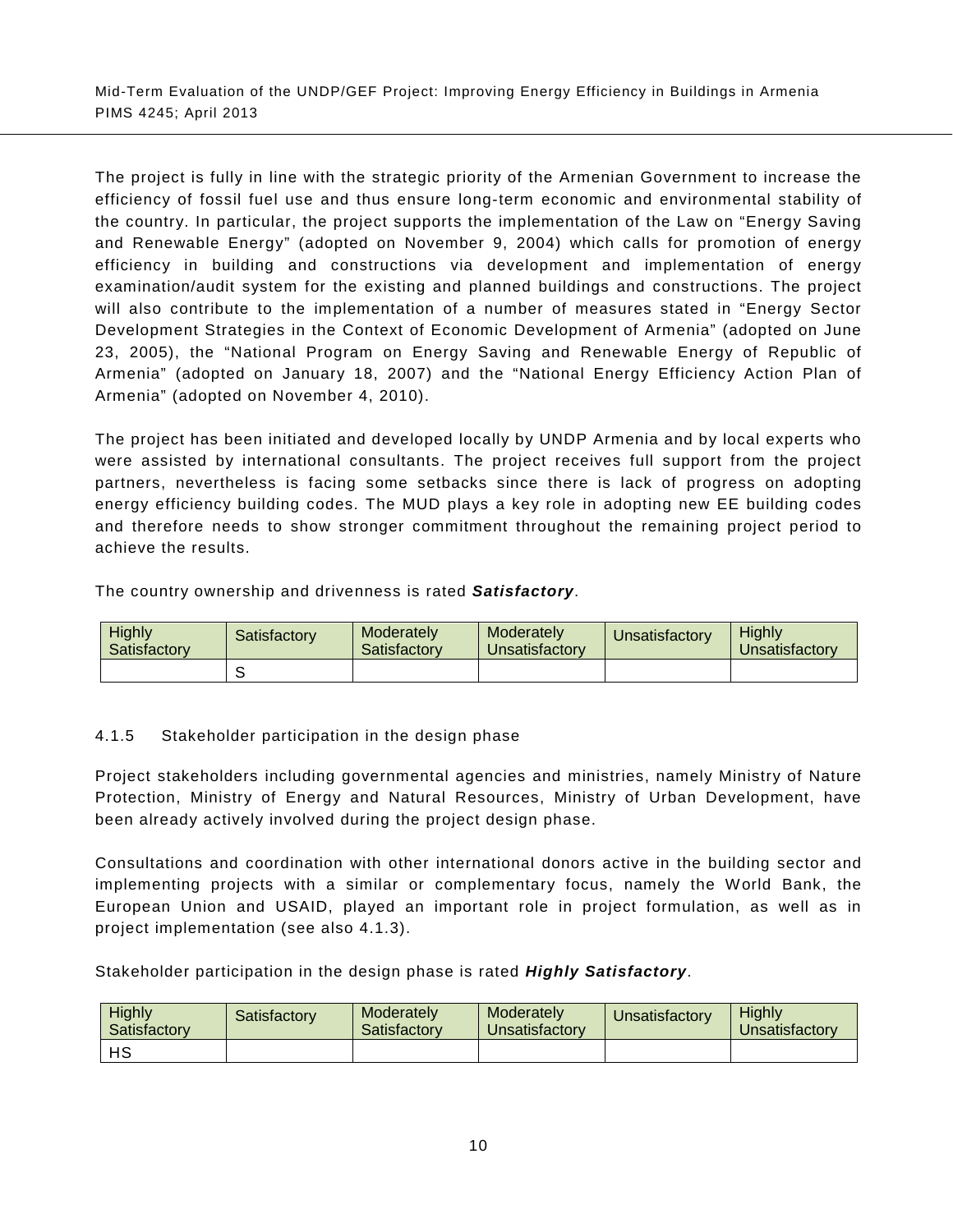#### 4.1.6 Replication approach and sustainability strategy

<span id="page-24-0"></span>The project document explicitly referred to replicability and sustainability strategy that were based on overcoming barriers identified in the project development phase:

• **Replication of demonstration project** because of *market pull* factors in place, such as locally-available materials and straightforward design techniques used that are also affordable and do not significantly increase the cost of buildings.

There are both demand-side and supply-side components of the replication strategy mentioned in the ProDoc:

- o On the supply side: (1) Practicing architects, who design both public and private buildings, and architecture and engineering students, that are going to be trained in IBDA techniques; and (2) Materials certification that are expected to make the energy performance of construction materials more transparent and make it easier for architects and engineers to select materials on the basis of energy performance.
- $\circ$  On the demand side: (1) Close cooperation with MUD that will increase the uptake of the IBDA; (2) An awareness-raising campaign to increase the demand for buildings with lower operating costs; and (3) Stricter codes and improved enforcement will create a very strong incentive to design more efficient buildings.
- The focus on capacity building in the project to ensure the **sustainability of project results** in the following ways:
	- o Strengthening the capacity of the MUD to enact more efficient building codes and enforcing the codes to result in building energy performance to be improved.
	- o Strengthening the capacity of architects and engineers to design more efficient buildings to result in cost-effective techniques that these professionals will continue to use in their businesses.
	- o Raising awareness of developers, real estate professionals, and homebuyers regarding the economic benefits of more-efficient housing to result in higher demand for more efficient apartments even after the awareness-raising activities have concluded.

Both, replication and sustainability strategy are well integrated into the project's implementation approach. Replication plays a very important role in showcasing good practice in demonstration buildings (more projects implemented than planned) and so is the sustainability strategy that focusses on capacity building activities and awareness raising measures.

Replication approach and sustainability is rated *Highly Satisfactory*.

| Highly<br>Satisfactory | Satisfactory | Moderately<br>Satisfactory | Moderately<br>Unsatisfactory | Unsatisfactory | <b>Highly</b><br><b>J</b> nsatisfactory |  |
|------------------------|--------------|----------------------------|------------------------------|----------------|-----------------------------------------|--|
|                        |              |                            |                              |                |                                         |  |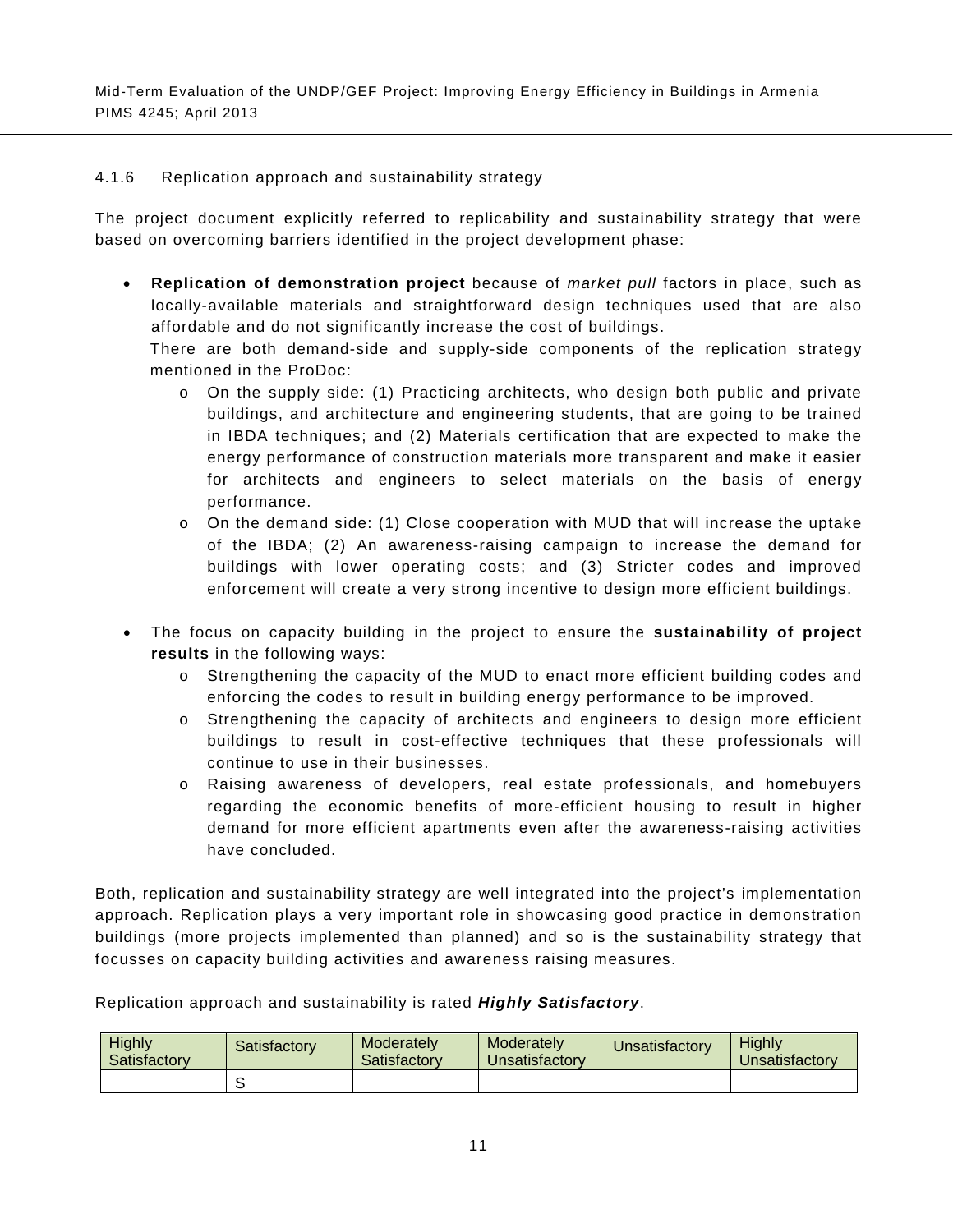#### 4.1.7 Cost-effectiveness

<span id="page-25-0"></span>The UNDP-GEF project budget is 1.045 mil USD. The investment costs for new buildings to be constructed with support from the project have been designed to be provided by national support (from Government of Armenia). This contribution was estimated to be 2.2 mil USD, from which 2.0 mil USD are cash contributions and 0.2 mil USD are provided in-kind.

The Project Document has calculated CO2 abatement costs to be 2.5 USD/tCO2, based on the total project budget of 3.395 mil USD (including in-kind co-financing), and estimated indirect project GHG emission savings of 1.35 MtCO2eq (top-down lifecycle emission savings from buildings built in 2010-2025, i.e. up to 10 years after the project termination, with conservative assumptions on compliance rate with the new EE code).

Considering assessments that global baseline emissions in the residential sector can be avoided cost-effectively through no or low cost best-practice measures cheaper than 20 US\$/t CO2 the project's GHG abatement costs are very low.

The designed cost-effectiveness of the project in terms of GEF costs per ton of estimated lifetime CO<sub>2</sub> reductions is therefore rated *Highly Satisfactory*.

| Highly<br>Satisfactory | Satisfactorv | Moderately<br>Satisfactory | Moderately<br>Unsatisfactory | <b>Unsatisfactory</b> | Highly<br><i><u><b>Jnsatisfactory</b></u></i> |  |
|------------------------|--------------|----------------------------|------------------------------|-----------------------|-----------------------------------------------|--|
| HS                     |              |                            |                              |                       |                                               |  |

4.1.8 Linkages between the project and other interventions within the sector

- <span id="page-25-1"></span>• A working co-operation with the EU-funded regional project "Energy Saving Initiative in the Building Sector in Eastern Europe and Central Asia" (ESIB project of INOGATE program) was strengthened was initiated; several working meetings with ESIB project experts and consultants were held, and consent on the joint implementation of a number of activities was reached;
- Regional Environmental Center for the Caucasus (REC Caucasus) organized an array of conferences on cleaner industrial development, greener energy sector, achievements of energy efficiency projects in Tbilisi, Georgia, at which Project's experts submitted their thematic articles and made presentations;
- In the frames of broader regional cooperation between UNDP-managed GEF-funded "Improving Energy Efficiency in Buildings" projects that currently comprise a regional network, exchange of experience is ongoing on mainstreaming advanced energy efficiency oriented approaches into the current practices of building design, construction, operation and maintenance; the Project's experts took part in a line of relevant international events organized within the network and presented Armenia's respective achievements.
- UNDP-GEF Regional Project Team Meeting on Energy, Infrastructure, Technology and Transport was organized in Ashgabat, Turkmenistan (30.01-03.02.12). The Project's experts presented the main outcomes and findings of their Project's implementation.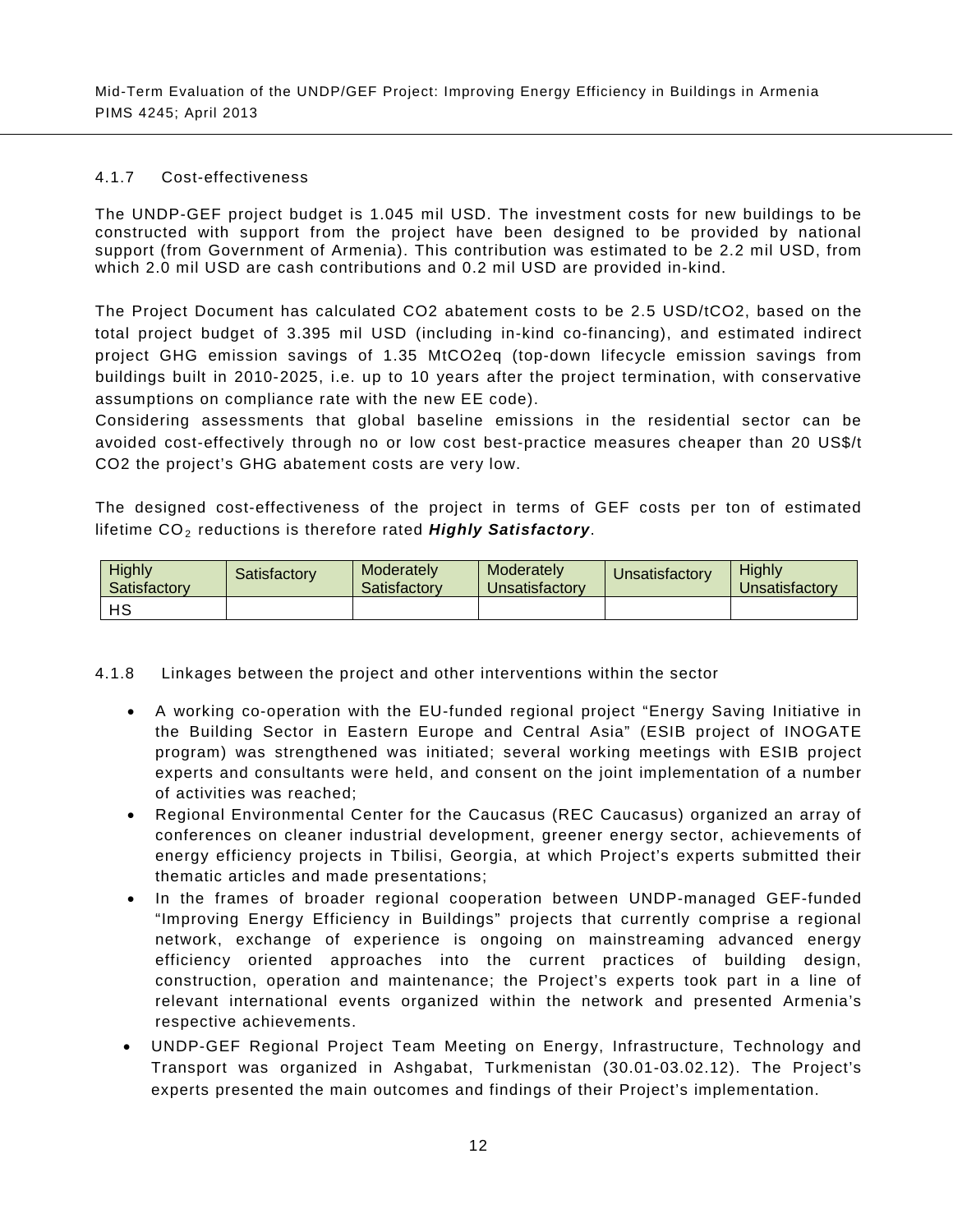- Cooperation opportunities with GEF-WB (IBRD) "Armenia Energy Efficiency Project" were discussed to avoid duplication of activities.
- Cooperation opportunities between the IEEB Project and Universities (YSUAC, AUA), and the Builders' Union of Armenia were discussed. Cooperation is planned around the awareness raising and training components of the Project. E.g., the Association of Energy Efficient Windows' Producers (APROK) of Russia jointly with the Project organized a session of their annual conference "Energy Efficient Windows-2012" in Yerevan.

Linkages between the project and other interventions within the sector are rated *Satisfactory*.

| <b>Highly</b><br>Satisfactory | Satisfactory | Moderately<br>Moderately<br>Unsatisfactory<br>Satisfactory |  | Unsatisfactory | <b>Highly</b><br>Jnsatisfactorv |  |
|-------------------------------|--------------|------------------------------------------------------------|--|----------------|---------------------------------|--|
|                               |              |                                                            |  |                |                                 |  |

## 4.1.9 Management Arrangements

<span id="page-26-0"></span>The Project Management arrangements are as follows:

- The Project Implementation Agency is UNDP.
- The Ministry of Nature Protection and the Ministry of Urban Development are appointed to serve as Executing Agency.
- A Project Task Leader is responsible for daily management and actual implementation and monitoring of the project and is accountable to the Climate Change Program Coordinator. The project team has its project office in the premises of the Climate Change Information Center of Armenia hosted in the governmental building by Ministry of Nature Protection, i.e. outside of the UNDP country office in Armenia.
- The overall responsibility over the project is with a Project Steering Committee where ministries and governmental agencies are represented.
- UNDP Country Office Armenia is offering full support to project implementation, including administrative support as well as high level support by participation in the Steering Committee of the UNDP Resident and Deputy Resident Representatives.
- The project is implemented by the ministries MNP, MUD, MENR, and experts who are supported by international consultants.

Short-term experts hired under the project comprised:

- International Expert on Pilot Building Design
- International Expert on Curricula Development Guidance and Advice
- Local Experts on Architecture, Design, Engineering and Building Energy Audits
- Local Experts on Legal and Regulatory Aspects, Building Codes
- Local Public Outreach Expert
- Local GHG Monitoring & Evaluation Expert

The Project management structure is summarized in the figure below.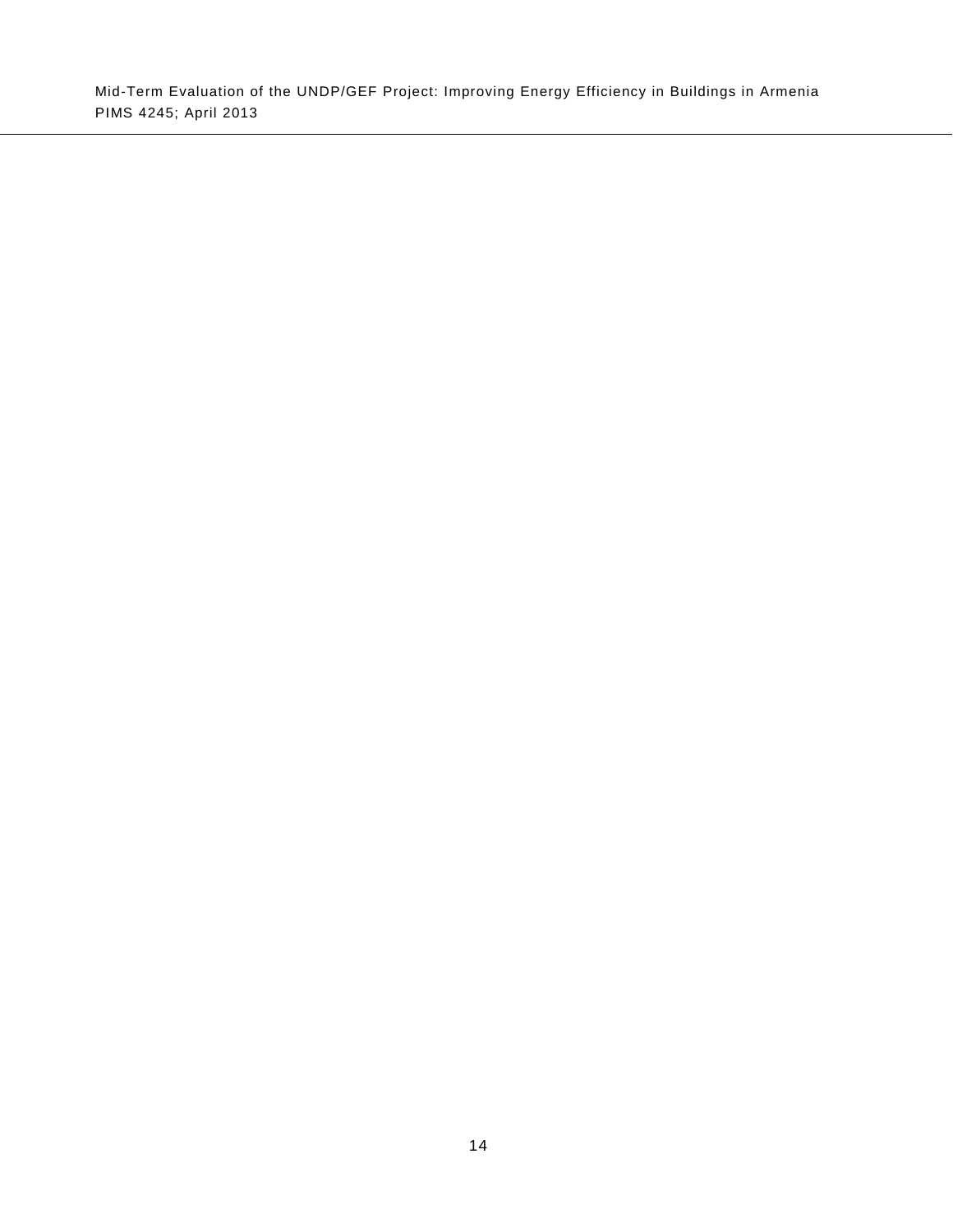<span id="page-28-0"></span>

#### **Figure 2: Project Management Organigram**

The Task Leader and his project management team are doing a good job. One advantage of the given project management structure is the integration and close interaction with the MNP and MUD, since the project office is in the premises of the government building, where both ministries are located as well. Furthermore, the Task Leader maintains a good communication basis and exchange with all project partners and external stakeholders, such as municipalities and project developers, designers and implementers of demonstration buildings. The increased number of demonstrations achieved during the project implementation does not only provide a strategic advantage (visibility and replicability of project results) but is also due to strong communication with external stakeholders and management & co-ordination under the Task Leader.

Management arrangements are rated **Satisfactory.**

| <b>Highly</b><br>Satisfactory | Satisfactory | Moderately<br>Satisfactory | Moderately<br>Unsatisfactory | Unsatisfactory | <b>Highly</b><br><b>Jnsatisfactory</b> |
|-------------------------------|--------------|----------------------------|------------------------------|----------------|----------------------------------------|
|                               |              |                            |                              |                |                                        |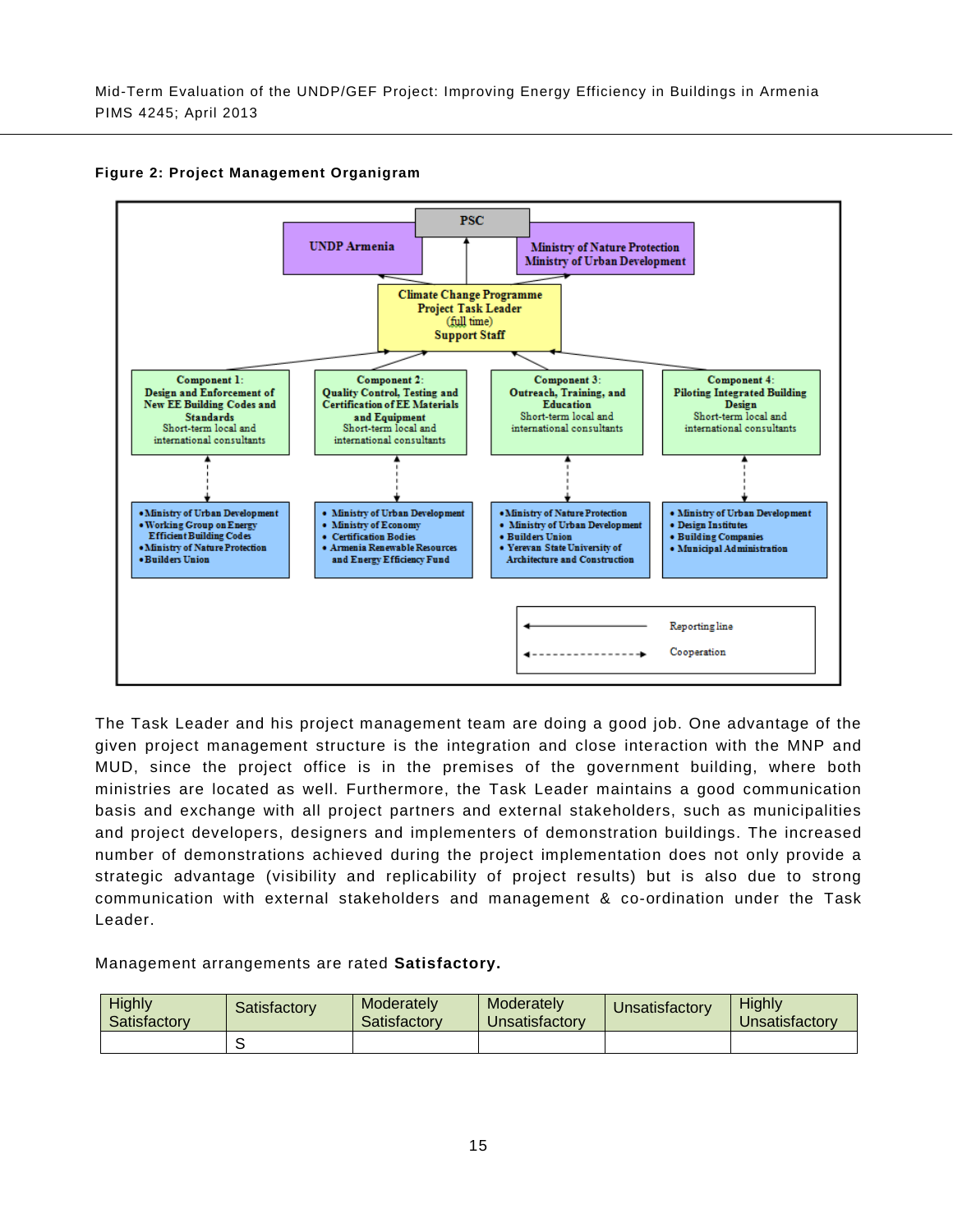## 4.2 Project Implementation

#### 4.2.1 Implementation Approach

<span id="page-29-1"></span><span id="page-29-0"></span>The project implementation approach contributes to the improvement of the energy efficiency regulatory normative field by its support to the development of corresponding technical regulation and concept of suggested legal/regulatory changes.

Its overall strategy and scope, i.e. promotion of building energy efficiency via legal and regulatory improvements, institutional and technical capacity development, and on-the-ground demonstration projects, remain highly relevant and bear high potential to bring about desired market transformation impact in Armenian building sector.

At the conclusion of the inception workshop**,** being the first major stakeholder meeting, it was stated that the project has been acceptable in terms of its implementation approach, and no modifications were needed.

Recommendations were given regarding the following issues:

- Avoid duplication of work and activities already planned under other donor assistance projects
- Consider urgency of providing support to the local EE materials producers: assisting them via product testing, certification and market penetration;
- Proper planning and implementation of the pilot project activities should be done to ensure the replicability;
- Importance of conducting trainings on EE building design and IBDA to be considered

So far, the project has been able to integrate these stakeholder recommendations into its project activities, although the activities are not to full extent implemented yet.

Project activities have been structured within four project outcomes:

• *Project outcome 1: Design and enforcement of new EE Building Codes and Standards*

Some analytical assessment reports forming the basis for recommendations on institutional and legal improvements have been developed. "Research Institute of Building Physics" from Moscow was contracted to assist in development of technical regulations and building codes. Nevertheless, there is still a lack of progress with adoption of energy efficient building codes, primarily due to external factors, which poses risks to the project and jeopardizes achievement of its development objective.

• *Project outcome 2: Quality control, testing and certification of EE materials and equipment*

A capacity assessment of laboratories involved in testing and certification of building materials and an assessment of certification procedures was conducted. Based on this, a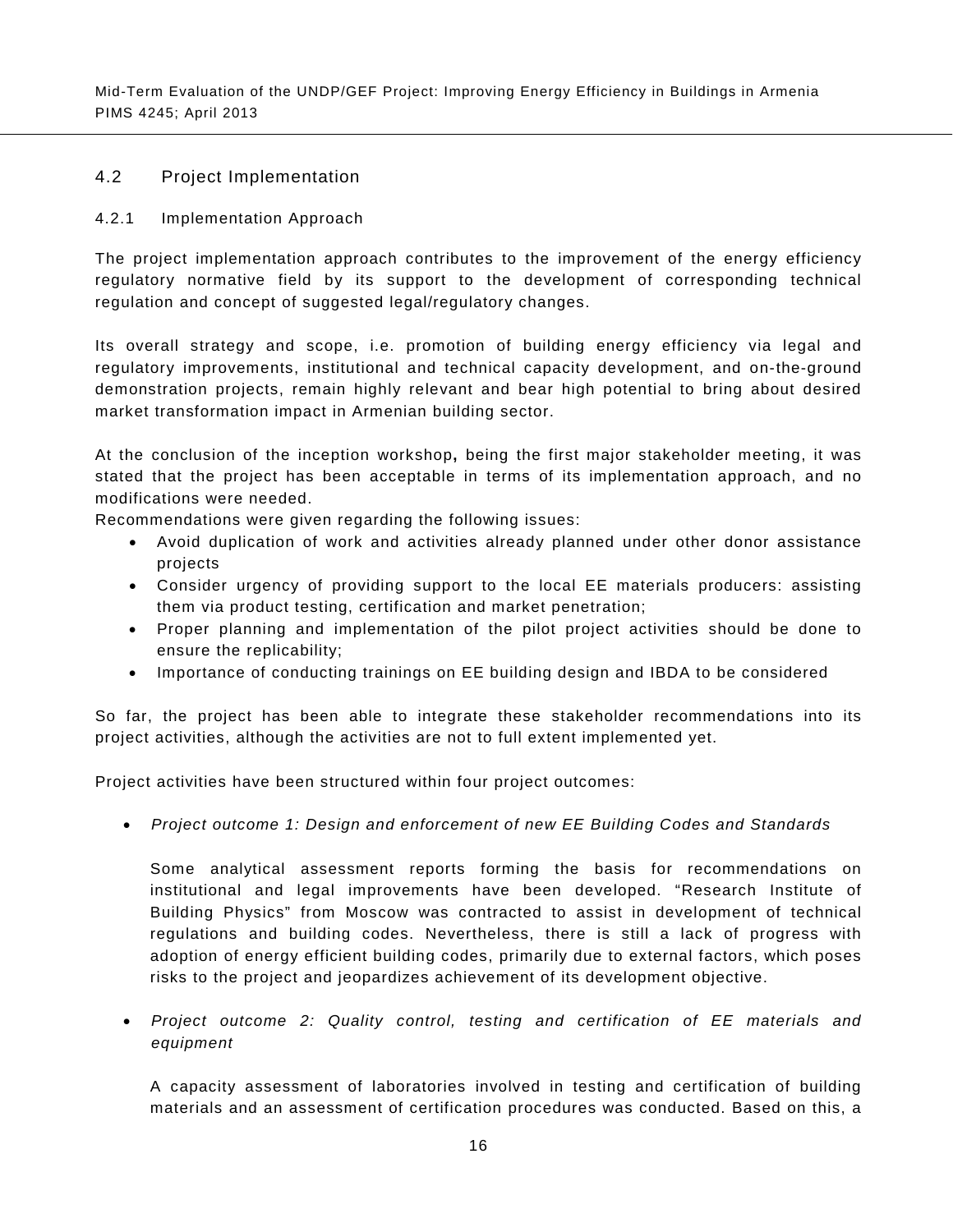laboratory was selected for receiving technical assistance in the form of testing equipment and computer hardware and software provided. Together with NIISF, certification of Armenian building materials was piloted. A study tour was arranged to Moscow to strengthen capacities of partner testing laboratories, and a database of construction and insulation materials compiled.

• *Project outcome 3: Outreach, training and education on integrated building design*

The Project's experts analyzed the educational and professional development needs pertaining to energy efficient building design. Energy efficiency assessment of newly constructed buildings in RA was performed using a specifically elaborated questionnaire and a respective report format. The Project selected and contracted several companies that developed five replicable/typical designs of energy efficient individual residential houses and then compiled a catalogue of working designs. A catalogue of technical solutions for insulation of residential, public and industrial buildings' envelopes in accordance with construction norms on thermal protection of buildings was developed. Several public outreach and awareness raising materials were developed (e.g. TV spots, radio program, website, project leaflets and reports).

Six trainings and workshops on Integrated Building Design Approach and on buildings code issues were organized in Yerevan State University for Architecture and Construction. Participation of international training expert and international consultants on laboratory testing, certification and on building codes from NIISF was ensured. About 25 lecturers and over 40 Master and PhD students participated.

• *Project outcome 4: Piloting integrated building design*

In the frame of the Project, it is envisaged to demonstrate the energy saving and cost efficiency potential of integrated building design via its application to selected multiapartment buildings.

Three demonstration projects were selected for implementation:

- New building being constructed in Akhuryan community of Shirak marz;
- New building being constructed in Goris town of Syunik marz;
- Reconstruction and thermal modernization of A1-451 KP1P/9 type existing multiapartment building in Yerevan city.

Additionally, an energy audit and building energy monitoring was conducted at the multi‐ apartment building # 2 in "Mush‐2" district of the city of Gyumri. This building was selected as a study object because the demonstration building in Akhuryan community is of the same construction type and lies within the same climatic zone. The results of this audit of the selected building served as a baseline for the design of the demonstration building in Akhuryan.

An energy passport was prepared for this building in Gyumri. Energy performance class of the building was set at "D" (as to IGCN 24‐01‐2011 "Thermal protection of buildings"), concluding that it is desirable that the building design should be reconsidered since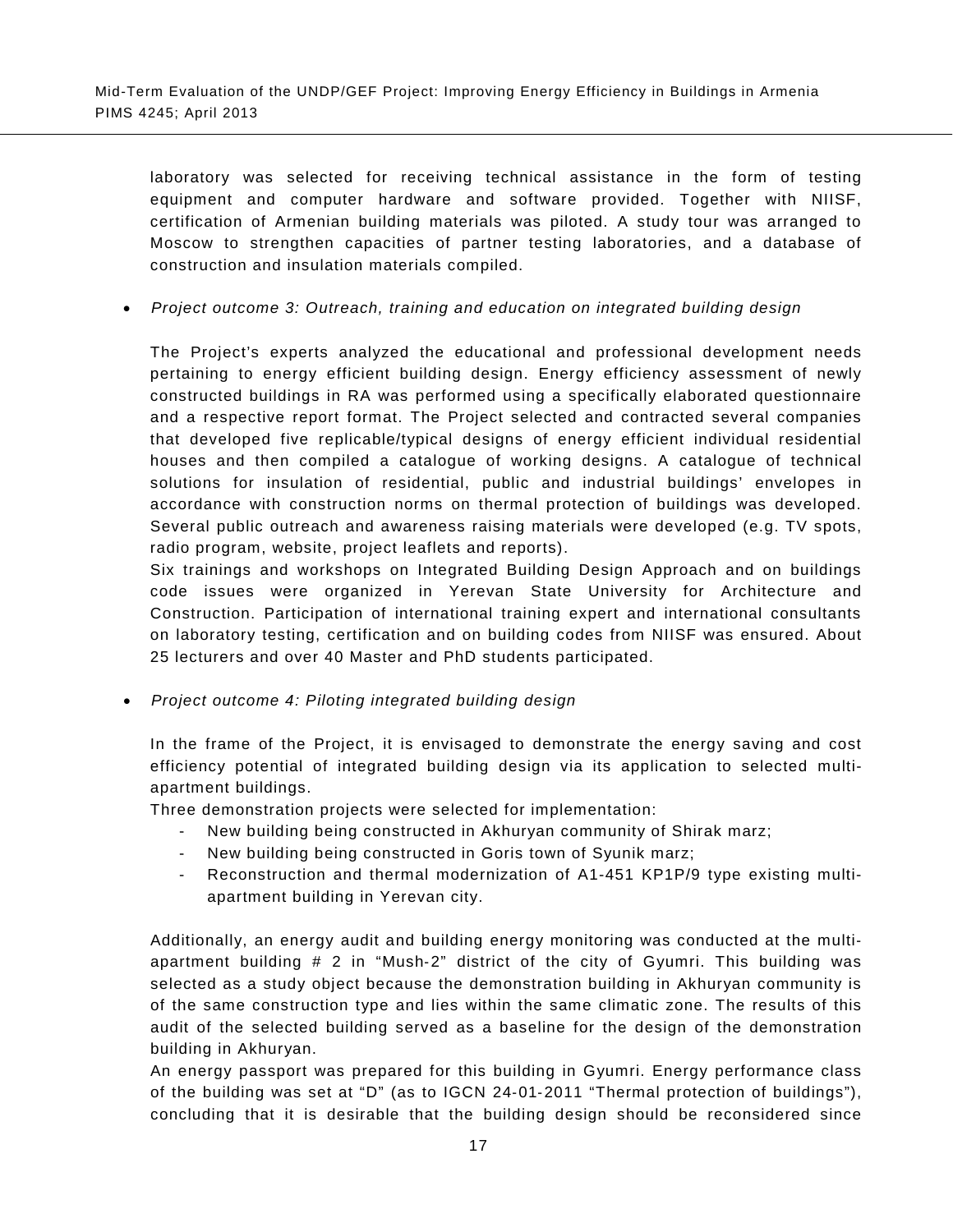designing a building of that category is impermissible (according to the Armenian standard; based on the European standard EN 15217:2007, it corresponds to energy performance class G, which is used to designate building with the lowest energy performance).

Furthermore, under the project outcome 4 a no cost extension of the Project's demonstration component as well as further promotion of energy efficiency buildings was achieved through a cooperation established with "Al Hamra Real Estate Armenia" LLC on the application of energy efficiency measures in a residential buildings' complex currently under construction ("Cascade Hills" Project, Yerevan). Furthermore, continuous consultations were held with Armenian Missionary Association of America in the frames of 'green building' school construction according to Leadership in Energy and Environmental Design (LEED) standards in Yerevan city, and with "National Social Housing Association" Fund of Armenia and "Energy Saving Initiative in Buildings" (ESIB) project of INOGATE initiative of the EU in the frame of the first social housing pilot in Dilijan town.

The overall rating of implementation approach is *Satisfactory*.

| <b>Highly</b><br>Satisfactory | Satisfactorv | Moderately<br>Satisfactory | Moderately<br>Unsatisfactorv | <b>Unsatisfactory</b> | Highly<br>Jnsatisfactorv |  |
|-------------------------------|--------------|----------------------------|------------------------------|-----------------------|--------------------------|--|
|                               |              |                            |                              |                       |                          |  |

4.2.2 Effective partnerships arrangements established for implementation of the project with relevant stakeholders involved in the country

<span id="page-31-0"></span>Apart from the close linkage with similar projects and initiatives in the country and the region, the Project has been already successful in arranging partnerships with stakeholders for the implementation of the project.

These include:

- For two demonstration projects (demonstration/pilot component of the Project aims at demonstration of tangible and replicable example(s) of using building energy and costsaving potential via the energy efficient/integrated building design approach), UNDP signed three-lateral Letters of Intent:
	- with Syunik Regional Administration and Swiss Development and Cooperation Agency to construct an EE social multi-apartment building in Goris town; and
	- with Ministry of Urban Development of the RA and "Glendale Hills" CJSC (developer) to ensure EE measures implementation in multi-apartment building under construction
- The NGO "Third Nature" supported the Project's energy audit demonstration activities in Shirak marz.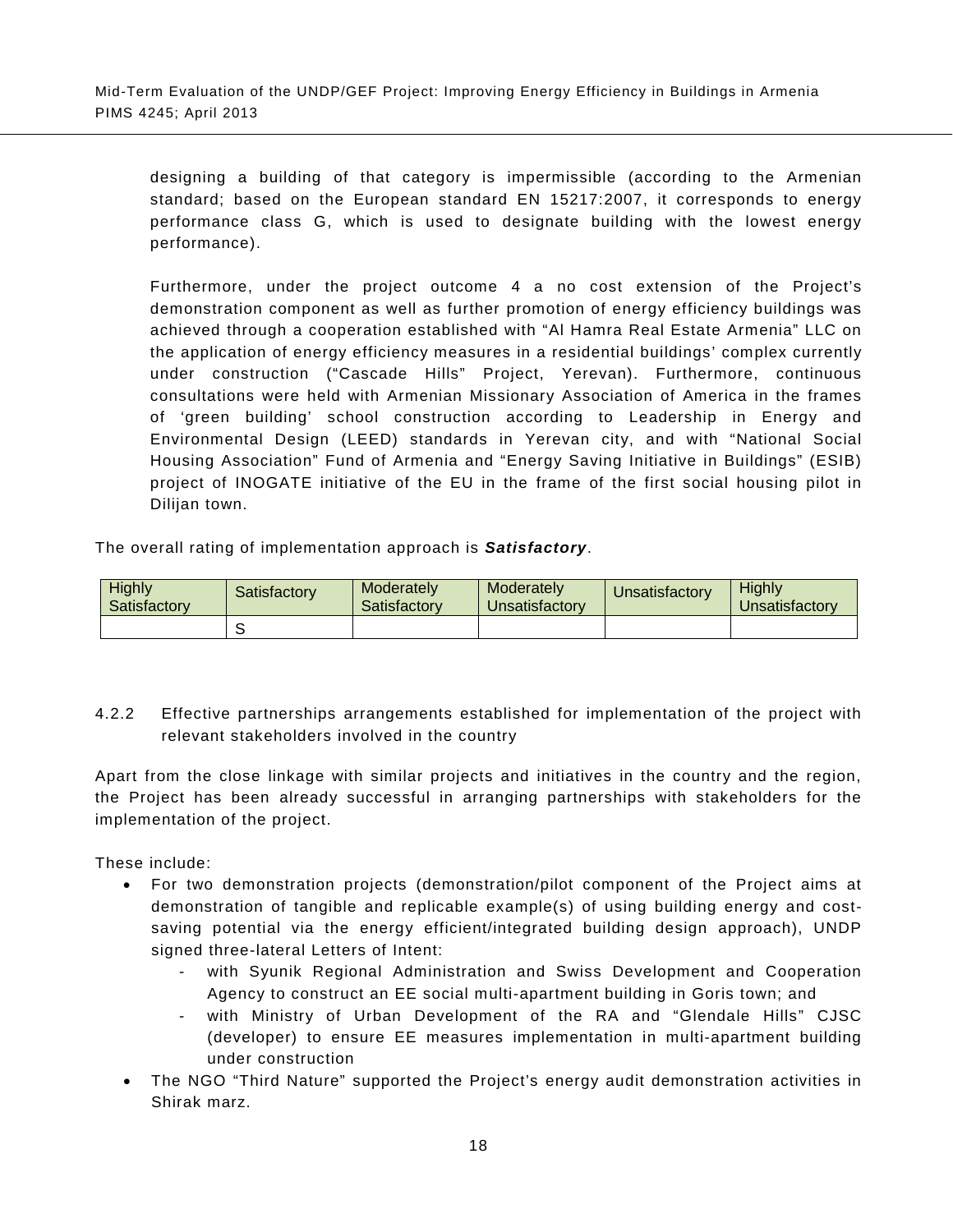- Cooperation with Armenian Association of Real Estate Developers emerges.
- Cooperation with Builder's Union of Armenia and Union of Architects of Armenia continues.
- Cooperation was established with "Al Hamra Real Estate Armenia" LLC on application of energy efficient approach, including signature of Letter of Intent for energy efficiency incremental activities implementation (Project contributed with consultations on insulation technologies and recommendations).
- According to Letter of Intent signed with "Glendale Hills" CJSC, continuous consultation are held regarding the demonstration building construction in Akhuryan community.
- There are continuous consultations with the Small Grants Project on building energy efficiency related issues.
- According to the agreed approaches, cooperation with EC funded "Energy Saving Initiative in Buildings" (ESIB) INOGATE project continues.
- Organization of training sessions and support with laboratory capacity building for Yerevan State University of Architecture and Construction is on-going. Organization of Extension Summer Course on Solar Architecture jointly with American University of Armenia.

Project efforts to engage with a broad range of stakeholders, such as private sector, municipal authorities and bilateral donors, EU, Swiss Government, is an excellent practice, which has delivered results and leveraged additional co-financing and mutually beneficial partnerships.

The overall rating of partnership arrangements is *Highly Satisfactory*.

| <b>Highly</b><br>Satisfactory | Satisfactory | Moderately<br>Satisfactory | Moderately<br>Unsatisfactory | Unsatisfactory | <b>Highly</b><br><u>Jnsatisfactory</u> |  |
|-------------------------------|--------------|----------------------------|------------------------------|----------------|----------------------------------------|--|
| HS                            |              |                            |                              |                |                                        |  |

#### 4.2.3 Monitoring and evaluation

<span id="page-32-0"></span>The project is subject to standard UNDP monitoring and evaluation procedures. Project planned activities and achievements are regularly reported and approved by the Project Steering Committee. Annual Work Plans, Annual Progress Reports, and Project Implementation Reports are regularly developed and submitted for approval.

The project's page on the CC Program web-site (nature-ic.am) is continuously updated. The web-site presents the goals, major outputs and outreach activities of the Project, lists the main partners and contractors to it. In parallel, respective information on the Project is regularly renewed on regional web-site on energy efficient buildings in Central Asia and Armenia (beeca.net) that was developed with contribution of the Project.

According to the ProDoc a Project Steering Committee (PSC) was established and comprises 11 members nominated by the corresponding agencies: MNP, MUD, MENR, ME, UNDP, UNIDO,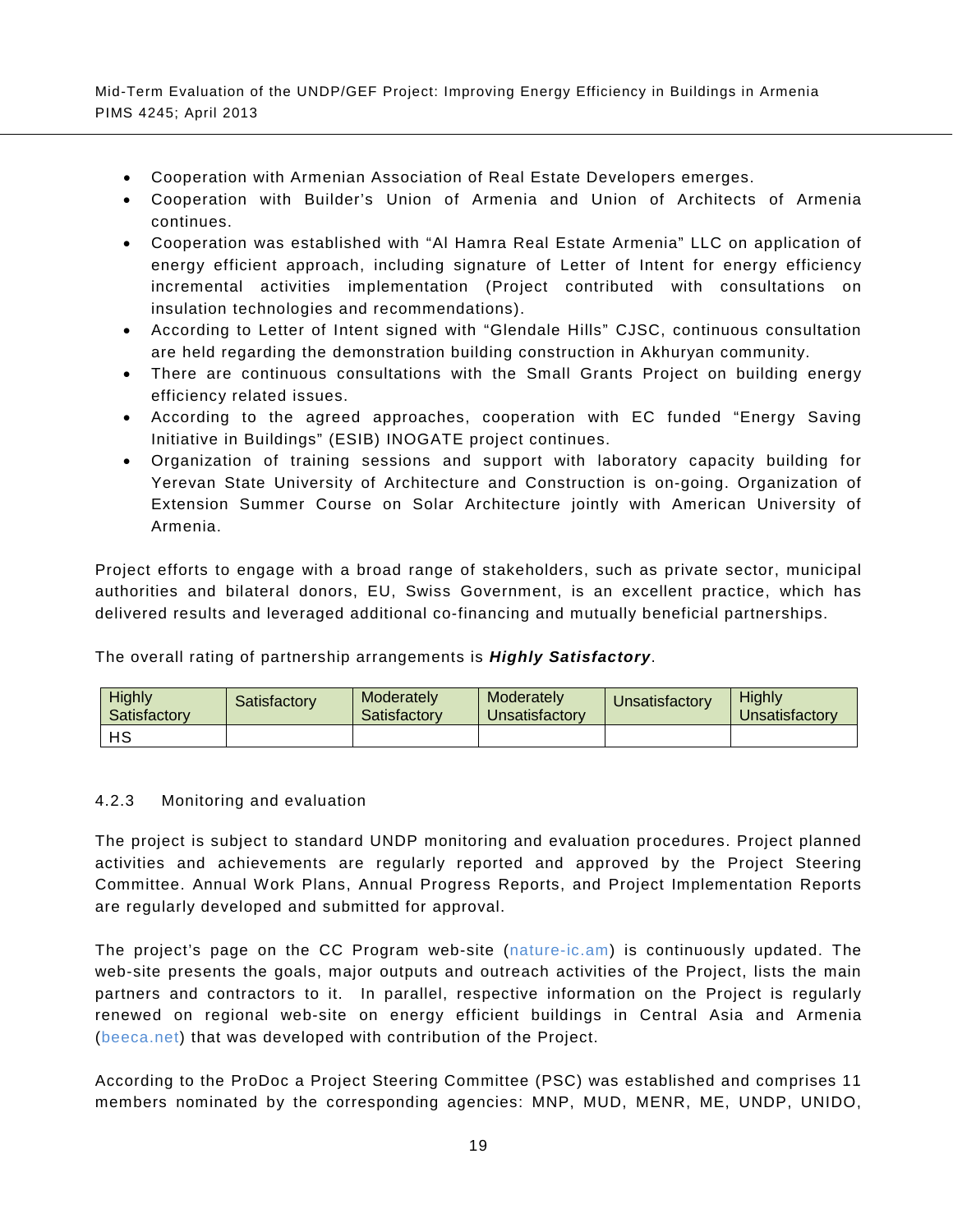Armenia Renewable Resources and Energy Efficiency Fund (R2E2), Yerevan State University for Architecture and Construction (YSUAC), and the Builders Union of Armenia (BUA).

Steering Committee meetings of the Project were held in November 2011, and December 2012. Analytical reports on the Project's activities performed within 2010-2011 and within 2011- 2012 were presented and endorsed by the Committee. Work plans for 2012 and 2013 were discussed/commented and approved provided that the Committee's recommendations are taken into account. Meeting minutes (in Armenian) are downloadable from the project website.

Ad hoc Inter Agency Working Group (IAWG) was established by the order of the Minister of Urban Development in November 2010, comprising from nominees from the: MUD, MNP, MENR, ME, BUA, YSUAC, R2E2, "Glendale Hills" CJSC (pilot area builder) chaired by the Deputy Minister of Urban Development. The IAWG is the body to support the inter-agency co-operation in developing construction norms and regulations for the use of modern energy-efficient construction technologies and construction materials and their mandatory enactment, as well as building professional skills and capacities for introducing the construction principles in the design of energy efficient buildings (from the design phase up to the construction and exploitation phase). The Project benefits from this working group since a regular communication basis is maintained among stakeholders to discuss the proposed legal-regulatory changes aiming at improving energy efficiency in building sector.

There were so far 4 meetings of the IAWG held in November 2010 (2 meetings), December 2011 and October 2012. Meeting minutes (in Armenian) are downloadable from the project website. During the last meeting of the IAWG, it was decided to recommend the Project to draft amendments to concrete legal acts as per the presented **draft set of measures** for legal and institutional improvements required for strengthening and development of energy efficiency approaches in urban development sector. The draft legal amendments should be submitted to the discussion of the RA Ministry of Urban Development, the RA Ministry of Energy and Natural Resources and other stakeholders. At present, drafts of respective amendments to the legal acts are being elaborated based on the Inter-Agency Working Group consultations.

| Highly<br>Satisfactory | Satisfactory | Moderately<br>Satisfactory | Moderately<br>Unsatisfactory | Unsatisfactory | Hiahlv<br><b>J</b> nsatisfactory |  |
|------------------------|--------------|----------------------------|------------------------------|----------------|----------------------------------|--|
|                        |              |                            |                              |                |                                  |  |

The overall rating of evaluation and monitoring approach is *Satisfactory*.

# 4.2.4 Financial planning and management

<span id="page-33-0"></span>The project benefits from having an experienced Task Leader as well as Administrative/Financial Assistant in place that have experience in managing and administration of UNDP projects. The project is generally professionally managed and administered.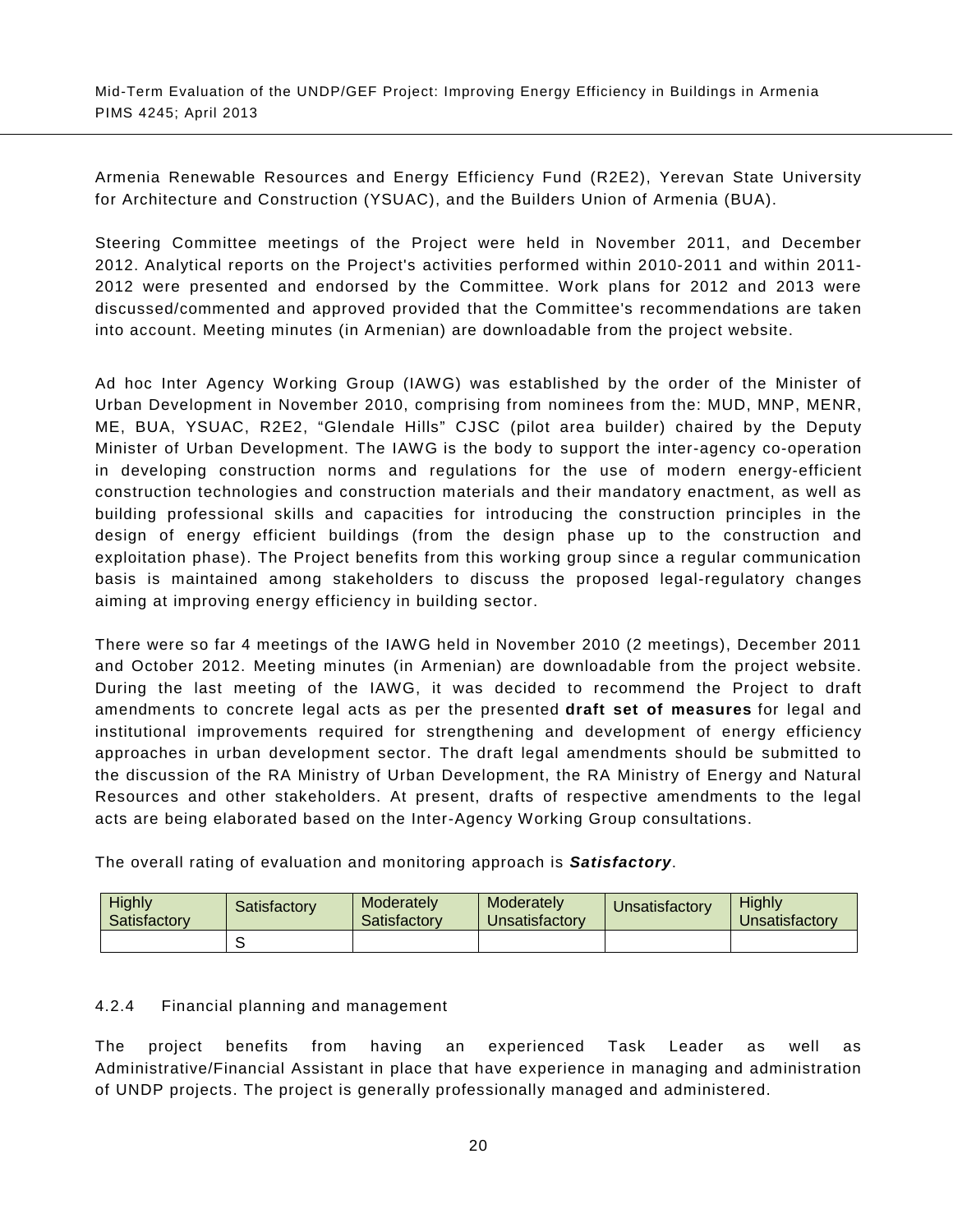[Table 3](#page-35-2) provides an overview of the budgeted expenditures of the GEF Project of USD 1.195 million. As of end December 2012, USD 591,617, or about 51% of the GEF-funded Project budget, has been expended. Thus, more than USD 0.603 million remain in the Project budget for technical assistance, implementation of demonstration projects and other activities for the project, including USD 27,000 of unallocated funds (less than 3%).

The largest share of budget has been spent within outcome 1, less in outcome 4.

The project budget initial allocations for the Outcome 1 and Outcome 3 were underestimated (Table 3); the budget reallocations between outcomes should be done for proper planning of the activities under the mentioned Outcomes.

The spending of the budget is pretty much in plan and according to the period of implementation, as are also the results of the project delivered so far. The PMU still needs to plan on how to use the unallocated funds for scaling-up efforts for energy efficient buildings.

# **Financial management is rated Satisfactory.**

| <b>Highly</b><br>Satisfactory | Satisfactorvi | Moderately<br>Satisfactory |  | <b>J</b> nsatisfactory | <b>Highly</b><br>Unsatisfactory |  |
|-------------------------------|---------------|----------------------------|--|------------------------|---------------------------------|--|
|                               |               |                            |  |                        |                                 |  |

# 4.2.5 Co-financing and in-kind contributions

<span id="page-34-0"></span>The project budget includes USD 2.0 million from the Government of Armenia and additionally USD 0.2 million as in-kind contribution. USD 0.15 million are funds co-financed by UNDP, which makes the whole planned co-financing contribution USD 2.35 million over the project period.

Confirmed Project co-financing to date has amounted to an estimated USD 1.98 million (by April 2013) following the actual project implementation status, with details from project partners provided in [Table 4.](#page-35-3)

Additionally, the project has benefited from additionally leveraged resources of about USD 0.5 million from the Swiss Development Agency for the residential demo building being built in Goris city and private sector cash-contribution from the building developer Cascade Hills – Al Hamra Real Estate Development Armenia (USD 2.4 million) and USD 4,700 from Shincertificate LLC. Up to now, the achieved co-financing contribution is around 37% of the actually committed value of USD 5.41 million (84% of the initially committed contribution of USD 2.35 million), which is satisfactory.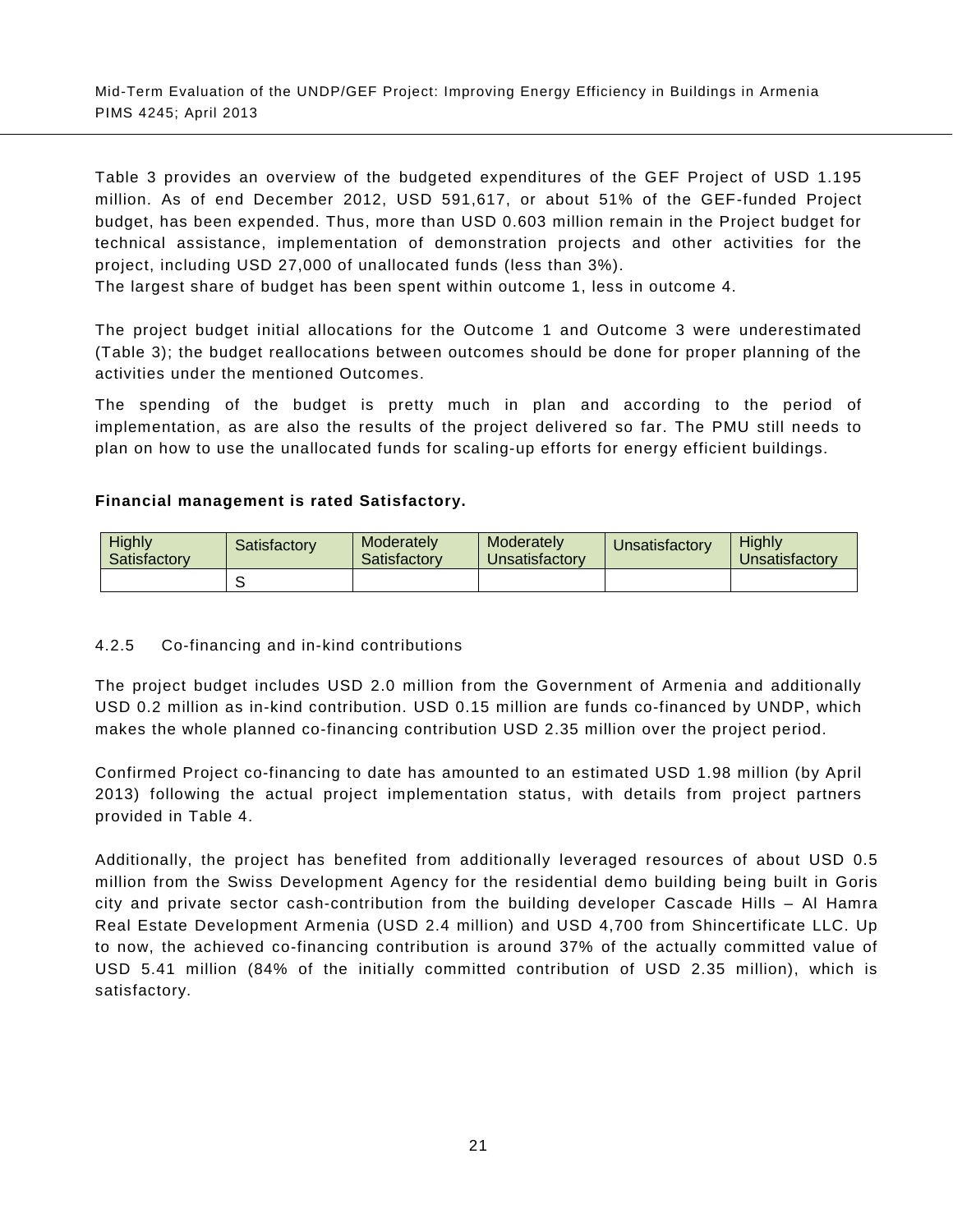## **Table 3: Project Budget and Expenditures (in USD)**

| <b>GEF Outcome/Atlas Activity</b> | <b>Budget approved</b> | Disbursement (by end 2012)<br><b>Revised budget (planned)</b> |         |         |                              |                           |         |         |        | Total     | <b>Remaining</b><br>unallocated |
|-----------------------------------|------------------------|---------------------------------------------------------------|---------|---------|------------------------------|---------------------------|---------|---------|--------|-----------|---------------------------------|
|                                   | from ProDoc (USD)      | 2010                                                          | 2011    | 2012    | <b>Budget spent</b><br>(USD) | $%$ of<br>budget<br>spent | 2013    | 2014    | 2015   | (USD)     | Total (USD)                     |
| Outcome 1                         | 137.000                | 22.770                                                        | 36.990  | 51.599  | 111.359                      | 60%                       | 36.400  | 26.400  | 11.900 | 186.059   | $-49.059$                       |
| Outcome 2                         | 140.000                | 01                                                            | 14.381  | 59.459  | 73.840                       | 53%                       | 47.000  | 11.000  | 8.000  | 139.840   | 160                             |
| Outcome 3                         | 180.500                | 3.016                                                         | 27.361  | 89.804  | 120.181                      | 48%                       | 55.500  | 48.500  | 28.575 | 252.756   | $-72.256$                       |
| Outcome 4                         | 600.000                | 28.104                                                        | 110.950 | 78.647  | 217.701                      | 47%                       | 203.850 | 28.100  | 10.500 | 460.151   | 139.849                         |
| <b>Project Management Unit</b>    | 137.500                | 6.624                                                         | 28.880  | 33.032  | 68.536                       | 53%                       | 25.200  | 19.268  | 15.600 | 128.604   | 8.896                           |
| <b>TOTAL</b>                      | 1.195.000              | 60.514                                                        | 218.562 | 312.541 | 591.617                      | 51%                       | 367.950 | 133.268 | 74.575 | 1.167.410 | 27.590                          |

## <span id="page-35-2"></span>**Table 4: Co-financing of Project Partners (in USD)**

<span id="page-35-3"></span><span id="page-35-1"></span><span id="page-35-0"></span>

|                                             |                                 | <b>Amount</b>  |        | Amount  |         |                   | <b>Amount</b> | Amount                                                 |   | Amount                                        |          |                     | <b>Total USD</b> |            |
|---------------------------------------------|---------------------------------|----------------|--------|---------|---------|-------------------|---------------|--------------------------------------------------------|---|-----------------------------------------------|----------|---------------------|------------------|------------|
| <b>Source</b>                               | <b>Note</b>                     | 2010           |        | 2011    |         |                   | 2012          | 2013                                                   |   | 2014/2015                                     |          |                     |                  |            |
|                                             |                                 | planned actual |        | planned | actual  | planned           | actual        |                                                        |   | planned   actual   planned   actual   planned |          |                     | actual           | in $%$     |
| <b>According to Project Document</b>        |                                 |                |        |         |         |                   |               |                                                        |   |                                               |          |                     |                  |            |
|                                             | Akhuryan demo<br>project        | 4,000          | 4,000  | 950,000 |         | 250,000 1,050,000 | 450,000       | 1,000,000                                              |   | 296,000                                       |          | 2,000,000           | 704,000          | 35%        |
| GoA (in-cash)                               | Goris demo<br>project           |                |        | 50,000  |         | 100,000           | 150,000       |                                                        |   |                                               |          | 150,000             | 150,000          | 100%       |
| GoA (in-kind)                               |                                 | 25,000         | 25,000 | 40,000  | 40,000  | 40,000            | 40,000        | 50,000                                                 |   | 45,000                                        |          | 200,000             | 105,000          | 53%        |
| <b>UNDP</b>                                 | <b>TRAC</b>                     | 30,000         | 29,000 | 30,000  | 29,000  | 30,000            | 27,000        | 30,000                                                 |   | 35,000                                        |          | 150,000             | 85,000           | <b>57%</b> |
| Additionally leveraged co-financing         |                                 |                |        |         |         |                   |               |                                                        |   |                                               |          |                     |                  |            |
| Swiss Development and<br>Cooperation Agency | Goris demo<br>project           | 10,000         | 10,000 | 180,000 | 160,000 | 310,000           | 330,000       |                                                        |   |                                               |          | 500,000             | 500,000          | 100%       |
| Private Sector (in-cash)                    | Cascade complex<br>demo project |                |        |         |         | 400,000           | 430,000       | 1,100,000                                              |   | 900,000                                       |          | 2,400,000           | 430,000          | 18%        |
|                                             | Shincert labs                   |                |        |         |         | 4,700             | 4,700         |                                                        |   |                                               |          | 4,700               | 4,700            | 100%       |
|                                             | <b>TOTAL</b>                    | 69,000         |        |         |         |                   |               | 68,000 1,250,000 479,000 1,934,700 1,431,700 2,180,000 | 0 | 1,276,000                                     | $\bf{0}$ | 5,404,700 1,978,700 |                  | 37%        |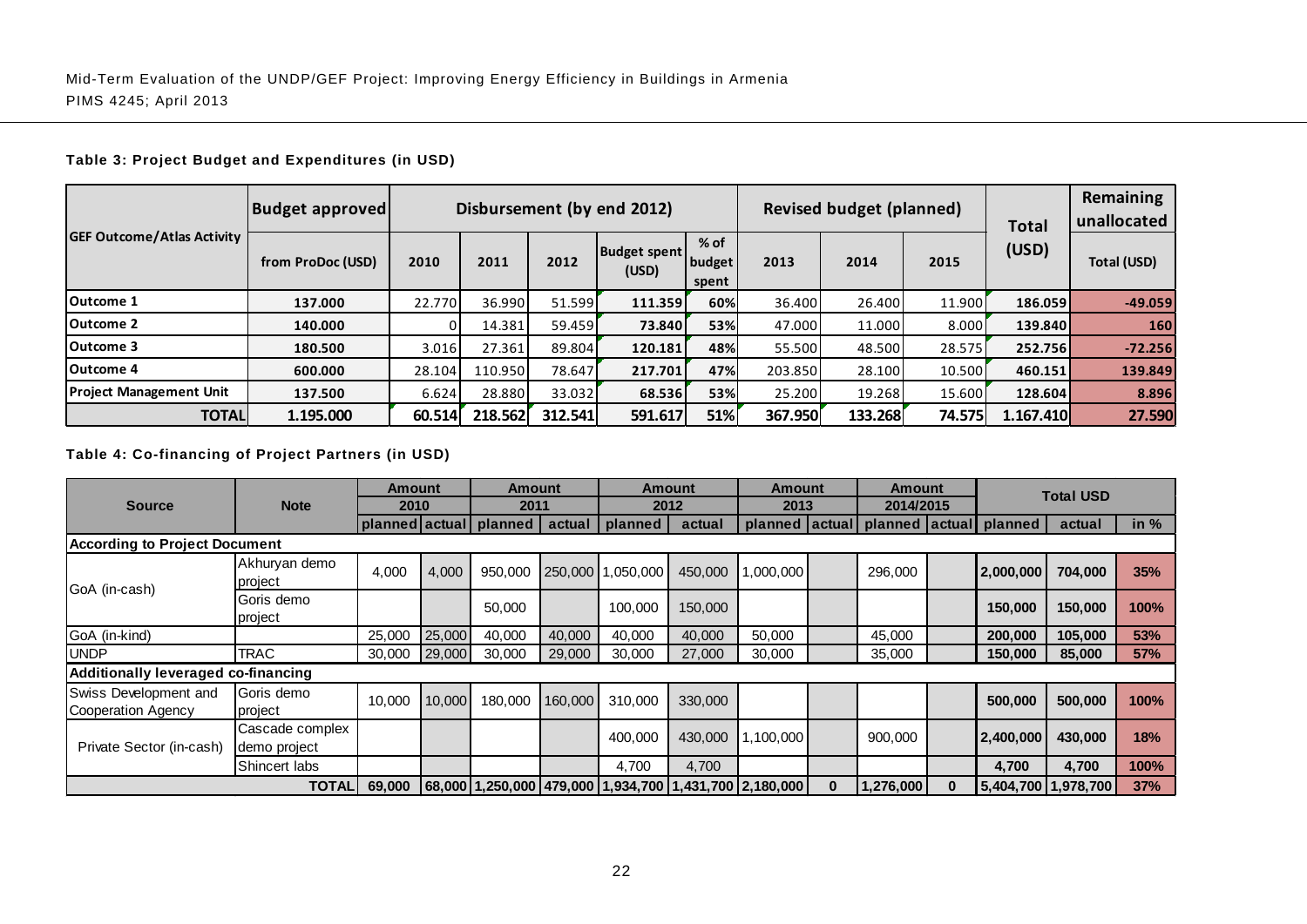# **Financial Planning Cofinancing**

|                                                 | IA own      |        | Government  |        | Other*      |        | <b>Total</b> |        | <b>Total</b>        |        |
|-------------------------------------------------|-------------|--------|-------------|--------|-------------|--------|--------------|--------|---------------------|--------|
| Co-financing                                    | Financing   |        |             |        |             |        |              |        | <b>Disbursement</b> |        |
| (Type/Source)                                   | (mill US\$) |        | (mill US\$) |        | (mill US\$) |        | (mill US\$)  |        | (mill US\$)         |        |
|                                                 | Planned     | Actual | Planned     | Actual | Planned     | Actual | Planned      | Actual | Planned             | Actual |
| Grants                                          | 0.15        | 0.09   | 2.0         | 0.7    |             | 0.5    | 2.15         | 1.29   | 1.09                | 0.45   |
| Loans/Concessional<br>(compared to market rate) |             |        |             |        |             |        |              |        |                     |        |
| Credits                                         |             |        |             |        |             |        |              |        |                     |        |
| <b>Equity investments</b>                       |             |        |             |        |             |        |              |        |                     |        |
| In-kind support                                 |             |        | 0.2         | 0.1    |             |        |              |        |                     |        |
| Other $(*)$                                     |             |        |             |        |             | 0.5    |              |        |                     |        |
| Totals                                          | 0.15        | 0.09   | 2.2         | 0.8    |             | 0.5    | 2.35         | 1.29   | 1.09                | 0.45   |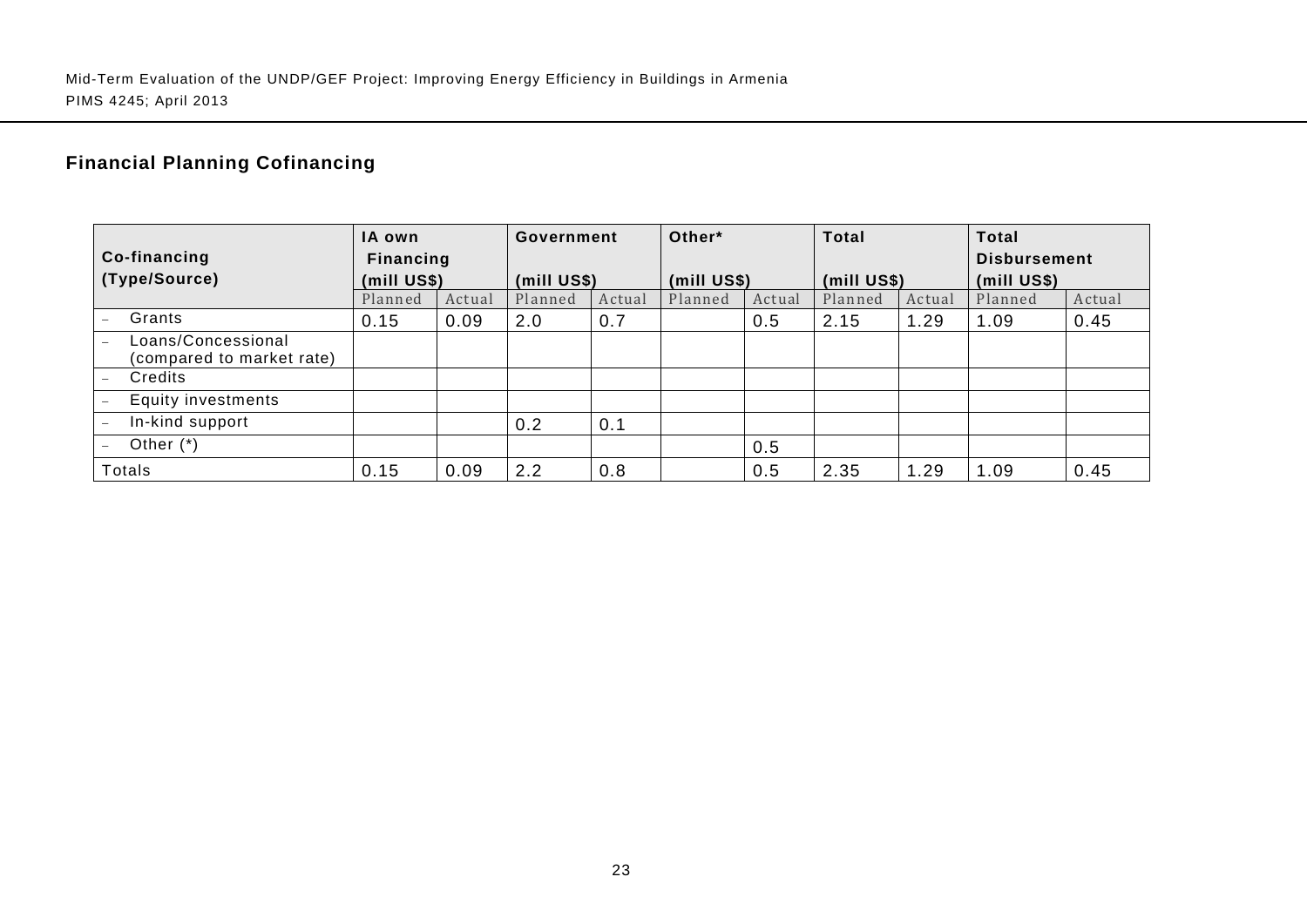\* Other is referred to contributions mobilized for the project from other multilateral agencies, bilateral development cooperation agencies, NGOs, the private sector and beneficiaries.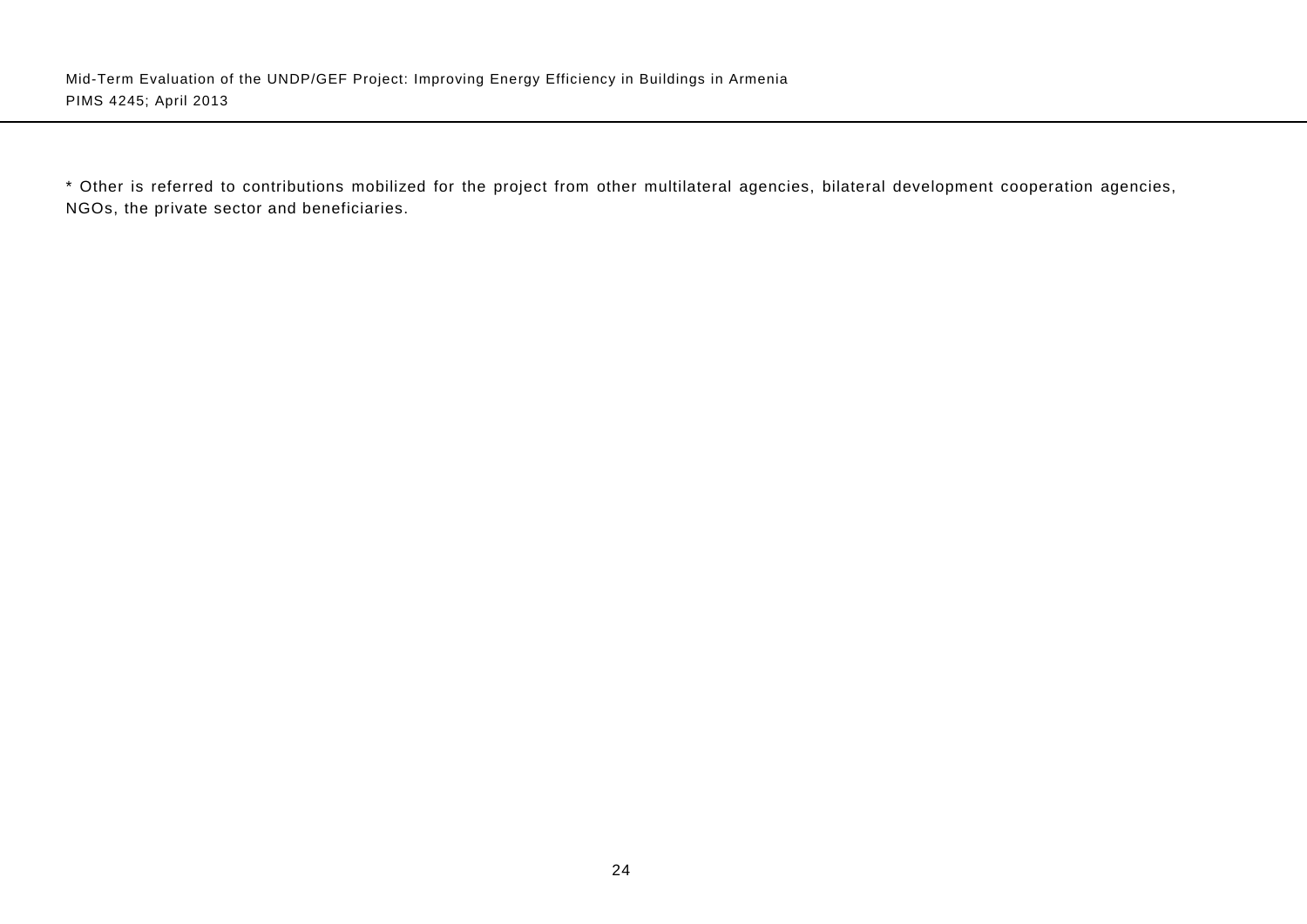## 4.2.6 Identification and management of risks (Adaptive Management)

| <b>Risk Category</b>                | Level  | <b>Status</b> | <b>Description</b>                                                                                                                                                            | <b>Manager response</b>                                                                                                                                                                                                                                                                                                                                                                       |
|-------------------------------------|--------|---------------|-------------------------------------------------------------------------------------------------------------------------------------------------------------------------------|-----------------------------------------------------------------------------------------------------------------------------------------------------------------------------------------------------------------------------------------------------------------------------------------------------------------------------------------------------------------------------------------------|
| Institutional                       | Medium | Prospective   | Code enforcement will<br>not improve sufficiently<br>in response to project<br>activity on training and<br>certification in due time.                                         | Project team would support<br>the provision of additional<br>incentives<br>(real)<br>estate<br>advertising through energy<br>passports/labels)<br>to<br>the<br>builders/developers to ensure<br>proper enforcement.                                                                                                                                                                           |
| Institutional and<br>Organizational | Medium | Prospective   | The<br>state construction<br>planned in demo<br>area<br>might<br>be<br>delayed/reduced<br><b>or</b><br>canceled.                                                              | the<br>As<br>project<br>has<br>established good information<br>exchange with number of<br>private developers as well, in<br>case the risk occurs the<br>project will ensure enough<br>flexibility to implement the<br>demo component in private<br>funded<br>building(s)<br>construction.                                                                                                     |
| Organizational                      | Medium | Prospective   | The scheme of covering<br>incremental<br>cost<br>the<br>under<br>the<br>demo<br>might<br>be<br>component<br>unclear and control might<br>be loose.                            | The meeting in UNDP CO<br>Operations<br>was organized.<br>The<br>organization<br>of<br>procurement procedure<br>to<br>cover the incremental cost<br>under the Project Component<br>4 (demonstration of IBDA)<br>discussed.<br>Further<br>was<br>discussions will be held with<br>the<br>representatives<br>of<br>construction<br>company<br>to<br>apply<br>appropriate<br>procurement policy. |
| Institutional and Low<br>Technical  |        | Prospective   | Technology and design<br>principles demonstrated<br>in pilot project will not<br>be widely replicated in<br>other state and/or private<br>funded<br>construction<br>projects. | Project team has engaged<br>key governmental agencies,<br>including the MUD, as well<br>as YSUAC, Architects and<br>Builders Unions of Armenia<br>to disseminate results, and<br>promote replication in other<br>buildings.                                                                                                                                                                   |

## The following project related risk categories have been identified at the inception workshop.

Some of risks mentioned above are still valid; the most obvious risks the project faces currently (at the MTE stage) can be summarized as follows.

- Energy efficiency building regulation and enforcement levels will not improve sufficiently
- Integrated Building Design will not be replicated to a large extent due to missing or low capacity of architects, designers, engineers.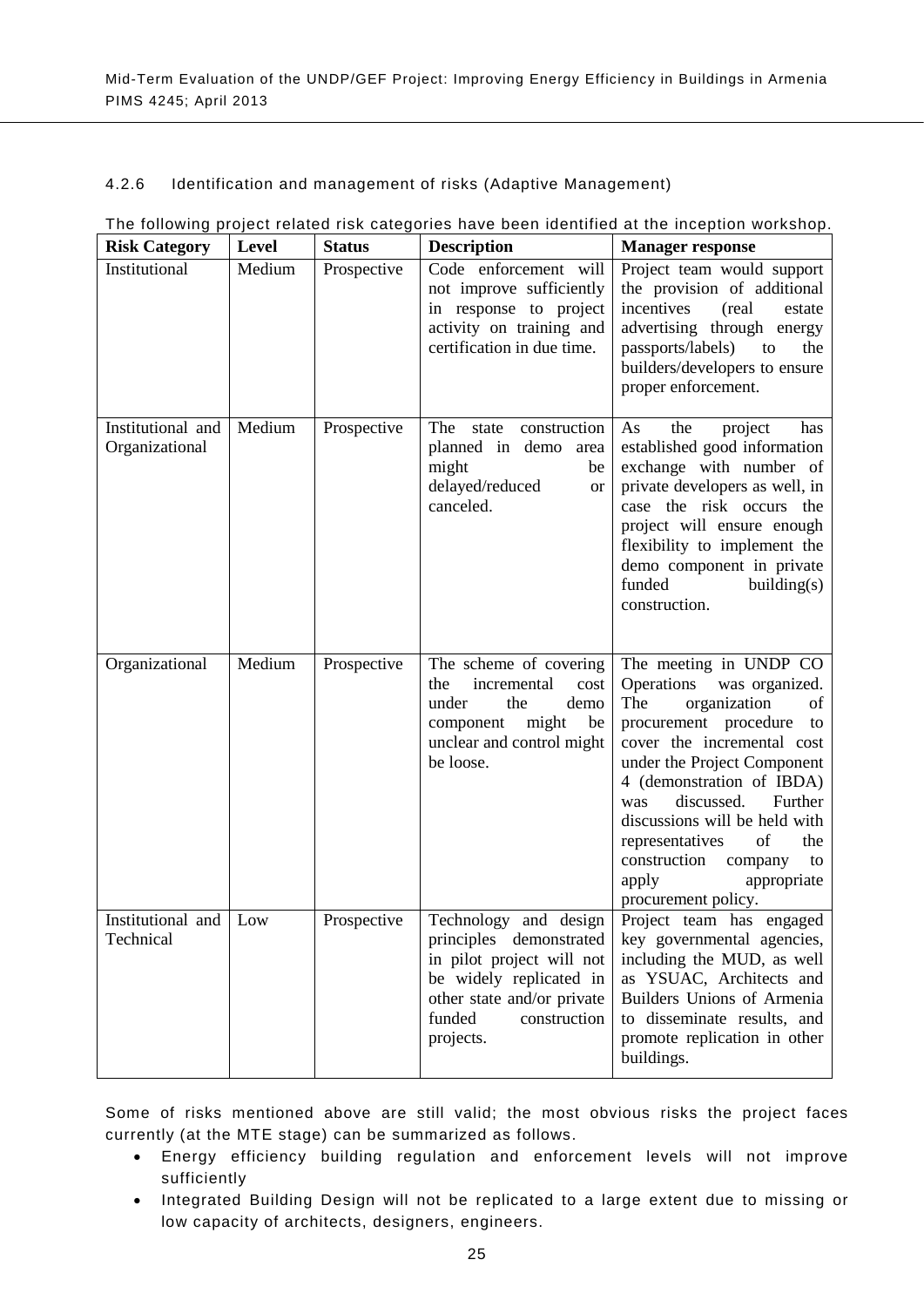- Pilot buildings will not be accomplished and implemented during project duration.
- Standards and norms for QA/QC of key building materials are not being developed with the required effort and thus quality of materials on the market are low or incoherent.
- Non-fulfillment of project target to reduce GHG emissions due to weak enforcement of EE buildings legislation and integrated design approaches in market activities

*In fact, the project implementation faces currently a medium to high-level risk that is related to implementation of outcome 1 – design and enforcement of new EE Building Codes and Standards:*

In 2004, the Commonwealth of Independent State's Interstate Scientific-Technical Commission on Standardization, Technical Norms and Certification in Construction (known by its Russian abbreviation *MNTKS*) voted to adopt Russia's SNiP 23-02-2003 on "Thermal Protection of Buildings" as MSN 2.04-02-2004. "MSN" is the Russian abbreviation for "Interstate Building Code." The following countries ratified MSN 2.04-02-2004: Armenia, Moldavia, Kazakhstan, Kyrgyzstan, Tajikistan, Uzbekistan, and Russia.

One main activity within the Project is the supposed revision and localization of the MSN 2.04-02-2004; however, the MSN was recently set under substantial revision for harmonization with EU requirements. This harmonization with EU requirements is of high importance for Armenia, since the country's approach to EU is also reflected in a need to adopt EU legislation.

As the adoption of MSN to Armenian conditions is now pending, the risk of delay or nonfulfillment in regard to legislative improvements tackling the building sector is obvious.

As a result, the Project undertook a streamlining of the energy efficiency concerns through a Technical Regulation on safety of buildings, constructions, materials, and pre-fabricates.

International and local experts and specialized organizations were involved in the development of the Technical Regulation. Completed at high professional level and scientifically substantiated, the draft Technical Regulation is currently pending response from Government of Armenia. Chapter 6 of the Technical Regulation sets up requirements for energy savings and thermal protection of buildings. These requirements are a legal basis for adoption of the Intergovernmental building codes "Thermal Protection of Buildings".

The code on "Thermal Protection of Buildings" of 2004 is being revised since 2011, the recast of the code (harmonized with EU requirements) was supposed to be provided to former CIS countries by intergovernmental scientific-technical commission for construction (MNTKS) by the end of 2012. So far, this did not happen and it's also not clear when it will be provided to the GoA.

Also recent developments indicate that the forthcoming revision of CIS code will have more lax requirements for building thermal performance, lower than existing international best practices such as EU Building Performance Directive, and lower than the earlier, 2003 version of the CIS code. As such, if indeed revised CIS code would contain less stringent building energy performance requirements, the project strategy, aiming at adaptation and adoption of the CIS code by Armenia would need to be revised and an alternative policy pathway and roadmap adopted to ensure achievement of project targets and development goals. The project should follow closely the situation with CIS code review and work out an alternative strategy, such as the proposal mentioned by the MUD to closer adhere to EU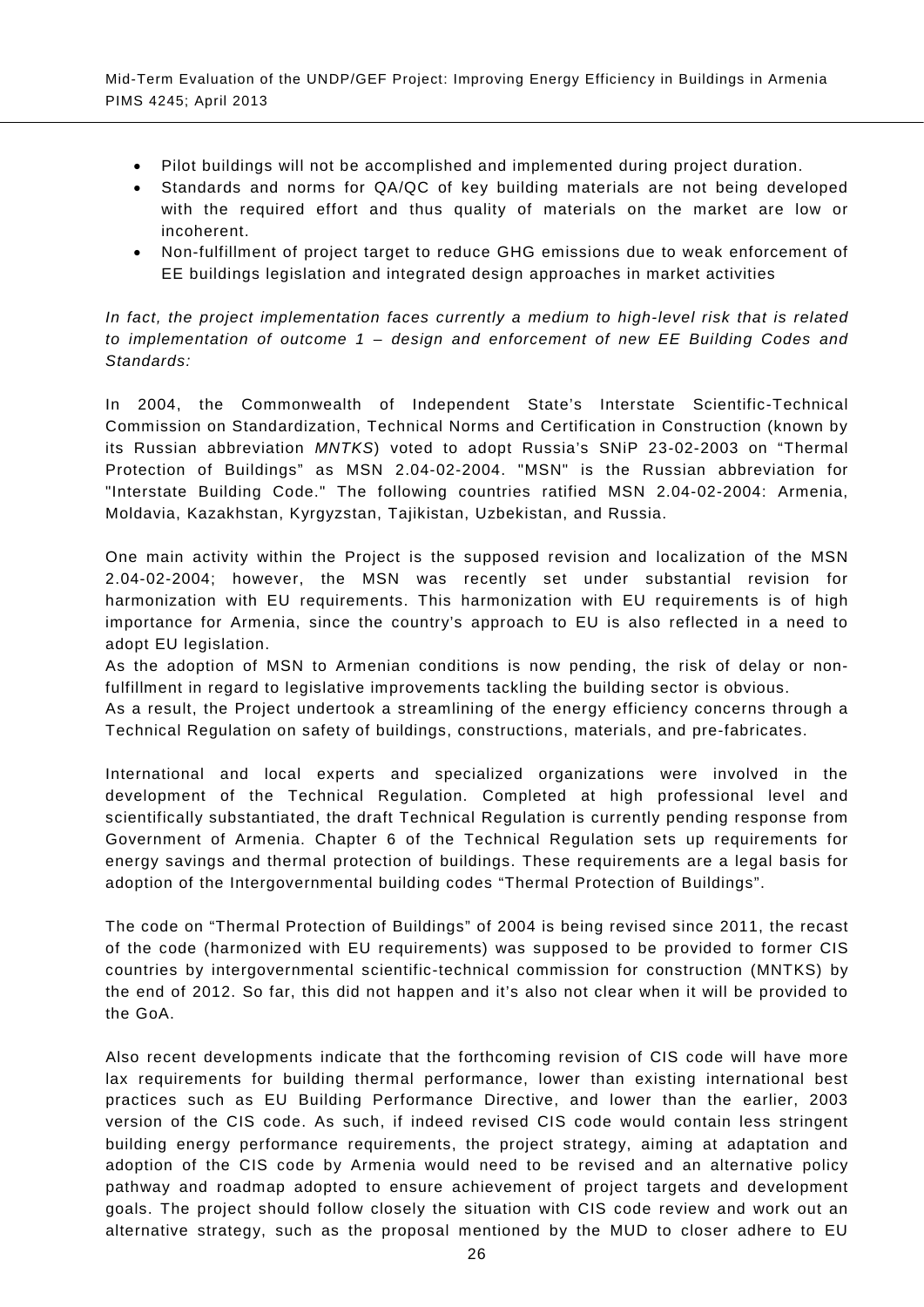standards (to which the GoA has anyway committed itself to) and eventually using CIS standards in parallel during a transition period. For the moment, the prospects of adoption of a building code considering improved energy efficiency standards remain a major risk. The Project during current year will support MENR in adaptation/transposition of the EPBD directive in Armenia.

*Further risk imposed by delayed implementation of component 1 is related to the sustainability of the project results*. Since energy efficiency is not yet mandatory anchored in the building legislation, the governmental administration is also not endowed with enforcement requirements. As a result this may impose another risk in ensuring that stakeholder commitment will be provided after the finalization of the IEEB project. The main ministry responsible for implementation of outcome 1 is MUD; however MENR should be strengthened in maintaining its coordinating role for implementation of Energy Policy of the Government, also after the project's termination. The risk can be regarded as moderate.

## *Other potential risks can be currently assessed as follows:*

- *Delay in the schedule set for the pilot building construction*: Pilot buildings are planned to be constructed in Akhuryan in the framework of the state program on earthquake zone rehabilitation. The start of the construction was set preliminary on March 2011, but is has been delayed. In the meantime construction has started and is supposed to be finished by May 2013. Apart from this risk, the project has been able to mobilize other stakeholders and implement more demonstration projects than foreseen. The risk for non-performance in this regard this therefore low.
- *Integrated building design approach does not get sufficient uptake due to lack of understanding or replication*: capacity building activities provided are the key to replicate IBDA to decision-makers, architects & engineers, which is targeted by the project. However, the market actors have to understand and get acquainted with new the concepts, which will take time and sufficient access to experienced (well-trained) experts. The risk can still be regarded as low.
- *Demonstration buildings to showcase IBDA do not have replication potential:* The Project is in continuous search of new opportunities to demonstrate benefits of energy efficient building design that requires high managerial flexibility in activity re-scoping and partner selection; e.g. negotiations are on-going for selecting typical panel-type building to perform its further energy efficient retrofit. To maintain its comprehensive approach and based on stakeholder consultations, the Project initiated development of a catalogue of replicable (typical) designs of energy efficient individual residential houses in Armenian settlements including working designs. The catalogue would promote energy efficient construction and resource saving, application of advanced construction technologies and materials, extension of design practices of energy efficient residential houses, as well as raising public awareness on the issue. In accordance with the other regional projects' experience and lessons learned, the mentioned initiative was paralleled with a technical solutions catalogue for insulation of envelopes of residential, public and industrial buildings. This would be of practical support for designers, civil engineers, specialists of other related professions and students. This risk can also be regarded as low.
- *Overall slowdown of construction activity and therefore impact GHG emission reduction estimates due to effects of international economic crisis*: this risk has already become evident from the actual development of construction activities in Armenia between 2009 and 2012, which shows already a decline and resulting baseline energy consumption and GHG emissions being lower than expected. There is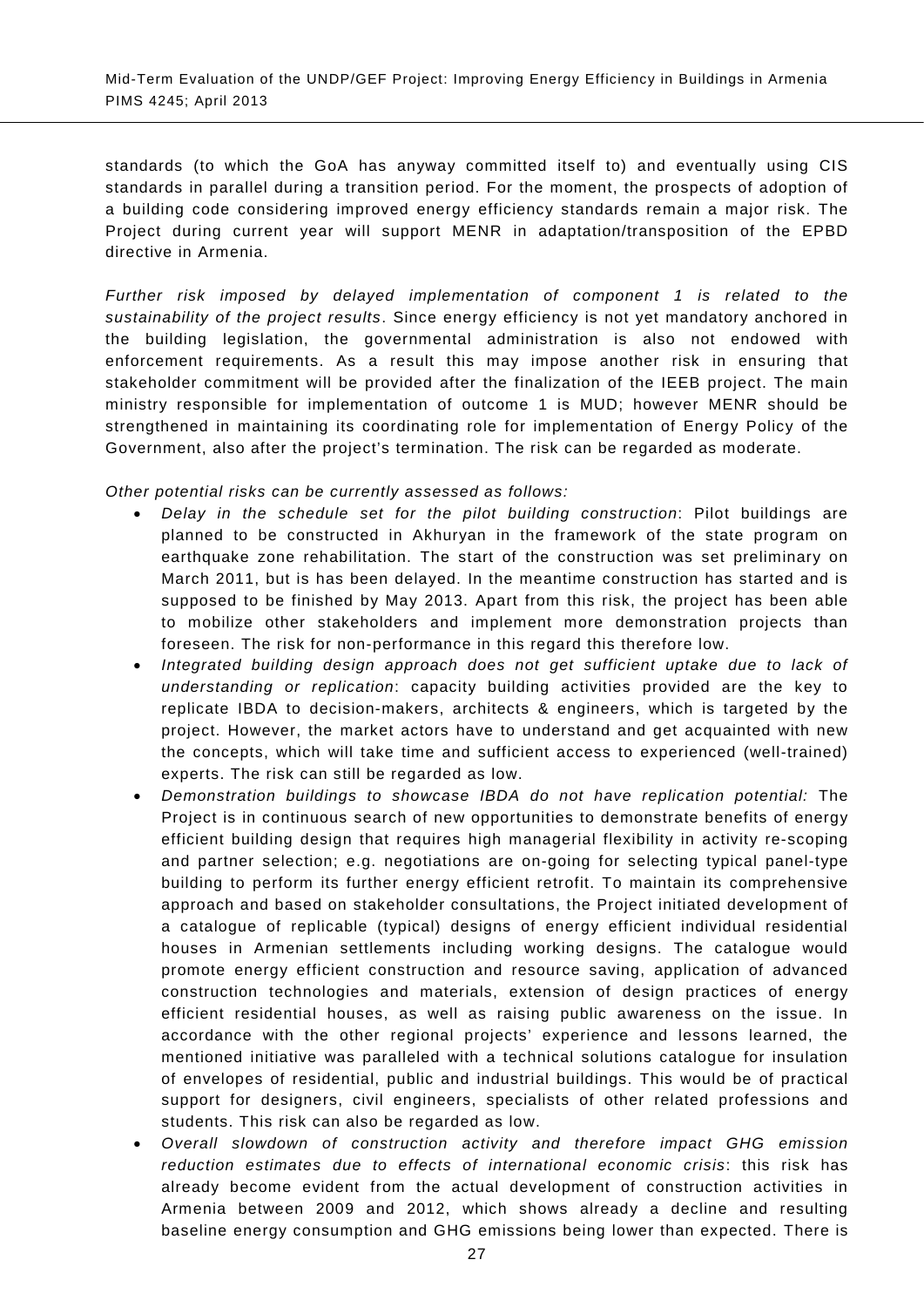factually not much the Project can do about this development; nevertheless, the Project should maintain increased focus and also focus of project partners to achieve movement on implementation of outcome 1, as much as possible. Any further delay will adversely influence mainly the indirect GHG emission reductions attributed to the project. The risk can be considered analogous to the implementation of component 1 as high.

## **Adaptive management is rated Satisfactory.**

| Highly<br>Satisfactory | Satisfactorv | Moderately<br>Satisfactory | Moderately<br><b>Unsatisfactory</b> | Unsatisfactory | <b>Highly</b><br>Unsatisfactory |
|------------------------|--------------|----------------------------|-------------------------------------|----------------|---------------------------------|
|                        |              |                            |                                     |                |                                 |

## 4.3 Results

The project is partially on track to achieve its development objectives. In all but one area of project work positive trends have been observed. However, the lack of progress with adoption of energy efficient building codes (component 1), primarily due to external factors, poses serious risks to the project and jeopardizes achievement of its development objective.

Overall strategy and scope of UNDP-GEF intervention, i.e. promotion of building energy efficiency via legal and regulatory improvements, institutional and technical capacity development, and on-the-ground demonstration projects, remain highly relevant and bear high potential to bring about desired market transformation impact in Armenian building sector.

#### **Component 1: Design and enforcement of new EE building codes and standards.**

The Project's international experts' missions to Armenia were organized in the first half of November 2010. Within the missions, the experts met main actors in the fields of building design and building codes, discussed project implementation details including building code improvement approaches and demo building EE features. International expert on building codes participated in the project's inception seminar.

The IAWG held four meetings during the Project's implementation and provided advisory support for further activities, especially those per buildings codes' and relevant legal acts' revision/improvement and enforcement of energy efficiency enhancing provisions.

The analytical report on energy efficiency related building codes' amendment/improvement was developed, presented to the stakeholders and discussed during the Collegium in the Ministry of Urban Development on March 30, 2011. The Project's experts further discussed the new energy efficient building codes adaptation strategy with the members of the Collegium as well as with the Ministry of Energy and Natural Resources, Ministry of Economy, and Ministry of Justice and with other project stakeholders to decide on scope of code localization/amendment. The results were submitted to the Minister of Urban Development on May 16, 2011. The final decision taken was to localize Inter-State Construction Norms (MSN) "Thermal Protection of Buildings", for which the RA voted on September 20, 2004, in the frames of "Cooperation in construction activities" intergovernmental agreement. It is considered crucial to take into account developments/updates to be introduced by CIS interstate scientific-technical council on standardization, technical norms and certification in construction in the norms. At the same time, MUD requested to consider development of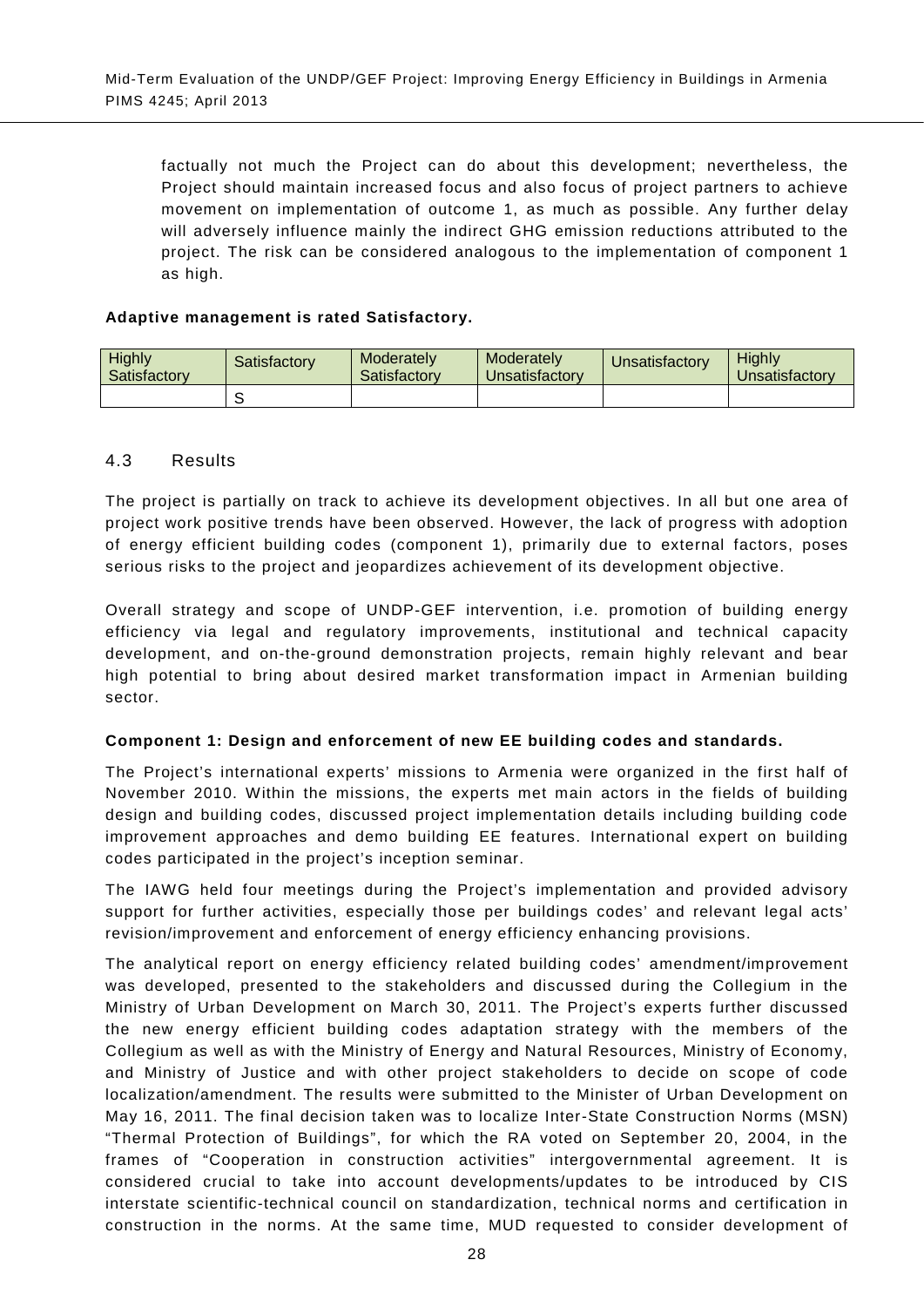technical regulation on "Safety of buildings and constructions, construction materials and prefabricates" (letter of July 8, 2011). The regulation was drafted, endorsed by specialized organizations, then presented to the RA MUD, and submitted to the RA Ministry of Justice for state legal expertise in September 2012. The draft was assessed positively and returned to the MUD in October 2012 for minor amendments and further submission to the RA Government. The draft was submitted to the GoA, commented and amended respectively; currently, the draft is pending response from the GoA. The mentioned regulation has a separate chapter on energy efficiency in buildings, which is making references to the corresponding building codes and standards, thus ensuring their enforcement.

Needs assessment to ensure enforcement of energy efficient legislative and normative documentation requirements in the building design, construction and operation was performed in August-October 2011. Respective recommendations on institutional and legal aspects of the issue were developed. Further, in accordance with the Action Plan of the RA Government for Implementation of National Program on Energy Saving and Renewable Energy (2010), the Project's experts drafted a set of measures for legal and institutional improvements required for strengthening and development of energy efficiency approaches in urban development sector. On August 10, 2012, the draft was submitted for comments and recommendations to specialized organizations and to Inter-Agency Working Group (IAWG) established to ensure effectiveness of the Project's first component implementation. The draft was then discussed at the IAWG meeting held in October 2012 and recommended for further improvement and circulation. The revised draft set of legal acts was submitted to the Ministry of Urban Development for approval in December 2012. Currently, discussions per the submitted draft are being held within the Ministry among respective departments.

Buildings' energy audit methodology was drafted and submitted for comments and recommendations to stakeholder parties in August 2012; at present, the draft is under revision and harmonization with the Directive 2006/32/EC on energy end-use efficiency and energy services (April 2006).

"Research Institute of Building Physics" (NIISF) RAABS in Moscow was contracted to assist national team in development of technical regulations and building codes on energy efficiency and thermal protection of the buildings (Project Component 1) as well as certification and testing of construction materials energy performance (Project Component 2).

In the frames of contract with NIISF, two missions of the Consultant per this Component were arranged that included: (i) presentation and discussion of main localization principles of Technical regulations "Buildings, structures, construction materials. Safety" to the IAWG, in December 2011; and (ii) workshop on current development per MSN 2.04-02-2004 "Thermal Protection of Buildings" (about 70 participants, June 2012).

The Project cooperates actively with the Builder's Union of Armenia on building energy efficiency issues. A summarizing article on the Project, its goals and activities was developed and published in "Architecture and Construction" journal of the Union in 2011.

#### **Component 2: Quality control, testing and certification of EE materials and equipment.**

Capacity assessment of laboratories involved in testing and certification of construction/insulation materials was conducted as was an assessment of building insulation materials certification procedures and on development of quality assurance/quality control systems in production facilities, and report containing respective recommendations were developed in 2011. Based on the findings of these assessments and on responses of stakeholder parties, a construction/insulation materials' testing laboratory was selected as a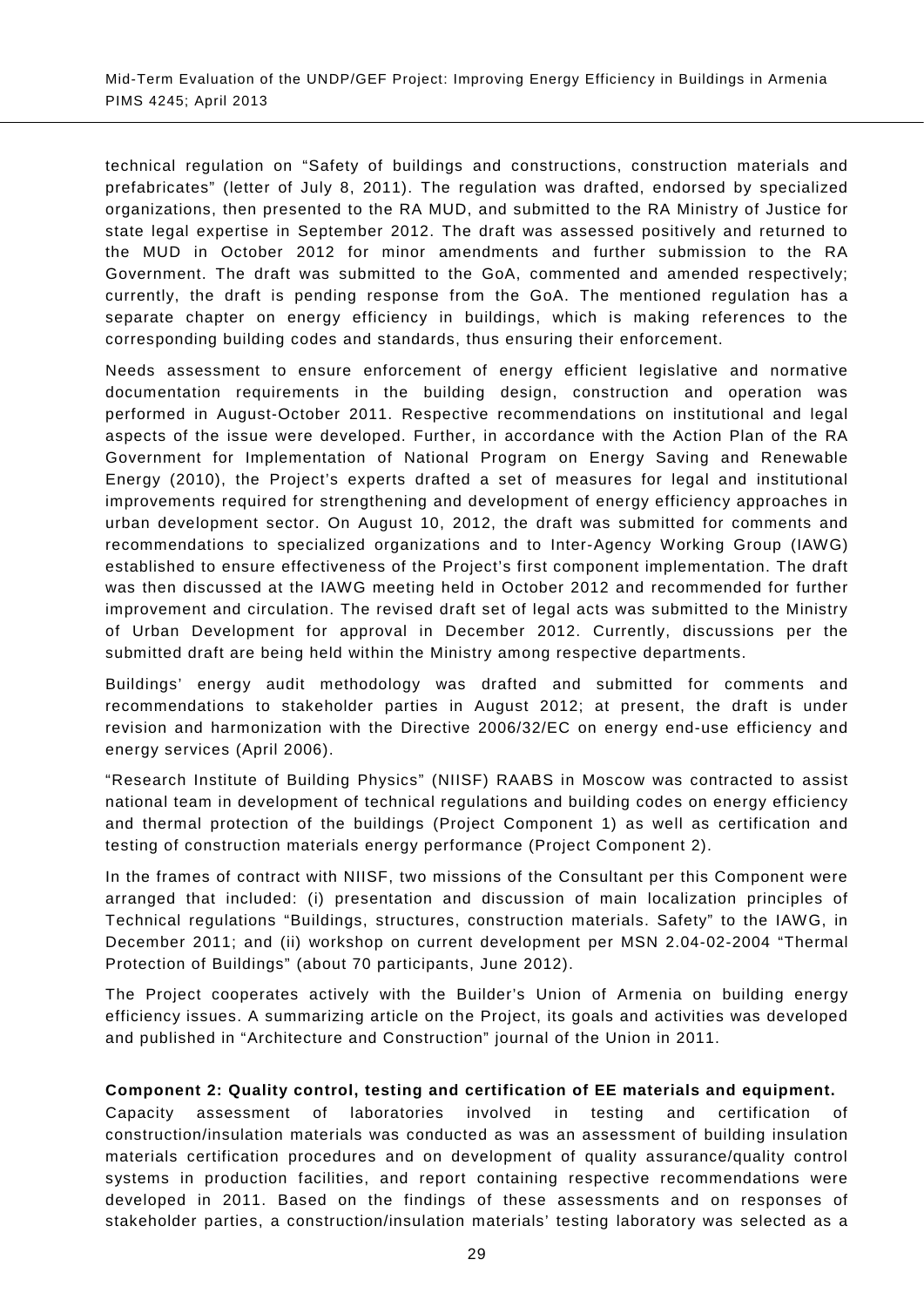beneficiary for technical assistance of the Project in 2012. According to the signed Letter of Intent (LoI), the Project procures and provides testing equipment and computer hardware and software for estimation of heat transfer factor, while the laboratory at its own expense renovates the space allotted for laboratory testing and procures required auxiliary devices as listed in the respective annex to the LoI.

In the frames of contract with testing laboratory of "Research Institute of Building Physics" (NIISF) RAABS in Moscow, certification of RA-produced building envelope insulation materials and prefabricates was piloted by local certification authority ("Shincertificate" LLC) and foreign testing laboratory (NIISF). Recommendations on options of sample certification were made, including selection of approach for items subject to sample certification and selection principles and process for local and foreign certification authorities and testing laboratories to perform the sample certification. A number of working meetings and discussions were held to reveal perception of the actors and to outline main points of action. Seven types of construction insulation materials and pre-fabricates were selected and sampled for testing by the NIISF laboratory. Three of the samples were granted certificates according to the respective standards, while for the other four, to ensure that the certificates reflect their performance correctly, technical specifications (TU) development was initiated; their completion is currently underway and approval procedure will be respectively followed.

A mission of an assigned NIISF expert was organized that included a seminar-discussion was held on testing and certification of construction and insulation materials with participation of local producers', laboratories', certification bodies' (over 40 participants, November 2011).

A mission of two assigned NIISF experts was arranged that included a seminar-training on international experience in testing and certification of energy performance of construction and insulation materials and pre-fabricates (about 60 participants, April 2012).

To strengthen capacities of partner testing laboratories, a study tour for their leading specialists was arranged to "Research Institute of Building Physics" (NIISF) RAABS in Moscow (November 2012). The training had several objectives: testing laboratory equipment, relations with clients, sampling, testing procedures, methodologies on thermal conductivity, density, moisture, and thermal resistance of construction materials.

The Project initiated and completed compilation of a data-base of construction and insulation materials and subsequent preparation of data-marts for visual demonstration of the physical features of the materials. The data-marts were held on to the Yerevan State University of Architecture and Construction and State Engineering University of Armenia for installation in the respective laboratories.

The Project purchased three manuals and guides on energy saving, energy efficiency and passive houses, and distributed those among specialized and educational organizations (published in RF in Russian language, total 100 copies).

#### **Component 3: Outreach, training, and education on integrated building design**

The Project's experts analyzed the educational and professional development needs pertaining to energy efficient building design to backup further development/amendment of the university curricula and delivering training(s) for specialists. The analysis was based on the opinion study of the pre-defined target groups: students, teachers and acting professionals; the study was performed with the specifically designed questionnaire. The findings were summarized during the mission of the international consultant and finalized in the respective report.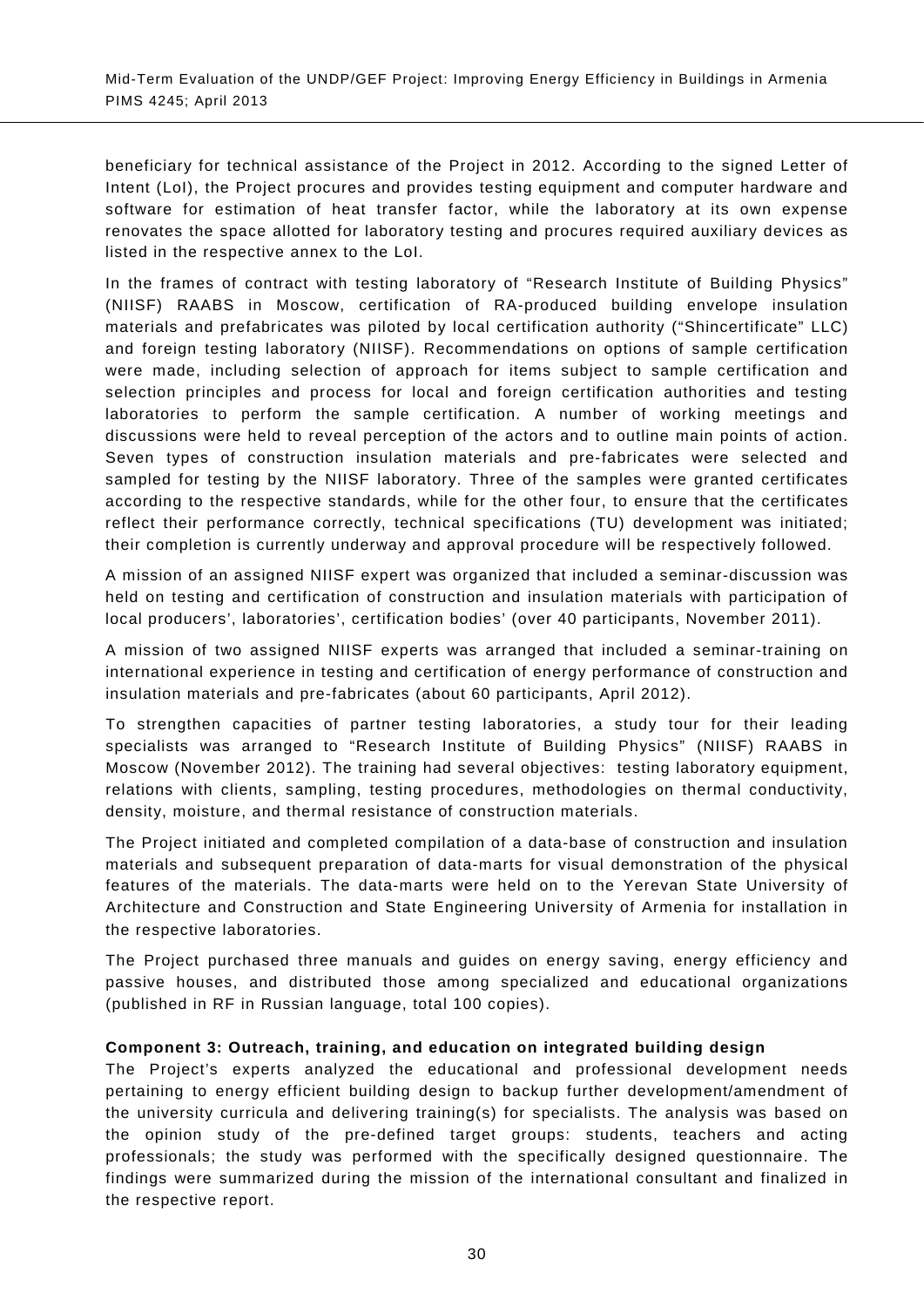Energy efficiency assessment of newly constructed buildings in the RA was performed using the specifically elaborated questionnaire and the respective report was developed. The report includes recommendations on (i) applicability of the building energy efficiency rating system, and (ii) technical assistance on building energy efficiency and energy saving parameter assessment for building developers and owners.

The Project selected and contracted several companies that developed five replicable/typical designs of energy efficient individual residential houses and then compiled a catalogue of working designs that would promote energy efficient construction and resource saving, application of advanced construction technologies and materials, extension of design practices of energy efficient residential houses, as well as raising public awareness on the issue in Armenia.

The Project also developed a catalogue of technical solutions for insulation of residential, public and industrial buildings' envelopes in accordance with construction norms on thermal protection of buildings that is considered highly relevant as practical support for designers, students, civil engineers, specialists of other related professions and students.

For both catalogues, an expertise of the proposed designs and solutions is arranged to ensure proper quality of the output.

In accordance with the Letter of Intent signed with the Yerevan State University of Architecture and Construction (YSUAC), laboratory equipment is procured, data-mart of construction and insulation materials is prepared and delivered, and training modules on energy efficiency are being developed for further inclusion into the respective curricula.

A mission of the international expert on development of comprehensive training program on energy efficient building design was organized in May 2012 that included two workshops: for faculty and students of YSUAC and for sector specialists/architects. The Project jointly with American University of Armenia (AUA) organized a "Solar Architecture" summer course on active and passive solar solutions in building design for acting architects and engineers (30.06-07.07.2012). The international consultant of the Project also delivered a presentation on integrated building design approach in general in the Yerevan State University of Architecture and Construction (December 2011).In total six trainings and workshops on Integrated Building Design Approach and on buildings code issues were organized in Yerevan State University for Architecture and Construction. Participation of international training expert and international consultants on laboratory testing, certification and on building codes from NIISF was ensured. About 25 lecturers and over 40 Master and PhD students participated.

In the frames of "Sustainable Energy for All" initiative, a media contest was announced on the same topic. Of media that took part in the contest in two nominations, "printed article" and "online article", two were announced as winners. The award ceremony was held on November 28, 2012, in AUA.

A documentary was produced on application of energy efficient technologies in demonstration building in Goris town of Syunik marz. About a 5-minute long film demonstrating the benefits of energy efficient technologies application on various stages of construction was broadcasted in early 2013.

To raise public awareness on energy efficiency improvement issues, a documentary on energy saving and energy efficiency was shoot and broadcasted in early 2012, a radio program was developed, and several articles and other printed materials were published (including in "Architecture and Construction" journal and "Delovoy Express" newspaper).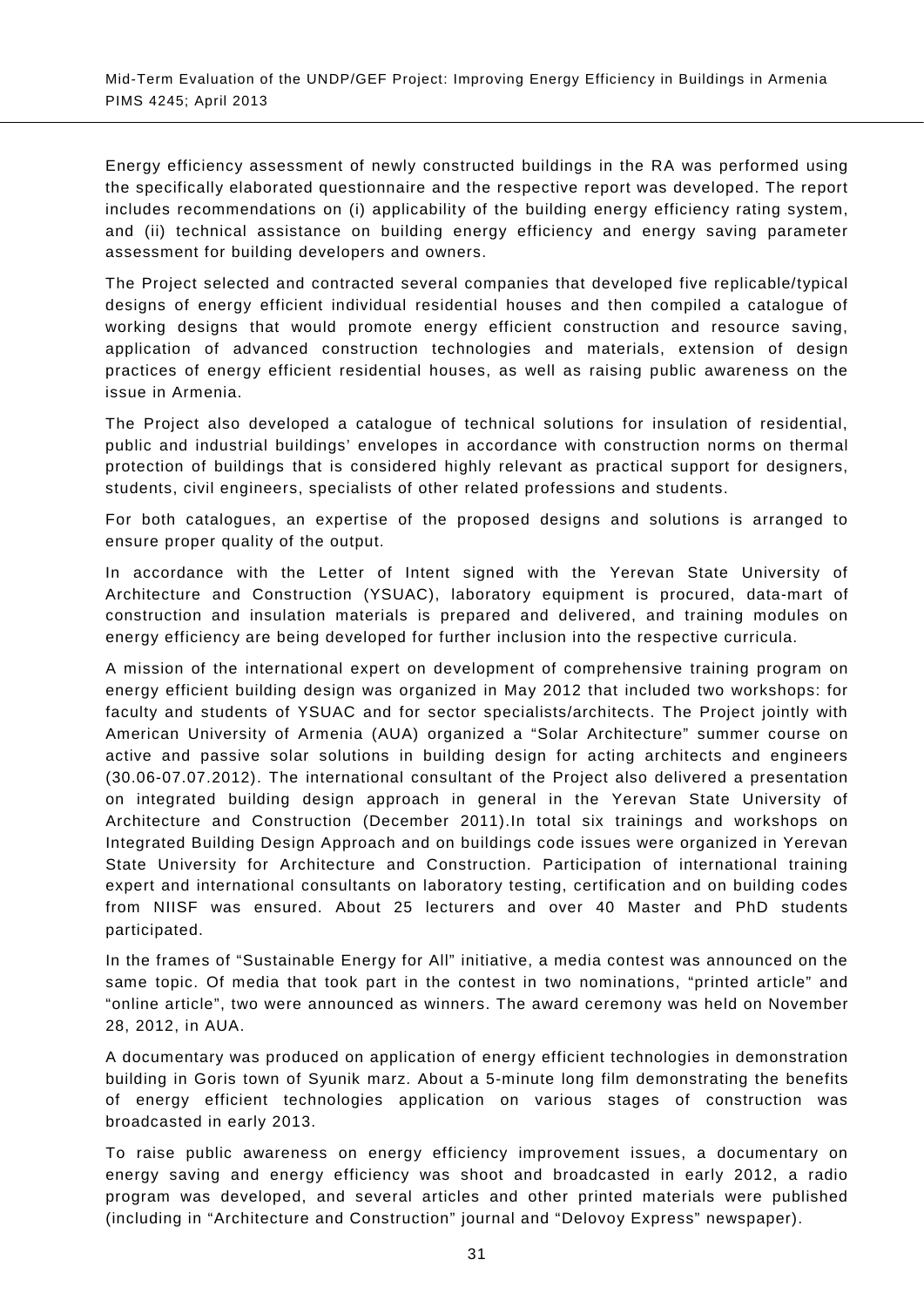Among the recent developments, three social advertisements on advantages of energy performance of residential buildings were produced and broadcasted in prime-time via two of the major TV-channels of Armenia in February-March 2013. Besides, designing an array of advertising posters and a thematic calendar of year 2013 and 2014 was initiated.

Another recent development was a training for journalists held in Armenia in cooperation with ESIB INOGATE project linked to how energy efficiency in buildings issues are best reflected within mass media in writing and presentation.

## **Component 4: Demonstration of integrated building design**

In the frame of the Project, it is envisaged to demonstrate the energy saving and cost efficiency potential of integrated building design via its application to selected multiapartment buildings.

Improvement of energy efficiency in buildings pursues a number of practical goals: decrease in operation costs, saving of fuel and energy resources (natural gas and electricity), improvement of indoor comfort, meeting requirements of environmental protection and soundproofing. The major criteria for selection of demonstration buildings were as follows:

- Project replication potential;
- Social importance of the multi-apartment building to be constructed;
- State participation as guarantor and co-financer of the construction;
- The building's seismic safety/stability;
- The building's occupancy rate.

Subsequently, three projects were selected per the listed criteria:

- New building being constructed in Akhuryan community of Shirak marz;
- New building being constructed in Goris town of Syunik marz;
- Reconstruction/thermal modernization of A1-451 KP1P/9 type existing multi-apartment building in Yerevan city.

In application to the selected buildings, economic and environmental benefits as well as fuel and energy saving due to energy efficiency improvement measures are demonstrated. Besides, options of architectural and engineering solutions are highlighted with application of the new approaches for meeting thermal protection requirements in design and construction/reconstruction of buildings.

So far, with participation of site developers and construction companies as well as local design companies and the Project management, the Project has been actively involved in the following activities:

1. Three-lateral Letter of Intent was signed between Syunik marz administration, Swiss Development and Cooperation Agency and UNDP Armenia demonstrating a successful cooperation with international organizations and the State on social housing issues. Respective works in the demonstration building in Goris town are completed and the building is commissioned. The opening ceremony was held on December 18, 2012. This activity raised 500,000 USD of additional co-financing for the project. Besides the insulation measures, the Project implemented a set of additional ones aimed at energy efficiency improvement; the following were installed: energy saving lamps in all the apartments and entrances, automatic air inlet valves on windows for ventilation, heat allocators on all radiators to ensure apartment-level heat metering and motion sensors.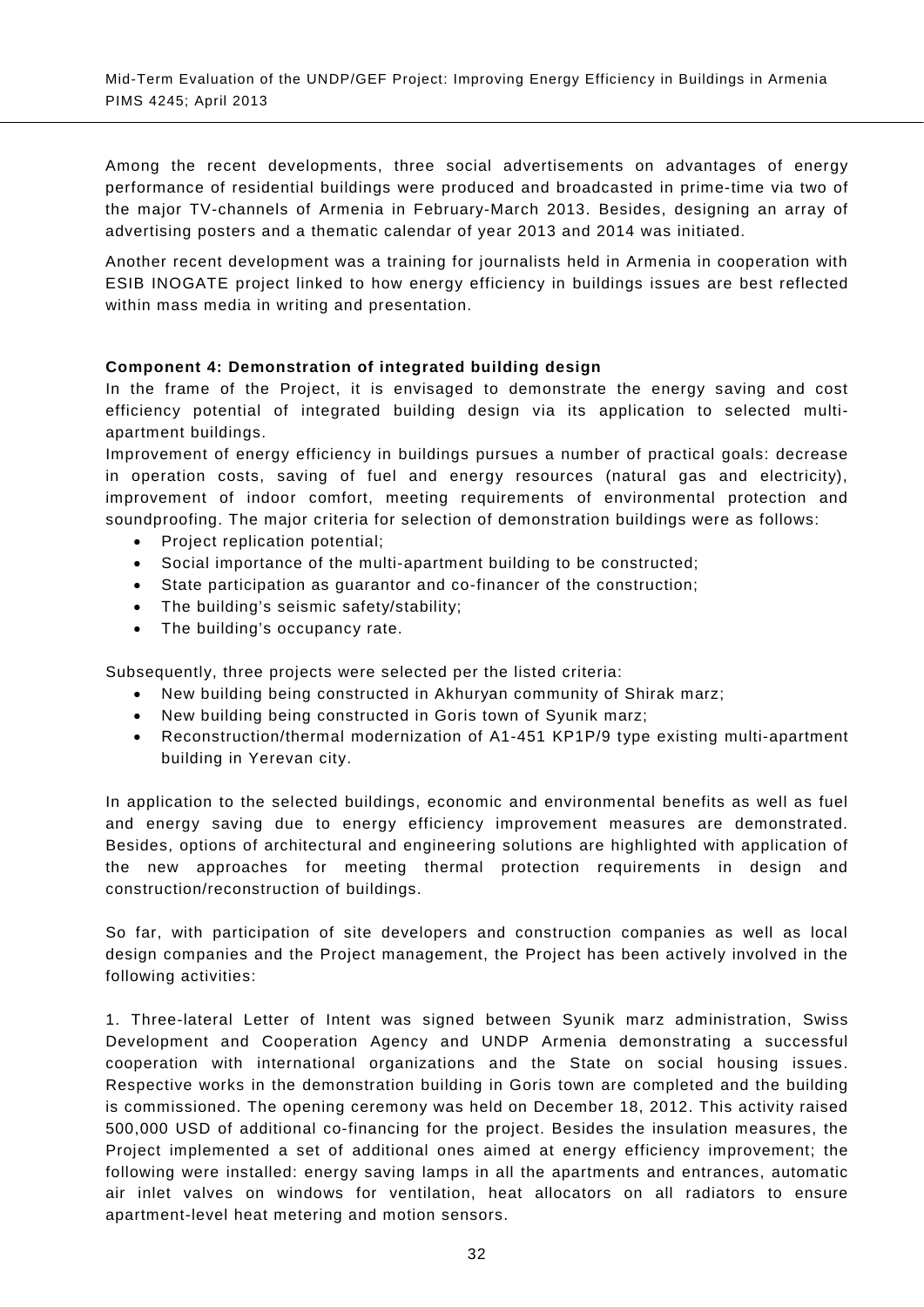2. Three-lateral Letter of Intent on cooperation was signed between the RA Ministry of Urban Development, "Glendale Hills" CJSC and UNDP Armenia that enables the Project to implement energy efficiency improvement activities in the demonstration building in Akhuryan community of Shirak marz. The Ministry of Urban Development implements a housing program in the community. At present, construction works reached the last (the forth) storey.

For the both above-mentioned pilot buildings, energy efficient re-design was performed, incremental costs and energy consumption estimated, working design elaborated and final report developed; the corresponding contracts with construction companies were signed and the construction monitored.

3. To identify a building for energy efficient refurbishment demonstration, the Project applied to the MUD and Yerevan city Municipality. A Letter of Intent was signed between UNDP and Yerevan Municipality enabling technical support for the private developers. The retrofit/refurbishment design of the selected operating/existing building is ongoing.

4. A Letter of Intent is signed with "Al Hamra Real Estate Armenia" LLC constructing "Cascade Hills" residential complex in Yerevan city to ensure incorporation of energy efficiency measures in the construction process.

5. Cooperation was continued with the Armenian Missionary Association of America, Inc. (AMAA) which is carrying out the design and construction of a LEED certified (USA green building standard) school in Yerevan, Armenia. Several meetings were organized and held with Project experts and stakeholders, consultation provided to the AMAA technical team.

Resident opinion survey/instrumental checking was conducted by the project contractor "3<sup>rd</sup> Nature" NGO for assessment of the preferences and awareness of households on issues of energy efficiency, heat supply options, conditions and thermal-technical deficiencies of building envelops, as well as data on energy consumption in newly settled buildings in "Mush-2" residential area of Gyumri city in 2011.

Measuring equipment necessary to perform energy audit was procured and energy audit/energy performance assessment was conducted in bld.#2 of "Mush-2" residential area in Gyumri city (the reference building) with individual data loggers (HOBOs) installed in each apartments for data collection. Based on the findings of the audit, energy passport of the building was compiled. Energy passports were prepared for demonstration buildings in Goris town and Akhuryan community. Based on the assessment of 35 newly constructed residential buildings (completed in 2011), three buildings were selected for sample energy passport preparation (to be concluded in 2013).

Monitoring and supervision visits to Gyumri, Akhuryan and Goris are organized regularly and discussions with constructor companies and the Project's partners and beneficiaries are held. Specific monitoring of energy performance was conducted in Goris town of Syunik marz in February-March 2013; respective troubleshooting was performed.

#### *Benefits demonstrated in pilot buildings*

The table below summarizes the main benefits in terms of improving the specific energy consumption (project design versus baseline consumption) and shows as well the required energy consumption levels (for new buildings) as of the building code. The achieved energy savings through improved energy efficient building design are significant and somewhere between 55% and 68% compared to the baseline consumption.

As a result of the energy efficiency measures implemented in the Goris demo building, a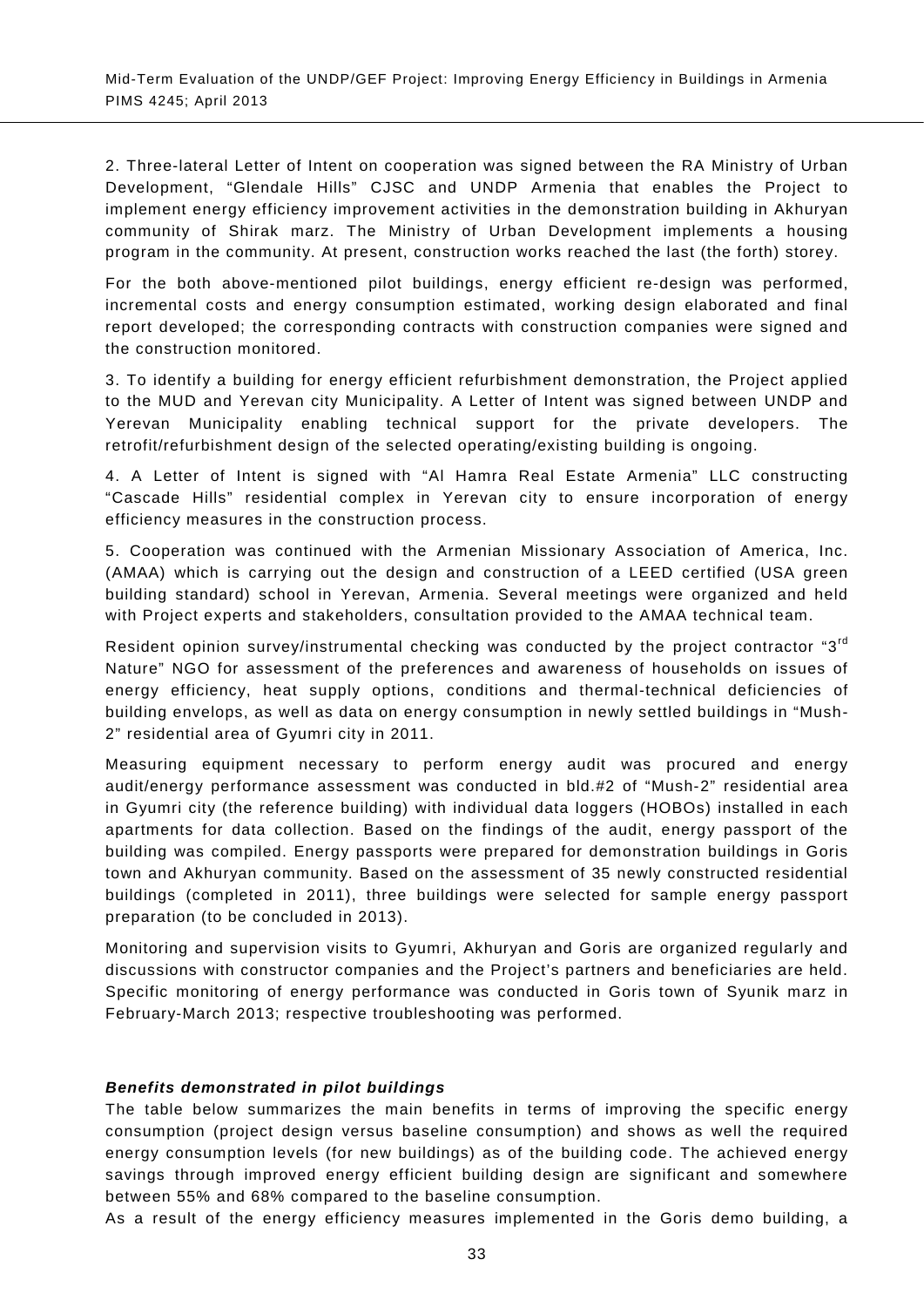decrease in the specific consumption of thermal energy necessary for maintaining 20°C temperature (i.e. a 100% comfort level) inside the building will be almost 3-fold and equal to about 78 kWh/m2 per year, whereas annual GHG emissions will decrease by about 28 tons and will equal around 17 tons per year.

The incremental cost of energy efficiency measures was estimated at 7% of the baseline cost of the building construction. As a result of the implementation of energy efficient measures the energy costs for the residents will decrease by more than 60% at the same time ensuring improved living conditions in the apartments. Decreased energy costs are especially significant as the housing is provided to socially vulnerable families who will now be able to redirect their limited family budgets to address other issues.

| <b>Project</b>                                               | Size $(m2)$ | Specific energy consumption in<br>$kWh/m2$ . year |                |          | Project<br>budget (USD) | <b>GEF</b><br>contribution |
|--------------------------------------------------------------|-------------|---------------------------------------------------|----------------|----------|-------------------------|----------------------------|
|                                                              |             | <b>Baseline</b>                                   | <b>Project</b> | Required |                         | (USD)                      |
| Pilot #1: New Residential<br>Building, Akhuryan (ongoing)    | 2,389       | 209                                               | 70             | 70       | 1,000,000               | 44,000                     |
| Pilot #2: New Social<br>Housing, Goris (finalized)           | 813         | 216                                               | 82             | 75       | 650.000                 | 37.000                     |
| Pilot #3: Residential<br>refurbishment, Yerevan<br>(ongoing) | 2,790       | 171                                               | 67             | 58       | 110,000                 | 98,000                     |

## 4.3.1 Attainment of objectives, outcomes and outputs

The following table summarizes the actual outputs achieved by the Project and rates them against their initial objectives and outcomes according to the following scale:

- Full achievement of targets (green cells)
- Partial achievement of targets or full achievement expected by the end of the project (yellow cells)
- Non or poor achievement of targets (red cells)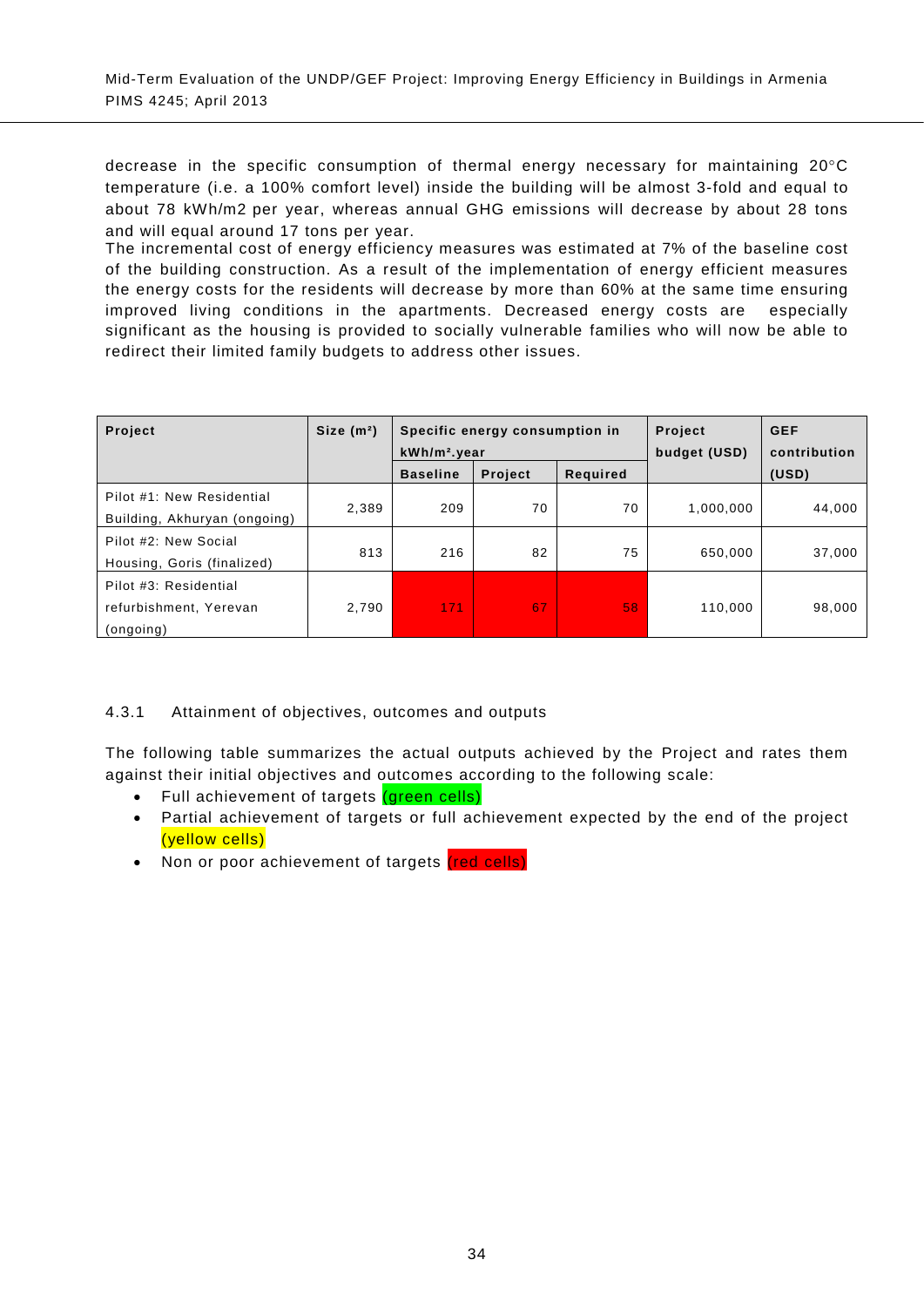## **Table 5: Rating of Project Outputs and Results**

| <b>Project Strategy</b>              | <b>Baseline</b>                | <b>Output Target(s)</b>                 | Achievement of targets as of April<br>2013     | Rating         |
|--------------------------------------|--------------------------------|-----------------------------------------|------------------------------------------------|----------------|
| <b>Global Development Objective:</b> | 160 kWh/ $m2$ year             | 96 kWh/m <sup>2</sup> year              | This target was initially based on             | To<br>be       |
| Reduce GHG emissions and energy      |                                |                                         | the estimation of specific heat                | achieved<br>by |
| consumption<br>in the<br>Armenian    |                                |                                         | consumption of buildings. Updated              | the end of the |
| residential building sector          |                                |                                         | baseline shows slightly different              | Project        |
|                                      |                                |                                         | target values<br>(185<br>and<br>111            |                |
|                                      |                                |                                         | kWh/m <sup>2</sup> .year) but with same 60% of |                |
|                                      |                                |                                         | savings assumed.                               |                |
|                                      | Cumulative CO2 emission        | Approx. 60 ktCO <sub>2</sub> eq reduced | baseline<br>The<br>emissions<br>from           |                |
|                                      | reductions<br>from<br>new      | compared to the BAU scenario            | residential buildings commissioned             |                |
|                                      | residential buildings to be    |                                         | 2011<br>were about 20,456<br>in.               |                |
|                                      | built during project lifetime  |                                         | tCO2eq/yr<br>(baseline<br>emissions            |                |
|                                      | $(2010 - 2015)$<br>against the |                                         | have increased by 2,700 tCO2eq/yr              |                |
|                                      | baseline                       |                                         | based on recalculations done)                  |                |
| Output 1.1: New mandatory EE         | Existence and substance of     | By end of project, new codes            | This<br>is<br>ongoing<br>activity.<br>an       | To<br>be       |
| building code                        | legally binding codes that     | adopted, setting<br>mandatory           | Although some progress has been                | achieved<br>by |
|                                      | mandate an improved level      | energy performance<br>targets           | achieved in regard to legislative              | the end of the |
|                                      | of energy performance in       | CIS/EU<br>with<br>comparable            | improvement, there is still a gap to           | Project        |
|                                      | climate<br>four<br>zones<br>οf | standards                               | what is initially expected as project          |                |
|                                      | Armenia                        |                                         | achievement,<br>e.g.<br>mandatory              |                |
|                                      |                                |                                         | energy performance targets, which              |                |
|                                      |                                |                                         | are not in place yet.                          |                |
| $1.2$<br>Standards<br>Output<br>and  | Standards and methodology      | By the project midterm,                 | First two targets were supposed to             | To<br>be       |
| calculation methodology to assess    | assessing<br>energy<br>for     | audit<br>protocols<br>are<br>in.        | be achieved by project mid-term,               | achieved<br>by |
| energy performance in buildings      | performance in buildings       | place                                   | however are still in development.              | the end of the |
|                                      |                                | By the project mid-term,                | Achievement of targets 3 & 4 is still          | Project        |
|                                      |                                | guidelines<br>for<br>energy             | regarded to be a challenge,                    |                |
|                                      |                                | passport are drafted and                | however demonstration projects                 |                |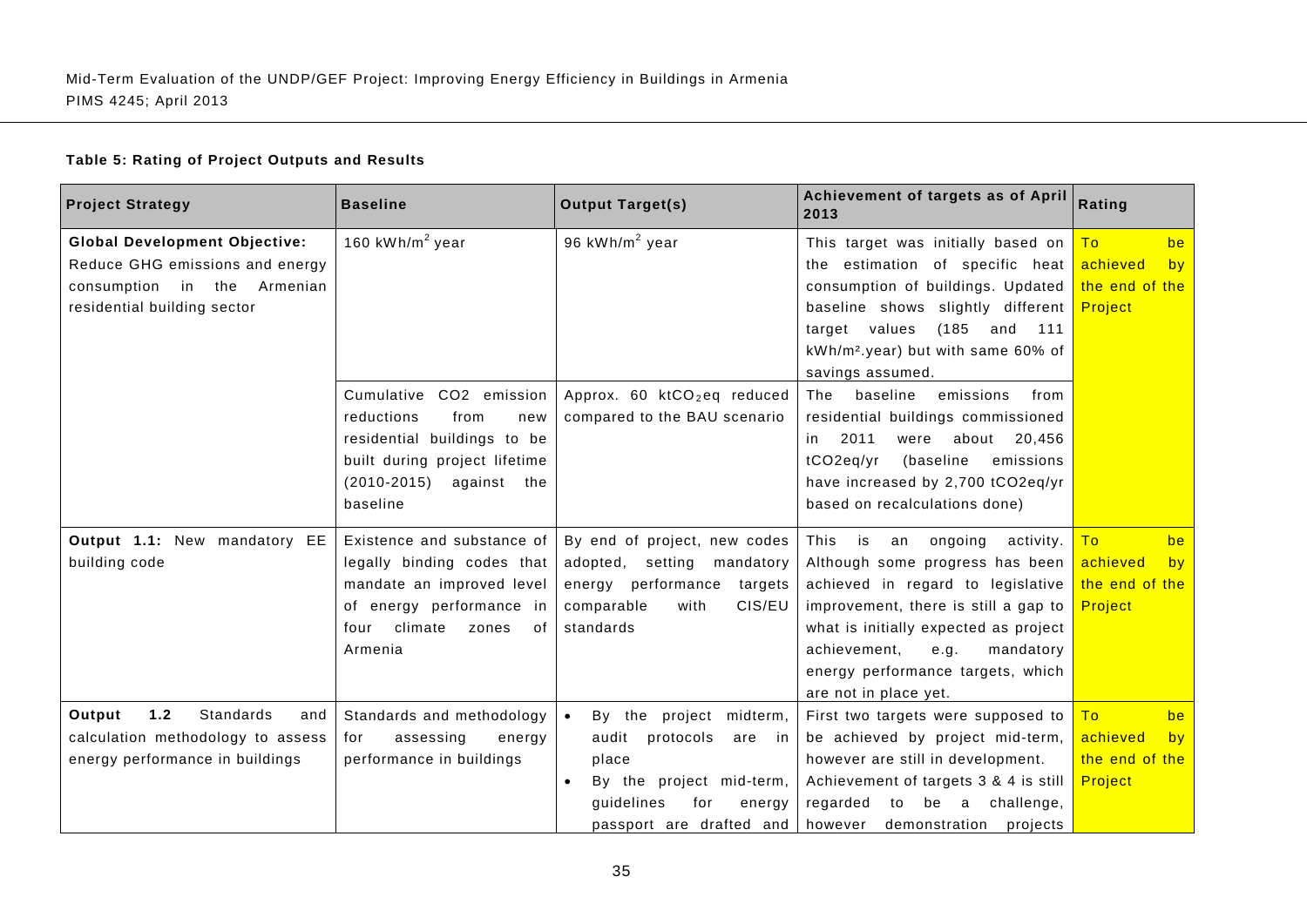| be                               |
|----------------------------------|
| achieved<br>by<br>the end of the |
| Project                          |
|                                  |
|                                  |
|                                  |
|                                  |
|                                  |
|                                  |
|                                  |
|                                  |
|                                  |
|                                  |
|                                  |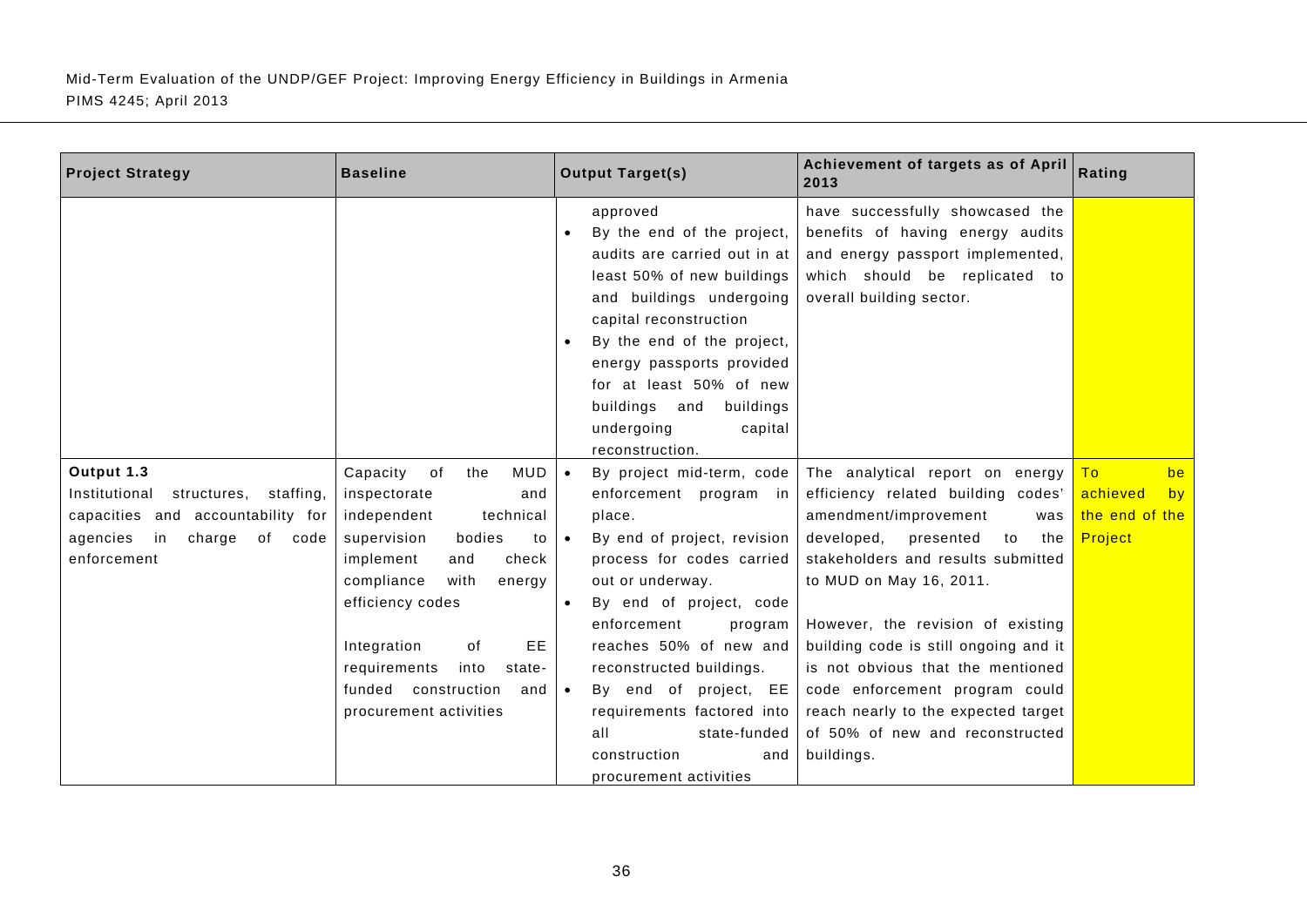| <b>Project Strategy</b>              | <b>Baseline</b>               | <b>Output Target(s)</b>            | Achievement of targets as of April<br>2013 | Rating         |
|--------------------------------------|-------------------------------|------------------------------------|--------------------------------------------|----------------|
| Output 2.1: Standards for internal   | Demand for local testing      | By end of project, at least one    | Certification<br>of<br>RA-produced         | Target         |
| QA/QC developed and piloted          | laboratory(ies)               | laboratory can perform testing     | building<br>envelope<br>insulation         | achieved       |
|                                      | testing/certification         | and certification of domestic      | materials and<br>prefabricates was         |                |
|                                      | services                      | imported<br>construction<br>and    | piloted<br>local<br>certification<br>by    |                |
|                                      |                               | materials such as insulation,      | (Shincertificate)<br>authority<br>and      |                |
|                                      |                               | windows, doors, and heating        | foreign testing laboratory (NIISF).        |                |
|                                      |                               | systems                            | 7 types of construction insulation         |                |
|                                      |                               |                                    | materials and pre-fabricates were          |                |
|                                      |                               |                                    | selected and sampled for testing by        |                |
|                                      |                               |                                    | the NIISF laboratory. Three of the         |                |
|                                      |                               |                                    | samples were granted certificates          |                |
|                                      |                               |                                    | according<br>the<br>respective<br>to       |                |
|                                      |                               |                                    | standards                                  |                |
| Output 2.2: Testing laboratory for   | in<br>share<br>Increase<br>of | By<br>end<br>of<br>project,        | The Project initiated and completed        | To<br>be       |
| EE products and certification        | domestically produced<br>EE   | domestically-produced<br>EE        | compilation of a data-base of              | achieved<br>by |
|                                      | materials<br>in<br>the        | materials comprise at least 10-    | construction<br>insulation<br>and          | the end of the |
|                                      | construction market           | 20% of the market.                 | materials<br>and<br>subsequent             | Project        |
|                                      |                               |                                    | preparation of data-marts for visual       |                |
|                                      |                               |                                    | demonstration of the<br>physical           |                |
|                                      |                               |                                    | features of the materials.                 |                |
|                                      |                               |                                    | As of now share of local producers         |                |
|                                      |                               |                                    | is growing and is as high as about         |                |
|                                      |                               |                                    | 45%                                        |                |
| Output 3.1:<br>Modules on EE         | Use of Integrated Building    | By<br>of<br>end<br>project,<br>all | Six trainings and workshops on             | To<br>be       |
| buildings introduced to universities | (IBDA)<br>Design Approach     | graduating<br>architecture<br>and  | <b>Building</b><br>Integrated<br>Design    | achieved<br>by |
|                                      | building<br>concepts in new   | civil engineering students with    | Approach and on buildings code             | the end of the |
|                                      | constructions                 | an emphasis on residential         | issues were organized in Yerevan           | Project        |
|                                      |                               | buildings are aware of IBDA        | State University for Architecture          |                |
|                                      |                               | concepts.                          | Construction.<br>About<br>25<br>and        |                |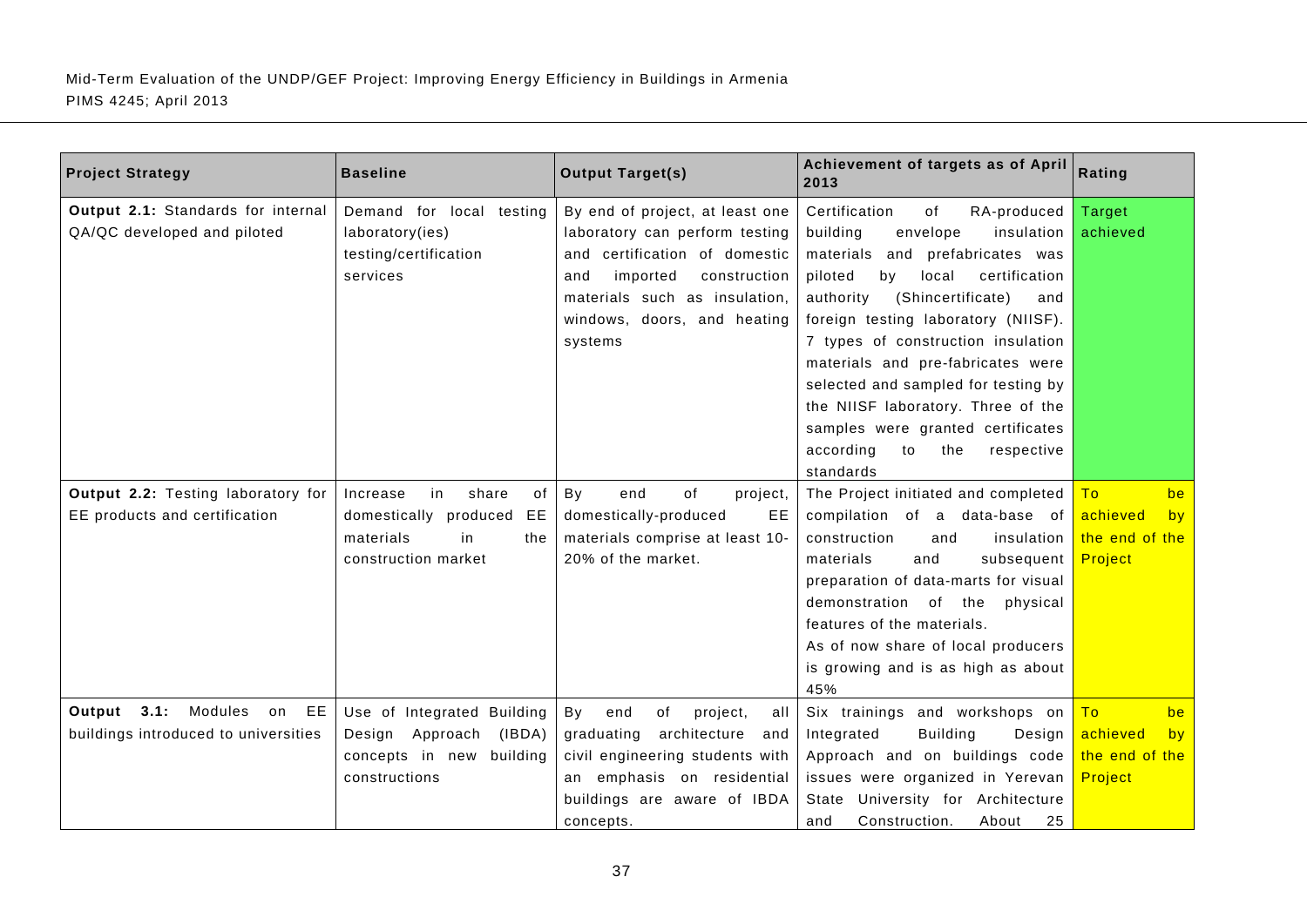| <b>Project Strategy</b>                                                                                              | <b>Baseline</b>                                                                                         | <b>Output Target(s)</b>                                                                                                                                                                                                                             | Achievement of targets as of April<br>2013                                                                                                                                                                                                                                                                                                                                                                                                                                                                                                                                                                                                                                       | Rating                                                  |
|----------------------------------------------------------------------------------------------------------------------|---------------------------------------------------------------------------------------------------------|-----------------------------------------------------------------------------------------------------------------------------------------------------------------------------------------------------------------------------------------------------|----------------------------------------------------------------------------------------------------------------------------------------------------------------------------------------------------------------------------------------------------------------------------------------------------------------------------------------------------------------------------------------------------------------------------------------------------------------------------------------------------------------------------------------------------------------------------------------------------------------------------------------------------------------------------------|---------------------------------------------------------|
| Output 3.2: Training courses for<br>architects and engineers on new<br>codes<br>and<br>calculation<br>methodologies  | Use of Integrated Building<br>Design Approach<br>(IBDA)<br>concepts in new<br>building<br>constructions | By project mid-term, key<br>$\bullet$<br>experts at design institutes<br>and in academia are using<br>IBDA concepts.<br>By end of project, at least<br>$\bullet$<br>$4 - 5$<br>$\%$<br>buildings<br>of<br>constructed annually apply<br><b>IBDA</b> | lecturers and over 40 Master and<br>PhD students participated. The<br>target seems not very specific,<br>since it doesn't consider what<br>"awareness on IBDA" really means<br>The uptake of IBDA concept by<br>academia is<br>ensured<br>through<br>project activities and is starting to<br>get slowly, but steadily introduced<br>at relevant universities. Up to now,<br>6 trainings and workshops on IBDA<br>have been organized with YSUAC<br>with about 40 participants so far.<br>However it's not obvious, what the<br>of<br>trained<br>share<br>experts<br>is<br>expected to be at the end of<br>project. Also, the actual level of<br>IBDA applied to new constructed | be<br>To<br>achieved<br>by<br>the end of the<br>Project |
|                                                                                                                      |                                                                                                         |                                                                                                                                                                                                                                                     | buildings is currently not possible<br>to be evaluated. Project needs to<br>further address the training and<br>building<br>needs within<br>capacity<br>remaining project duration and<br>monitor this progress together with<br>project partners.                                                                                                                                                                                                                                                                                                                                                                                                                               |                                                         |
| 3.3:<br>Output<br>Outreach<br>and<br>awareness-raising<br>campaign<br>targeting investors and tenants<br>implemented | Rate of application of the<br>energy passport and label<br>by<br>system<br>real<br>estate<br>developers | project<br>mid-term, a<br>Bv<br>majority of real estate<br>professionals are aware of<br>the potential benefits of                                                                                                                                  | The<br>project<br>has<br>a<br>strong<br>communication<br>strategy<br>and<br>manifold<br>disseminate<br>ways<br>to<br>project results. Nevertheless, the                                                                                                                                                                                                                                                                                                                                                                                                                                                                                                                          | To<br>be<br>achieved<br>by<br>the end of the<br>Project |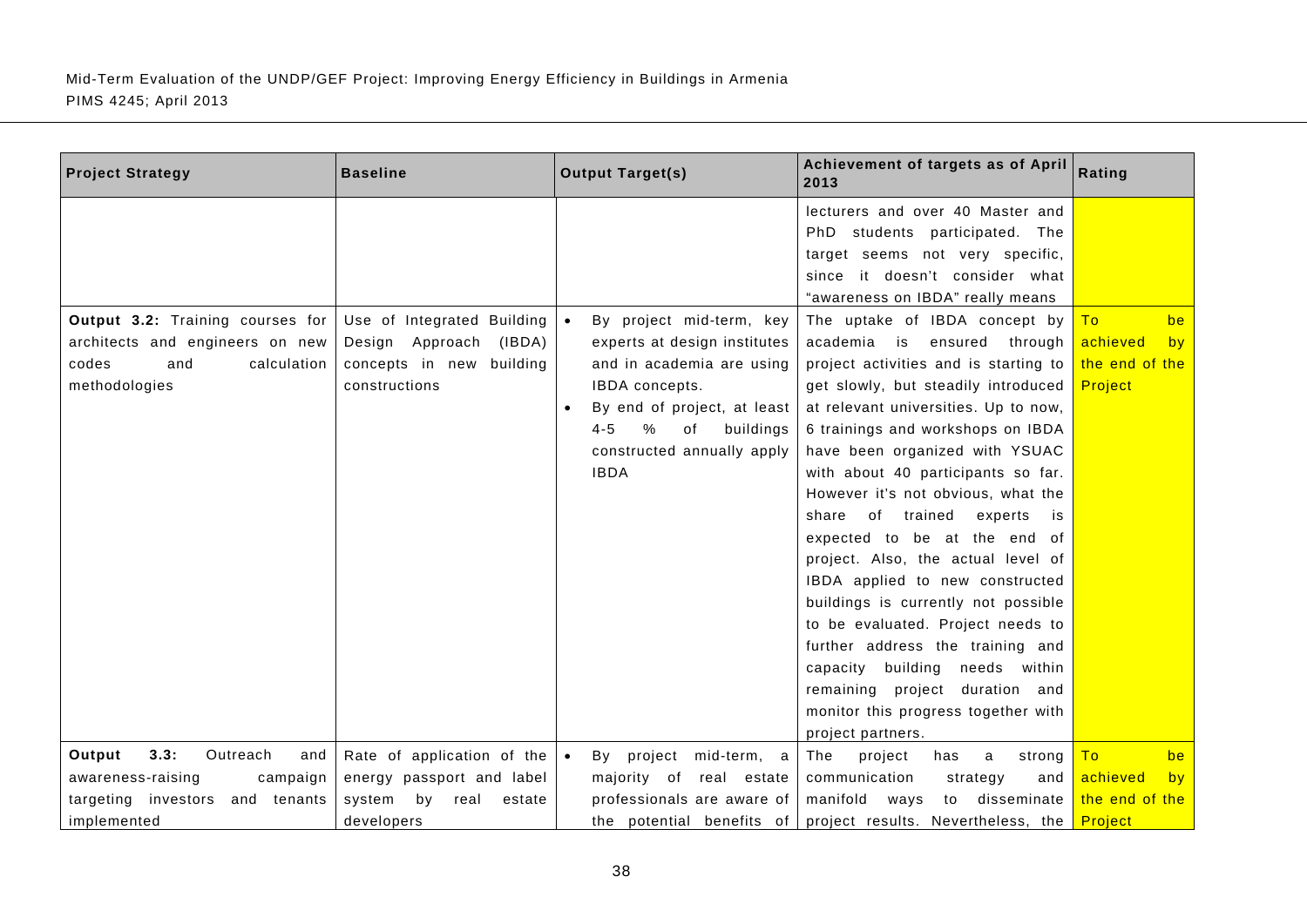| <b>Project Strategy</b>                                                                                                                                                                                               | <b>Baseline</b>                                      | <b>Output Target(s)</b>                                                                                                                                                                                                                                                                             | Achievement of targets as of April<br>2013                                                                                                                                                                                                                                                                                                                                                                                                                                                   | Rating                                                                        |
|-----------------------------------------------------------------------------------------------------------------------------------------------------------------------------------------------------------------------|------------------------------------------------------|-----------------------------------------------------------------------------------------------------------------------------------------------------------------------------------------------------------------------------------------------------------------------------------------------------|----------------------------------------------------------------------------------------------------------------------------------------------------------------------------------------------------------------------------------------------------------------------------------------------------------------------------------------------------------------------------------------------------------------------------------------------------------------------------------------------|-------------------------------------------------------------------------------|
|                                                                                                                                                                                                                       |                                                      | energy-efficient<br>buildings<br>and understand the energy<br>passport and label.<br>By end of project, at least<br>10% of new residential<br>building stock is marketed<br>with energy passports and<br>labels                                                                                     | majority of market actors<br>is<br>unaware of EE buildings' benefits<br>or does not have the means or<br>experience of applying<br>energy<br>efficiency<br>measures<br>in.<br>construction.<br>The success of the project will be<br>also rated against the availability<br>of energy passports in new<br>residential construction. This will<br>require<br>institutionalization<br>and<br>monitoring of passports issued<br>through a specific Energy Auditor                               |                                                                               |
| Output 4.1: At least one building<br>designed and constructed using an<br>integrated<br>building<br>design<br>approach<br>Output 4.2: Energy saving and<br>GHG reductions in pilot building<br>monitored and reported | Thermal performance of the<br>demonstration building | By<br>project<br>mid-term,<br>the<br>building design is completed<br>and approved by the developer<br>and MUD.<br>end<br>of<br>Bv<br>project,<br>building<br>demonstration<br>showing at least 30% better<br>thermal performance that the<br>improved code and 60% better<br>than the existing code | Institute.<br>One pilot project (Goris town) has<br>been finalized and implemented by<br>end 2012. Further projects are in<br>development (over achievement of<br>initial targets).<br>of Goris<br>Energy<br>performance<br>project improved by about 65%,<br>while incremental costs reached<br>8.5%. Figures increased due to<br>extra energy efficiency measures<br>implemented in lighting and heating<br>systems.<br>Thorough monitoring of ongoing<br>works was performed for all demo | Target<br>achieved<br>be<br>To<br>achieved<br>by<br>the end of the<br>Project |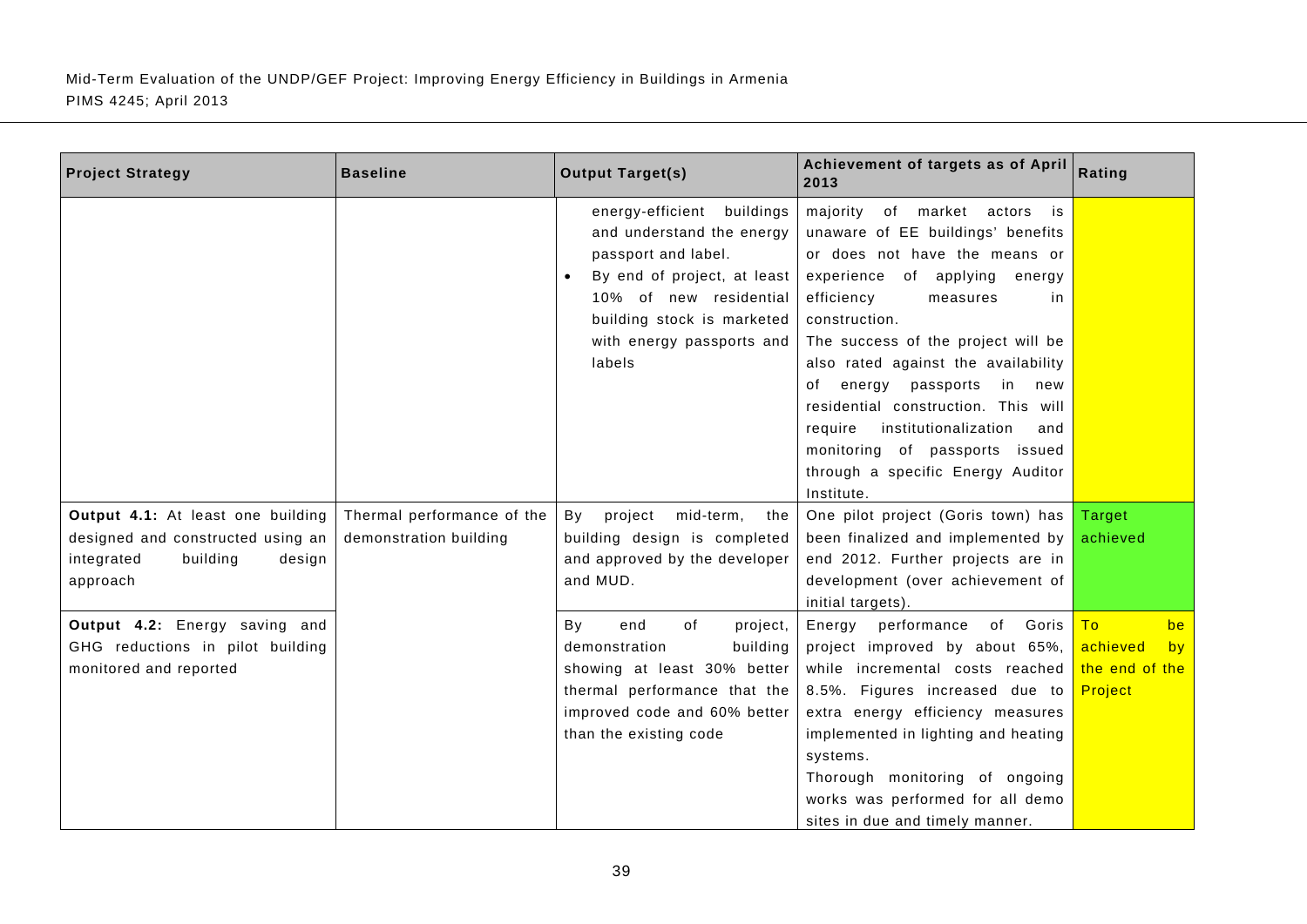| <b>Project Strategy</b> | <b>Baseline</b> | <b>Output Target(s)</b> | Achievement of targets as of April Rating<br>2013 |  |
|-------------------------|-----------------|-------------------------|---------------------------------------------------|--|
|                         |                 |                         | Awareness of the Project partners                 |  |
|                         |                 |                         | and interested developers was                     |  |
|                         |                 |                         | raised via continuous consultations               |  |
|                         |                 |                         | and support in revision of their                  |  |
|                         |                 |                         | design documents.                                 |  |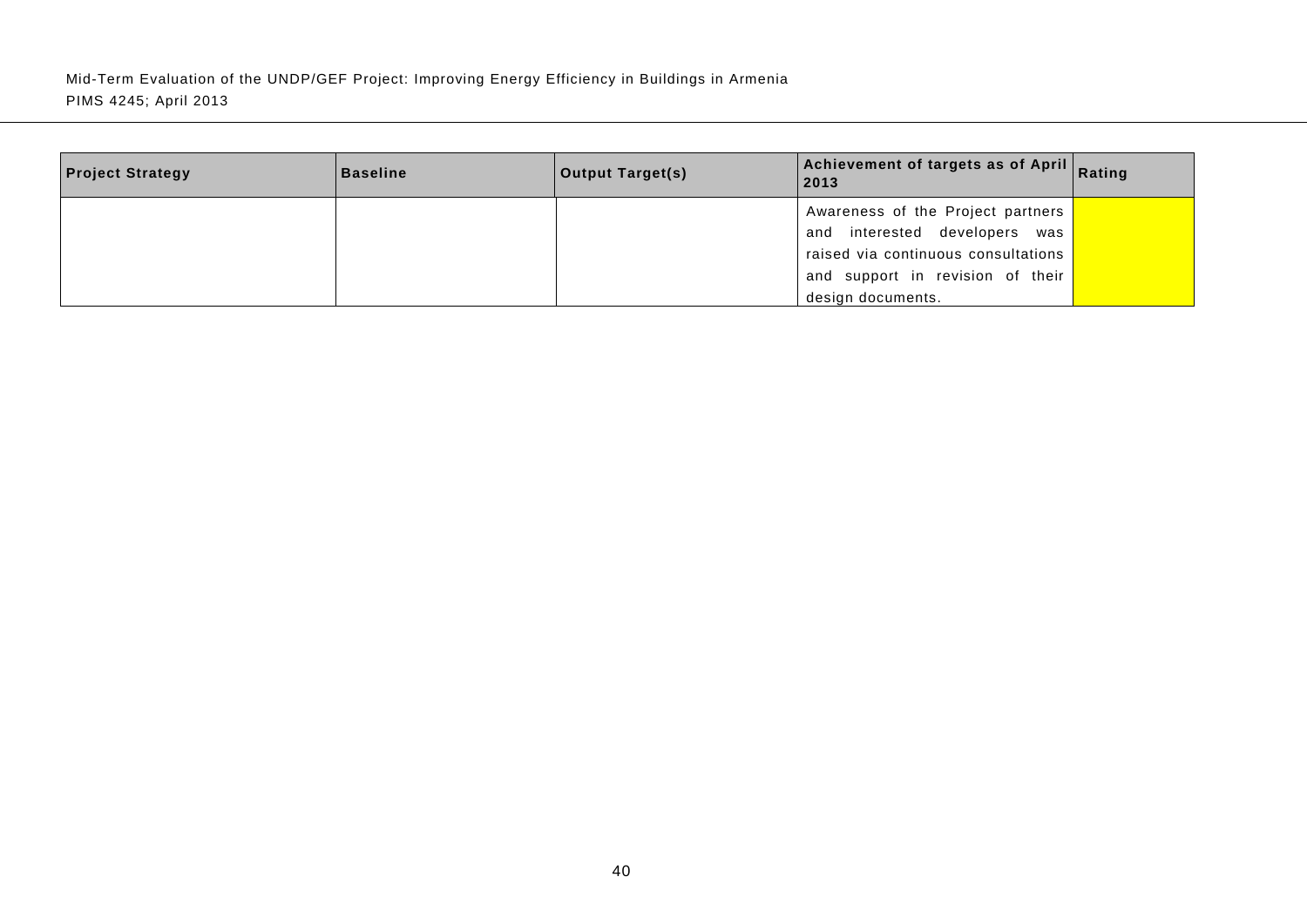## *Achievement of GHG emission reductions*

The project objective is to reduce energy consumption and associated GHG emissions in the Armenian building sector. The Project Document provides the key assumptions used for the calculation of the project direct and indirect  $CO<sub>2</sub>$  emission reductions; they are summarized below:

- *Direct Emission Reductions*: The project was supposed to support investments into construction of one energy efficient building (a residential building in the "Mush-2" district in Gyumri city, under the state supported restoration program) following IBDA principles. As a result of these activities, direct emission reductions **totaling 1,209 tons of CO2eq** were to be achieved over 20 years of the building useful lifetime.
- *Indirect Emissions Reductions*: Using the GEF bottom-up (BU) methodology, indirect emission reductions attributable to the project were estimated at **405 ktCO2eq** calculated over 20 years of useful lifetime of the investments. This figure assumed a replication factor of 200,000 m² or 95 similar buildings (i.e. 40% of new construction by state supported programs of around 460,000 m²) using the methodology applied by this project in the demo buildings. For the rest of the country it was assumed that about 240 new buildings (10% of the projected construction in the residential segment) were to be built over 10 years after GEF project completion using the methodology applied by this project in the demo buildings.

Using the GEF top-down (TD) methodology, indirect emission reductions from new buildings constructions attributable to the project have been estimated at 1.35 million tons of  $CO<sub>2e0</sub>$  calculated over 20 years of useful lifetime of the buildings and using a GEF causality factor 3 (60% - the GEF contribution is substantial, but modest indirect emission reductions can be attributed to the baseline). The difference between topdown and bottom-up approaches can be explained by the fact that the bottom-up estimate includes only residential buildings, whereas the top-down estimates looks at the entire new building stock (to be built over 2016-2025) and inherently reflects impacts from better code compliance, material certification etc.

Based on the actual project achievements the direct GHG emission reductions have been calculated to about 25 tons of CO2eq per year. Since several of the targeted outputs are still in implementation or not started yet the final evaluation report will have to provide an assessment of any further direct and indirect GHG emissions avoided through the Project's activities.

The following criteria are regarded to be the key for measuring the GHG benefits as a result of project activities:

- Accuracy of baseline data: a detailed model has been developed reflecting the available level and development of construction (residential and non-residential, in m² per year) since the year 2000 (historic data) and prospects for new construction (until 2025). Based on an average total heat demand (expressed in kWh/m² and year) for residential and non-residential buildings the total heat demand and equivalent CO2 emission reductions have been calculated.
- Improving the energy demand of buildings in new construction (and rehabilitations) based on minimum energy performance standards that are being implemented and enforced during building inspection. Monitoring of implemented demonstration projects will provide real case data and thus the opportunity to validate existing assumptions on building energy demand.
- Level of compliance with new codes and regulations (as part of enforcement as well) and its improvement over the years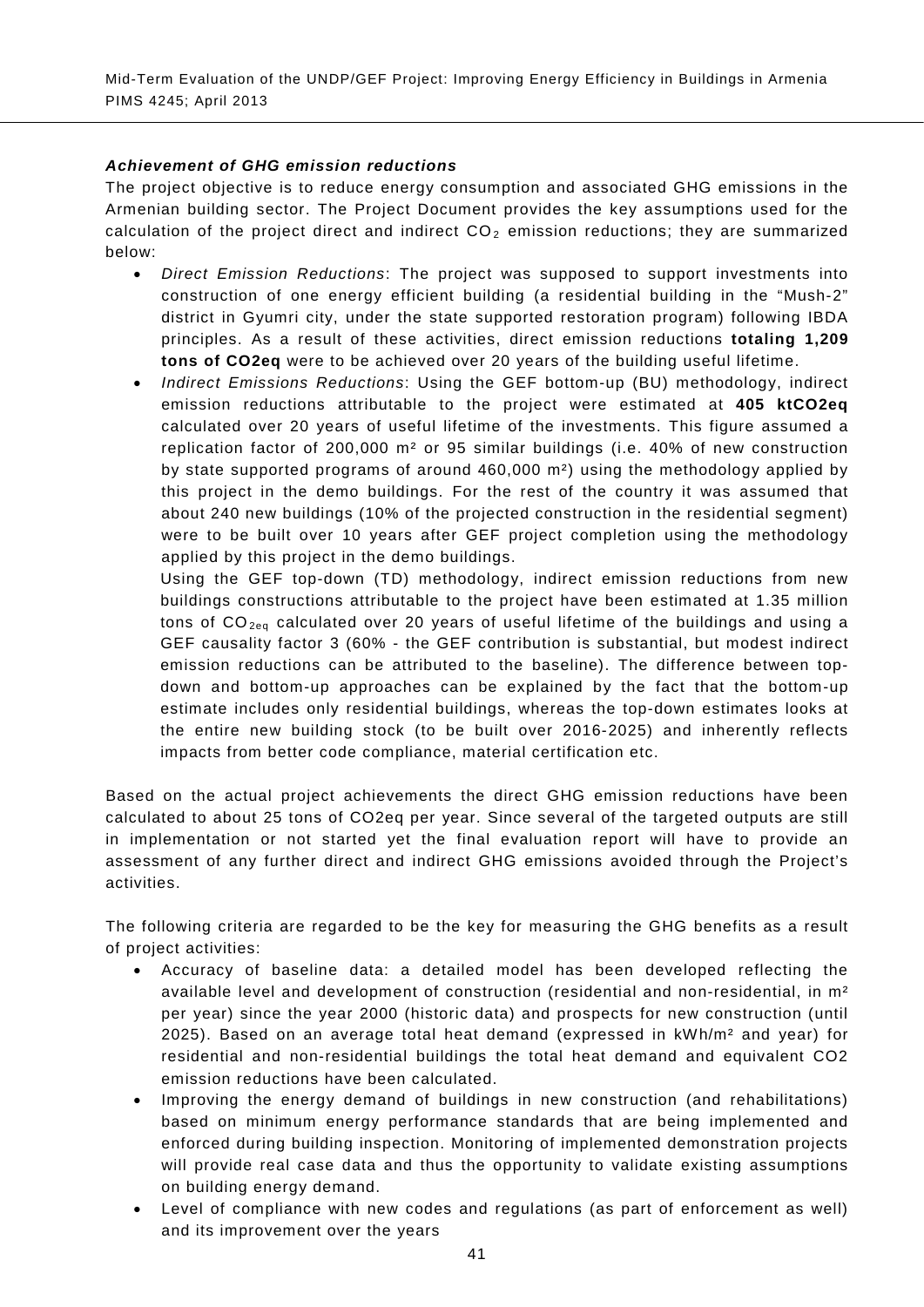• Year of implementation of new codes, regulations and IBDA in buildings, since this influences the annual penetration rate and in worst case delays the achievement of GHG emission reductions.

Although the activities are to large extent not finished and real impact can hardly be measured it is moderately likely that the project will by the end reach valuable results in terms of GHG emission reduction benefits.

It is though highly recommended that these criteria will be considered for a GHG monitoring for the remaining duration of the project and should thus be integrated into the overall monitoring activities under output 4.2. So far, the project management is doing very well in monitoring the direct GHG impact of demonstration buildings (through detailed energy monitoring) initiated through the Project; the weakness remains regarding the monitoring of indirect GHG emission reductions, since required data (either from national energy statistics or specific building statistics, e.g. level of building construction, refurbishments, building energy consumption, etc.) is not regularly updated.

## *Evaluation of Results*

[Table 6](#page-56-0) provides an evaluation of the current outcomes of each Project output. Each output was evaluated (as far as possible at the MTE stage) against individual criteria of:

- **Relevance** The extent to which the aid activity is suited to the priorities and policies of the target group, recipient donor, and national development priorities.
- **Efficiency** Efficiency measures the outputs -- qualitative and quantitative -- in relation to the inputs. It is an economic term which signifies that the aid uses the least costly resources possible in order to achieve the desired results.
- **Effectiveness** extent to which an aid activity attains its objectives.
- **Results/Impacts** The positive and negative changes produced by a development intervention, directly or indirectly, intended or unintended. This involves the main impacts and effects resulting from the activity on the local social, economic, environmental and other development indicators.
- **Sustainability**  the extent to which the benefits of an activity are likely to continue after donor funding has been withdrawn.

Achievements of project objectives have been rated in terms of the criteria above at a six level scale as follows:

- Highly satisfactory (HS) the project has no shortcomings
- Satisfactory (S) minor shortcomings
- Moderately satisfactory (MS) moderate shortcomings
- Moderately unsatisfactory (MU) significant shortcomings
- Unsatisfactory (U) major shortcomings
- Highly unsatisfactory (HU) severe shortcomings.

#### *The overall rating of the Project is Satisfactory (S), based mainly on:*

• *Relevance*: the topic of EE in buildings is definitely relevant for the Armenian government and so is the design of the project. The project reflects the need of Armenia to improve energy efficiency legislation and the inadequate level of compliance with current legislation and poor enforcement, which are considered one of the main barriers to promotion of EE buildings. The project is further to showcase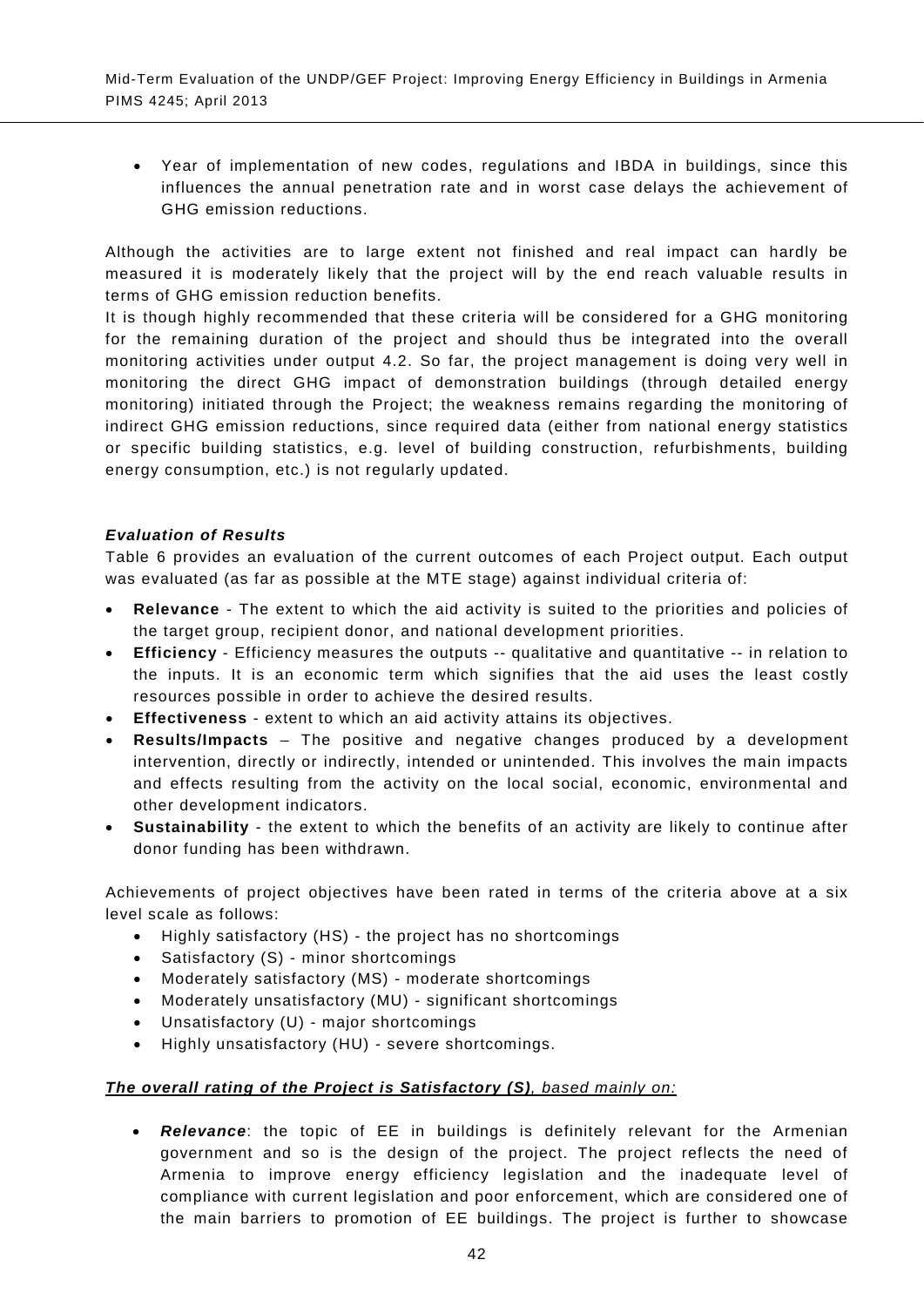good examples of new integrated building design approaches combined with building capacity of construction professionals. The project is currently facing a low level of enforcement capacity of laws and regulations to be overcome in the second phase of the project.

- *Efficiency:* Project Management is generally very well established due to strong interlinkage with MNP as an executing agency. The good communication basis and exchange with all project partners and external stakeholders is an asset of the project, as are the increased number of demonstrations achieved during the project implementation.
- *Effectiveness*: apart from activities (outcomes) that have not yet started or have not delivered any major results, the achieved outputs have attained their objectives to a satisfactory level. The Project needs however to ensure that main outputs under component 1 will be achieved by the end of the project and uptake of further activities confirmed by the main project partners (MNP, MUD, MENR). Another aspect to be considered is increasing the effectiveness of training of architects, engineers at university. Just making students "aware" of IBDA concepts is not really a strong target. The project has a strong communication strategy and means to disseminate project results effectively through website, media and in the context of regional exchange through the network of UNDP/GEF Energy Efficiency in Buildings Projects implemented in Central Asia (beeca.net).

| <b>Component</b>                         | <b>Relevance</b> | <b>Efficiency</b> | <b>Effective-</b> | <b>Overall</b> |
|------------------------------------------|------------------|-------------------|-------------------|----------------|
|                                          |                  |                   | ness              |                |
| 1. Design and enforcement of new EE      | HS               | S                 | МS                | S              |
| <b>Building Codes and Standards</b>      |                  |                   |                   |                |
| 2. Quality<br>control.<br>and<br>testing | -S               | S                 | S                 | S              |
| certification of EE materials and        |                  |                   |                   |                |
| equipment                                |                  |                   |                   |                |
| 3. Outreach, training and education on   | -S               | S                 | S                 | S              |
| integrated building design               |                  |                   |                   |                |
| 4. Demonstration of integrated building  | HS               | S                 | S                 | S              |
| design                                   |                  |                   |                   |                |
| <b>Overall Rating</b>                    | S                | S                 | S                 | S              |

#### <span id="page-56-0"></span>**Table 6: Overall Evaluation of Project**

## 4.3.2 Project Impact

As of the MTE, the project has a good prospect to improve energy efficiency newly designed and rehabilitated buildings in the residential sector. It is providing a high level impact on the energy demand of one of the most relevant sectors, the building sector. This sector offers also the single largest and most cost-effective opportunity to improve energy efficiency: 40% of the national energy saving potential is in buildings. But key project results such as strengthened codes, energy performance labeling/certification for buildings and construction materials, training in integrated building design, will also benefit non-residential buildings.

However, there still is a potential for further improvement of the impact.

• Newly refined building codes need to be approved and become mandatory. Demonstration projects show that through improved design savings of at least 35%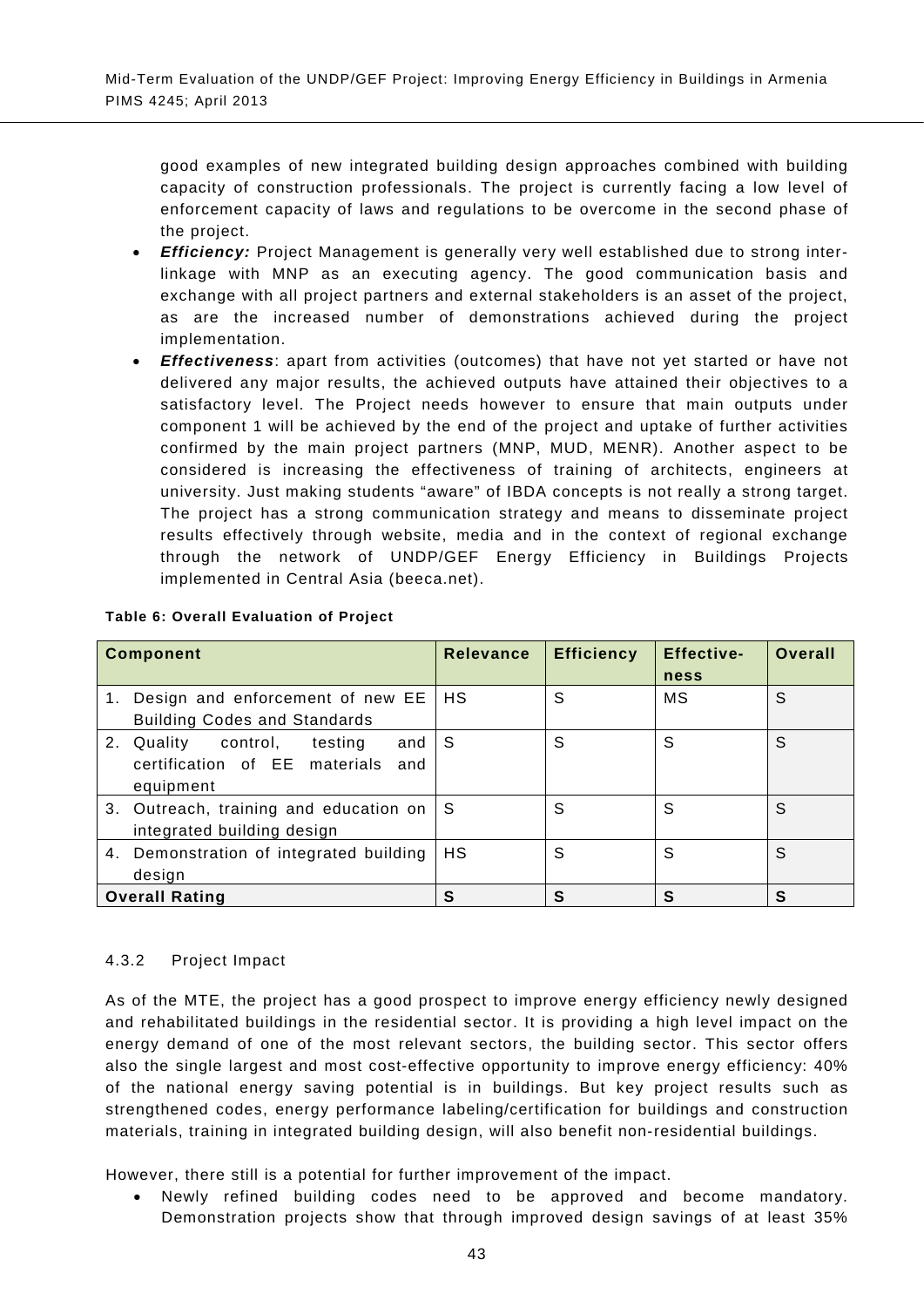can be achieved compared to a baseline. However, this compulsory minimum requirement level one is not energy efficient enough when compared with today's common practice even in countries in the region with similar climate. The project impact would be improved if the energy efficiency would become mandatory for all new and reconstructed buildings financed from public funds (all public buildings, including residential buildings financed with governmental support – subsidized mortgage etc.), and for all other regularly utilized buildings with a total area larger than a minimum threshold.

- Energy efficient reconstruction of existing building stock is practically none existent due to scarce sources of financing and low capacity of building owners and utilities to accept and repay loans. In this respect the focus of the project on development of an energy efficiency code for buildings and development of local capacity in Integrated Building Design is perhaps one of the most effective strategies applicable in Armenia. Such strategy has a limited impact in short term, during project implementation, due to its relatively long adoption time. However, its long term potential impact in terms of CO2 savings is substantial.
- Pilot projects being designed and constructed will provide visible impact in bringing the new IBD approach to the Armenian construction market. At this point, yet the results have to be awaited before being able to judge the quality of IBD principles being implemented.

## **Project impact is rated Satisfactory.**

| <b>Highly</b><br>Satisfactory | Satisfactory | Moderately<br>Satisfactory | Moderately<br><b>Unsatisfactory</b> | Unsatisfactory | Highly<br><b>Jnsatisfactory</b> |
|-------------------------------|--------------|----------------------------|-------------------------------------|----------------|---------------------------------|
|                               |              |                            |                                     |                |                                 |

## 4.3.3 Prospects of Sustainability

The project has been designed to deliver sustainable impact since the energy efficiency legislation is to be further improved in regard to Building Energy Performance regulations and minimum energy performance standards, and capacity of enforcement and integrating building design principles to be enhanced.

This improved framework conditions being continuously developed leads the Armenian building sector into a transformation process that has already started and will be taking place over next years, since:

- EE is a high governmental priority and is backed by legislative framework in place including targets specified in Armenia's National Energy Efficiency Action Plan (from 2010)
- Armenia is committed to EU approximation which shall affect the commitment and willingness to further uptake relevant EU legislation in coming years
- Market actors are increasingly showing interest in EE; since building materials certification including testing and capacity building of accredited laboratories is being supported through the IEEB Project, and building professionals are trained on IBDA concept. Both activities shall improve the awareness and know-how of project developers, architects and engineers as well as public administration/decision-makers in achieving higher quality construction (new as well as rehabilitation of buildings). The following project achievements will create a sustainable impact of the Project: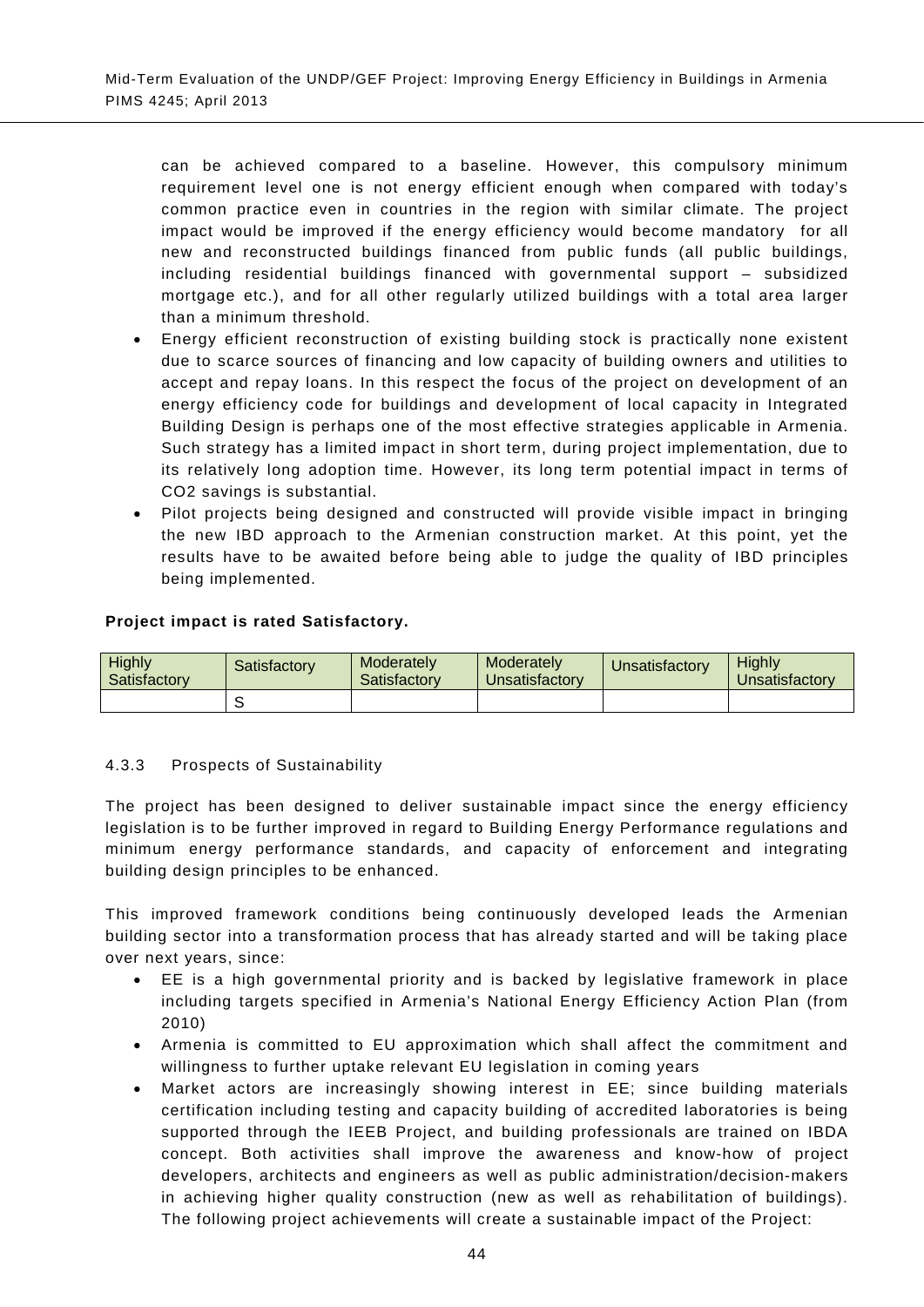- o Successful co-operation with building developers, construction companies, designer initiated
- o Demonstration projects create public interest and support residents to get involved in energy efficiency and experience the benefits through improved quality of living.
- o Strong public awareness measures and manifold PR activities initiated to promote project results to wide audience (e.g. end consumers as well as professionals)
- New technologies (renewables, energy efficiency) are already introduced but need more time to get proper experience and reliability (quality of building materials and equipment)

Looking into the specific dimensions where the project is to create sustainability:

- Component 1 design and enforcement of new EE building codes and standards, is the most relevant project outcome in terms of expected impact and sustainability. Institutional building and enforcement needs to be put in place and incentives provided to the building sector to provide a basis for long-term implementation of EE measures. This needs upfront political commitments and institutional support, which is to be maintained over the next years. Sustainability of Outcome 1 is rated *Moderately Likely*.
- Implementation of component 2 is focused on the QC, testing and certification of EE materials and equipment. Developing a procedure for buildings materials testing and certification will require a certain level of institutional capacity and financing of activities on an operational basis. There is therefore a slight financial risk. Sustainability of Outcome 2 is rated *Moderately Likely*.
- Component 3, outreach, training and education require continuous activities, outlasting the Project duration. Armenia requires an institutional backing and some long-term strategy for awareness raising among project stakeholders and target groups as well as improving capacities to promoting IBDA into the professional sector (architects and engineers, university curricula, training programmes, dissemination). However, as legislation will be further upgraded, also the institutional setting and professionals are expected to adhere to these conditions without major constraints. From the perspective of public outreach and dissemination, the Project has strong performance.

Sustainability of outcome 3 is therefore rated *Likely*.

• Component 4, demonstrating integrated building design, requires mainly trained experts being and upfront costs to implement demonstration buildings in the short term.

Sustainability of Outcomes 4 is expected to be *Moderately Likely*.

Rating scale includes: Likely (L): no or negligible risks, Moderately Likely (ML): moderate risks,

Moderately Unlikely (MU): significant risks, and Unlikely (U): severe risks.

#### **Project sustainability is rated Moderately Likely.**

| Likely | <b>Moderately Likely</b> | Moderately<br><b>Jnlikely</b> | <b>Unlikely</b> |
|--------|--------------------------|-------------------------------|-----------------|
|        | ML                       |                               |                 |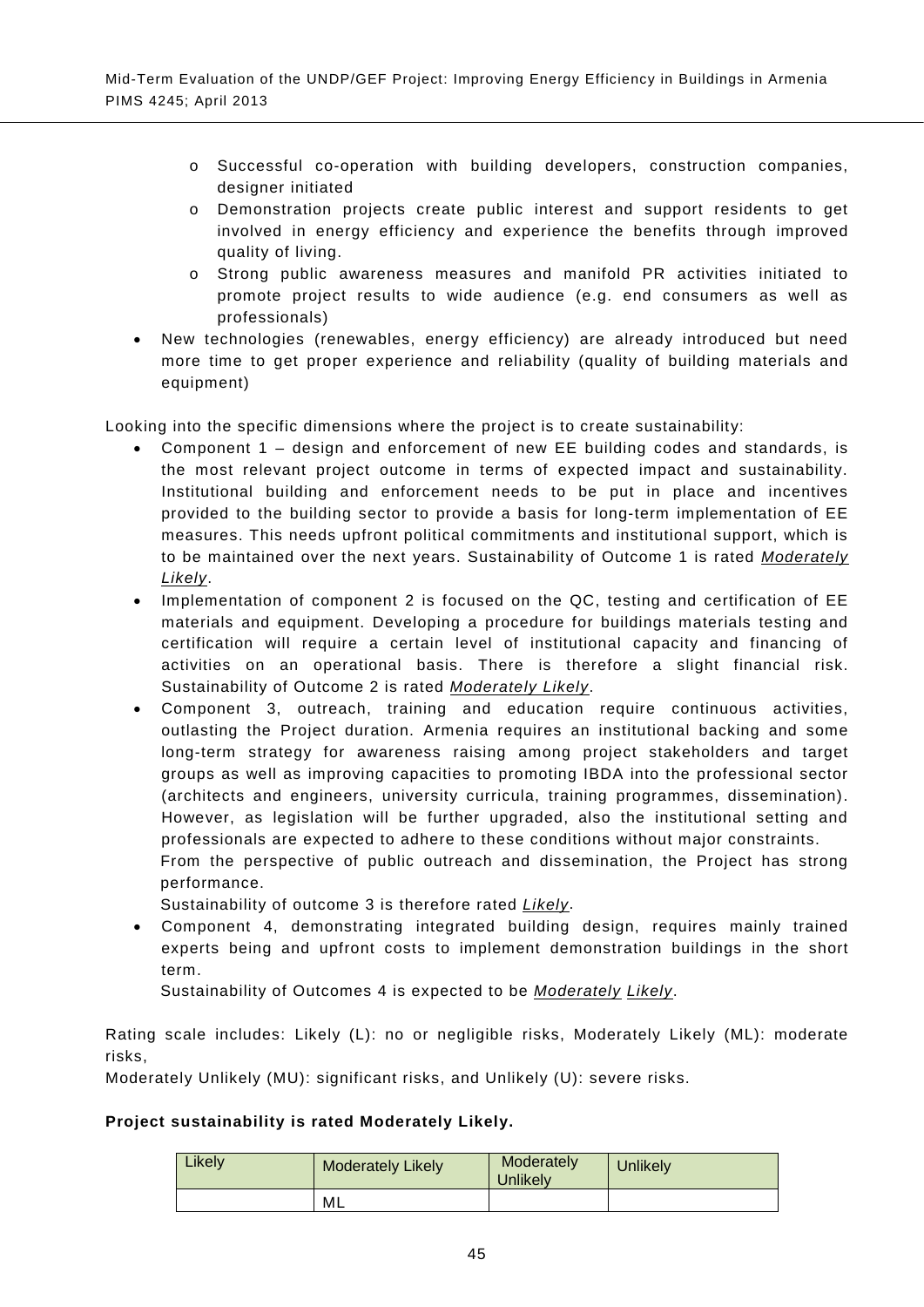## 5 Conclusions and Recommendations

## 5.1 Conclusions

The EE Buildings Project has been operational for about 34 months (out of planned 60 months) since it has been kicked-off, with about 51% of its TA budget expended. While there appears to be broad acceptance of most of the proposed activities and interventions of the Project, the progress of the Project to date can be characterized as follows:

- The project has made satisfactory progress so far. Achievements per Outcome 1 are not fully fit into the Project's implementation timelines due to delay in finalization and provision to the parties of the revised international building codes expected from intergovernmental scientific-technical commission for construction (MNTKS); the final version is pending since August 2011. The Project mitigated the issue via support to adoption of another document (Technical Regulation) serving as a legal basis for the codes.
- Otherwise, most of the log frame indicators were achieved in full compliance with the Work Plan. Special attention was paid to the pilot projects (Outcome 4) as it is the most complicated task. Current status is that the project will implement 5 demonstration projects (initially one planned); within one project (Goris town), a social housing development, the contracted building company performed the incremental part of the construction (energy efficiency measures). As a direct result of the project implementation, about USD 0.5 million co-financing was leveraged.
- Although the project is not 100% on track regarding implementation of EE legislation and standards, the relevance of the EE topic is high for the Armenian government and project stakeholders are principally committed to proceed with the activities they committed themselves to. Stronger co-ordination between decision-makers (e.g. through the IAWG or SC) is required in the second period to demand the necessary decisions to be made in progressing on the work programme.
- The project is overall professionally managed and administered, and has delivered some substantial results by now:
	- o **Basis for legislative framework improvements on building energy efficiency has been provided:**
		- Analytical Report on energy efficiency related building codes' amendment/improvement was developed.
		- Needs assessment to ensure enforcement of energy efficient legislative and normative documentation requirements in the building design, construction and operation was performed
		- Respective recommendations on institutional and legal aspects of the issue were developed.
		- Project's experts drafted a set of measures for legal and institutional improvements required for strengthening and development of energy efficiency approaches in urban development sector. The revised draft set of legal acts was submitted to the Ministry of Urban Development for approval.
		- Buildings' energy audit methodology was drafted and submitted for comments and recommendations to stakeholder parties.
		- "Research Institute of Building Physics" (NIISF) RAABS in Moscow was contracted to assist national team in development of technical regulations and building codes on energy efficiency and thermal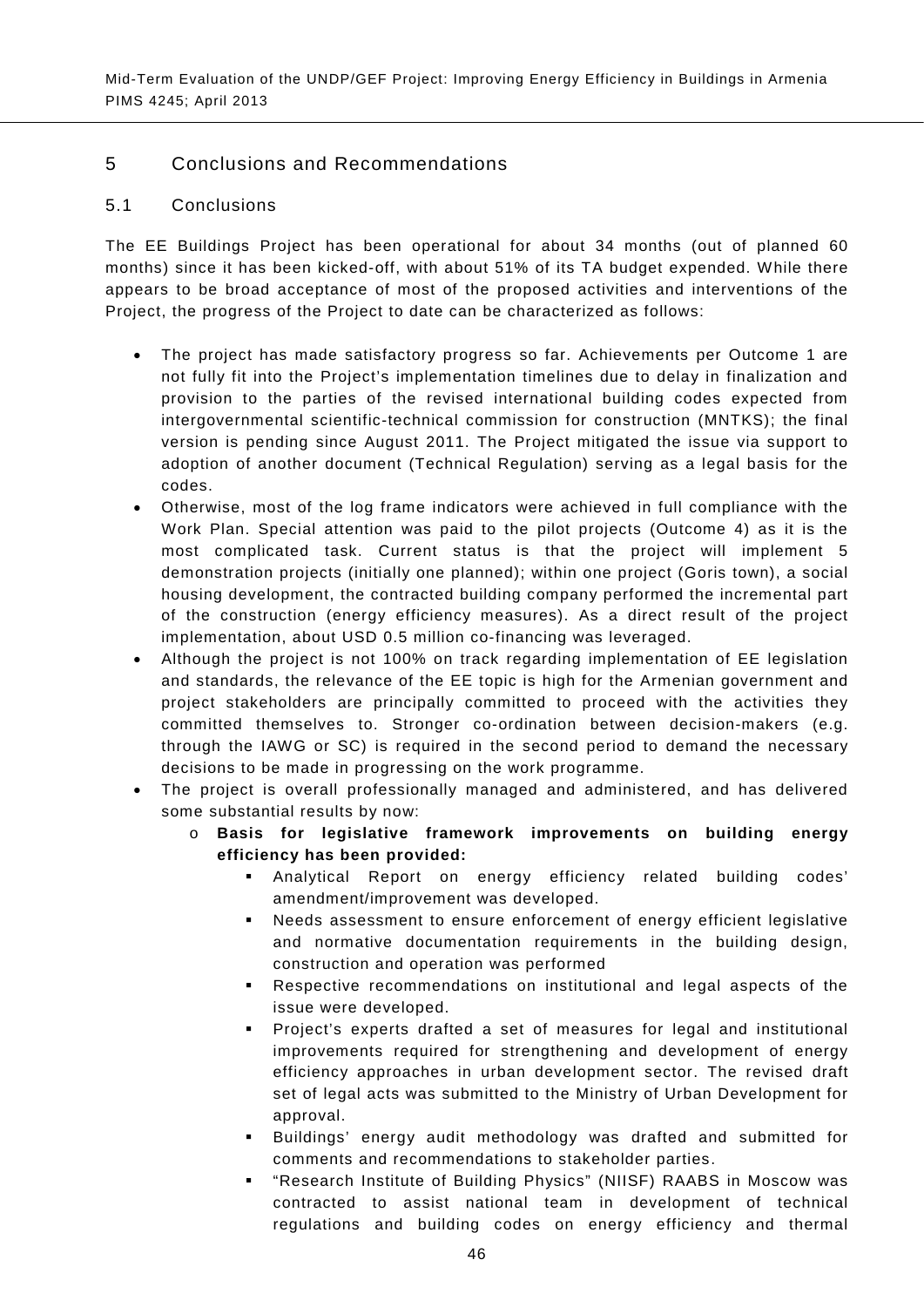protection of the buildings (Project Component 1) as well as certification and testing of construction materials energy performance (Project Component 2).

- o **Quality control, testing and certification of EE materials and equipment initiated**
	- Capacity assessment of laboratories involved in testing and certification of construction/insulation materials was conducted as was an assessment of building insulation materials certification procedures and on development of quality assurance/quality control systems in production facilities
	- Based on the findings of these assessments and on responses of stakeholder parties, a construction/insulation materials' testing laboratory was selected as a beneficiary for technical assistance of the Project
	- Seven types of construction insulation materials and pre-fabricates were selected and sampled for testing by the NIISF laboratory.
	- To strengthen capacities of partner testing laboratories, a study tour for their leading specialists was arranged to "Research Institute of Building Physics" (NIISF) RAABS in Moscow (November 2012).
	- A data-base of construction and insulation materials and subsequent preparation of data-marts for visual demonstration of the physical features of the materials was prepared.
	- The Project purchased three manuals and guides on energy saving, energy efficiency and passive houses, and distributed those among specialized and educational organizations
- Public outreach, awareness and training activities on integrated building **design are on the way**
	- Educational and professional development needs pertaining to energy efficiency building design to backup further amendment of university curricula have been assessed
	- Recommendations on (i) applicability of the building energy efficiency rating system, and (ii) technical assistance on building energy efficiency were developed within an EE assessment of newly constructed buildings
	- A catalogue of working designs that would promote energy efficient construction and resource saving, application of advanced construction technologies and materials, extension of design practices of energy efficient residential houses, as well as raising public awareness on the issue in Armenia was compiled
	- Furthermore, a catalogue of technical solutions for insulation of residential, public and industrial buildings' envelopes in accordance with construction norms on thermal protection of buildings was developed
	- Public outreach activities:
		- Media contest announced under the "Sustainable Energy for All" Initiative
		- A documentary was produced on application of energy efficient technologies in demonstration building in Goris town of Syunik marz
		- A documentary on energy saving and energy efficiency was shoot and broadcasted in early 2012, a radio program was developed, and several articles and other printed materials were published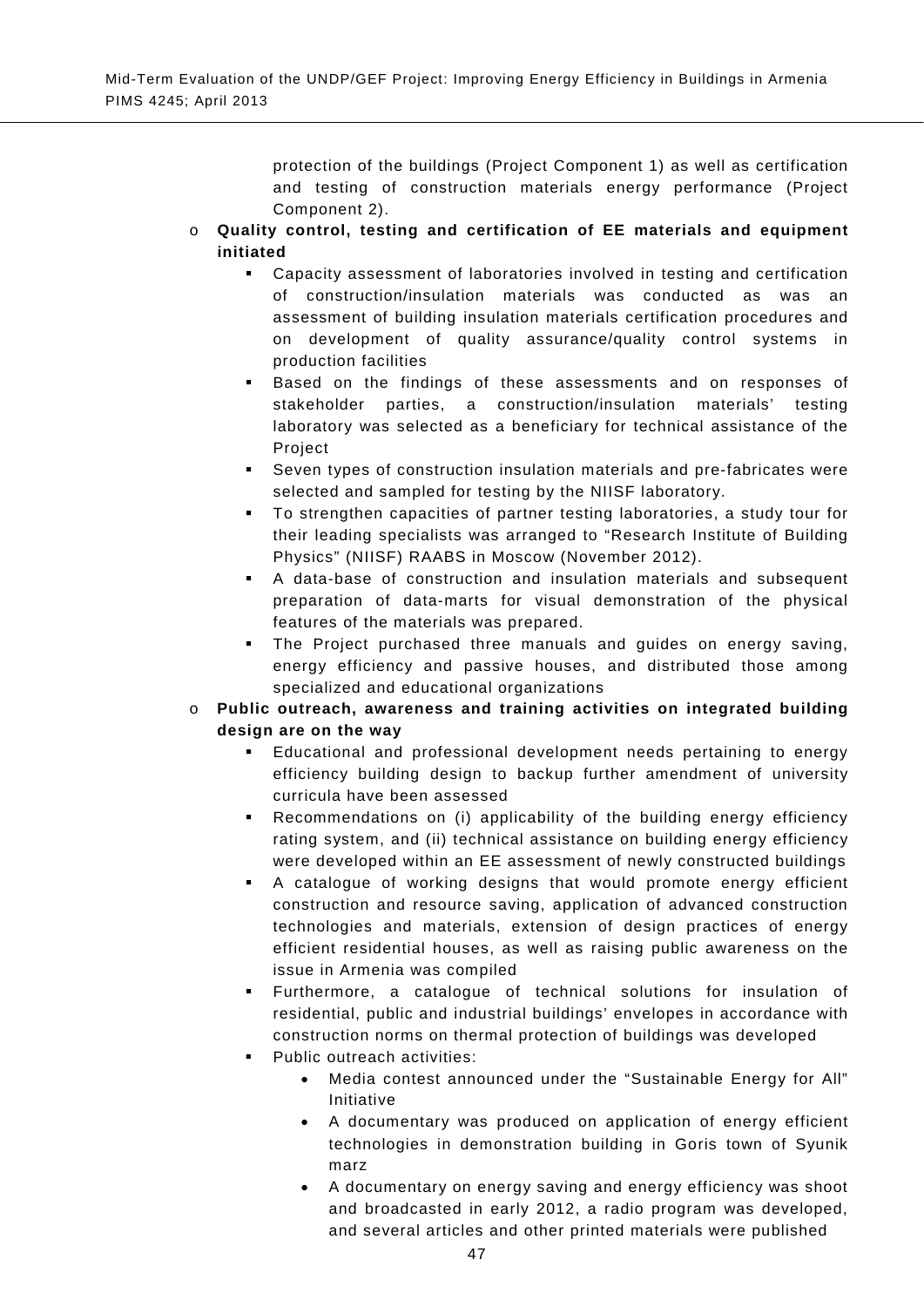- 3 social advertisements on advantages of energy performance of residential buildings were produced and broadcasted in primetime TV
- o **Demonstration buildings to use IBDA design and construction principles are on the way** 
	- Respective works in the demonstration building in Goris town are completed and the building is commissioned.
	- Project to implement energy efficiency improvement activities in the demonstration building in Akhuryan community of Shirak marz is presently ongoing, construction works reached the last (the forth) storey.
	- A Letter of Intent was signed between UNDP and Yerevan Municipality enabling technical support for the private developers. The retrofit/refurbishment design of the selected operating/existing building is ongoing.
	- A Letter of Intent is signed with "Al Hamra Real Estate Armenia" LLC constructing "Cascade Hills" residential complex in Yerevan city to ensure incorporation of energy efficiency measures in the construction process.
	- Cooperation was continued with the Armenian Missionary Association of America, Inc. (AMAA) which is carrying out the design and construction of a LEED certified (USA green building standard) school in Yerevan, Armenia.
	- The number of demo buildings has increased from 1 to 3 and the total enclosed area of the demo buildings has increased from 2,100 m² to approx. 6,500 m²
- The ability of the project to create long term impact has been partly achieved so far. Most of activities are ongoing and so are their results and achievements to be viewed in a longer perspective.
- As for the planned remaining activities need, they need to be reconsidered in terms of available resources and likeliness of timely implementation. The completion date of the Project is foreseen for May 2015. No major project delays are to be expected from today's point of view.

## 5.2 Recommendations

## **Recommendation 1: Legislation framework has been improving, but focus is needed to achieve adoptions of new Armenian Building Code**

- Delivering key movement on Outcome #1 is main target of this Project. Its success will very much determine the success of the whole project and its market transformation impact.
- Therefore, UNDP country office together with Project Management and eventually other donor partners (World Bank, USAID, EU, etc.) should maintain high-level involvement at governmental and prime ministers' level to force the project partners to attain the agreed outputs.
- Main ministry to be addressed in implementation is MUD; however MENR should be strengthened in maintaining its coordinating role for implementation of Energy Policy of the Government by ensuring other project partners' adherence to legal and institutional setting.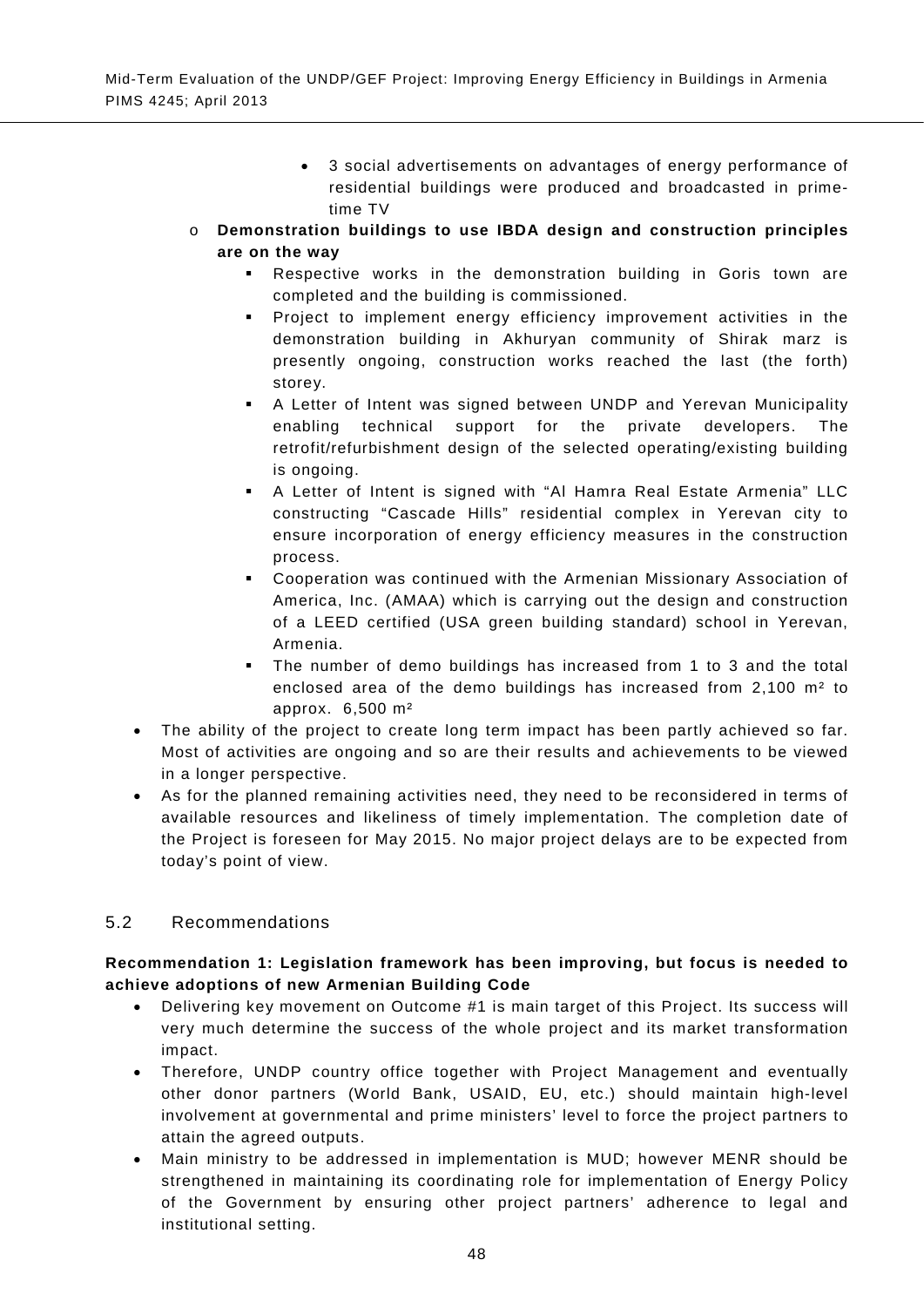• A detailed timeframe for adoption of new building code and by-legislation shall be agreed among project partners. The project should follow closely the situation with CIS code review and work out an alternative strategy as soon as possible.

## **Recommendation 2: Ensure that institutional bodies to take energy efficiency forward into the market are created**

- A mandatory building EE legislation is required in Armenia following international best practice, and the project should aim as much as possible in achieving it.
- Enforcement of the new building code (as soon as implemented) and other laws and regulations will be required and thus public bodies to be created/assigned with specific tasks: energy auditing/passportization, building materials and equipment labeling/certification, building inspection and design approval, etc.
- An improvement of the co-ordination between institutions carrying out energy and building related projections and statistical assessments is definitely needed. The Project is expected to support this process by providing basic assessments and studies (e.g. such as indicators and benchmarks on energy efficiency in the building sector available or survey of potential building refurbishments conducted) on which relevant institutions could build upon for developing a country building statistics and information base for building energy consumption in Armenia.

## **Recommendation 3: Initial project structure is still valid, however needs slight adaptations:**

- The project design and implementation framework has generally been well considered and still remains valid in regard to its anticipated outputs and targets to be achieved.
- Some of the targets, however, given under initial Project Results Framework (ProDoc) need to be revised in regard to their expectations and timing. A review of the logframe has been performed and amended accordingly as a result of MTE findings and for approval of the SC.
- A budget revision to resize components with current over-spending is required.

## **Recommendation 4: Monitoring of GHG emission reductions to be followed-up and results visualized:**

- GHG emission monitoring is to be continuously reviewed for the most relevant project outputs.
	- o A detailed methodology should be developed for energy and GHG monitoring of the remaining project period, based on the results of the three pilot projects that are monitored regarding energy consumption, and for new buildings constructed according to new building code (once approved). Results from the demonstration projects' energy monitoring will be useful to improve the knowledge on actual energy consumption in buildings and what benefits are to be expected based on improved building design.
	- o The energy and GHG monitoring should be continued after project termination through a suitable public entity and staff to be trained by project GHG experts.
	- o Focus of the monitoring on most energy efficient buildings and promotion of best practices might motivate building developers, investors and owners, to actively cooperate during the monitoring evaluation.
	- o Generally, the opportunities to monitor energy consumption data as long as possible within the project period to get more realistic picture of behavioral and technological effects on EE in buildings shall be encouraged. Minimum monitoring period is recommended to be 1 year, better 2 years. Continuous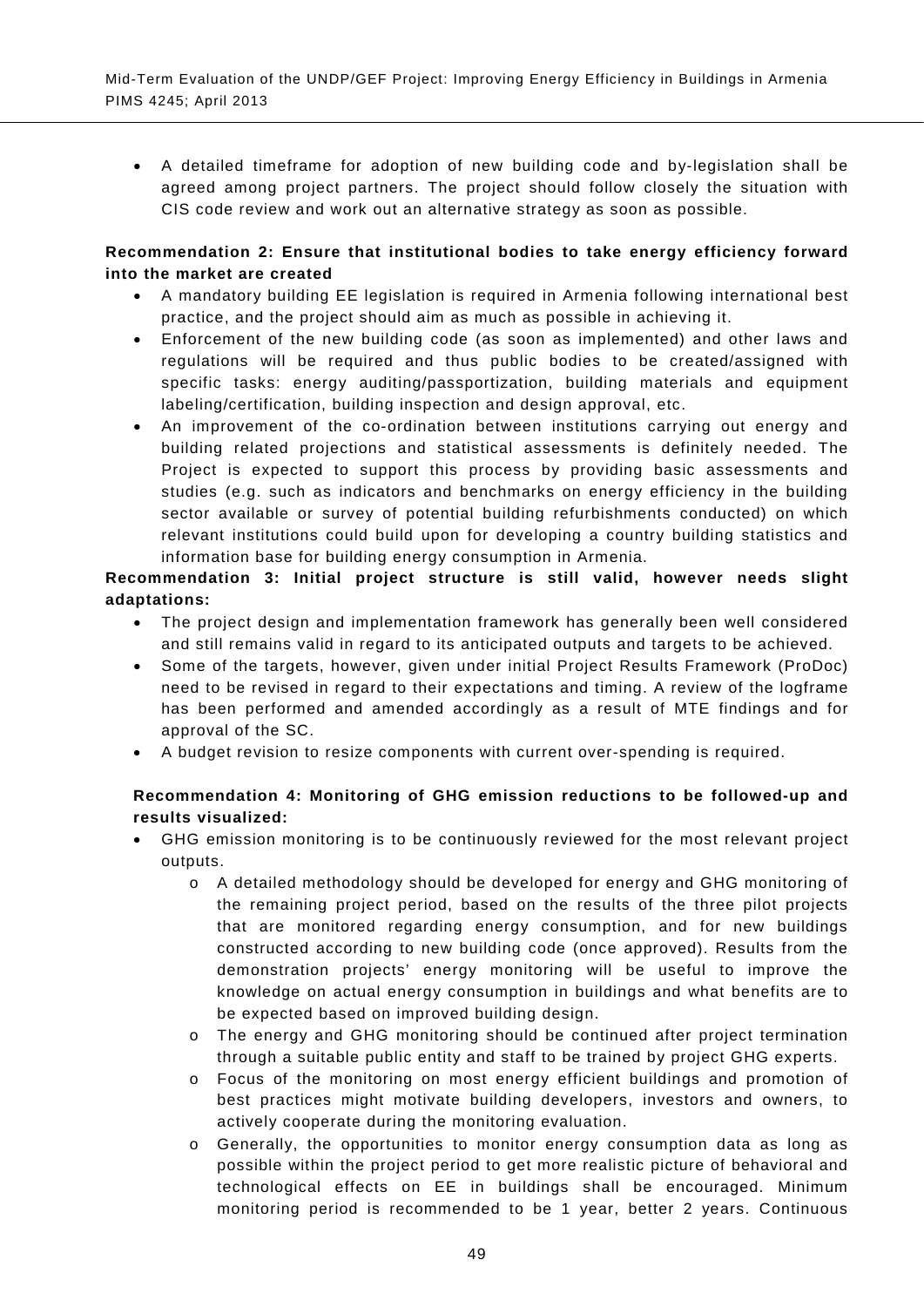monitoring after project termination is recommended but depending on available equipment and budget availability.

- o Dissemination of evaluation results and benefits achieved is a key The project shall focus on storytelling to visualize best-practice examples in buildings. Another possibility is to organize a competition for the most energy efficient building and results widely publicized to further attract attention of other building owners and developers/investors.
- The project has a good prospect to finalize all its key activities by its planned termination in June 2015. However, due to on-going construction of pilot buildings, there is a chance that not a whole heating season will be available for monitoring and evaluation of actual energy performance and GHG savings from constructed pilot buildings. From a current perspective, the on-going demonstration projects shall be implemented by late 2014 the latest.

A no-cost project extension until May 2016 could be required to allow monitoring and evaluating real achievements of the pilot buildings over the whole heating period.

## **Recommendation 5: Maintain high level of public outreach and institutionalize public awareness measures in the long term**

- The Project shall maintain the high level of dissemination and public awareness creation activities throughout whole project period
- During the remaining project period, a focus shall be also given to IBDA dissemination and training at professional level. The number of training sessions shall be increased, together with an impact assessment of the effects of the training on improvement of capacities of building designers and engineers.
- Furthermore, in terms of networking and know-how exchange, the Project shall maintain its good communication basis with other on-going national (e.g. UNDP-GEF Projects being implemented on Buildings Energy Efficiency in Central Asia (Kazakhstan, Kyrgyzstan, Turkmenistan, and Uzbekistan) or projects supported by EU, World Bank etc. in Armenia) as well as regional or international projects (such as ESIB INOGATE, HFH, etc.) Partnerships with other civil society groups and professional business organizations and other relevant professional chambers and associations shall be improved/maintained to identify common synergies and create further outreach of the project.

## 5.3 Lessons Learned

The GEF Project has provided value added to the dynamic development of energy efficiency framework in Armenia so far by providing additional quality into the political and administrative decision-making process (e.g. IBDA, MEPS, EU Energy Service Directive and EE Directive being adapted to ARM conditions).

As a result, the following lessons learned can be drawn from the Project so far:

- Best practice from international (mainly European) approaches are a valuable input for developing EE framework in Armenia, especially with support and experience of national & international experts provided.
- Building Energy Performance regulation and corresponding implementation and enforcement in Armenia is still, although not fully implemented yet, in a very early stage. The Project needs strong focus on implementation and dissemination of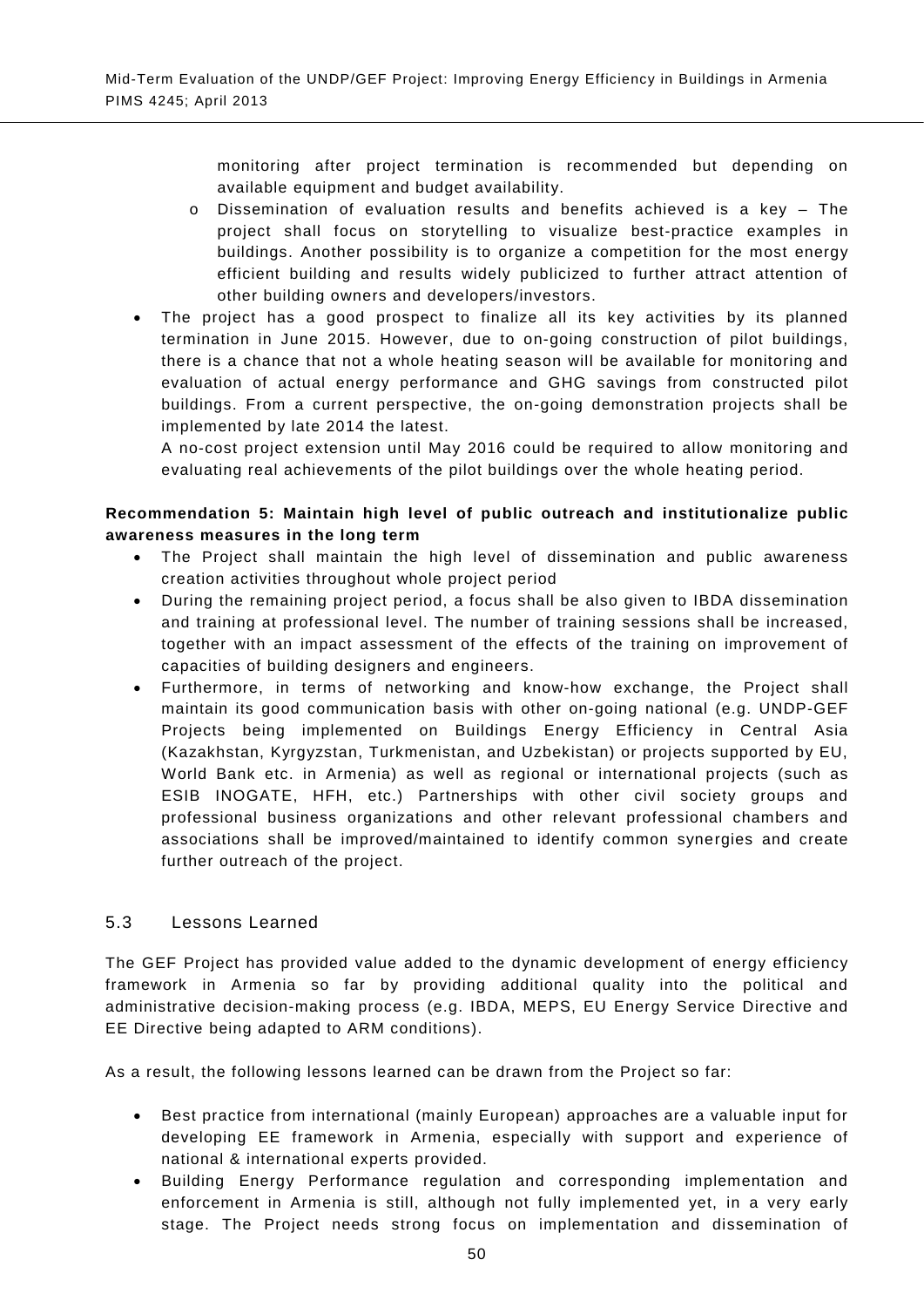improved building codes together with training & capacity building on basically all professional levels.

- Energy efficient building codes: Continuous consultations with respective national authorities/stakeholders and international experts underpinned by timely and proper delivery of expert developments in the frames of the Project are key to area identification for further code improvement. Because elaboration of a common approach is time- and effort-consuming.
- The partnership of the Project with private sector residential building developers clearly demonstrates that energy efficiency measures in construction projects can be easily accommodated in the initial design with a proper calculation of costs and benefits. A private developer company involved in this Project agreed to implement energy efficiency measures at own expenses, after recalculation of the costs and benefits he had additional space available for selling, resulting in marketing the benefits of the operational cost reduction.
- Regarding the pilot buildings selection, a proactive communication with project developers and design companies is important to becoming informed on similar initiatives and on other eligible sites that could be used for additional pilots if necessary. Selection of a pilot site requires building-specific and up-to-date information to manage the Project's resources adequately.
- Another target group tackled by the Project are residents and building users. They are the key players in making energy efficiency in buildings work and happen and provide the biggest replication potential in terms of user behavior if becoming involved properly. Building owners and tenants need continuous information and motivation to show them how energy efficient buildings benefit their living comfort and household budgets. The Project can possibly make a difference in the long term if building users are provided with the right decision-making perspectives.
- The project provides value added in terms of publicity for energy efficiency in buildings. Nevertheless, as a result from the EE Buildings Project and other initiatives supported through development institutions such as UNDP, a lesson learned is that Armenia requires an institutional setup that ensures that energy efficiency awareness and PR activities will be carried out widely on a continuous basis (i.e. after project termination) and throughout all sectors and target groups, based on a country wide communication and awareness strategy. Such institution could be in the form of a National Energy Agency, which has been by the way, also proposed in the National Energy Efficiency Action Plan already.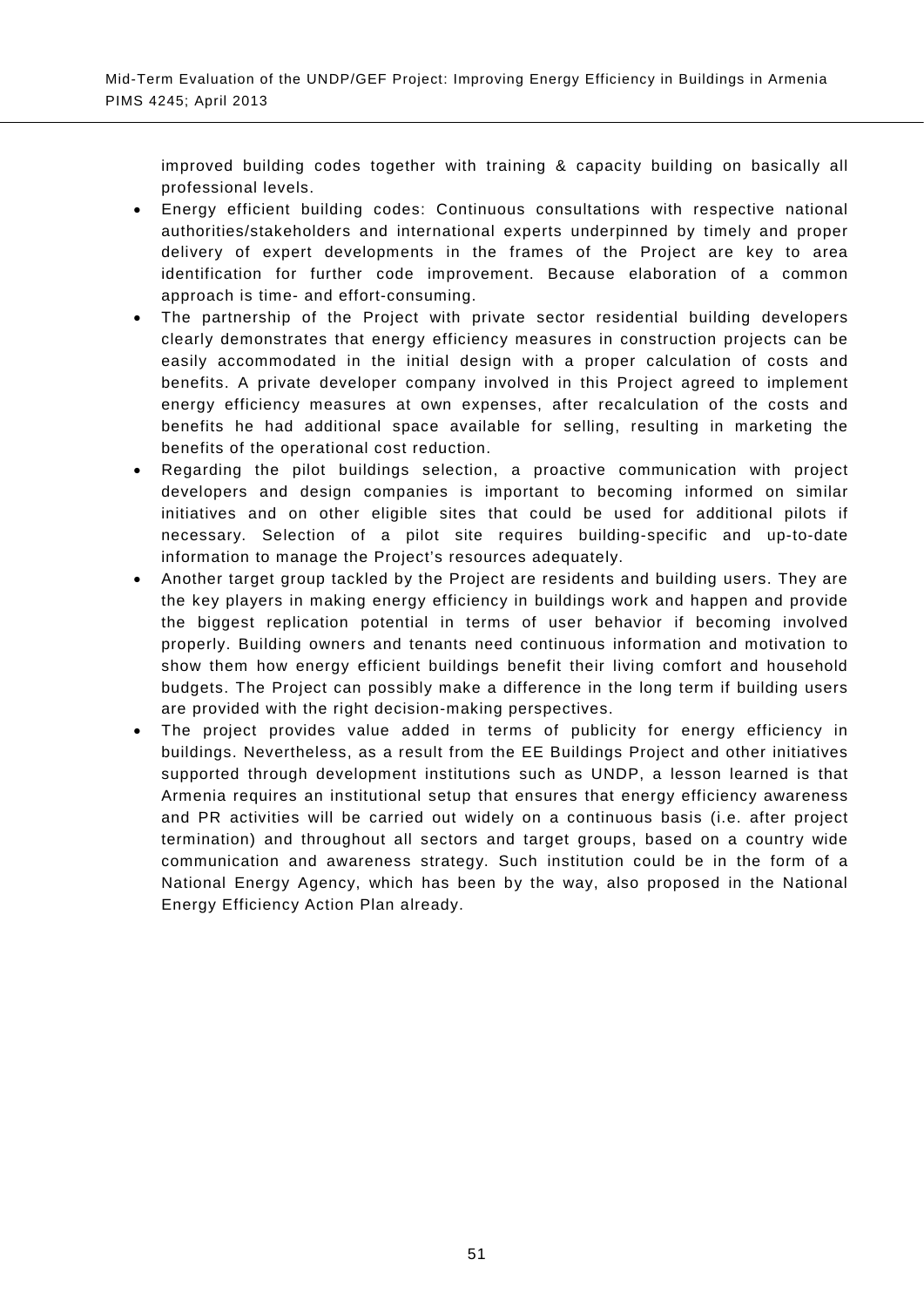## 6 Annexes

Annex 1: Mission Terms of Reference



#### **TERMS OF REFERENCE**

**FOR** 

#### **MID-TERM EVALUATION**

#### **OF "IMPROVING ENERGY EFFICIENCY IN BUILDINGS" UNDP-GEF/00059937 PROJECT**

- 1 Introduction
- 1.1 Standard UNDP-GEF M&E requirements

UNDP-GEF wishes to contract an Evaluation Expert (EE) to carry out Mid-term Evaluation (MTE) of the project "Improving Energy Efficiency in Buildings".

The Monitoring and Evaluation (M&E) policy at the project level in UNDP-GEF has four objectives<sup>[5](#page-20-0)</sup>:

- i) to monitor and evaluate results and impacts;
- ii) to provide a basis for decision making on necessary amendments and improvements;
- iii) to promote accountability for resource use; and
- iv) to document, provide feedback on, and disseminate lessons learned.

A mix of tools is used to ensure effective project M&E. These might be applied continuously throughout the lifetime of the project – e.g. periodic monitoring of indicators – or as specific timebound exercises such as mid-term reviews, audit reports and independent evaluations.

In accordance with UNDP-GEF M&E policies and procedures, all projects with long implementation periods are strongly encouraged to conduct mid-term evaluations. In addition to providing an independent in-depth review of implementation progress, this type of evaluation is responsive to GEF Council decisions on transparency and better access of information during implementation.

#### 1.2 Project Context

<span id="page-65-0"></span><sup>&</sup>lt;sup>5</sup> UNDP Evaluation Policy [\(web.undp.org/evaluation/policy.htm\)](http://web.undp.org/evaluation/policy.htm)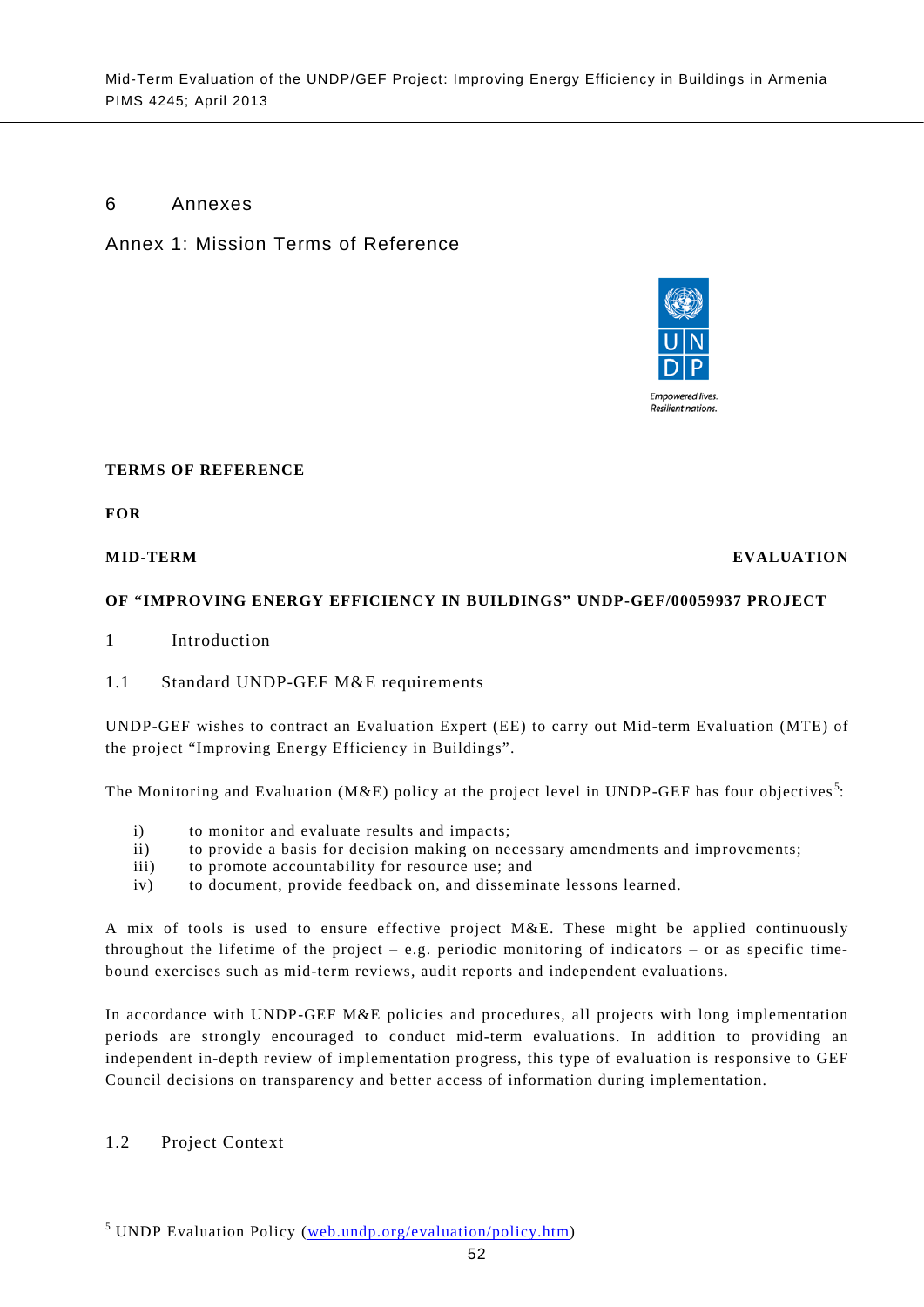The project has been implemented since July 2010 and is expected to be completed in 2015. The project is nationally executed by the Ministry of Nature Protection of RA (MNP) and Ministry of Urban Development of RA (MUD) and implemented within Climate Change Program of Environmental Governance Portfolio of UNDP Armenia. The Project Steering Committee (SC) is composed of 11 members representing the MNP, MUD, UNDP, as well other governmental, educational and international organizations. The total project budget is \$3,395,000 (GEF contribution amounts to \$1,045,000 and UNDP - to \$150,000 matched by \$2,200,000 from the Armenian Government).

The project aims to decrease the average thermal energy consumption for space heating in new residential buildings in Armenia from 160 kWh/m<sup>2</sup> year in 'business-as-usual' scenario to 96 kWh/m<sup>2</sup> year. Thus cumulative CO2 emission reductions from new residential buildings to be built during project lifetime will reach approximately 60 ktCO<sub>2</sub> eq against the baseline compared to the BAU scenario.

The project's activities are grouped by the following components:

- Component 1. Design and enforcement of new mandatory EE Building Codes and Standards: methodology, institutional capacities and accountability,
- Component 2. Quality control, testing and certification of EE materials and equipment: standards for internal QA/QC and testing/certifying laboratory,
- Component 3. Outreach, training and education on integrated building design, including curricula improvement and professional development for architects and engineers, and outreach for investors and tenants,
- Component 4. Piloting integrated building design approach: at least one building designed and constructed using an integrated building design approach and energy-saving and GHG reductions in pilot building monitored and reported.

## 2 Objectives of the Evaluation

The evaluation is initiated and commissioned jointly by UNDP Armenia Country Office and by the UNDP-GEF regional coordination unit in Bratislava. Mid-term evaluations are intended to identify potential project design problems, assess progress towards the achievement of objectives, identify and document lessons learned (including lessons that might improve design and implementation of other UNDP-GEF projects), and to make recommendations regarding specific actions that might be taken to improve the project. It is expected to serve as a means of validating or filling the gaps in the initial assessment of relevance, effectiveness and efficiency obtained from monitoring. The mid-term evaluation provides the opportunity to assess early signs of project success or failure and prompt necessary adjustments. To this end, the MTE will serve to:

- 1. Strengthen the adaptive management and monitoring functions of the project;
- 2. Enhance the likelihood of achievement of the project and GEF objectives through analyzing project strengths and weaknesses and suggesting measures for improvement;
- 3. Enhance organizational and development learning;
- 4. Enable informed decision-making;
- 5. Create the basis of replication of successful project outcomes achieved so far.

Particular emphasis should be put on the current project results and the possibility of achieving all the objectives in the given timeframe, taking into consideration the speed, at which the project is proceeding. More specifically, the evaluation should assess: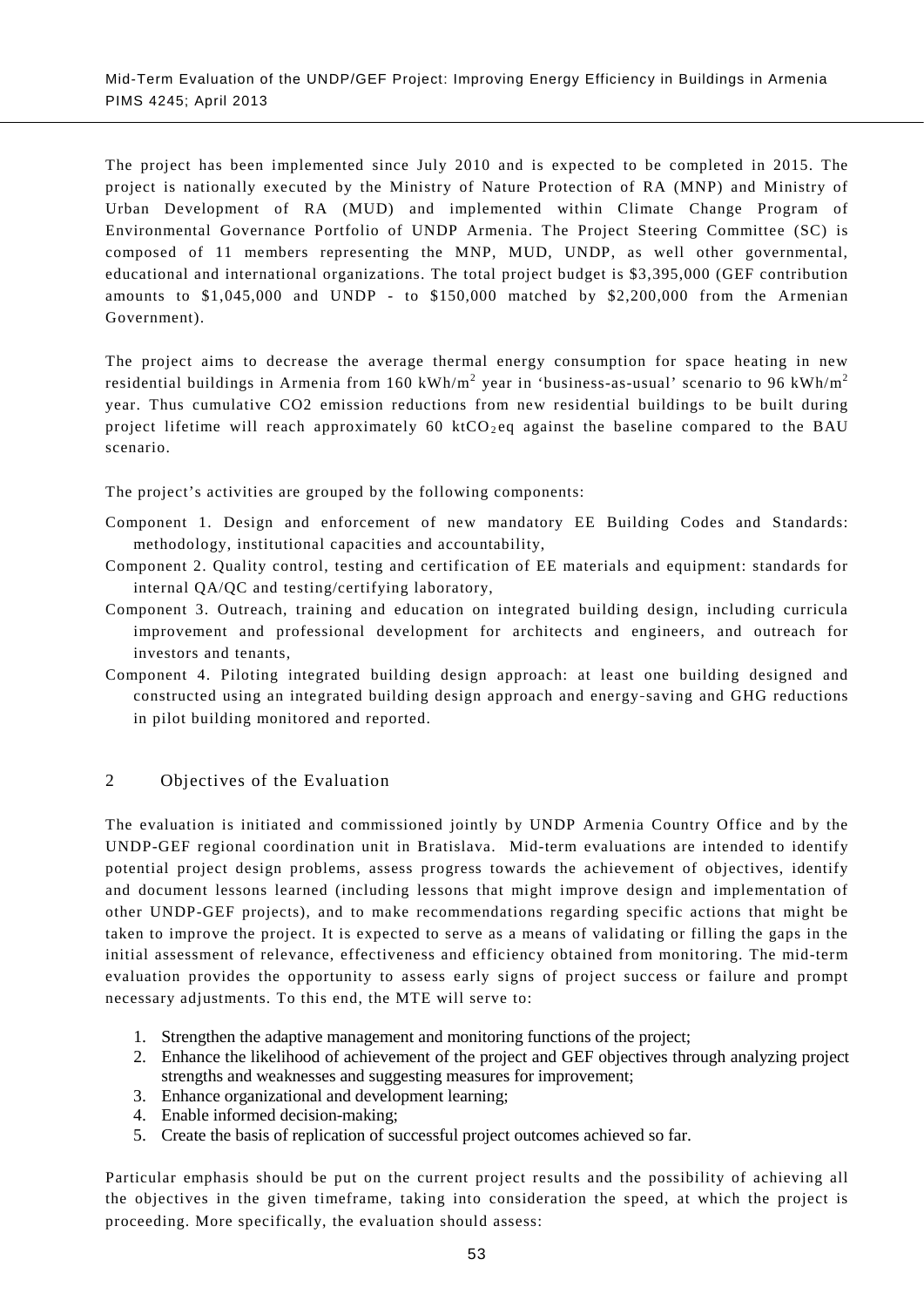#### Project concept and design

The EE will assess the project concept and design. EE should review the problem addressed by the project and the project strategy, encompassing an assessment of the appropriateness of the objectives, planned outputs, activities and inputs as compared to cost-effective alternatives. The executing modality and managerial arrangements should also be judged. The EE will revise and re-assess the relevance of indicators and targets, review the work plan, planned duration and budget of the project.

#### Implementation

The EE will assess the implementation of the project in terms of quality and timeliness of inputs and efficiency and effectiveness of activities carried out. Also, the effectiveness of management as well as the quality and timeliness of monitoring and backstopping by all parties to the project should be evaluated. In particular, the MTE is to assess the Project Management's use of adaptive management in project implementation.

#### Project outputs, outcomes and impact

The EE will assess the outputs, outcomes and impact achieved by the project as well as the likely sustainability of project results. MTE should encompass an assessment of the achievement of the immediate objectives and the contribution to attaining the overall objective of the project. The EE should also assess the extent to which the implementation of the project has been inclusive of relevant stakeholders and to which it has been able to create collaboration between different partners. The EE will also examine if the project has had significant unexpected effects, whether of beneficial or detrimental character.

#### 3 Detailed Scope of Work

The MTE expert will look at the following aspects:

#### 3.1 Project Concept

#### **3.1.1 Project relevance and strategy**: **The extent to which the project is suited to local and national development priorities and organizational policies, including changes over time as well as the extent the activities contribute towards attainment of global environmental benefits:**

- a. How and why project outcomes and strategies contribute to the achievement of the expected results.
- b. Examine their relevance and whether they provide the most effective way towards results.
- c. Do the outcomes developed during the inception phase still represent the best project strategy for achieving the project objectives (in light of updated underlying factors)? Consider alternatives.
- d. Were the relevant country representatives, from government and civil society, involved in the project preparation?
- e. Does the recipient government maintain its financial commitment to the project?

#### **3.1.2 Preparation and readiness**

a. Are the project's objectives and components clear, practicable and feasible within its timeframe?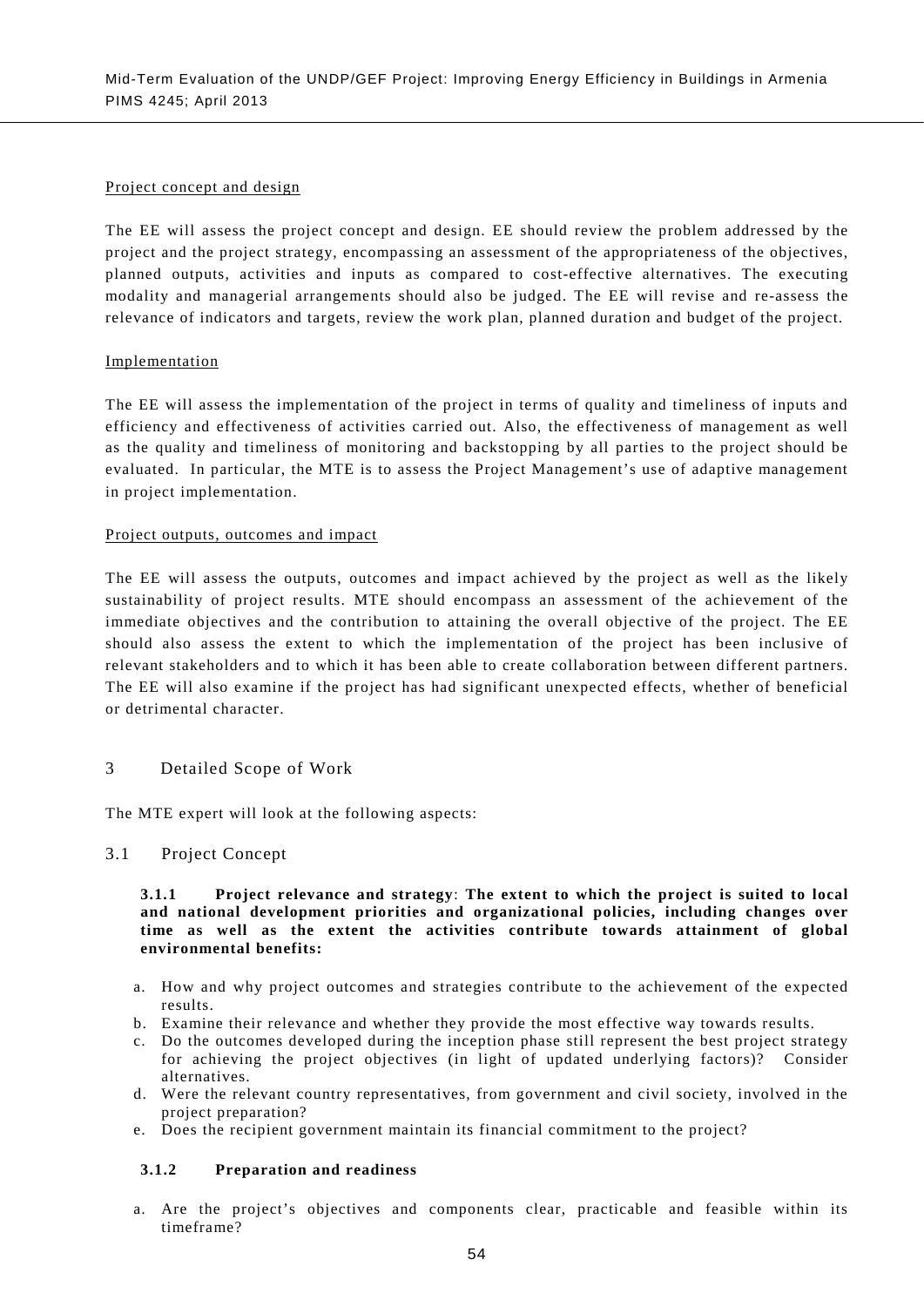- b. Were the capacities of executing institution and counterparts properly considered when the project was designed?
- c. Were lessons from other relevant projects properly incorporated in the project design?
- d. Were the partnership arrangements properly identified and the roles and responsibilities negotiated prior to project approval?
- e. Were counterpart resources (funding, staff, and facilities), enabling legislation, and adequate project management arrangements in place at project entry?

#### **3.1.3 Stakeholder participation during project preparation**

a. Did the project involve the relevant stakeholders through information-sharing, consultation and by seeking their participation in the project's design?

#### **3.1.4 Underlying Factors/Assumptions**

- a. Assess the underlying factors beyond the project's immediate control that influence outcomes and results. Consider the appropriateness and effectiveness of the project's management strategies for these factors.
- b. Re-test the assumptions made by the project management and identify new assumptions that should be made
- c. Assess the effect of any incorrect assumptions made by the project

#### **3.1.5 Project organization/Management arrangements**

- a. Were the project roles properly assigned during the project design?
- b. Are the project roles in line with UNDP and GEF programme guides?
- c. Can the management arrangement model suggested by the project be considered as an optimum model? If no, please come up with suggestions and recommendations

#### **3.1.6 Project budget and duration**

a. Assess if the project budget and duration were planned in a cost-effective way?

#### **3.1.7 Design of Project Monitoring and Evaluation system**

- a. Examine whether or not the project has a sound M&E plan to monitor results and track progress towards achieving project objectives.
- b. Examine whether or not the M&E plan includes a baseline (including data, methodology, etc.), SMART indicators and data analysis systems, and evaluation studies at specific times to assess results and adequate funding for M&E activities.
- c. Examine whether or not the time frame for various  $M&E$  activities and standards for outputs are specified.

#### **3.1.8 Sustainability and replication strategy**

a. Assess if project sustainability and replicability strategy was developed during the project design? And assess its relevance

#### **3.1.9 Gender perspective:**

- a. Extent to which the project accounts for gender differences when developing project interventions.
- b. How gender considerations are mainstreamed into project interventions?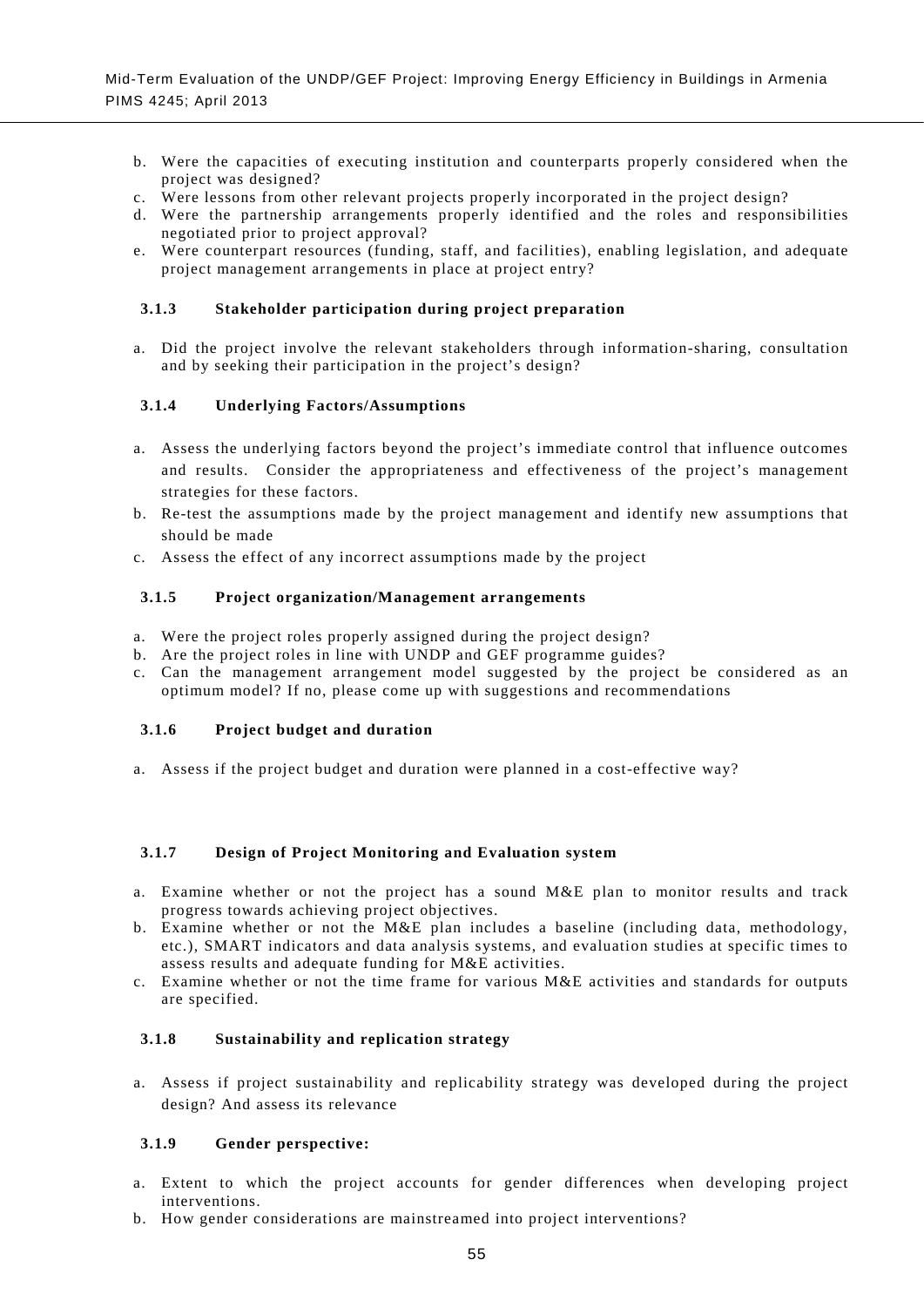#### 3.2 Project Implementation

#### **3.2.1 Project's Adaptive Management**

- a. Monitoring Systems
- Assess the monitoring tools currently being used:
	- o Do they provide the necessary information?
	- o Do they involve key partners?
	- o Are they efficient?
	- o Are additional tools required?
- Reconstruct baseline data if necessary. Reconstruction should follow participatory processes and could be achieved in conjunction with a learning exercise
- Ensure the monitoring system, including performance indicators, at least meets GEF minimum requirements. Apply SMART indicators as necessary.
- Apply the GEF Tracking Tool and provide a description of comparison with initial application of the tool.
- b. Risk Management
- Validate whether the risks identified in the project document and PIRs are the most important and whether the risk ratings applied are appropriate. If not, explain why.
- Describe any additional risks identified and suggest risk ratings and possible risk management strategies to be adopted
- Assess the project's risk identification and management systems:
	- o Is the UNDP-GEF Risk Management System appropriately applied?
	- o How can the UNDP-GEF Risk Management System be used to strengthen the project management?
- c. Work Planning
- Assess the use of the logical framework as a management tool during implementation and any changes made to it
	- o Ensure the logical framework meets UNDP-GEF requirements in terms of format and content
	- o What impact did the retro-fitting of impact indicators, if such have on project management
- Assess the use of routinely updated work plans;
- Assess the use of electronic information technologies to support implementation, participation and monitoring, as well as other project activities;
- Are work planning processes result-based<sup>[6](#page-65-0)</sup>? If not, suggest ways to re-orientate work planning;
- Consider the financial management of the project, with specific reference to the costeffectiveness of interventions. Any irregularities must be noted.
- d. Financial management
- Consider the financial management of the project, with specific reference to the costeffectiveness of interventions. (Cost-effectiveness: the extent to which results have been delivered with the least costly resources possible. Also called efficacy). Any irregularities must be noted.
- Is there due diligence in the management of funds and financial audits?
- Did promised co-financing materialize? (Please fill the form on co-financing attached table 1).

#### e. Reporting

Assess how adaptive management changes have been reported by the project management;

 <sup>6</sup> See Result-based Management Handbook [\(http://www.un.cv/files/UNDG%20RBM%20Handbook.pdf\)](http://www.un.cv/files/UNDG%20RBM%20Handbook.pdf)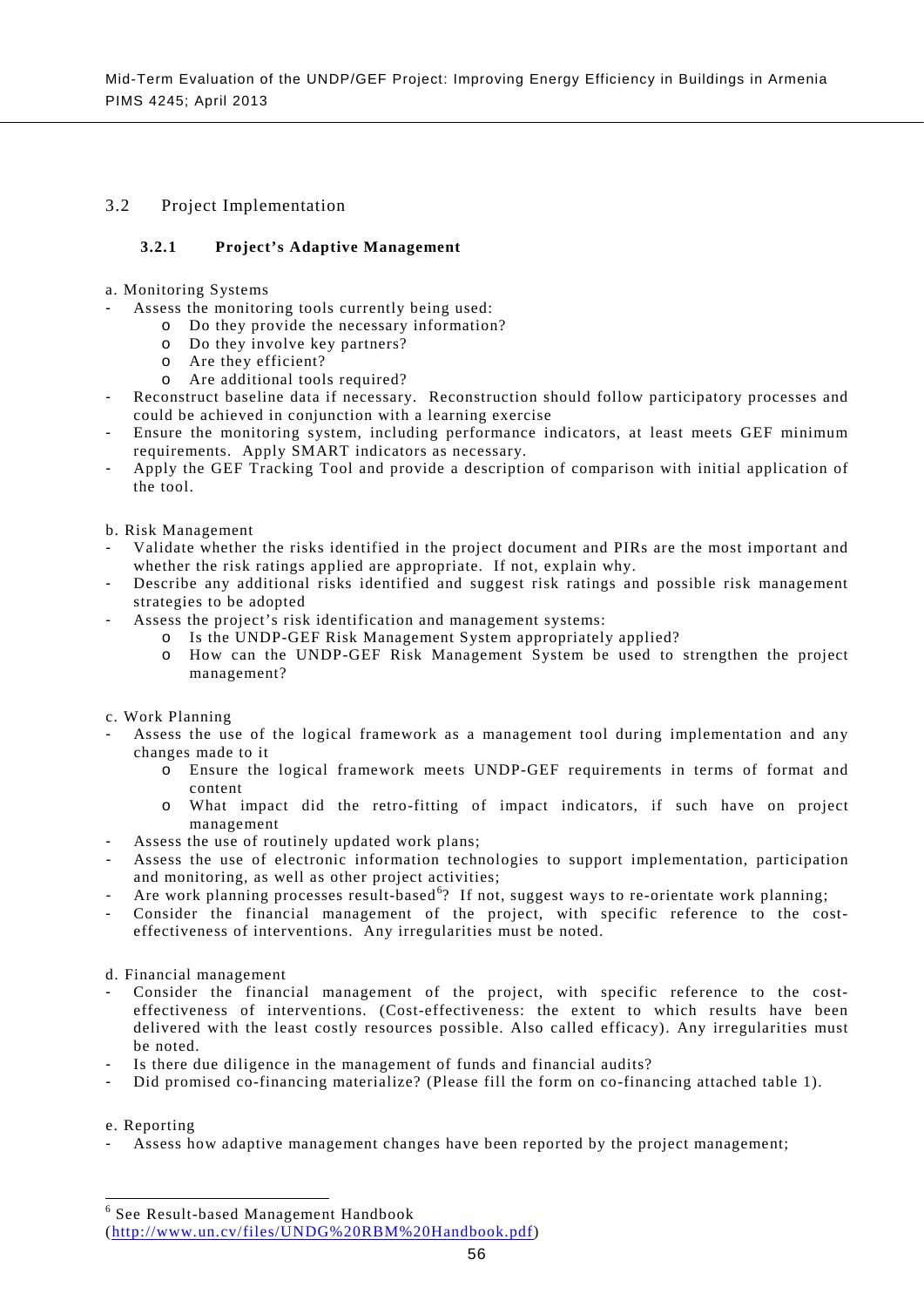- Assess how lessons derived from the adaptive management process have been documented, shared with key partners and internalized by partners.
- f. Delays
- Assess if there were delays in project implementation, then what were the reasons?

- Did the delay affect the achievement of project's outcomes and/or sustainability, and if it did affect outcomes and sustainability then in what ways and through what causal linkages?

#### **3.2.2 UNDP Contribution**

- Assess the role of UNDP against the requirements set out in the UNDP Handbook on Monitoring and Evaluating for Results. Consider:
	- o Field visits
	- o Participation in Project Steering Committee
	- o Project reviews, PIR preparation and follow-up
	- o GEF guidance
	- o Skill mix
	- o Operational support
- Consider the new UNDP requirements outlined in the UNDP User Guide, especially the Project Assurance role, and ensure they are incorporated into the project's adaptive management framework
- Assess the contribution to the project from UNDP in terms of "soft" assistance (i.e. policy advice & dialogue, advocacy, and coordination) and suggest measures to strengthen UNDP's soft assistance to the project management.

#### **3.2.3 Stakeholder Participation, Partnership Strategy**

- a. Assess whether or not local stakeholders participate in project management and decisionmaking. Include an analysis of the strengths and weaknesses of the approach adopted by the project and suggestions for improvement if necessary;
- b. Consider the dissemination of project information to partners and stakeholders and if necessary suggest more appropriate mechanisms;
- c. Identify opportunities for stronger partnerships;

## **3.2.4 Implementation of replication approach;**

a. Sustainability: extent to which the benefits of the project will continue, within or outside the project scope, after it has come to an end. The evaluators may look at factors such as establishment of sustainable financial mechanisms, mainstreaming project objectives into the broader development policies and sectorial plans and economies or community production;

#### 3.3 Project Results (Outputs, Outcomes and Impact)

**3.3.1 Progress towards achievement of intended outcomes/measurement of change: Progress towards results should be based on a comparison of indicators before and after (so far) the project intervention, e.g. by comparing current conditions for development of Protected Areas management effectiveness, financial sustainability and capacity to the baseline ones.**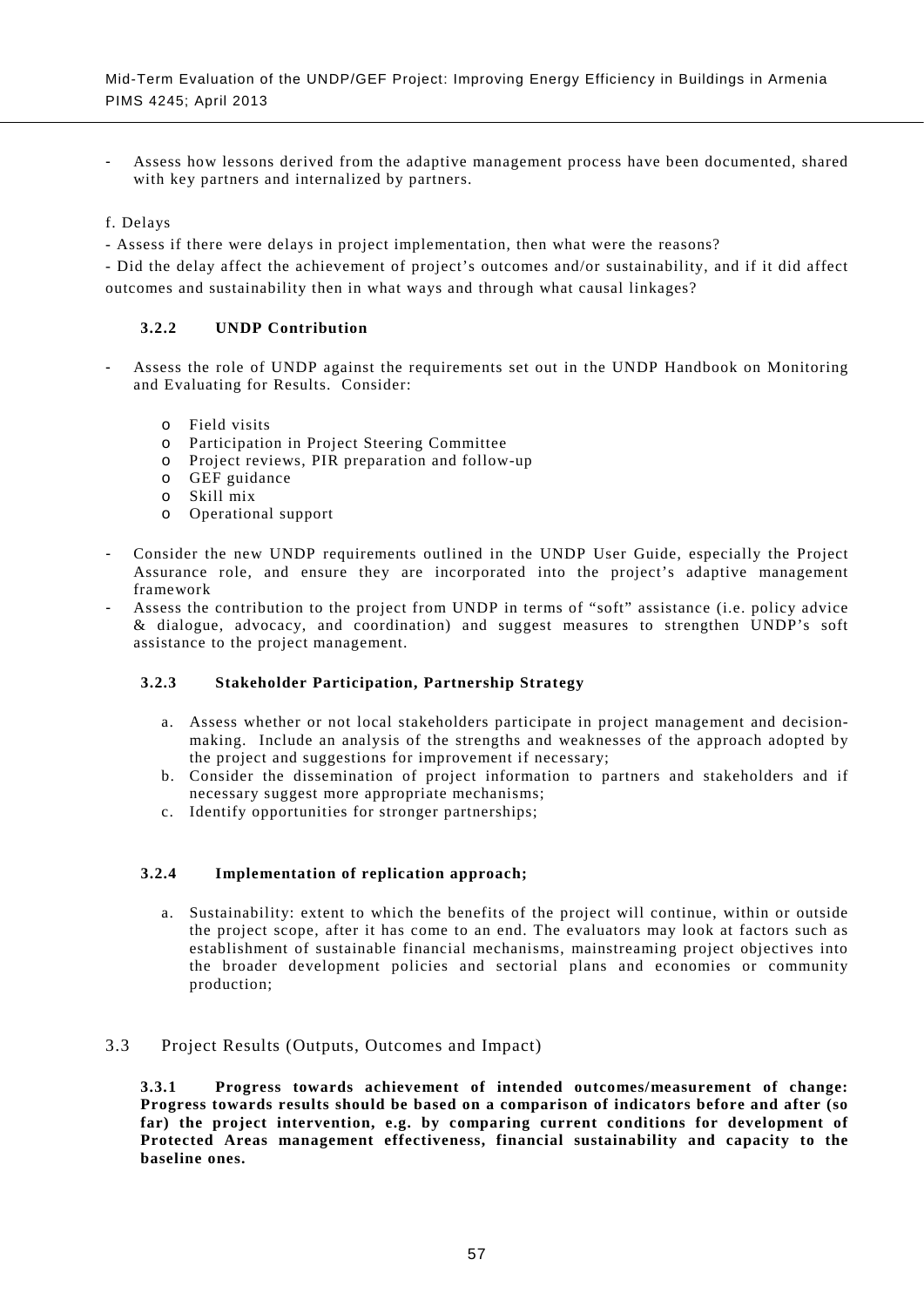## 4 Products Expected from the Evaluation

- $\triangleright$  Detailed methodology, work plan and outline;
- $\triangleright$  Mid-term evaluation report with findings;
- $\triangleright$  Lessons learned and recommendations for improvement, including recommendations for the revision of project strategy, approach, outputs and activities, if necessary;
- $\triangleright$  Recommendations for a strategy for future replication of the project approach for other types of the energy efficiency related projects, for other countries in the region;
- Description of best practices, and an "action list" in a certain area of particular importance for the project.

#### 5 Evaluation Methodology

The project progress and achievements will be tested against following GEF evaluation criteria:

- (i) Relevance the extent to which the activity is suited to local and national development priorities and organizational policies, including changes over time.
- (ii) Effectiveness the extent to which an objective has been achieved or how likely it is to be achieved.
- (iii)Efficiency the extent to which results have been delivered with the least costly resources possible.
- (iv) Results/impacts the positive and negative, and foreseen and unforeseen, changes to and effects produced by a development intervention. In GEF terms, results include direct project outputs, shortto medium term outcomes, and longer-term impact including global environmental benefits, replication effects and other, local effects.
- (v) Sustainability the likely ability of an intervention to continue to deliver benefits for an extended period of time after completion. Projects need to be environmentally as well as financially and socially sustainable.

The Project will be rated against individual criterion of *relevance, effectiveness, efficiency and impact/results based* on the following scale:

- $\triangleright$  Highly Satisfactory (HS): The project has no shortcomings in the achievement of its objectives.
- $\triangleright$  Satisfactory (S): The project has minor shortcomings in the achievement of its objectives.
- $\triangleright$  Moderately Satisfactory (MS): The project has moderate shortcomings in the achievement of its objectives.
- $\triangleright$  Moderately Unsatisfactory (MU): The project has significant shortcomings in the achievement of its objectives.
- $\triangleright$  Unsatisfactory (U) The project has major shortcomings in the achievement of its objectives.
- $\triangleright$  Highly Unsatisfactory (HU): The project has severe shortcomings in the achievement of its objectives.

As for *sustainability criteria* the evaluator should at the minimum evaluate the "likelihood of sustainability of outcomes at project termination, and provide a rating for this.

The following four dimensions or aspects of sustainability should be addressed:

#### *Financial resources:*

- a. Are there any financial risks that may jeopardize sustenance of project outcomes?
- b. What is the likelihood of financial and economic resources not being available once the GEF assistance ends (resources can be from multiple sources, such as the public and private sectors, income generating activities, and trends that may indicate that it is likely that in future there will be adequate financial resources for sustaining project's outcomes)?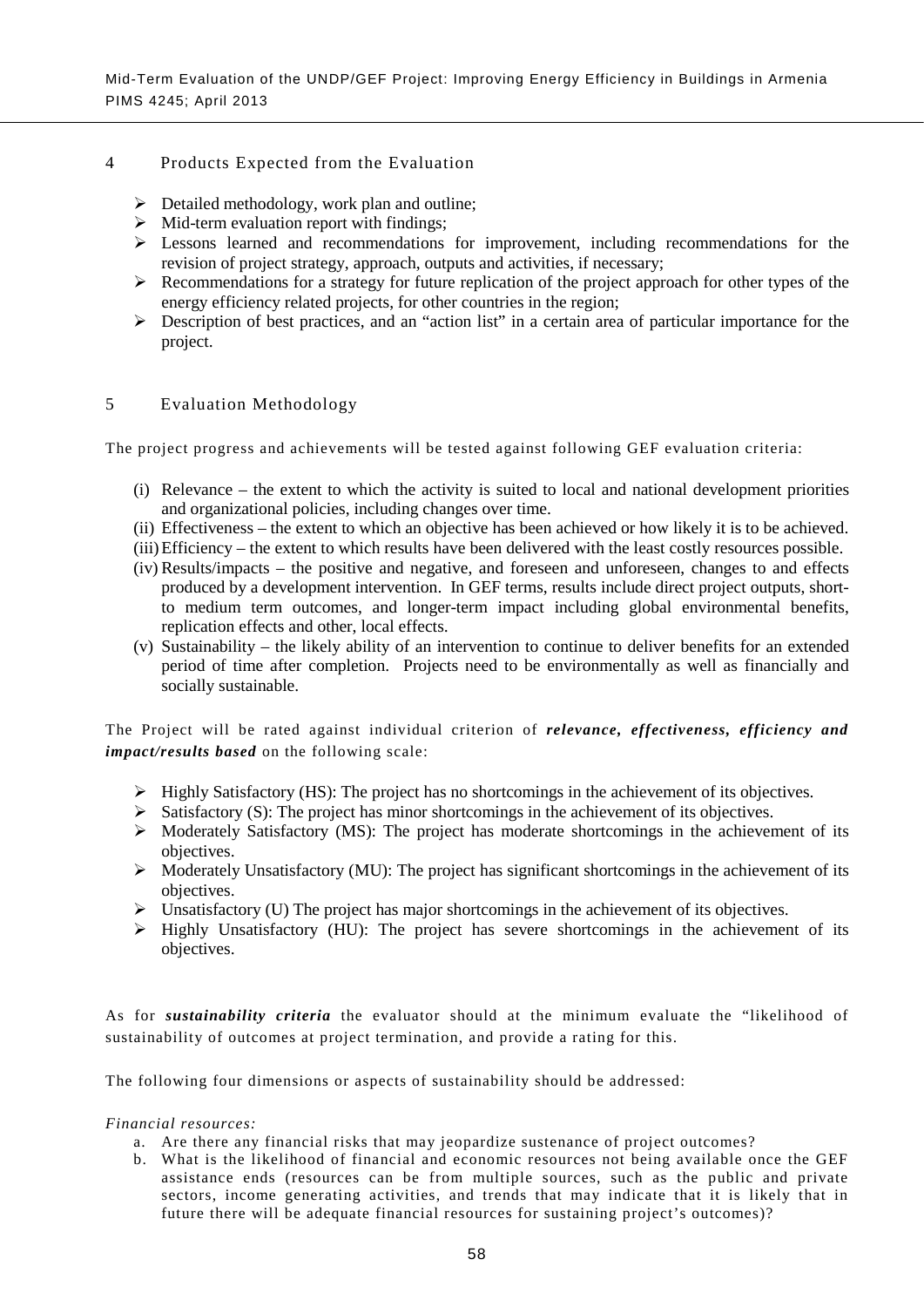# *Socio-political:*

- c. Are there any social or political risks that may jeopardize sustainability of project outcomes?
- d. What is the risk that the level of stakeholder ownership (including ownership by governments and other key stakeholders) will be insufficient to allow for the project outcomes/benefits to be sustained?
- e. Do the various key stakeholders see that it is in their interest that the project benefits continue to flow?
- f. Is there sufficient public / stakeholder awareness in support of the long term objectives of the project?

# *Institutional framework and governance:*

- a. Do the legal frameworks, policies and governance structures and processes pose risks that may jeopardize sustenance of project benefits?
- b. While assessing this parameter, also consider if the required systems for accountability and transparency, and the required technical know-how are in place.

### *Environmental:*

a. Are there any environmental risks that may jeopardize sustenance of project outcomes? The evaluation should assess whether certain activities will pose a threat to the sustainability of the project outcomes. For example, construction of dam in a protected area could inundate a sizable area and thereby neutralizing the biodiversity related gains made by the project.

On each of the dimensions of sustainability of the project outcomes will be rated as follows:

- $\triangleright$  Likely (L): There are no or negligible risks that affect this dimension of sustainability.
- Moderately Likely (ML): There are moderate risks that affect this dimension of sustainability.
- $\triangleright$  Moderately Unlikely (MU): There are significant risks that affect this dimension of sustainability
- $\triangleright$  Unlikely (U): There are severe risks that affect this dimension of sustainability.

All the risk dimensions of sustainability are critical. Therefore, overall rating for sustainability will not be higher than the rating of the dimension with lowest ratings. For example, if a project has an 'Unlikely' rating in either of the dimensions then its overall rating cannot be higher than 'Unlikely'.

The evaluator(s) should develop detailed methodology and work plan for MTE during the preparatory phase of the MTE. The MTE tools and techniques may include, but not limited to:

- $\triangleright$  Desk review:
- Interviews with major stakeholders, including UNDP-GEF project implementing and executing agencies, government representatives, etc.
- $\triangleright$  Field visits to the project sites;
- $\triangleright$  Ouestionnaires:
- $\triangleright$  Participatory techniques and other approaches for gathering and analysis of data.

An indicative outline of the Mid-term Evaluation Report is presented below.

# 6 Indicative Outline of the Mid-term Evaluation Report

The key product expected from this mid-term evaluation is a comprehensive analytical report in English that should, at least, include the following contents<sup>[7](#page-69-0)</sup>:

<span id="page-72-0"></span><sup>&</sup>lt;sup>7</sup> See UNDP Evaluation Guidance for GEF-Financed Projects ( $erc.undp.org$ )</u>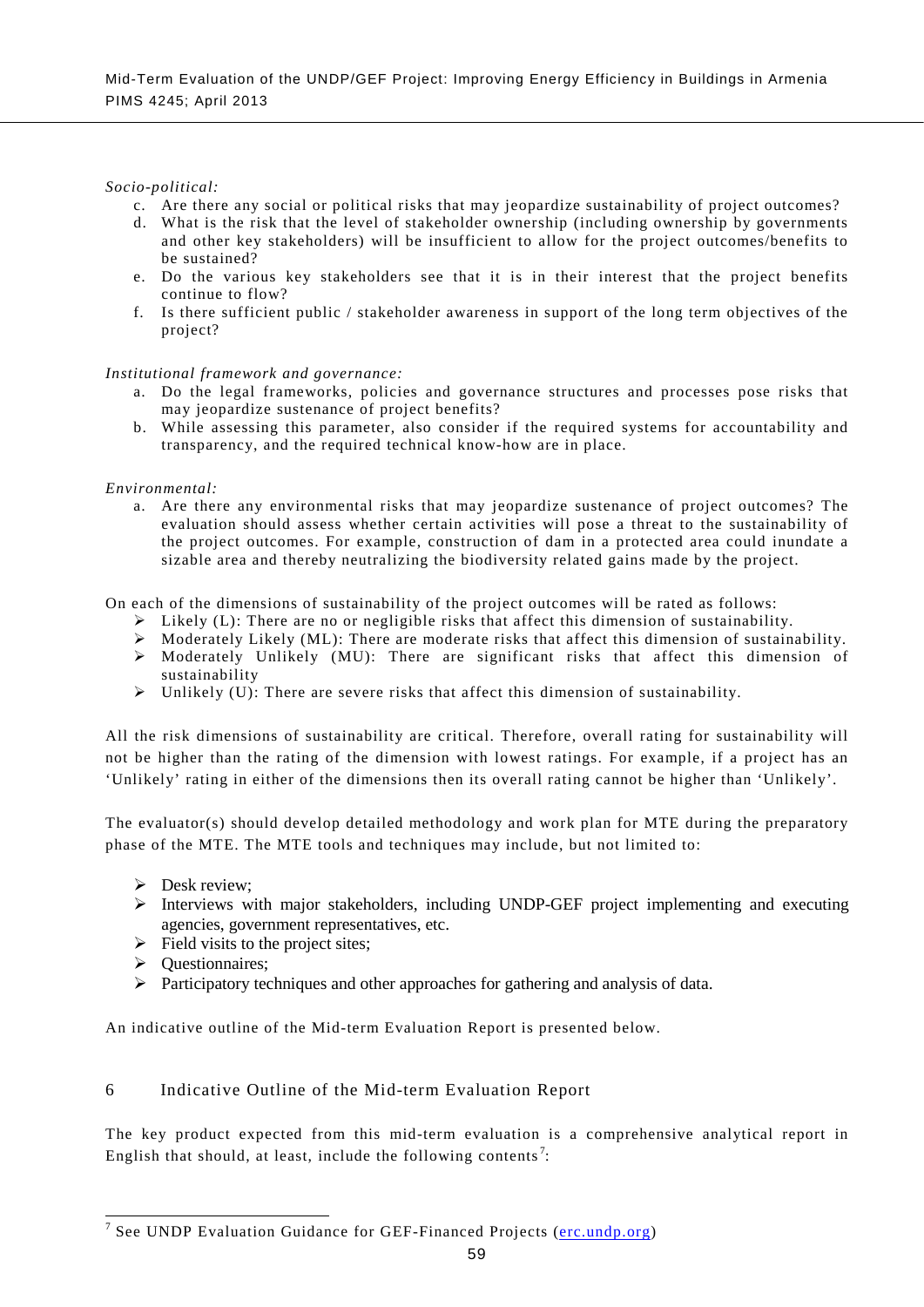- Executive summary (1-2 pages)
	- Brief description of the project
	- Context and purpose of the evaluation
	- Main conclusions, recommendations and lessons learned
- $\triangleright$  Introduction (2-3 pages)
	- Project background
	- Purpose of the evaluation
	- Key issues to be addressed
	- Methodology of the evaluation
	- Structure of the evaluation
- Project and its development context (3-4 pages)
	- Project start and its duration
	- Implementation status
	- Problems that the project seeks to address
	- Immediate and development objectives of the project
	- Main stakeholders
	- Results expected
- $\triangleright$  Key findings (including best practice and lessons learned, assessment of performance) (8-10 pages)
	- Project formulation
		- Project relevance
		- Implementation approach
		- Country ownership/Drivenness
		- Stakeholder participation
		- Replication approach
		- Cost-effectiveness
		- UNDP comparative advantage
		- Linkages between project and other interventions within the sector
		- **Indicators**
		- Management arrangements
	- Implementation
		- Financial management
		- Monitoring and evaluation
		- Execution and implementation modalities
		- Management by the UNDP country office
		- Coordination and operational issues
		- Identification and management of risks (adaptive management)
	- Results
		- Attainment of objectives
		- Prospects of sustainability
		- Contribution to upgrading skills of the national staff
- Conclusions and recommendations (4 6 pages)
	- Corrective actions for the design, duration, implementation, monitoring and evaluation of the project
	- Actions to follow up or reinforce initial benefits from the project
	- Proposals for future directions underlining main objectives
	- Suggestions for strengthening ownership, management of potential risks
- Lessons learned (3 5 pages)
	- Best and worst practices in addressing issues relating to relevance, performance and success
- Annexes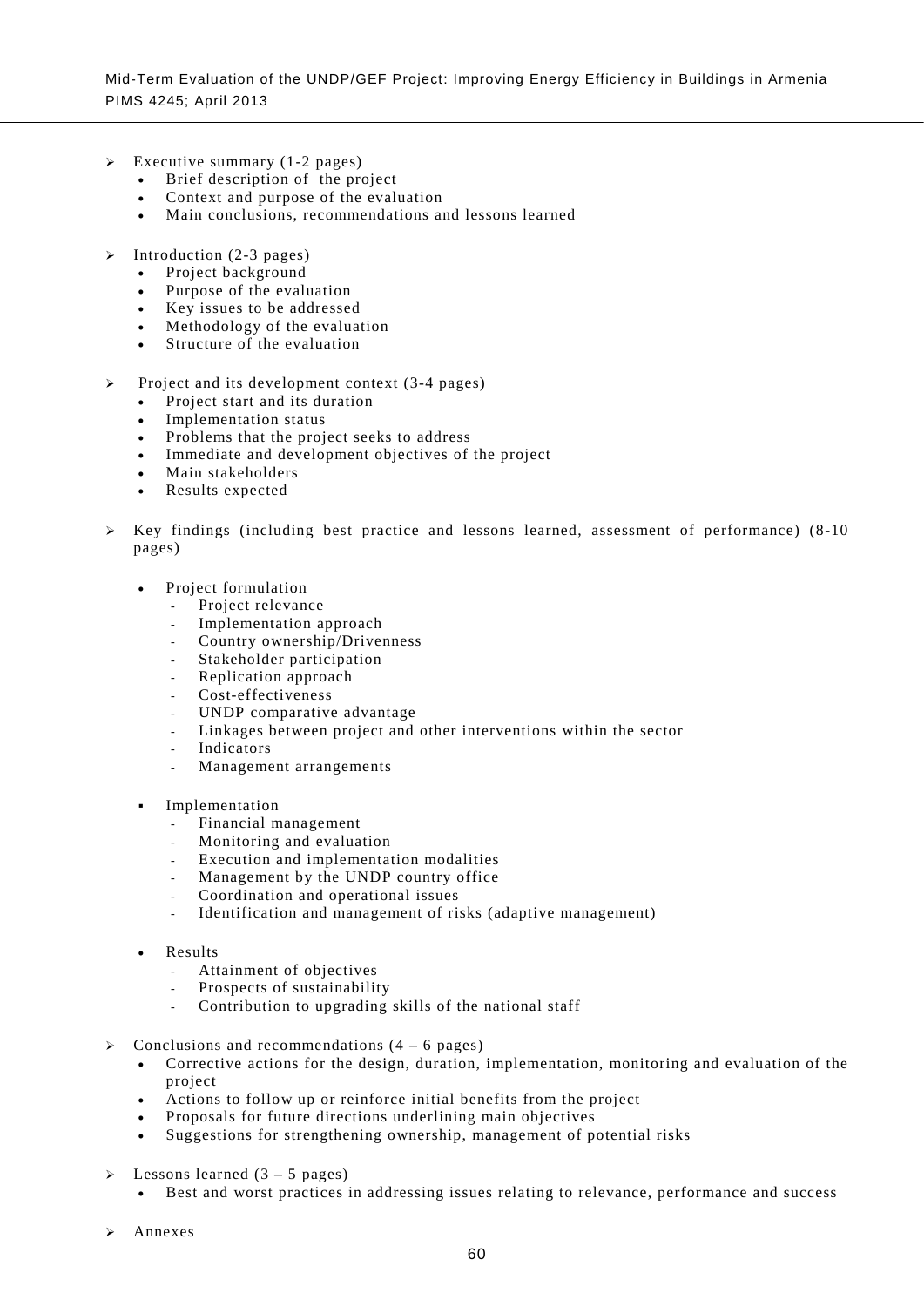- TOR
- **Itinerary**
- List of persons interviewed
- Summary of field visits
- List of documents reviewed
- Questionnaire used and summary of results

The length of the mid-term evaluation report shall not exceed 30 pages in total (not including annexes).

# 7 Management Arrangements

The mid-term evaluation will be carried out by Mid-term Evaluation Expert. The logistical support and venue to the MTE Expert will be provided by the UNDP Armenia CO under overall supervision of Environmental Governance Portfolio Analyst and Portfolio Associate. The principal responsibility for managing this evaluation lies with UNDP Armenia.

8 Duration of the Mid-term Evaluation

It is expected to start MTE by the beginning of March, 2013 and is planned to be conducted within 12 consultancy days. The proposed period for the in-country mission to Armenia is March 2013. The assignment is to be completed no later than May 2013.

9 Duties, Skills and Qualifications of Evaluation EXPERT

# **International Expert**

Duties and Responsibilities:

- Desk review of documents, development of draft methodology, detailed work plan and MTE outline (maximum 2-day homework);
- Debriefing with UNDP CO, agreement on the methodology, scope and outline of the MTE report (0.5 day);
- Interviews with project implementing partner (executing agency), relevant Government, NGO and donor representatives and UNDP-GEF Regional Technical Advisor (maximum 2 days);
- $\triangleright$  Field visits to the pilot project sites and interviews with on-site responsible persons (3 days);
- $\triangleright$  Debriefing with UNDP and project implementing partner (0.5 day);
- $\triangleright$  Development and submission of the first MTE report draft (maximum of 3 days). Submission due is in two weeks after the in-country mission. The draft will be shared with the UNDP CO, UNDP-GEF (UNDP-GEF RCU Bratislava) and key project stakeholders for review and commenting;
- $\triangleright$  Finalization and submission of the final MTE report through incorporating suggestions received on the draft report (maximum 1 day).

# Required Qualifications and Competencies:

# *Minimum qualification requirements:*

- Advanced university degree in Engineering, Energy Management or other related areas;
- 7 years of working experience in providing management or consultancy services to the projects in the field of energy and environment;
- Experience in monitoring and evaluating similar projects for UN or other international development agencies (at least in one project);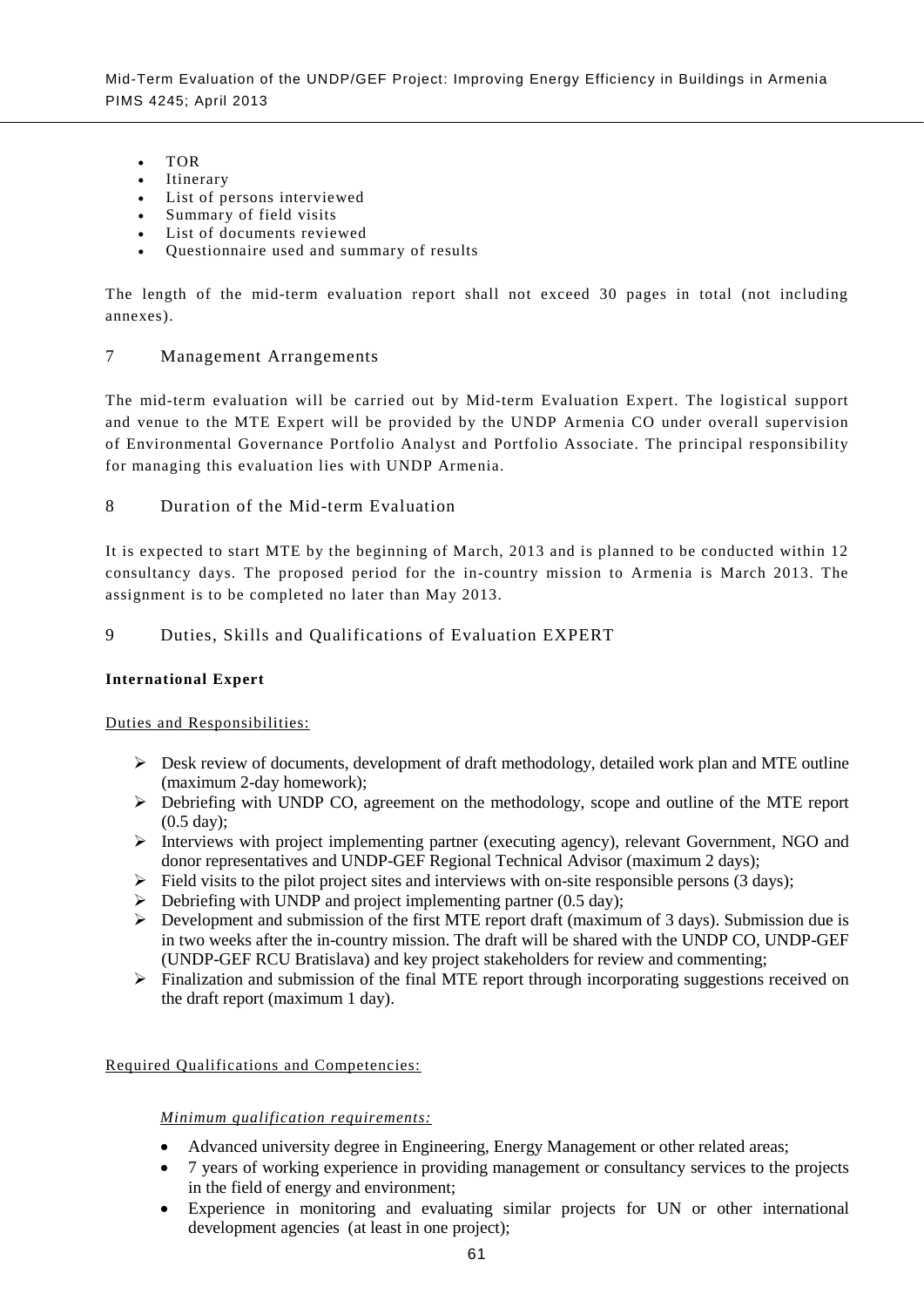- **Fluency in English both written and spoken;**
- **E-literacy.**

#### *Technical qualification criteria for short-listing:*

- **Higher Education**
	- **Experience/technical knowledge:** 
		- **a. Experience in providing management or consultancy services to energy and environment projects;**
		- **b. Experience in monitoring and evaluating energy and environment projects for UN or other international development agencies;**
		- **c. Sound knowledge in results-based management (especially results-oriented monitoring and evaluation);**
		- **d. Knowledge of GEF M&E guidelines and procedures;**
		- **e. Knowledge of the CIS region and particularly Armenia's context is an asset;**
- **Other skills: Technical writing skills in English**

### *Competencies:*

- Ability to critically analyze issues, find root-causes and suggest optimum solutions;
- Ability to interact with a wide range of partners: government officials, development agencies and etc.;
- Excellent team working and management skills;

CV and P11 should provide evidence on the abovementioned qualifications and competencies.

#### Contract Type, Duration and Payment Modality:

The consultant will be hired for maximum 12 days under Individual Contract (IC) with maximum 6 days of home work and maximum 6 days of in-country mission to Armenia.

#### Duty Station:

Home based with an in-country mission to Armenia.

#### 10 List of Documents to be Reviewed

- 1. Project document and its annexes;
- 2. Project Inception Report
- 3. Project Annual (multiyear) Work Plans;
- 4. Project financial work plans (recruitment and procurement) and expenditure reports;
- 5. Annual/Quarter operational and progress reports;
- 6. 2012 UNDP-GEF Project Implementation Review (APR/PIR);
- 7. Minutes of the PB meetings;
- 8. Minutes of the stockholder meetings;
- 9. GEF Monitoring and Evaluation Policies<sup>[8](#page-72-0)</sup>;
- 10. Handbook on planning, monitoring and evaluating for development results<sup>[9](#page-75-0)</sup>;
- 11. Thematic reports of individual consultants and contractor companies;
- 12. Developed drafts of building codes, legislation amendment packages etc.;
- 13. Others upon request.

updated in 2010, [www.thegef.org/gef/node/1555](http://www.thegef.org/gef/node/1555)<br>[web.undp.org/evaluation/handbook/index.html](http://web.undp.org/evaluation/handbook/index.html)

<span id="page-75-0"></span>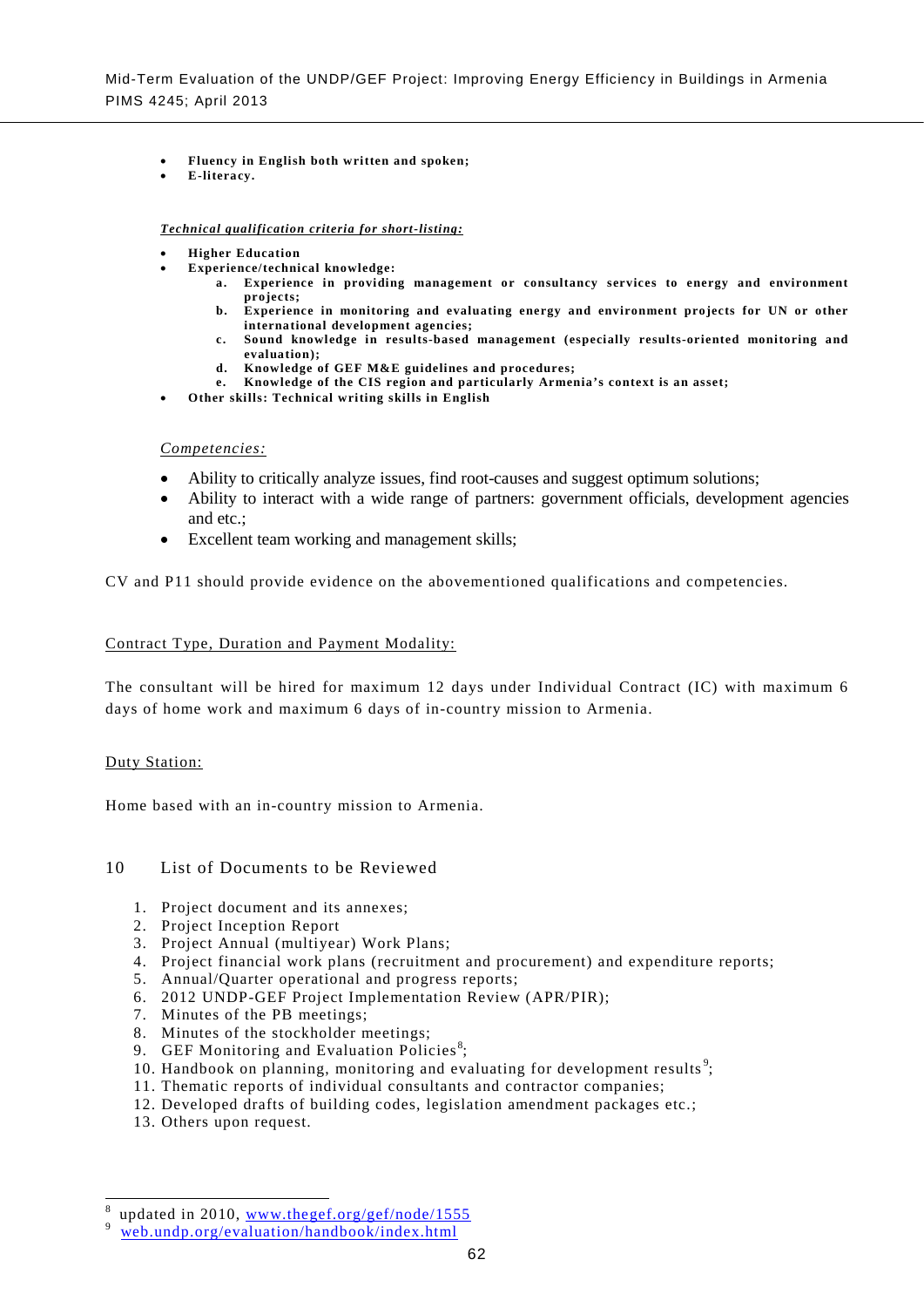# 11 Evaluation Policy

The evaluators should follow the major GEF principles for evaluation:

- $\triangleright$  Independence
- $\triangleright$  Impartiality
- > Transparency
- $\triangleright$  Disclosure
- $\triangleright$  Ethics
- > Partnership
- $\triangleright$  Competencies and Capacities
- $\triangleright$  Credibility
- $\triangleright$  Utility

The EE must be independent from both the policy-making process and the delivery and management of assistance. Therefore applications will not be considered from EE who have had any direct involvement with the design or implementation of the project. Any previous association with the project must be disclosed in the application.

If selected, failure to make the above disclosures will be considered just grounds for immediate contract termination, without recompense. In such circumstances, all notes, reports and other documentation produced by the evaluator will be retained by UNDP.

# 12 APPLICATION:

The application should contain a current and complete P11 with indication of the e-mail and phone contact. Shortlisted and interviewed candidates will be requested to submit a price offer of the assignment indicating: (a) the total cost (including daily fee, per diem and round-trip ticket costs) and (b) the consultancy fee per day.

UNDP applies a fair and transparent selection process that will take into account the competencies/skills of the applicants as well as their financial proposals. Qualified women and members of social minorities are encouraged to apply.

# 13 PAYMENT MODALITIES AND SPECIFICATIONS

(this payment schedule is indicative, to be filled in by the CO and UNDP GEF Technical Adviser based on their standard procurement procedures)

| $\%$ | Milestone                                                                      |
|------|--------------------------------------------------------------------------------|
|      |                                                                                |
| 50%  | Following submission and approval of the 1st draft terminal evaluation report  |
| 50%  | Following submission and approval (UNDP-CO and UNDP RTA) of the final terminal |
|      | evaluation report                                                              |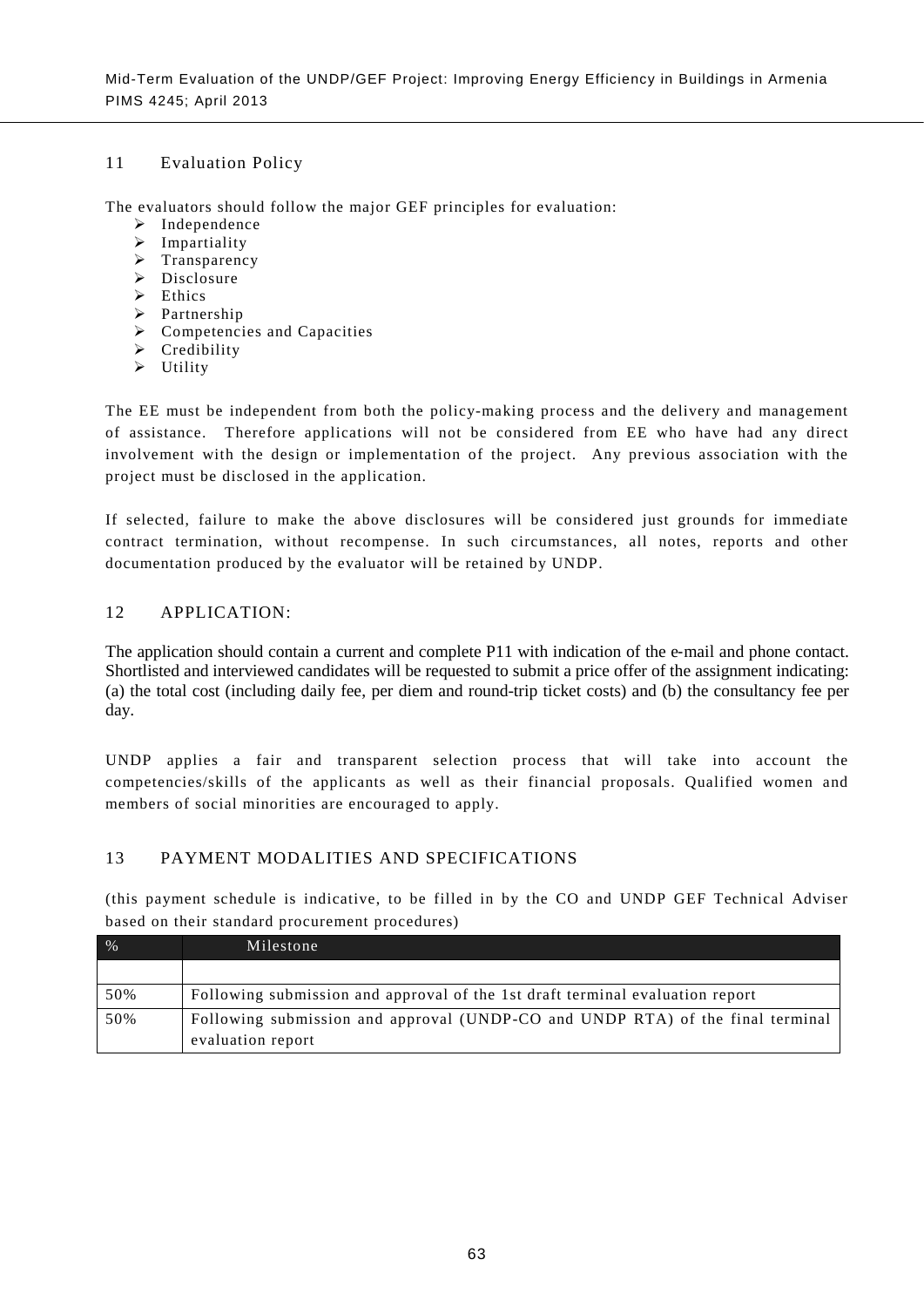# Annex 2: Mission itinerary

# **MISSION AGENDA**

In-country mission of **Mr. Andreas Karner**, International Consultant for Mid-term Evaluation, *"Improving Energy Efficiency in Buildings" UNDP-supported, GEF-funded Project (PIMS 4245)* (01-06 April 2013)

### **Mission Purpose:**

- Meetings and interviews at UNDP CO, Project Team, Project Implementing Partner and Responsible Parties, and Project partners.
- Field missions to Shirak and Syunik marzes: meetings and interviews with pilot project sites' responsible persons, constructor companies and local self-government authorities.

| Time                    | Venue          | <b>Purpose</b>                                                                                                                | <b>Other Participants</b>                                                                                                                                                                       |
|-------------------------|----------------|-------------------------------------------------------------------------------------------------------------------------------|-------------------------------------------------------------------------------------------------------------------------------------------------------------------------------------------------|
| 01 April 2013 - Yerevan |                |                                                                                                                               |                                                                                                                                                                                                 |
| Early morning           |                | • Arrival                                                                                                                     |                                                                                                                                                                                                 |
| $13:00 - 14:00$         |                | required<br>$\bullet$ Transfer<br>data,<br>of<br>reports, factsheets, etc.<br>• Desk work<br>• Finalization of mission agenda | • Mr. Vahram Jalalyan<br>• Ms. Diana Harutyunyan, CC Related Projects Coordinator                                                                                                               |
| $14:00 - 15:30$         | UNDP CO        | UNDP<br>with<br>• Meeting<br>Environmental<br>Governance<br>Portfolio                                                         | • Mr. Armen Martirosyan, EG Portfolio Analyst<br>• Ms. Diana Harutyunyan, CC Related Projects Coordinator<br>• Mr. Vahram Jalalyan                                                              |
| 02 April 2013 - Yerevan |                |                                                                                                                               |                                                                                                                                                                                                 |
| $09:00 - 10:00$         | Project office | with<br>the<br>Project<br>• Meeting<br>Management                                                                             | • Ms. Diana Harutyunyan, CC Related Projects Coordinator<br>• Mr. Vahram Jalalyan<br>• Ms. Rubina Stepanyan, CC Related Projects Associate<br>• Ms. Marianna Arzangulyan, Expert Team Assistant |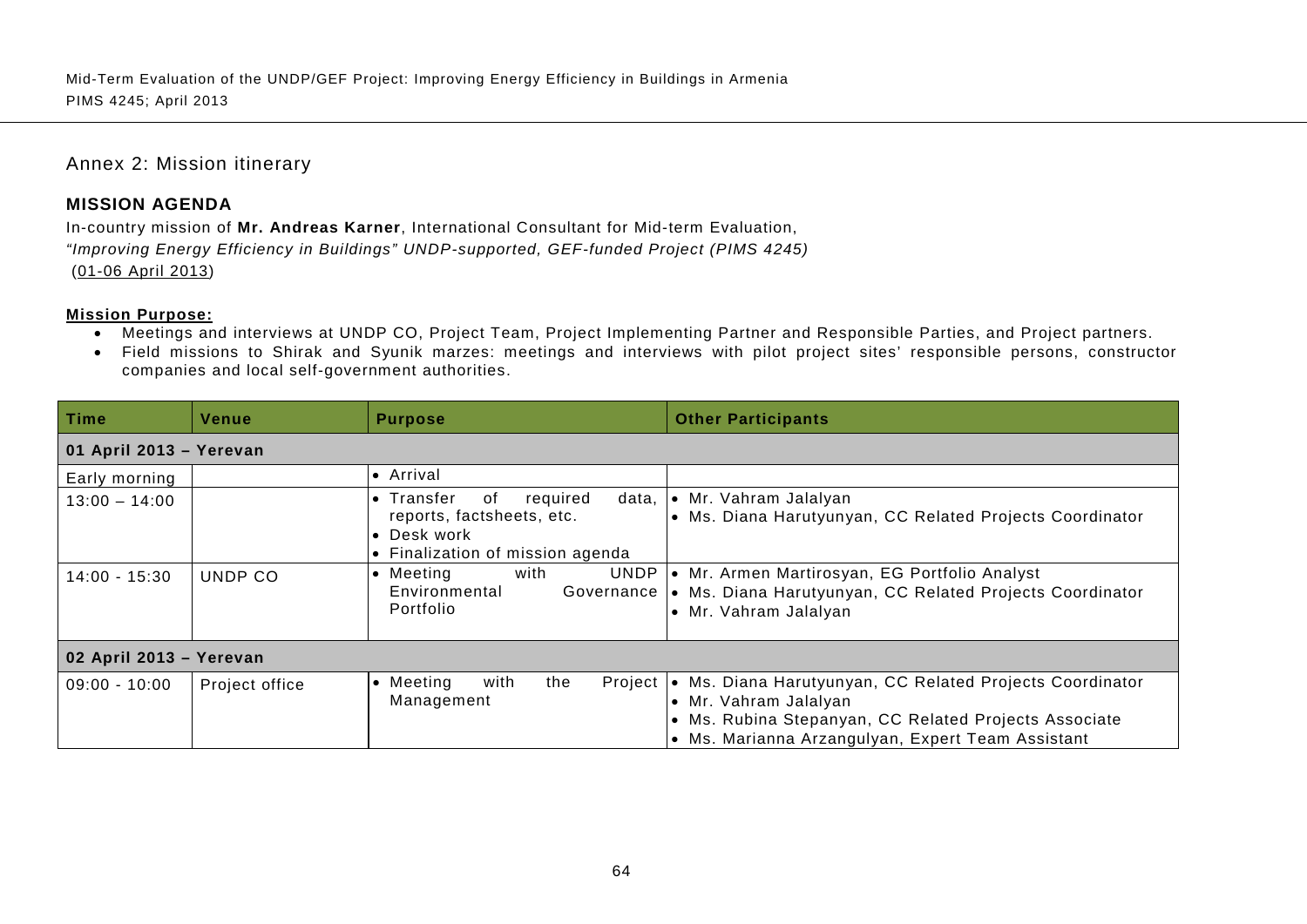| Time            | Venue                                             | <b>Purpose</b>                                                          | <b>Other Participants</b>                                                                                                                                                                                                                                                                                                                                                                                                                                                                                    |
|-----------------|---------------------------------------------------|-------------------------------------------------------------------------|--------------------------------------------------------------------------------------------------------------------------------------------------------------------------------------------------------------------------------------------------------------------------------------------------------------------------------------------------------------------------------------------------------------------------------------------------------------------------------------------------------------|
|                 |                                                   | Team - general introduction                                             | • Meeting with the Project Expert • Mr. Apres Nazaryan, National Expert on Construction<br>Supervision<br>· Mr. Tigran Sekoyan, National Expert on energy saving<br>assessment and QA/QS of insulation materials<br>• Mr. Artur Tsughunyan, National Expert on Energy Audit and<br><b>Evaluation of Energy Potential</b><br>• Ms. Anna Dira, National Expert on Public Outreach<br>· Ms. Svetlana Galoyan, National Expert on institutional<br>aspects of multi-apartment buildings<br>• Mr. Vahram Jalalyan |
| $10:00 - 10:45$ | Ministry of Urban   Meeting<br>Development        | <b>MUD</b><br>with<br>Deputy<br>Minister, Head<br>communal department   | · Ms. Ruzan Alaverdyan, Deputy Minister<br>of IAWG and   • Ms. Evgenya Atayan, head of the communal department<br>• Mr. Samvel Srapyan, head of housing stock management<br>and municipal infrastructures division<br>• Interpreter                                                                                                                                                                                                                                                                          |
| $11:00 - 11:45$ | Ministry of Urban<br>Development                  | with<br>Normative-<br>$\bullet$ Meeting<br><b>Regulatory Department</b> | • Mr. Levon Kosyan, Head of the Department<br>• Ms. Ovsanna Karapetyan, Head of the Division<br>• Interpreter                                                                                                                                                                                                                                                                                                                                                                                                |
| $12:00 - 12:45$ | Ministry of Energy<br>Natural<br>and<br>Resources | $\bullet$ Meeting<br>with<br>Department                                 | Development   Mr. Hrach<br>Tsughunyan,<br>Head of the<br>Development<br>Department<br>• Mr. Hayk Badalyan, Head of Energy Savings and Technical<br><b>Standards Division</b><br>• Mr. Tigran Sekoyan<br>• Interpreter                                                                                                                                                                                                                                                                                        |
| $13:00 - 14:00$ | <b>LUNCH</b>                                      |                                                                         |                                                                                                                                                                                                                                                                                                                                                                                                                                                                                                              |
| $14:30 - 16:00$ | Shincertificate LLC                               | • Visit to the newly opened building<br>physics testing laboratory      | • Mr. Alexander Vardanyan, Head of the Laboratory<br>• Mr. Mesrop Karapetyan, Specialist of the Laboratory<br>• Mr. Tigran Sekoyan<br>• Mr. Vahram Jalalyan<br>• Interpreter                                                                                                                                                                                                                                                                                                                                 |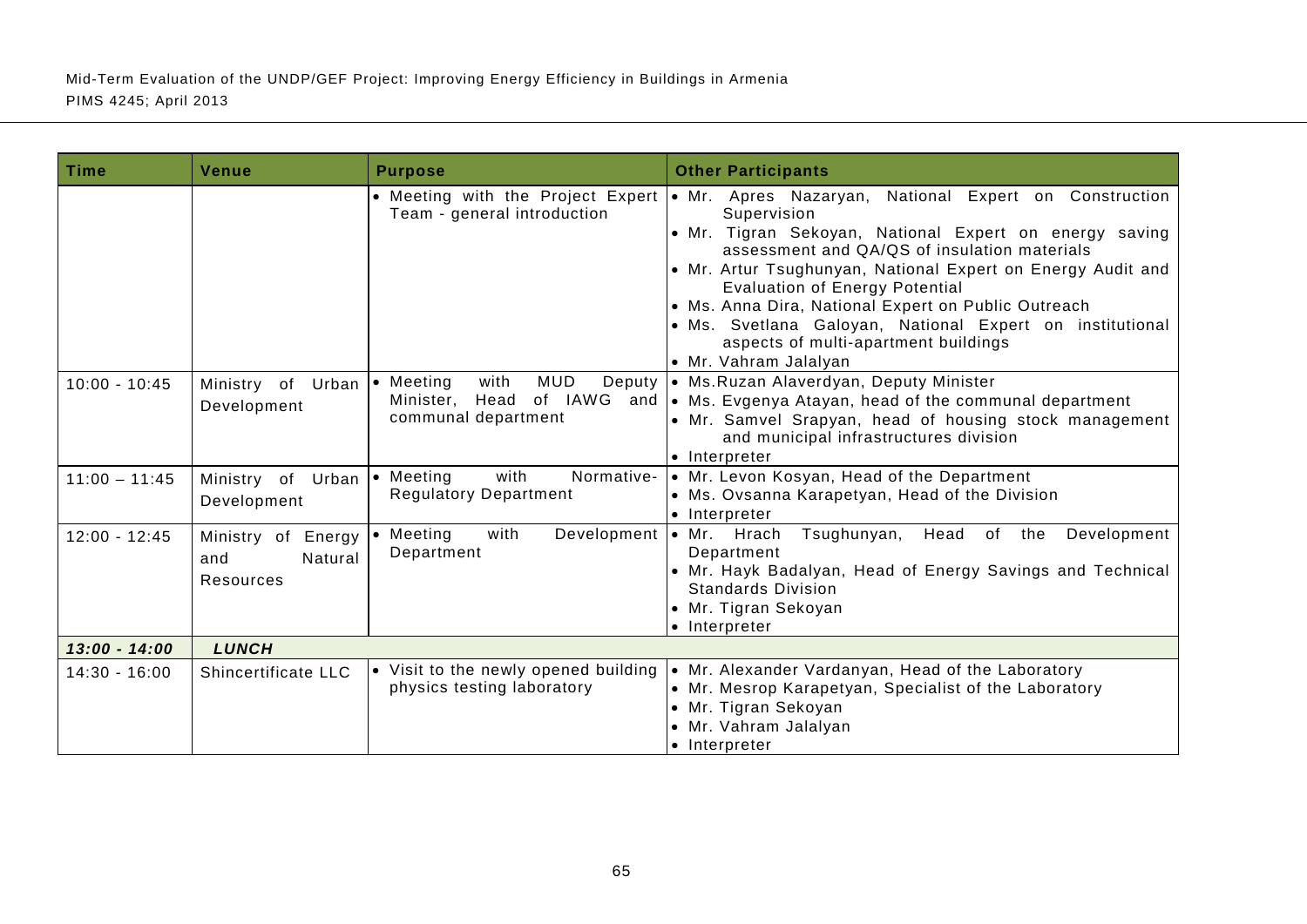| <b>Time</b>             | Venue                                                                              | <b>Purpose</b>                                                                                      | <b>Other Participants</b>                                                                                                                                                                        |
|-------------------------|------------------------------------------------------------------------------------|-----------------------------------------------------------------------------------------------------|--------------------------------------------------------------------------------------------------------------------------------------------------------------------------------------------------|
| $16:30 - 17:00$         | <b>State</b><br>Yerevan<br>of<br>University<br>Architecture<br>and<br>Construction | . Visit to the newly established<br>laboratory on Energy Efficiency                                 | • Mr. Eghiazar Vardanyan, Head of Rector staff<br>• Mr. Ara Zakaryan, Information Technologies Coordination<br><b>Division</b><br>• Mr. Tigran Sekoyan<br>· Mr. Vahram Jalalyan<br>• Interpreter |
| $17:30 - 18:00$         | Project office                                                                     | Wrap-up of the day                                                                                  | • Mr. Tigran Sekoyan<br>• Mr. Vahram Jalalyan                                                                                                                                                    |
|                         | 03 April 2013 - Pilot site visit: Goris town, Syunik Marz                          |                                                                                                     |                                                                                                                                                                                                  |
| $07:00 - 20.00$         | Goris town                                                                         | <b>Demonstration Building</b><br>Mayor's office                                                     | Site visits demonstration building                                                                                                                                                               |
| 04 April 2013 - Yerevan |                                                                                    |                                                                                                     |                                                                                                                                                                                                  |
| $09:30 - 11:00$         | R2E2 office                                                                        | $\bullet$ R2E2                                                                                      | • Ms. Tamara Babayan<br>• Mr. Vahram Jalalyan<br>• Interpreter                                                                                                                                   |
| $11:30 - 12:00$         | Ministry<br>$\Omega$<br>Economy                                                    | • Meeting with Deputy Minister                                                                      | · Mr. Vahram Jalalyan                                                                                                                                                                            |
| $13:00 - 14:00$         | <b>UNDP</b>                                                                        | • Meeting with UNDP DRR                                                                             | • Mr. Vahram Jalalyan                                                                                                                                                                            |
| $16:00 - 18:00$         | Project office                                                                     | • Wrap-up of the day<br>• Desk work                                                                 | • Mr. Apres Nazaryan<br>• Mr. Vahram Jalalyan                                                                                                                                                    |
| 05 April 2013           |                                                                                    |                                                                                                     |                                                                                                                                                                                                  |
| $09:00 - 10:00$         | Project office                                                                     | • Discussion of the pilot project in $\cdot$<br>Goris and Akhuryan                                  |                                                                                                                                                                                                  |
| $11:00 - 12:00$         | Ministry of Nature<br>Protection                                                   | <b>GEF</b><br>• Meeting<br>with<br>director<br>• Meeting with UNFCCC National<br><b>Focal Point</b> | national   Mr. Simon Papyan, First Deputy Minister<br>• Mr. Aram Gabrielyan, UNFCCC National Focal Point                                                                                         |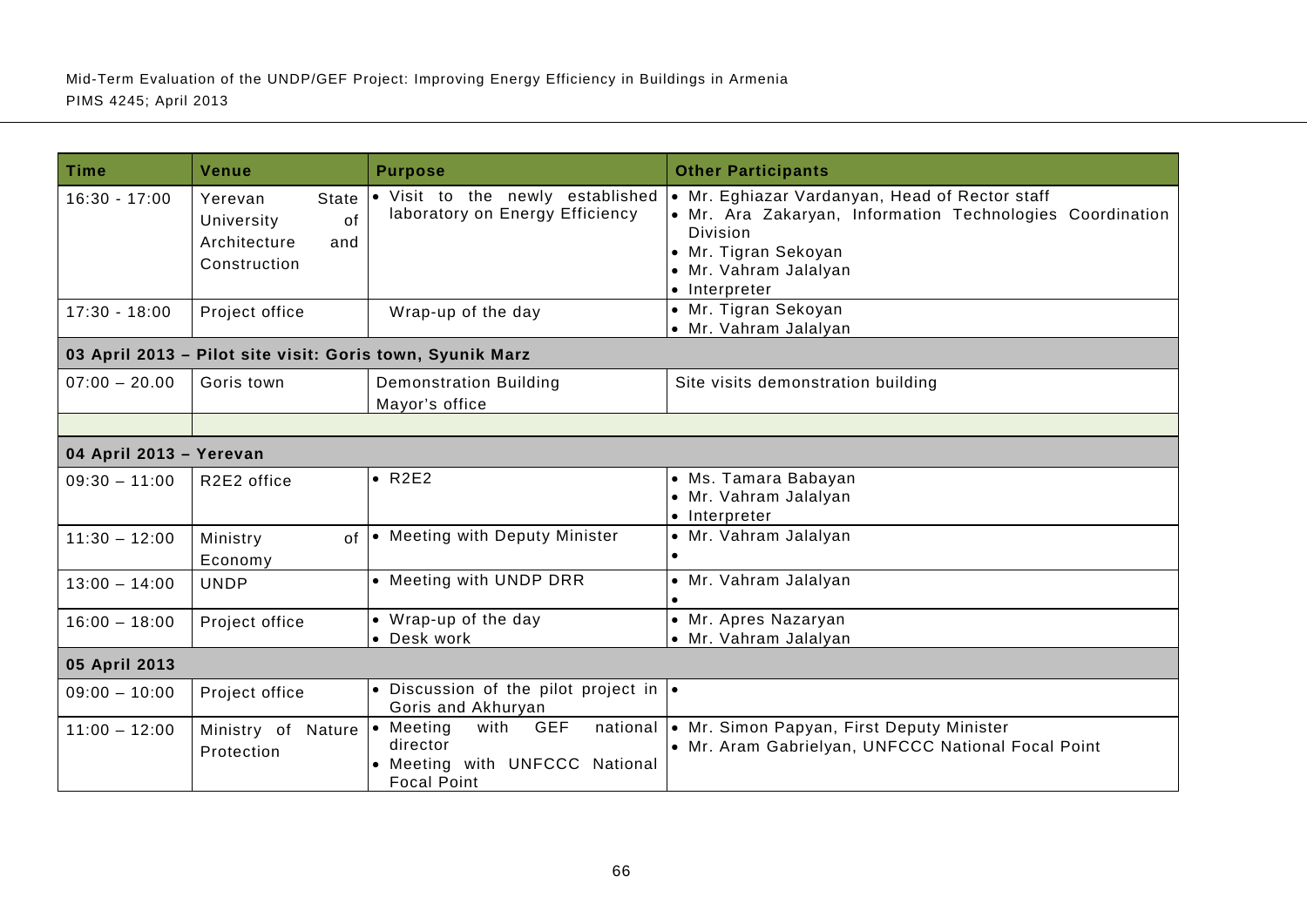| ∣ Time                  | Venue                                          | <b>Purpose</b> | <b>Other Participants</b>                                                                                          |  |  |
|-------------------------|------------------------------------------------|----------------|--------------------------------------------------------------------------------------------------------------------|--|--|
| $15:00 - 16:30$         | <b>Hills</b><br>Cascade<br>residential complex | Estate Armenia | Meeting with Al Hamra Real   Mr. Haig Puzantian, General Director<br>• Mr. Apres Nazaryan<br>• Mr. Vahram Jalalyan |  |  |
| 06 April 2013 - Yerevan |                                                |                |                                                                                                                    |  |  |
| Departure               |                                                |                |                                                                                                                    |  |  |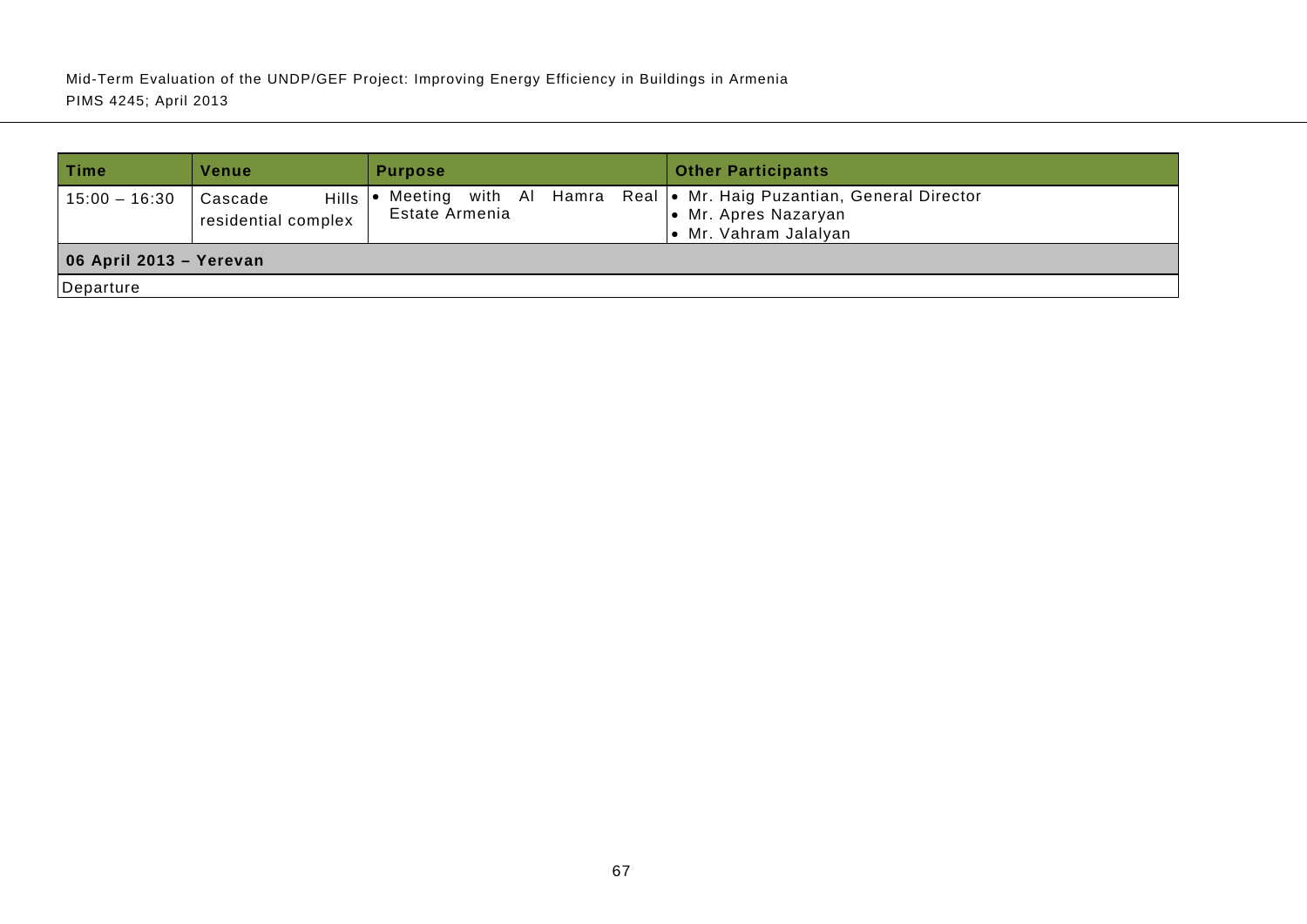# Annex 3: List of Documents Reviewed

- Project document and its annexes;
- Project Inception Report
- Analytical Report on activities performed for the years 2010/2011 and 2012
- Project Annual (multiyear) Work Plans for 2011/2012 and 2013;
- Project financial work plans (recruitment and procurement) and expenditure reports;
- Annual/Quarter operational and progress reports;
- 2011 and 2012 UNDP-GEF Project Implementation Review (APR/PIR);
- Minutes of the PSC meetings;
- Minutes of the stockholder meetings;
- GEF Monitoring and Evaluation Policies;
- Handbook on planning, monitoring and evaluating for development results ;
- Thematic reports of individual consultants and contractor companies;
- Reports on energy audits and energy passports developed for Goris, Akhuryan and Mush2-district (Gyumri) reports
- Developed drafts of building codes, legislation amendment packages etc.;
- Communication strategy
- PR material (videos and TV spots)
- Project factsheets
- Financial reports (CDRs) for 2010 and 2011
- GHG Models and updated produced under the project implementation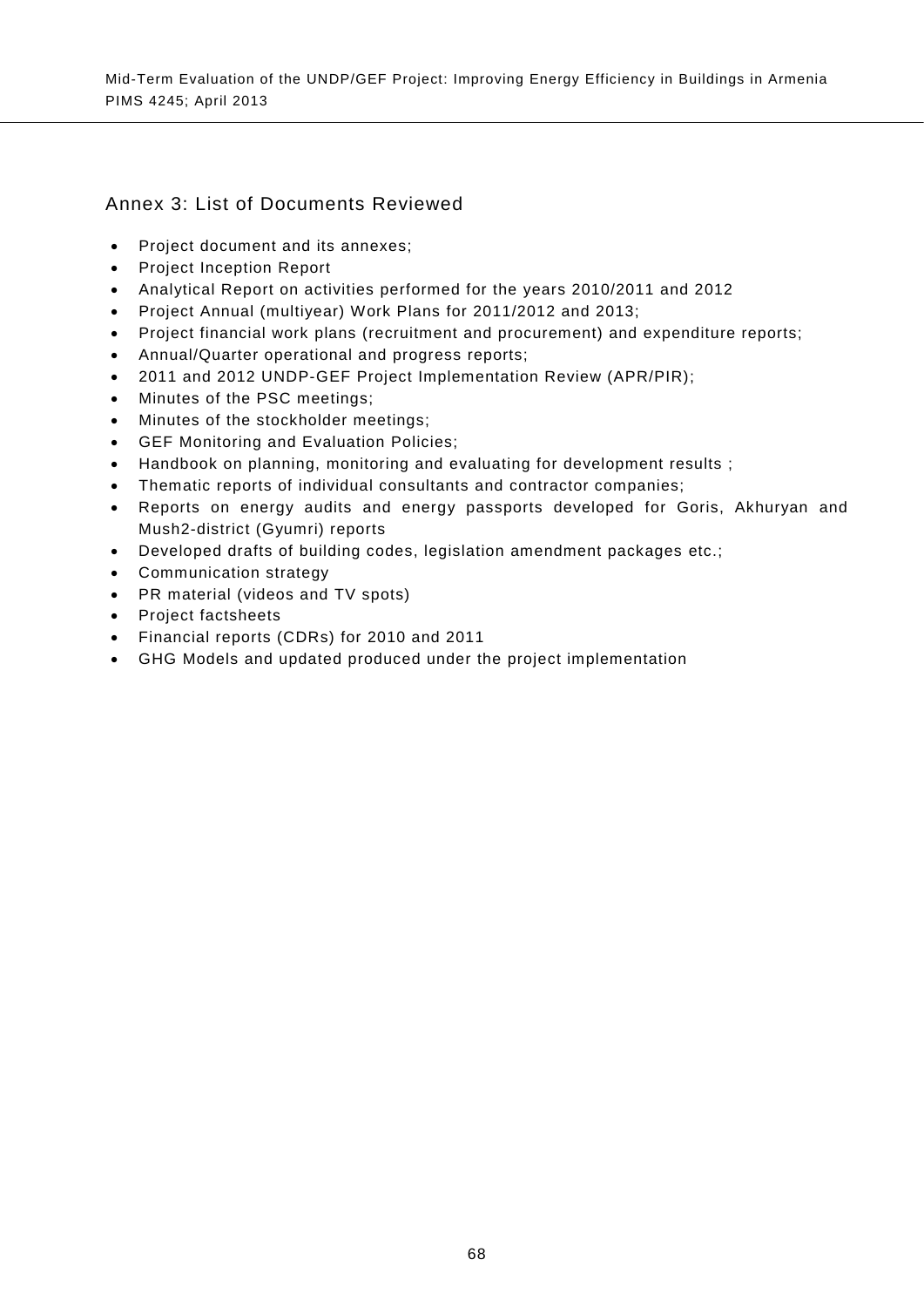# Annex 4: Project Results Framework (with proposed amendments)

### **Intended Outcome as stated in the Country Programme Results and Resource Framework:**

**Output 4.1.5:** Innovative policies / practices for environmentally sound, energy efficient technologies and clean production developed and implemented.

### **Outcome indicator(s) as stated in the Country Programme Results and Resources Framework, including baseline and targets:**

**Indicator:** 1. No. of laws and legal acts promoting energy efficiency adopted.

2. No. of initiatives promoting energy efficiency developed and implemented.

**Baseline:** Around 28% of GDP growth was ensured through construction activities; however, no EE standards were followed. Innovative EE practices have limited implications in Armenia.

**Target:** Legal acts on promotion of energy efficiency in buildings developed and updated by the end of 2015. At least 1 building piloted under new energy efficiency approach by the end of 2015.

**Programme Component (Strategic Plan 08-11):** Environment and sustainable development

**Partnership Strategy:** Ministry of Nature Protection, Ministry of Urban Development

**Project title, Atlas Award ID and Atlas Project ID:** Improving Energy Efficiency in Buildings in Armenia

|                           | <b>Output Baseline</b>     |                   | <b>Output Indicator</b>  |                           | <b>Output Target</b>    |                           |
|---------------------------|----------------------------|-------------------|--------------------------|---------------------------|-------------------------|---------------------------|
| <b>Project Strategy</b>   | In ProDoc                  | <b>MTE Report</b> | In ProDoc                | <b>MTE Report</b>         | In ProDoc               | <b>MTE Report</b>         |
| <b>Global Development</b> | Average thermal energy     | no change         | 160 kWh/m <sup>2</sup> a | 185 kWh/m <sup>2</sup> .a | 96 kWh/m <sup>2</sup> a | 111 kWh/m <sup>2</sup> .a |
| Objective:                | consumption for space      | recommended       |                          |                           |                         |                           |
| Reduce GHG emissions      | heating in new residential | at this time      |                          |                           |                         |                           |
| and energy                | buildings in Armenia       |                   |                          |                           |                         |                           |
| consumption in the        | Zero reductions below      | no change         | Cumulative $CO2$         | no change                 | Approx. 60 $kCO2$ eq    | no change                 |
| Armenian residential      | business as usual (BAU)    | recommended       | emission reductions      | recommended               | reduced compared to     | recommended at            |
| building sector           | scenario.                  | at this time      | from new residential     | at this time              | the BAU scenario        | this time                 |
|                           |                            |                   | buildings to be built    |                           |                         |                           |
|                           |                            |                   | during project lifetime  |                           |                         |                           |
|                           |                            |                   | against the baseline     |                           |                         |                           |
|                           |                            |                   |                          |                           |                         |                           |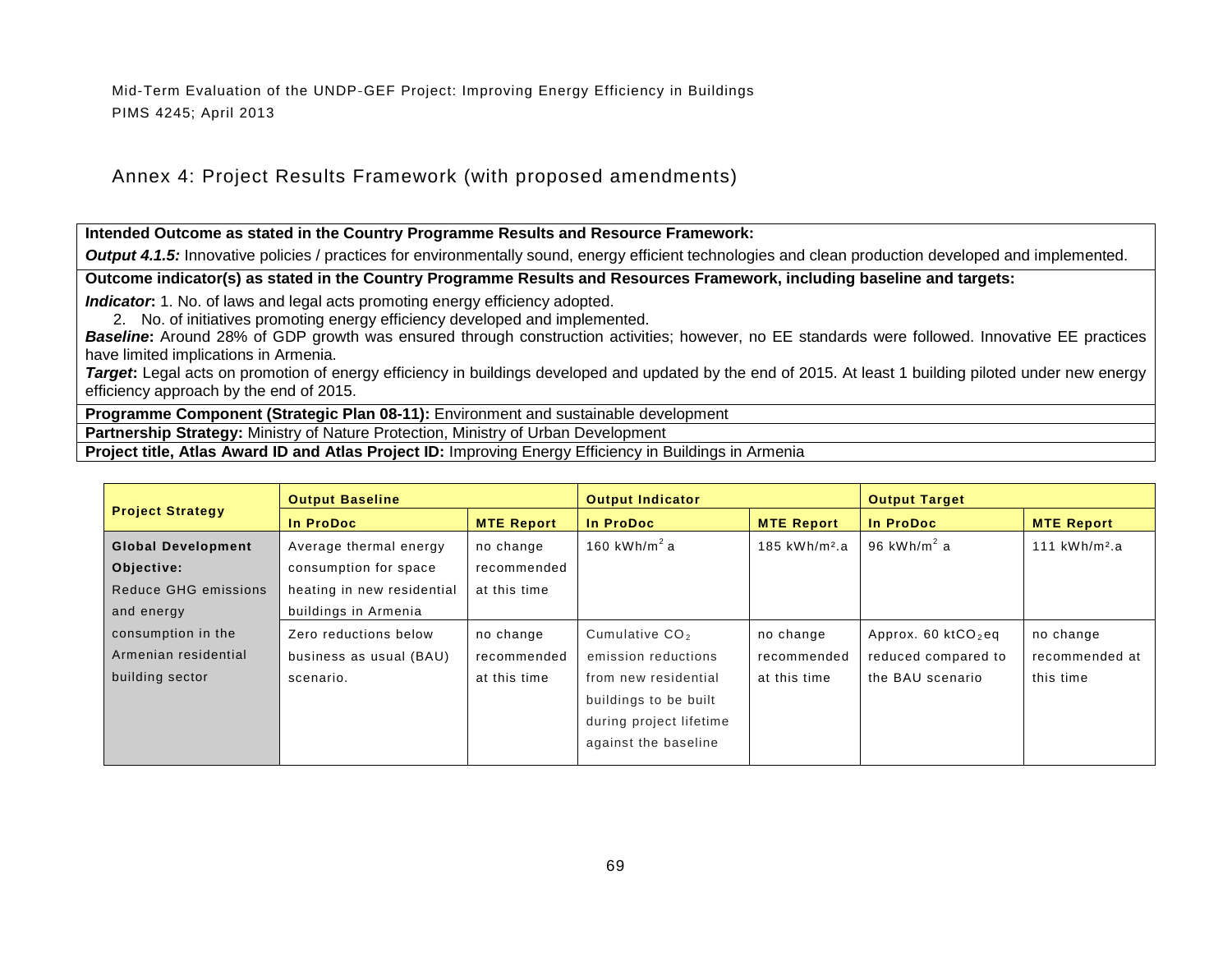|                          | <b>Output Baseline</b>    |                   | <b>Output Indicator</b> |                   | <b>Output Target</b>    |                   |
|--------------------------|---------------------------|-------------------|-------------------------|-------------------|-------------------------|-------------------|
| <b>Project Strategy</b>  | <b>In ProDoc</b>          | <b>MTE Report</b> | <b>In ProDoc</b>        | <b>MTE Report</b> | <b>In ProDoc</b>        | <b>MTE Report</b> |
| Outcome 1:               | Codes for residential     | no change         | Existence and           | no change         | By end of project, new  | no change         |
|                          | buildings are limited in  | recommended       | substance of legally    | recommended       | codes adopted,          | recommended at    |
| Design and               | energy performance to     | at this time      | binding codes that      | at this time      | setting mandatory       | this time         |
| enforcement of new       | minimal hygienic norms.   |                   | mandate an improved     |                   | energy performance      |                   |
| <b>EE Building Codes</b> |                           |                   | level of energy         |                   | targets comparable      |                   |
| and Standards            |                           |                   | performance in four     |                   | with MSN/EU             |                   |
|                          |                           |                   | climate zones of        |                   | standards               |                   |
|                          |                           |                   | Armenia                 |                   |                         |                   |
|                          | Lack of methodology for   | no change         | Standards and           | no change         | By the project          | By the end of the |
|                          | assessing energy          | recommended       | methodology for         | recommended       | midterm, audit          | project, audit    |
|                          | performance in buildings; | at this time      | assessing energy        | at this time      | protocols are in place  | protocols are in  |
|                          | lack of protocol for      |                   | performance in          |                   |                         | place             |
|                          | energy audits and         |                   | buildings               |                   | By the project mid-     |                   |
|                          | performance certification |                   |                         |                   | term, guidelines for    | By the end of the |
|                          | and labeling              |                   |                         |                   | energy passport are     | project.          |
|                          |                           |                   |                         |                   | drafted and approved    | guidelines for    |
|                          |                           |                   |                         |                   |                         | energy passport   |
|                          |                           |                   |                         |                   | By the end of the       | are drafted and   |
|                          |                           |                   |                         |                   | project, audits are     | approved          |
|                          |                           |                   |                         |                   | carried out in at least |                   |
|                          |                           |                   |                         |                   | 50% of new buildings    |                   |
|                          |                           |                   |                         |                   | and buildings           |                   |
|                          |                           |                   |                         |                   | undergoing capital      |                   |
|                          |                           |                   |                         |                   | reconstruction          |                   |
|                          |                           |                   |                         |                   |                         |                   |
|                          |                           |                   |                         |                   | By the end of the       |                   |
|                          |                           |                   |                         |                   | project, energy         |                   |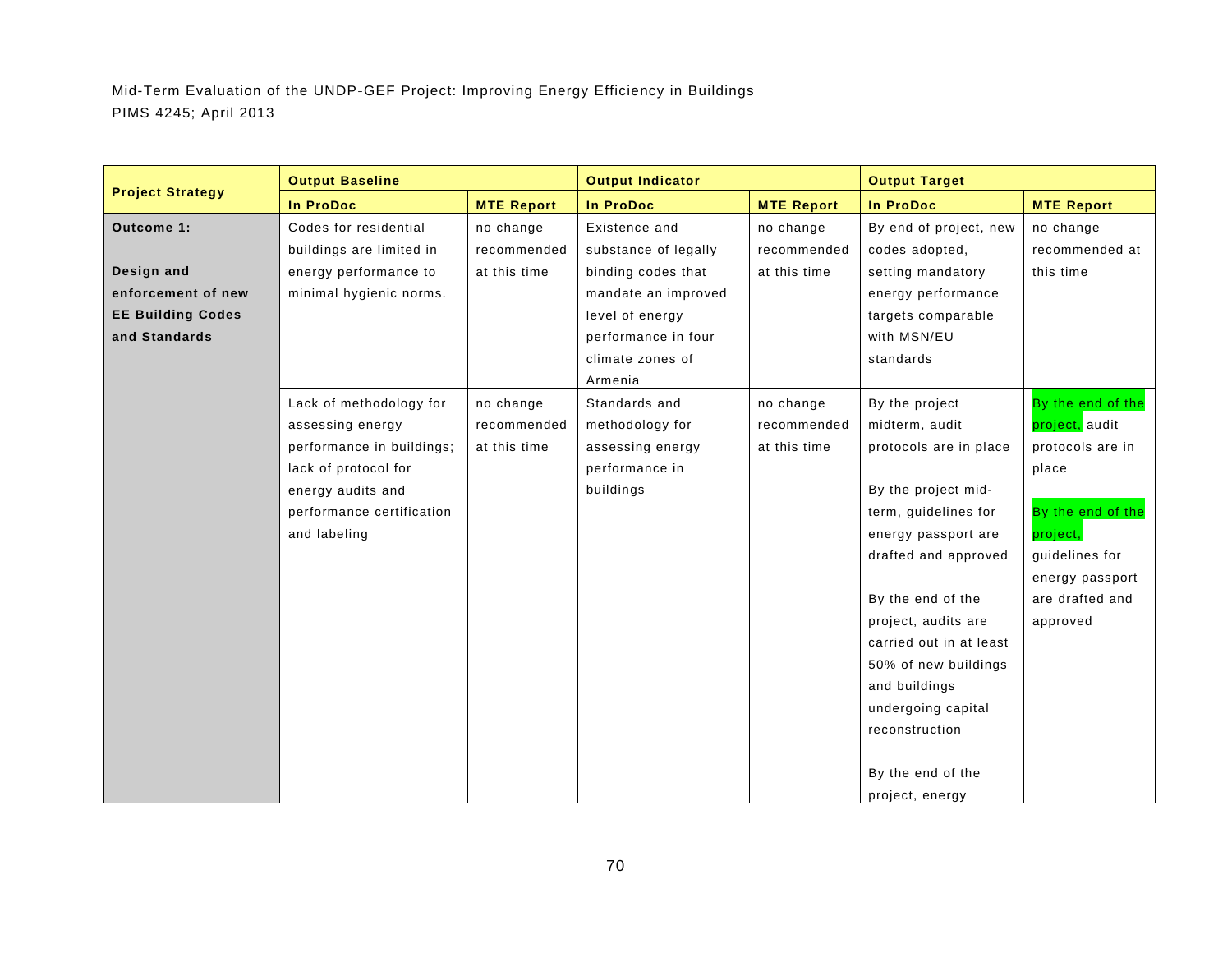|                         | <b>Output Baseline</b>    |                   | <b>Output Indicator</b> |                   | <b>Output Target</b>    |                   |
|-------------------------|---------------------------|-------------------|-------------------------|-------------------|-------------------------|-------------------|
| <b>Project Strategy</b> | In ProDoc                 | <b>MTE Report</b> | <b>In ProDoc</b>        | <b>MTE Report</b> | In ProDoc               | <b>MTE Report</b> |
|                         |                           |                   |                         |                   | passports provided for  |                   |
|                         |                           |                   |                         |                   | at least 50% of new     |                   |
|                         |                           |                   |                         |                   | buildings and           |                   |
|                         |                           |                   |                         |                   | buildings undergoing    |                   |
|                         |                           |                   |                         |                   | capital reconstruction. |                   |
|                         | Statistics on enforcement | no change         | Capacity of the MUD     | no change         | By project mid-term,    | By end of         |
|                         | do not exist              | recommended       | inspectorate and        | recommended       | code enforcement        | project, code     |
|                         |                           | at this time      | independent technical   | at this time      | program in place.       | enforcement       |
|                         |                           |                   | supervision bodies to   |                   |                         | program in        |
|                         |                           |                   | implement and check     |                   | By end of project,      | place.            |
|                         |                           |                   | compliance with energy  |                   | revision process for    |                   |
|                         |                           |                   | efficiency codes        |                   | codes carried out or    |                   |
|                         |                           |                   |                         |                   | underway.               |                   |
|                         |                           |                   | Integration of EE       |                   |                         |                   |
|                         | EE requirements not       |                   | requirements into       |                   | By end of project,      |                   |
|                         | included                  |                   | state-funded            |                   | code enforcement        |                   |
|                         |                           |                   | construction and        |                   | program reaches 50%     |                   |
|                         |                           |                   | procurement activities  |                   | of new and              |                   |
|                         |                           |                   |                         |                   | reconstructed           |                   |
|                         |                           |                   |                         |                   | buildings.              |                   |
|                         |                           |                   |                         |                   |                         |                   |
|                         |                           |                   |                         |                   | By end of project, EE   |                   |
|                         |                           |                   |                         |                   | requirements factored   |                   |
|                         |                           |                   |                         |                   | into all state-funded   |                   |
|                         |                           |                   |                         |                   | construction and        |                   |
|                         |                           |                   |                         |                   | procurement activities  |                   |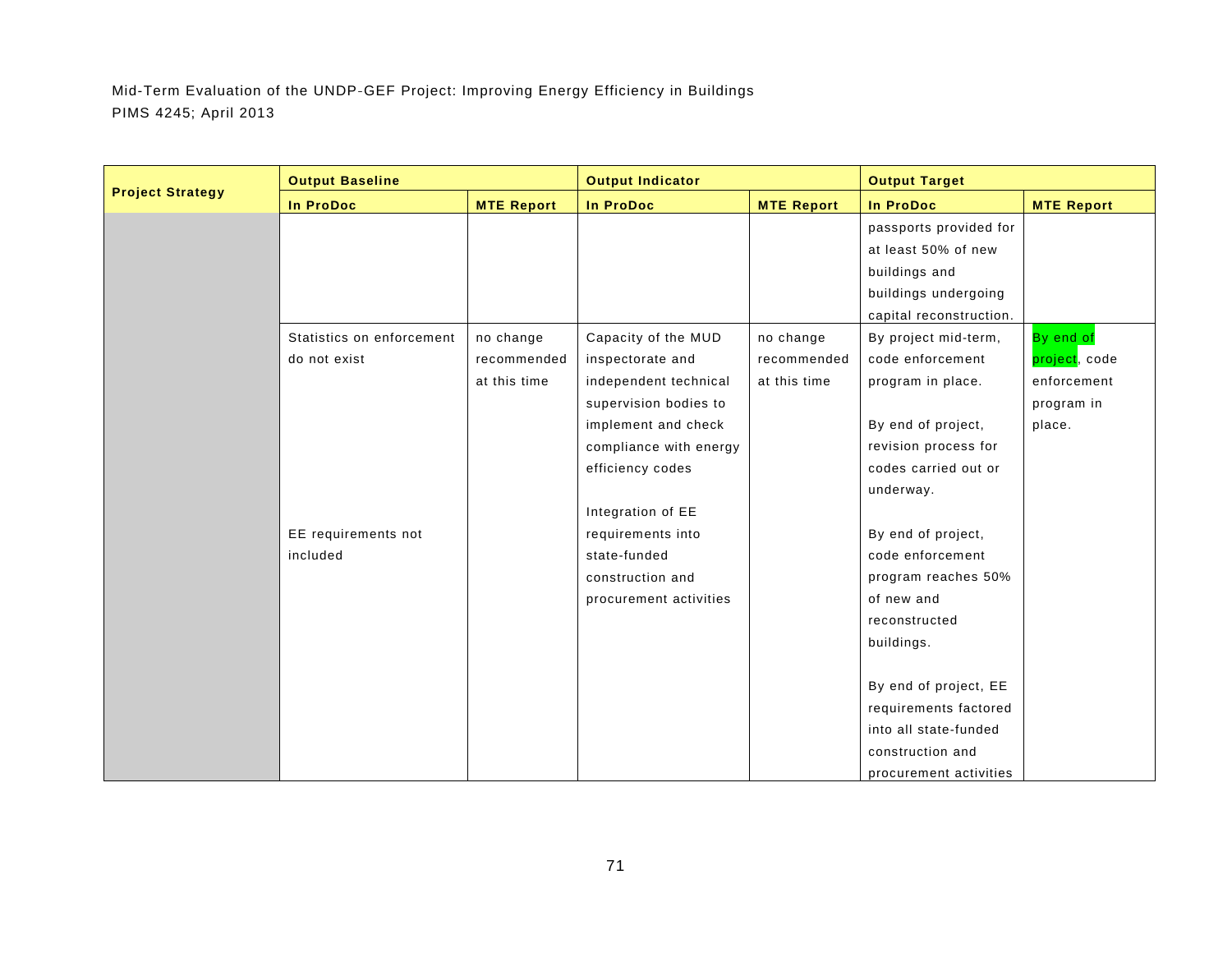|                         | <b>Output Baseline</b>   |                   | <b>Output Indicator</b> |                   | <b>Output Target</b>   |                   |
|-------------------------|--------------------------|-------------------|-------------------------|-------------------|------------------------|-------------------|
| <b>Project Strategy</b> | <b>In ProDoc</b>         | <b>MTE Report</b> | <b>In ProDoc</b>        | <b>MTE Report</b> | <b>In ProDoc</b>       | <b>MTE Report</b> |
| Outcome 2:              | Due to the negligible    | no change         | Demand for local        | no change         | By end of project, at  | no change         |
|                         | demand for the           | recommended       | testing laboratory(ies) | recommended       | least one laboratory   | recommended at    |
| Quality control,        | corresponding services,  | at this time      | testing/certification   | at this time      | can perform testing    | this time         |
| testing and             | the laboratories have no |                   | services                |                   | and certification of   |                   |
| certification of EE     | incentives to obtain the |                   |                         |                   | domestic and           |                   |
| materials and           | modern equipment, thus   |                   |                         |                   | imported construction  |                   |
| equipment               | no testing and           |                   |                         |                   | materials such as      |                   |
|                         | certification of EE      |                   |                         |                   | insulation, windows,   |                   |
|                         | materials is done in     |                   |                         |                   | doors, and heating     |                   |
|                         | country.                 |                   |                         |                   | systems                |                   |
|                         | $5 - 10%$                | no change         | Increase in share of    | no change         | By end of project,     | no change         |
|                         |                          | recommended       | domestically produced   | recommended       | domestically-produced  | recommended at    |
|                         |                          | at this time      | EE materials in the     | at this time      | EE materials comprise  | this time         |
|                         |                          |                   | construction market     |                   | at least 10-20% of the |                   |
|                         |                          |                   |                         |                   | market.                |                   |
| Outcome 3:              | IBDA concepts are not    | no change         | Use of Integrated       | no change         | By end of project, all | no change         |
|                         | used in the country at   | recommended       | <b>Building Design</b>  | recommended       | graduating             | recommended at    |
| Outreach, training and  | present                  | at this time      | Approach (IBDA)         | at this time      | architecture and civil | this time         |
| education               |                          |                   | concepts in new         |                   | engineering students   |                   |
|                         |                          |                   | building constructions  |                   | with an emphasis on    |                   |
|                         |                          |                   |                         |                   | residential buildings  |                   |
|                         |                          |                   |                         |                   | are aware of IBDA      |                   |
|                         |                          |                   |                         |                   | concepts.              |                   |
|                         | IBDA concepts are not    | no change         | Use of Integrated       | no change         | By project mid-term,   | By end of         |
|                         | used in the country at   | recommended       | <b>Building Design</b>  | recommended       | key experts at design  | project, key      |
|                         | present                  | at this time      | Approach (IBDA)         | at this time      | institutes & in        | experts at design |
|                         |                          |                   | concepts in new         |                   | academia are using     | institutes & in   |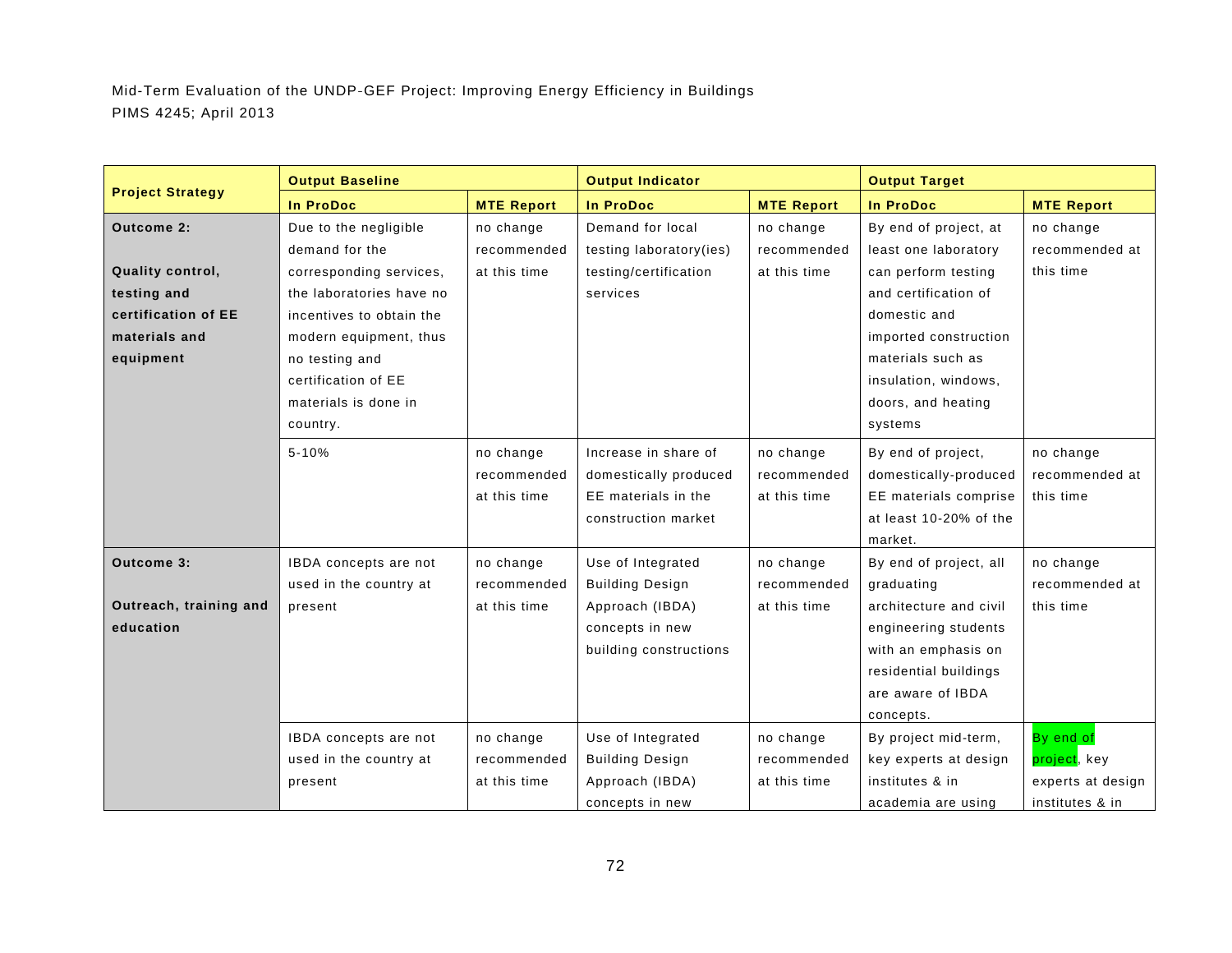|                         | <b>Output Baseline</b>   |                   | <b>Output Indicator</b> |                   | <b>Output Target</b>    |                   |
|-------------------------|--------------------------|-------------------|-------------------------|-------------------|-------------------------|-------------------|
| <b>Project Strategy</b> | <b>In ProDoc</b>         | <b>MTE Report</b> | <b>In ProDoc</b>        | <b>MTE Report</b> | <b>In ProDoc</b>        | <b>MTE Report</b> |
|                         |                          |                   | building constructions  |                   | IBDA concepts.          | academia are      |
|                         |                          |                   |                         |                   |                         | using IBDA        |
|                         |                          |                   |                         |                   | By end of project, at   | concepts.         |
|                         |                          |                   |                         |                   | least $4-5$ % of        |                   |
|                         |                          |                   |                         |                   | buildings constructed   |                   |
|                         |                          |                   |                         |                   | annually apply IBDA     |                   |
|                         | Energy passports and     | no change         | Rate of application of  | no change         | By project mid-term, a  | By end of         |
|                         | labels are not used      | recommended       | the energy passport     | recommended       | majority of real estate | project, a        |
|                         |                          | at this time      | and label system by     | at this time      | professionals are       | majority of real  |
|                         |                          |                   | real estate developers  |                   | aware of the potential  | estate            |
|                         |                          |                   |                         |                   | benefits of energy-     |                   |
|                         |                          |                   |                         |                   | efficient buildings and |                   |
|                         |                          |                   |                         |                   | understand the          |                   |
|                         |                          |                   |                         |                   | energy passport and     |                   |
|                         |                          |                   |                         |                   | label.                  |                   |
|                         |                          |                   |                         |                   |                         |                   |
|                         |                          |                   |                         |                   | By end of project, at   |                   |
|                         |                          |                   |                         |                   | least 10% of new        |                   |
|                         |                          |                   |                         |                   | residential building    |                   |
|                         |                          |                   |                         |                   | stock is marketed with  |                   |
|                         |                          |                   |                         |                   | energy passports and    |                   |
|                         |                          |                   |                         |                   | labels                  |                   |
| Output 4:               | The standard building    | no change         | Thermal performance     | no change         | By project mid-term,    | no change         |
|                         | design used in housing   | recommended       | of the demonstration    | recommended       | the building design is  | recommended at    |
| Demonstrating           | developments may not     | at this time      | building                | at this time      | completed and           | this time         |
| integrated building     | comply with current      |                   |                         |                   | approved by the         |                   |
| design                  | building codes regarding |                   |                         |                   | developer and MUD.      |                   |